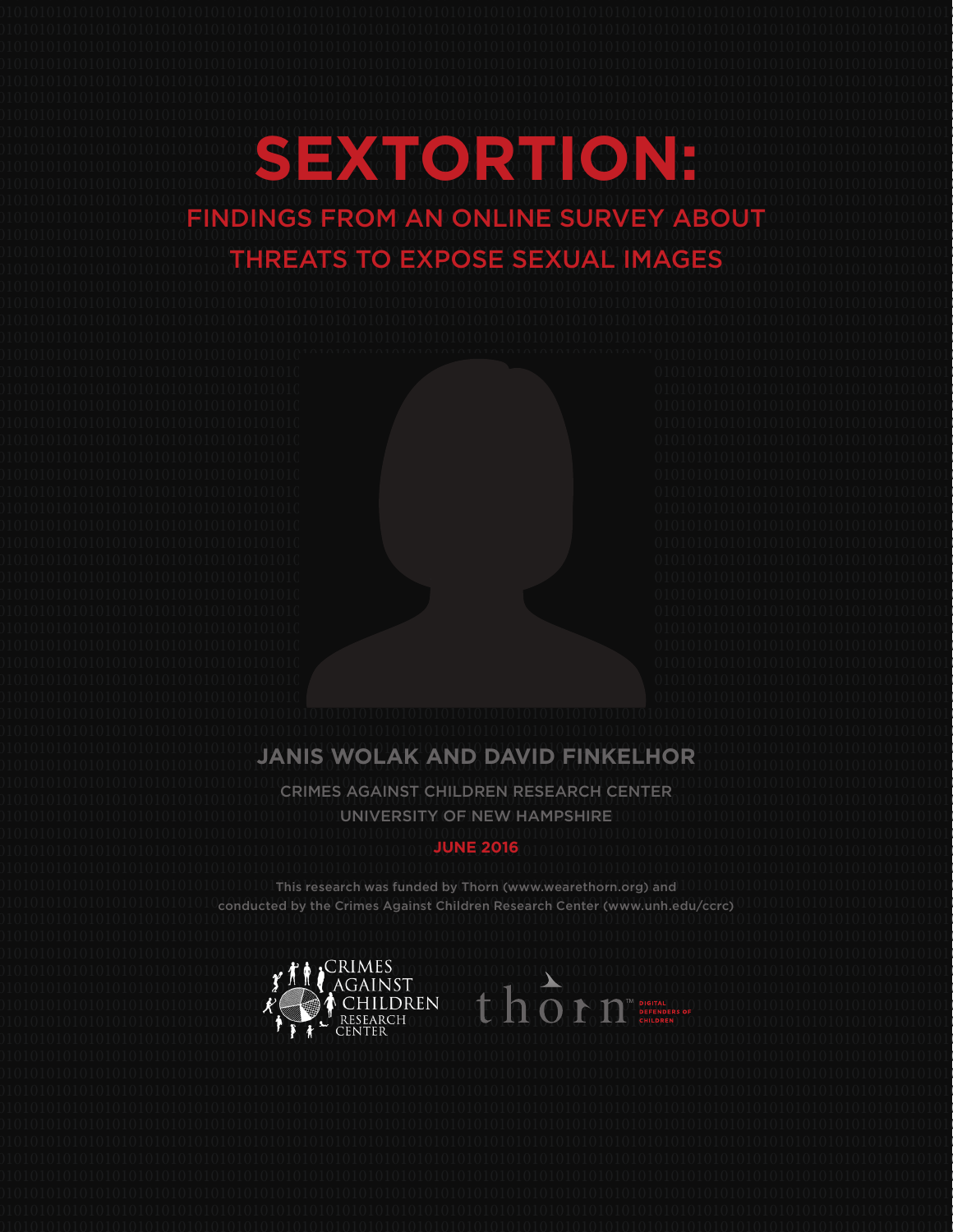# **TABLE OF CONTENTS**

| <b>ACKNOWLEDGMENTS</b>                                 | 3                |
|--------------------------------------------------------|------------------|
| <b>ABOUT THE AUTHORS</b>                               | $\boldsymbol{4}$ |
| <b>INTRODUCTION</b>                                    | 5                |
| HOW SEXTORTION INCIDENTS UNFOLDED                      | 8                |
| <b>CONSEQUENCES OF THREATS TO EXPOSE SEXUAL IMAGES</b> | 31               |
| HOW RESPONDENTS TRIED TO STOP THREATS AND GET HELP     | 36               |
| <b>DISCUSSION: WHAT WE LEARNED FROM RESPONDENTS</b>    | 53               |
| <b>RECOMMENDATIONS</b>                                 | 60               |
| <b>CONCLUSION</b>                                      | 64               |
| <b>APPENDIX</b>                                        | 68               |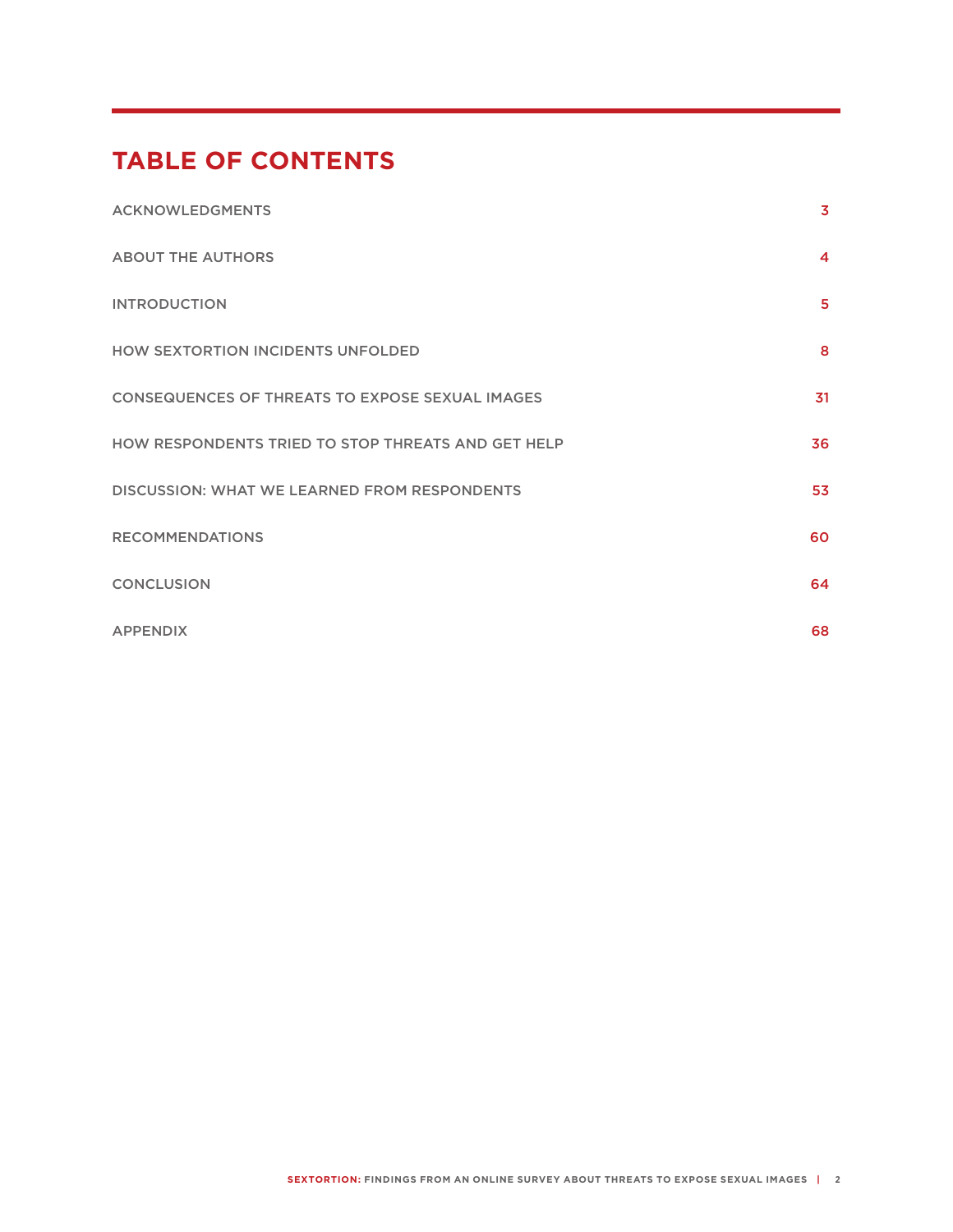# **ACKNOWLEDGMENTS**

We are grateful to those who took time to complete our survey and to the many survey respondents who provided detailed and heartfelt descriptions of their experiences. We also thank Leah Treitman of Thorn for her collaboration in all aspects of the survey and close reading of the report, Facebook and Twitter for providing Thorn with grants that funded recruitment of survey respondents, and many partners and members of Thorn's Technology Task Force and the Online Survey Advisory Board for their feedback, assistance, and support in this research.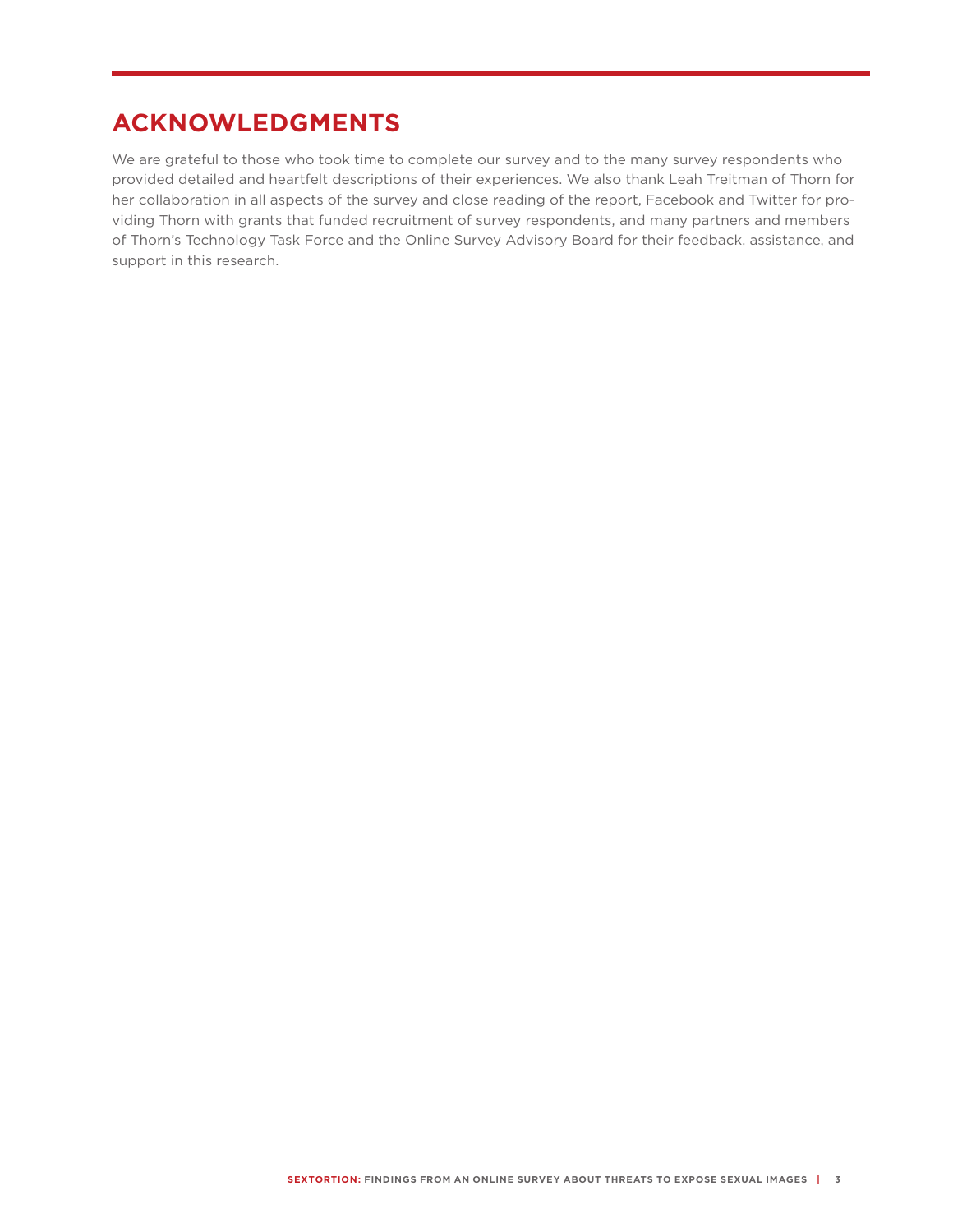# **ABOUT THE AUTHORS**

**Janis Wolak** is a Senior Researcher at the Crimes against Children Research Center, University of New Hampshire. Since 1999, she has directed national studies of youth Internet use and surveys of law enforcement about technology-facilitated child sexual exploitation crimes, sex trafficking, "sexting" and child abduction. She is the author and co-author of numerous reports, book chapters, and peer-reviewed articles about child victimization, sexual exploitation and Internet-related crimes. She has provided training and served on expert panels nationally and globally in the field of child sexual exploitation and technology-facilitated sex crimes. Her research has been funded by the U.S. Department of Justice, the National Science Foundation and other sources.

**David Finkelhor** is Director of the Crimes against Children Research Center, Co-Director of the Family Research Laboratory, Professor of Sociology and University Professor at the University of New Hampshire. His core fields of interest have been the problems of child victimization, child maltreatment and family violence. He is editor and author of 12 books and over 200 journal articles and book chapters. He has received grants from the National Institute of Mental Health, the National Center on Child Abuse and Neglect, the US Department of Justice, and other sources. He has won numerous awards for his research. Most recently, in 2007 he was elected a Fellow of the American Society of Criminology, and in 2014 he was awarded the National Scientific Impact Award from the Kempe Center for the Prevention and Treatment of Child Abuse and Neglect.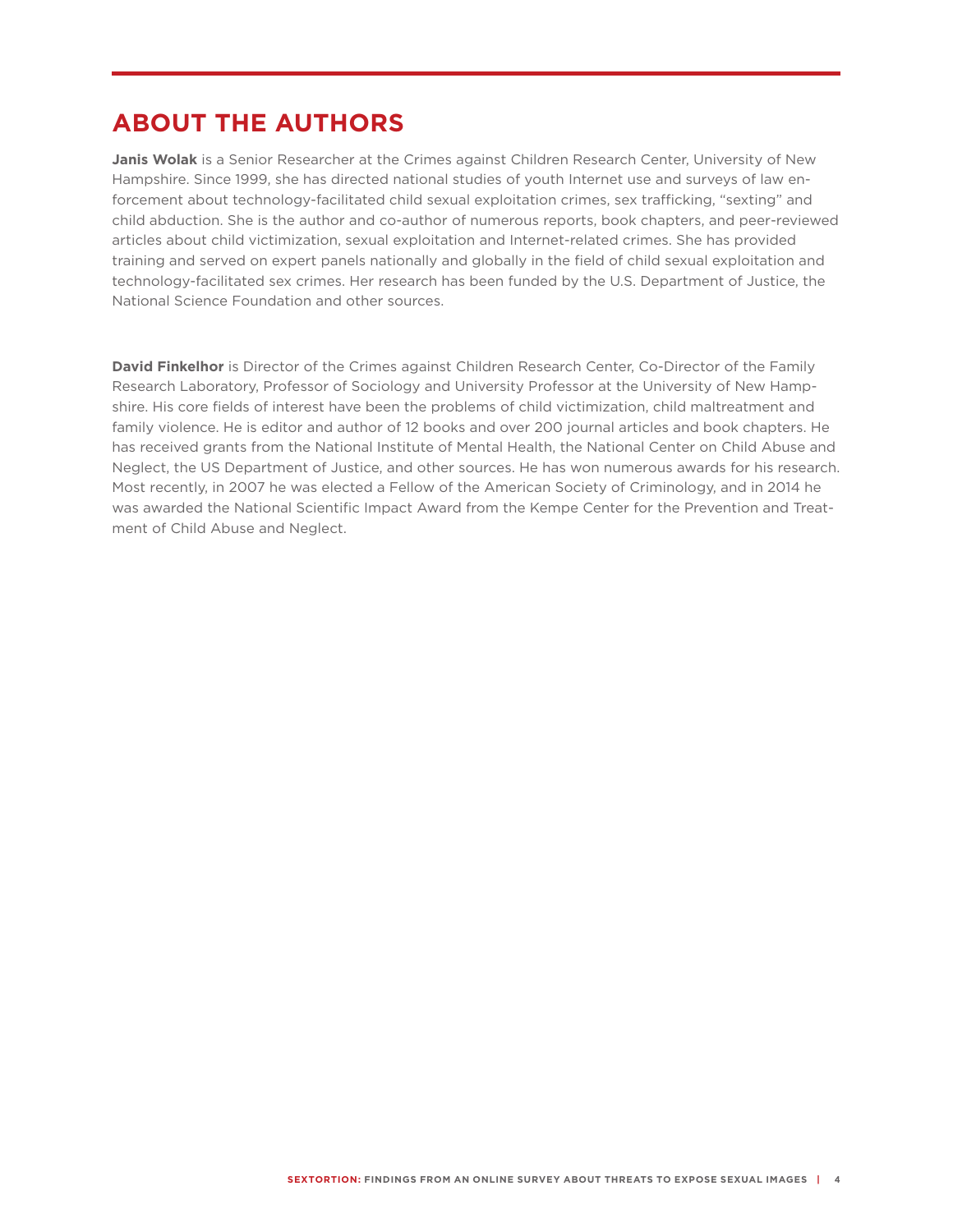# **INTRODUCTION**

# **THE SURVEY AND SURVEY GOALS**

Thorn and the Crimes against Children Research Center of the University of New Hampshire conducted an online survey of persons ages 18 to 25 who have been targets of threats to expose sexual images, or "sextortion" (*n=*1631). Respondents were recruited mainly through ads on Facebook and asked to complete anonymous surveys if they had been targets of sextortion. Our goal was to inform strategies to reduce these incidents by:

- Educating the public and practitioners about sextortion;
- Improving mechanisms for reporting to websites, apps and other technology programs that are being used for sextortion; promoting reporting to technology companies by targets of sextortion and increasing effective responses to such reports;
- Equipping technology companies with more knowledge and information about how their platforms are being used in sextortion so they can create preventive strategies to combat the problem; and
- Encouraging help-seeking by targets of sextortion and providing them with resources.

Details about how the survey was conducted can be found at the end of this report.

# **SUMMARY OF KEY FINDINGS**

Sextortion is defined as threats to expose a sexual image in order to make a person do something or for other reasons, such as revenge or humiliation. Persons who completed the online survey are referred to as "respondents" and those who threatened them as "perpetrators."

The respondents in our sample were primarily female (83%) and teenagers (ages 18 and 19); about 40% were in their early 20s.

The sextortion episodes they reported were diverse, but incidents broadly fell into two groups:

- a) In the wake of face-to-face romantic or sexual relationships during which sexual images were taken or shared, an aggrieved partner threatened to disseminate images either to force reconciliation or to embarrass or humiliate the respondent.
- b) A perpetrator who met a respondent online used a sexual image obtained from the respondent or some other source to demand more images or sexual interactions.

There was notable diversity in these episodes, however. Some respondents were male; demands were not always sexual in nature; and some perpetrators used elaborate deceptions to acquire images and threaten respondents.

The more serious cases involved stalking and physical and sexual assault in addition to sextortion and threats that lasted for 6 months or more.

Perpetrators carried out threats or otherwise harmed respondents in about 45% of cases, more frequently in the face-to-face relationship group than in the online encounter group, and disseminated sexual images in about 30% of cases.

The personal and psychological toll on respondents could be quite intense, with 24% seeing a medical or mental health practitioner and 12% having to move as a result.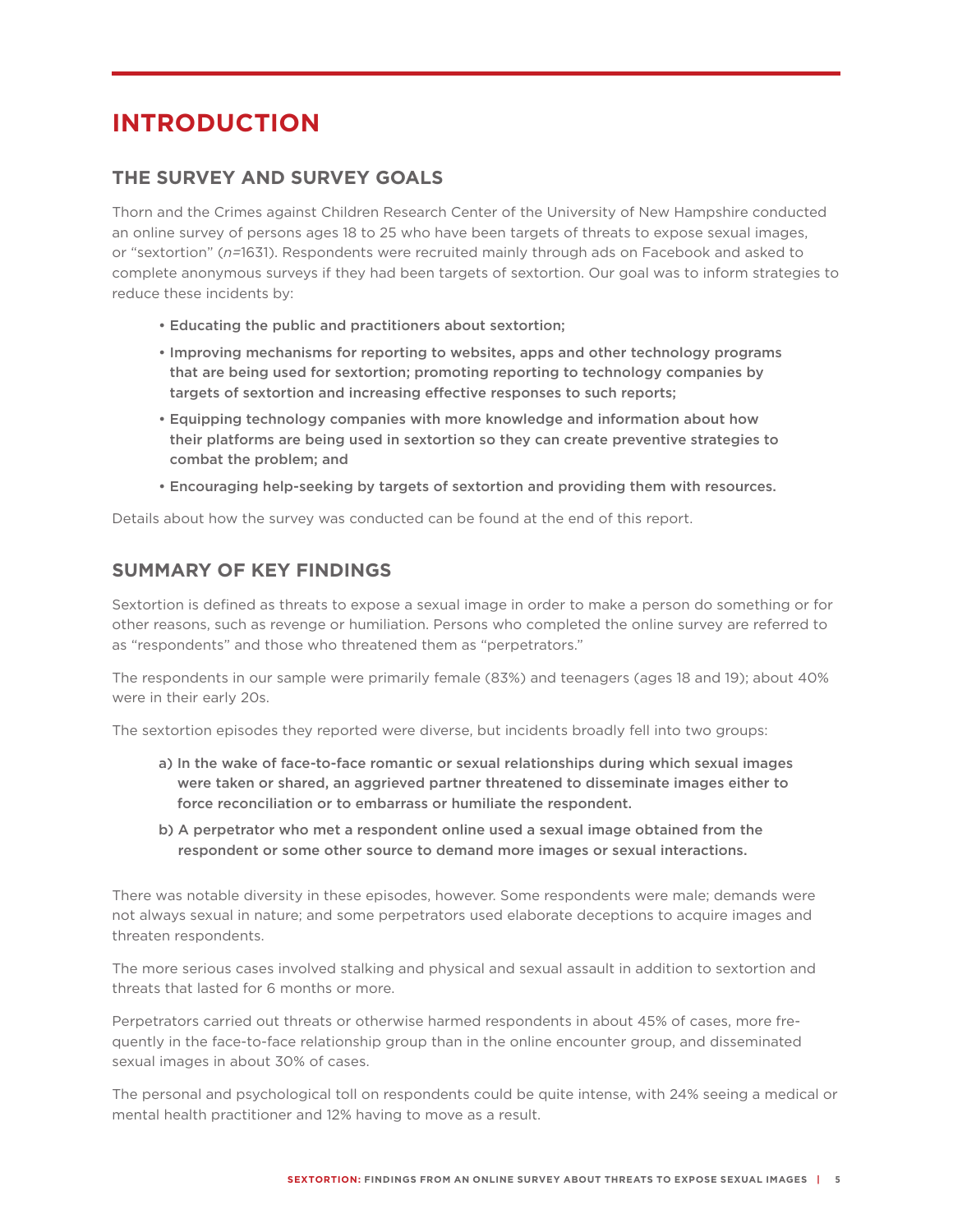Shame, embarrassment and self-blame were common feelings that kept many respondents from seeking help from friends and family or from reporting to technology companies that ran websites or apps used for sextortion.

Only 1 in 5 respondents sought help from or reported the episode to a website or app. Respondents were more likely to make reports when perpetrators posted images online. Of those who did not report incidents, about half reported skepticism that a website or app could help. More than 40% of those who did report to websites or apps said that the responses that they received were not helpful.

Complaints about unhelpful responses from technology companies included complicated documentation requirements, unsympathetic attitudes, lengthy delays, lack of follow-up about what was being done, and responses that did not fully address the problem.

Only 16% of respondents reported episodes to police, but police involvement was considerably more common among those who disclosed sextortion incidents to family or friends, were victims of violence or threats of violence in addition to the sextortion, or who saw a doctor or mental health professional as a result of the incident.

Respondents described a variety of barriers to police assistance, including lack of criminal laws addressing sextortion, lack of jurisdiction when perpetrators lived in other states or countries, and difficulties proving the identity of perpetrators. Some reported being shamed or blamed by police and some who were minors during incidents were threatened with prosecution for producing child pornography.

The report includes recommendations to:

- Increase public awareness of sextortion in order to promote disclosure and improve support networks for victims
- Mobilize the education system to implement prevention curricula and provide support resources
- Mobilize bystanders to stop perpetrators and support victims
- Encourage the technology industry to develop proactive interventions, improve the experience of victims who report incidents, adopt practices and policies that prohibit sextortion, and increase collaboration across the industry
- Increase law enforcement's capacity to respond to sextortion cases and improve sensitivity to victims

*Many respondents described the sextortion they endured in detail and with feeling. They speak for themselves in much of this report.*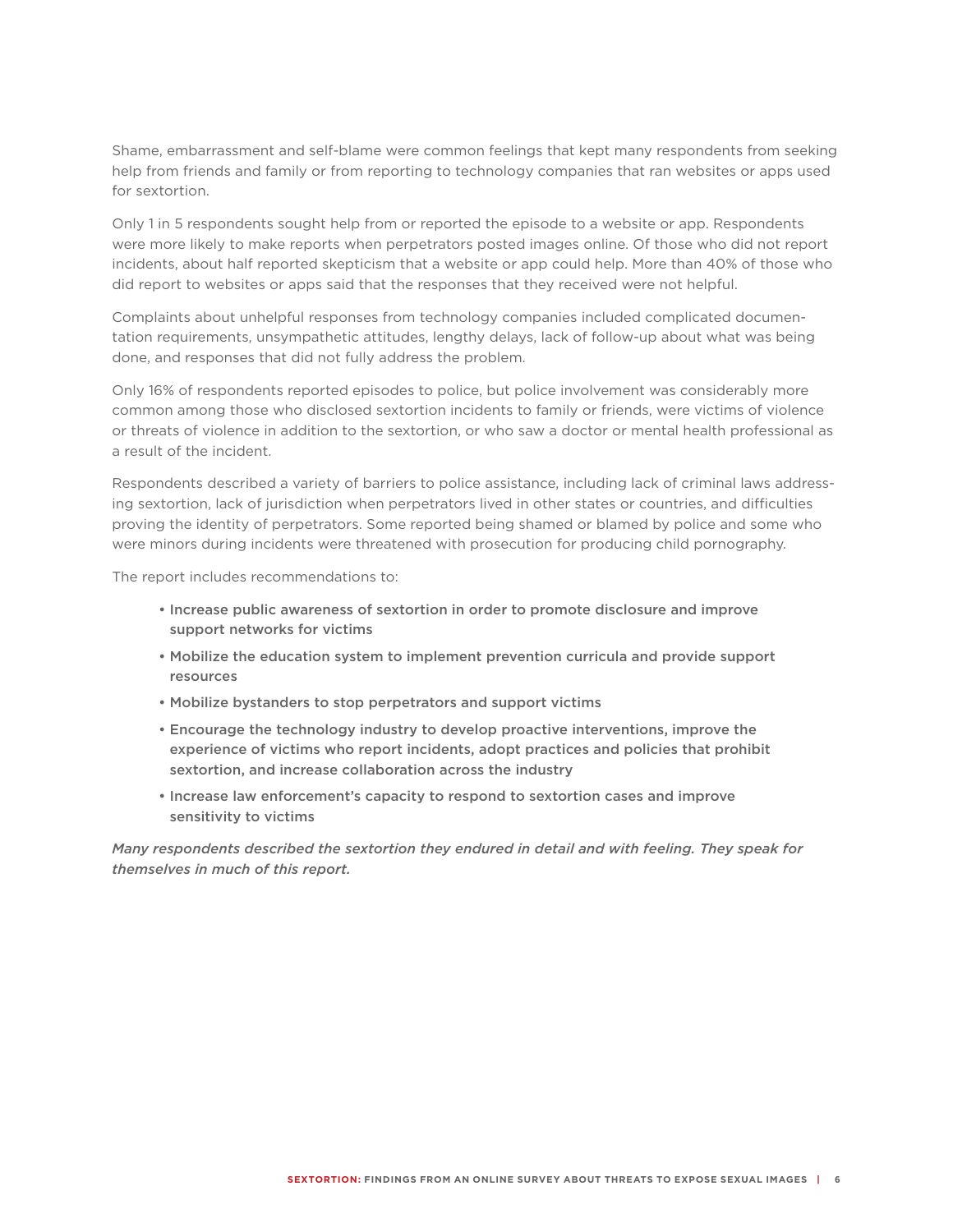#### **WHO RESPONDED TO THE SURVEY**

- • Sixteen hundred thirty-one people who had been threatened with exposure of sexual images completed the online survey.
- • Most respondents were women (83%), 14% were men and 2% described their gender as other. (*Table 1, pg. 69)* ("Male," "female" and "other" were the only choices offered in the survey. In this report, we describe the gender of respondents who chose "other" as "unspecified.")
- • Almost 40% were age 18 at the time they completed the survey (39%). We were specifically interested in episodes that occurred to youth ages 17 and younger, and we deliberately aimed recruiting messages at 18-year-olds because we expected them to report more such incidents.
- • Other respondents were ages 19 (16%), 20 (10%), 21 (9%), 22 (7%), 23 (7%), 24 (6%) and 25 (3%) when they completed the survey.
- • Thirteen percent of respondents were Hispanic or Latino/a.
- • More than three-quarters described themselves as White/Caucasian (78%), 4% were Black/African American, 3% Asian, 2% American Indian/Alaska native, and 1% Native Hawaiian/Pacific Islander. Four percent were multi-racial or other; 9% declined to describe their race.
- • Nine percent of respondents had not graduated from high school, 37% were high school graduates, 40% had some college or technical schooling and 13% had a college degree or more.

Throughout this report, numbers are rounded to the nearest percent. Some categories may not add to 100% because of rounding. Missing data greater than 5% is noted. Data are missing because respondents declined to answer questions or answered don't know/not sure. Detailed tables are in the appendix.

All quotations in the report are from responses to the online survey. Some quotations have been altered slightly for clarity and to delete possibly identifying details. With each quotation, we list the gender of the respondent, their age at the time the threats began and whether they knew the perpetrator face-toface or online.

#### Limitations of the survey

When reading this report, please keep in mind that the characteristics and experiences of respondents reflect how recruitment was conducted. Nine out of 10 respondents were recruited by ads on Facebook, and Facebook users may differ from other persons who have been threatened with exposure of sexual images. Also, respondents were age 18 to 25. This survey does not reflect the experiences of persons age 26 or older. Some respondents provided retrospective accounts of episodes that occurred when they were minors, but if we had gathered more contemporaneous data from minors they might have described such incidents differently. Overall, the respondents do not constitute a representative sample of persons who have been the targets of sextortion, so our findings cannot be generalized beyond this group. For example, we cannot say who is mostly targeted for sextortion and how it mostly occurs; we can only report the experiences of those who responded to the survey.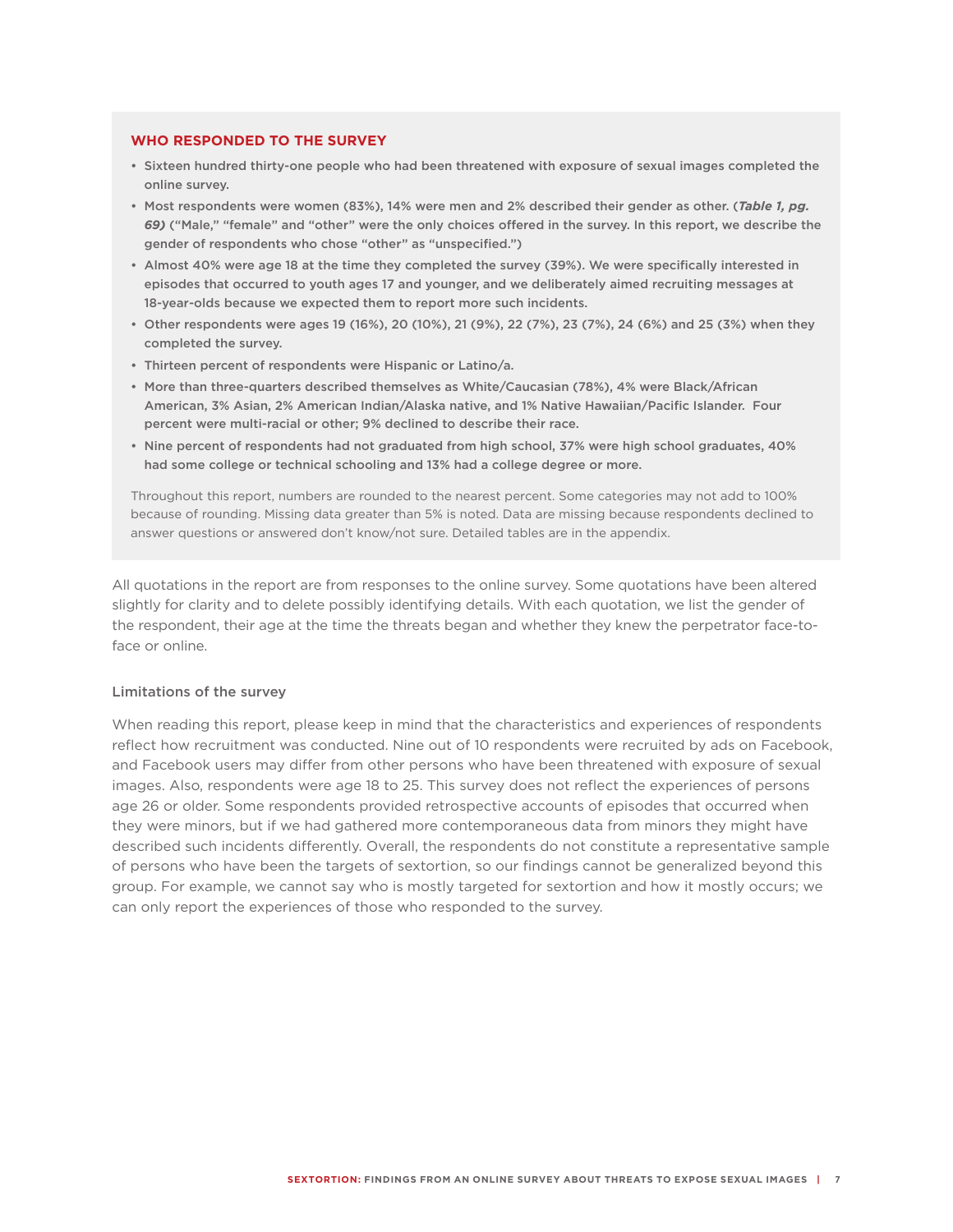# **HOW SEXTORTION INCIDENTS UNFOLDED**

## **CONTEXTS OF SEXTORTION INCIDENTS**

*"My ex-boyfriend wanted me back very badly after I broke up with him… He threatened suicide... He sent me horrible texts and Facebook messages and left me mean voicemails say*ing since I hurt him, he was going to make me hurt just as bad. He threatened to send naked *pictures of me that I had sent him during our relationship to my college or to my parents over Facebook."* 

#### Female, 21, face-to-face (f2f)

*(Ages in quotations are ages when threats began, not ages at time of survey.)*

*"He was choking a cat [on a video chat site] and told me if I didn't do as he said he would kill the cat. So I showed him my breast and he stopped hurting the cat. He then showed me the video he had of me showing my breast and said that if I leave [the site] he knows where I live and will post it to my Facebook page."*  Female, 17, online

Although the sextortion cases that participants described unfolded in a variety of ways, there were two basic contexts in which these incidents developed: face-to-face relationships (about 60% of cases) and online relationships (about 40% of cases). These two contexts showed substantial differences in dynamics, such as the speed at which incidents unfolded, the nature of threats, and how situations were, or were not, resolved.

- Face-to-face relationships: Most sextortion cases that happened in face-to-face relationships (respondents knew perpetrators in person) involved perpetrators who were, had been, or wanted to be romantic or sexual partners to respondents, although some cases involved other scenarios, such as malice or jealousy among friends or acquaintances. Almost 60% of respondents described face-to-face relationships with perpetrators (59%, n=968).
- Online relationships: The second context was online relationships (respondents met perpetrators online and never met them in person). These cases usually involved romantic or sexual relationships or one-time sexual encounters, although some respondents were threatened during online interactions without romantic or sexual elements. About 40% of incidents involved online relationships (41%, n=663).

#### **TIMING OF SEXTORTION INCIDENTS**

- • Seventy percent of respondents described sextortion incidents in which threats occurred in 2014 (26%) or 2015 (44%); 15% described threats that happened in 2013 and 12% incidents from 2012 or earlier. *(Table 2, pg. 70)*
- • Forty-six percent of respondents were minors (age 17 or younger) when the threats began. An additional 28% were teenagers, ages 18 or 19. Sixteen percent were ages 20 to 22, and 6% were ages 23 to 25 when sextortion incidents started.
- • The situation had ended for two-thirds of respondents (67%) and was ongoing for 11%. Twenty percent did not know if the situation had ended.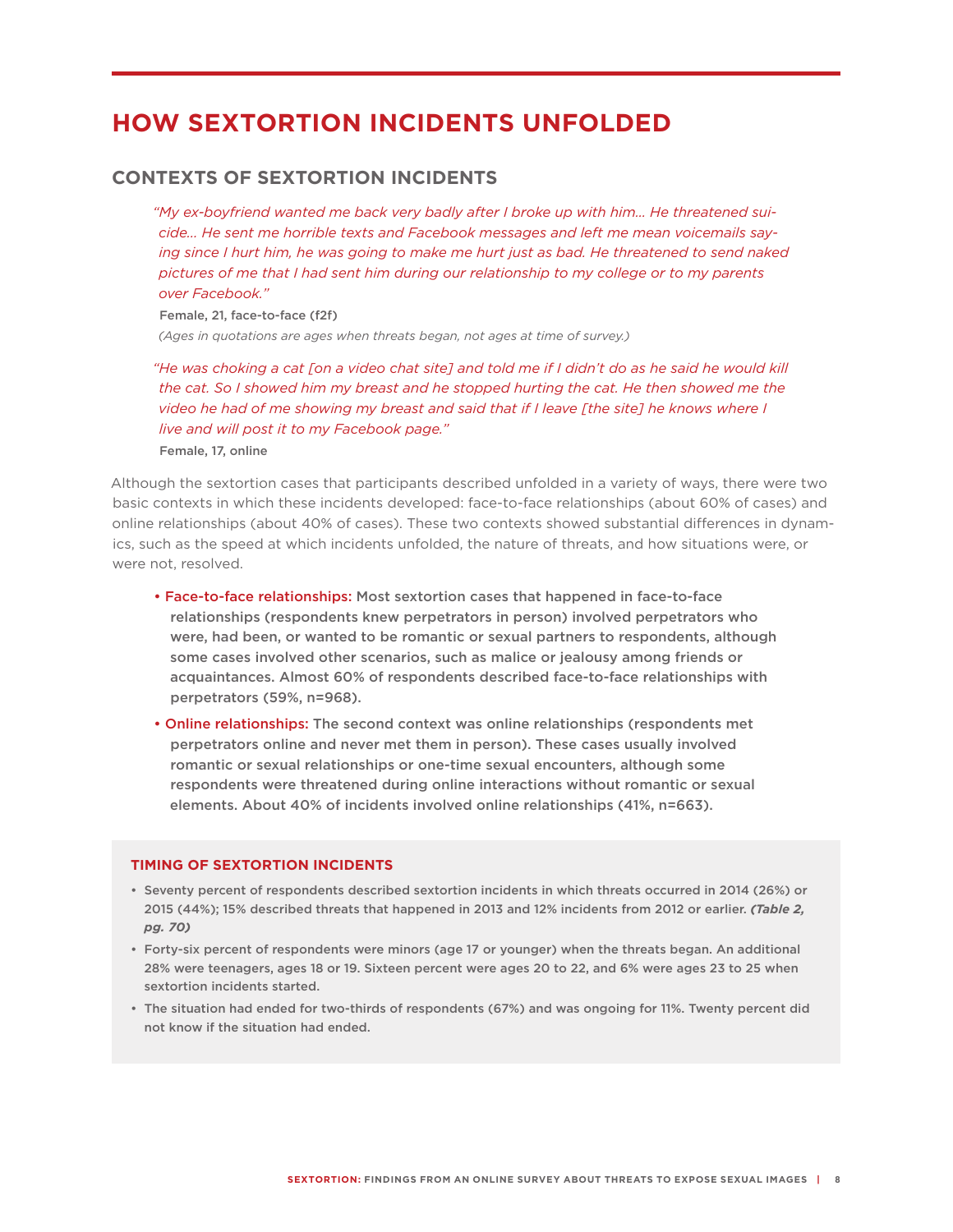## **FACE-TO-FACE RELATIONSHIPS**

*"I was in a controlling, emotionally abusive relationship and when I finally had the strength to break away I was still trapped by his threats to put my nude pictures that were for his eyes onto the internet for everyone to see."* Female, 18, f2f

*"I was younger and struggling with my gender identity and sexual orientation. I wasn't comfortable being open with people at that point in my life. I feared for my safety if the wrong people found out that I'm trans. I stupidly got into an abusive relationship with someone older and really controlling. Whenever I tried to leave, he threatened to post pictures and videos taken during our relationship and to tell everyone that I'm trans and bisexual, and basically ruin my life."*

Unspecified, 21, f2f

*"I ended a 3 year relationship and she did not take it well. While in this relationship we had a normal sex life and took pictures of each other for fun... By the time the threats started, I*  was involved with another woman... The threats eventually stopped but not before I had to *tell my close friends and new girlfriend about the situation. This caused many hours of regret and unhappiness."*

Male, 19, f2f

*"The guy who had posted [the pictures] was constantly talking down on me and telling me that I was a terrible person for what I did to him – I supposedly led him on and made him think we would date after multiple years of friendship. I was completely unaware of his intentions and that he had gotten nudes from my cell phone without my permission."* Female, 18, f2f

Sextortion in face-to-face relationships tended to be perpetrated by men (89% of cases) and targeted against women (87%) although men were victims in 11% of cases and perpetrators were female in 9%. *(Table 3, pg. 71)* Gender was unspecified for about 1% of respondents in face-to-face relationships.

Almost half of respondents (47%) were younger than 18 when incidents began; 28% were 18 or 19; 16% age 20 to 22 and 6% were 23 to 25. Twenty-seven percent of perpetrators were age 17 or younger when they first threatened respondents; 42% were ages 18 to 21; 19% were 22 to 25 and 10% were older than 25.

Most respondents knew, or thought they knew, the perpetrator very or somewhat well (57% and 28%, respectively).

*"Since he was the first boyfriend I was in love with and I was even convinced I was going to marry him one day, I trusted him … The most terrifying thing about it all, to me personally, is the fact that I thought I knew him so well."*  Female, 20, f2f

*"I was very shocked that someone I thought I knew so well (I had known this person for 6 years and then he was my boyfriend for about 6 to 9 months) wasn't the person I thought they were. I was shocked that people could be so good at hiding how malicious they could be."*  Female, 22, f2f

About two-thirds (64%) described perpetrators as current or former intimate partners, including boy- or girlfriends, sexual or dating partners, spouses or live-in partners.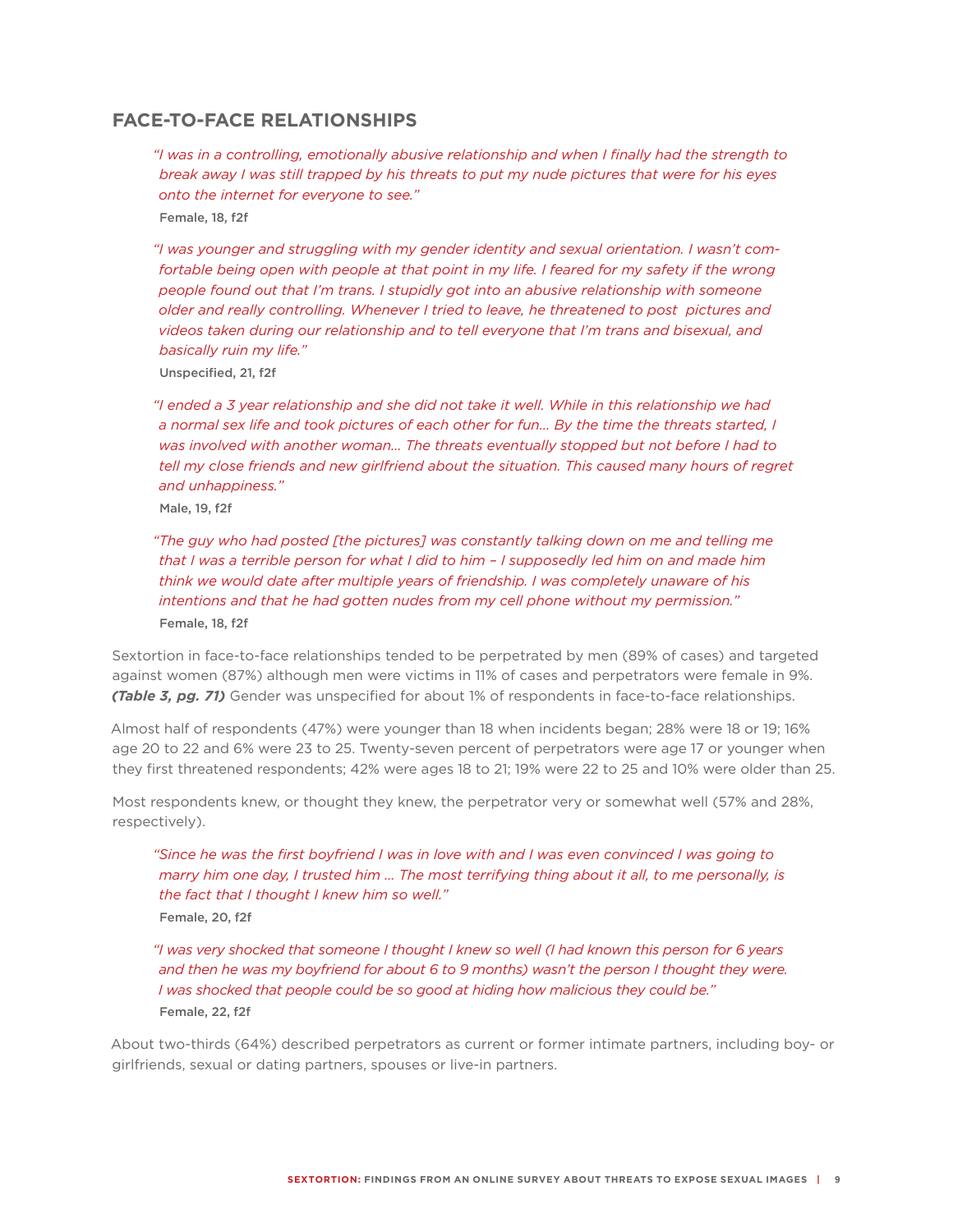*"We dated for almost two years, and when I decided we weren't working… he threatened to expose pictures of me he had previously promised to delete."* Female, 18

*"[My ex-boyfriend] got mad at me one night because I had a conversation with his new girlfriend at the time. He claimed I tried to ruin his relationship with her."* Female, 21, f2f

*"Me and my ex-boyfriend dated for about 10 months and he was being verbally and emotionally abusive so I finally gathered the courage to leave him and after that he went crazy."* Male, 16, f2f

Twenty percent of respondents in face-to-face incidents described perpetrators as current or former friends or acquaintances and 11% as persons known from school or work. Even when respondents categorized perpetrators as other than intimate partners, however, they often described them as potential partners, rejected suitors or sexual harassers.

*"I liked this guy; he asked for a naked picture of me and told me he wouldn't show anyone."* Female, 15, f2f

*"This person was mad at me for not reciprocating feelings."*  Female, 23, f2f

*"This man was my supervisor… He always made advances towards me…"*

Female, 22, f2f

Respondents described some face-to-face perpetrators as friends or new partners of former intimate partners.

*"An ex-boyfriend sent [pictures of me] out to his friends and over the years one guy kept them."* Female, 18, f2f

*"I explained to her that those [images] were not recent and that her 'boyfriend' most likely saved them from the time we were dating. I told her I hadn't had contact with him in years… She kept messaging me and threatening to expose them and calling me degrading things."* Female, 15, f2f

*"A girl is jealous of me so she teamed up with my ex. She says he gave her my nudes. Then she said she was going to post them on the internet to embarrass me."* Female, 18, f2f

Also, not all incidents that occurred in face-to-face relationships involved sexual motivations. Some perpetrators appeared to be malicious for other reasons, for example:

*"A girl I went to school with had taken a half-naked picture of me while we were changing for P.E. and posted it online tagging me in it. She called me ugly, fat, and a lot of body-shaming hurtful things."*

Female, 16, f2f

*"I had a nude picture and sent it to my best friend to show I lost weight. She sent it to another girl, who I found does not like me. She sent it around and threatened to show my parents."* Female, 18, f2f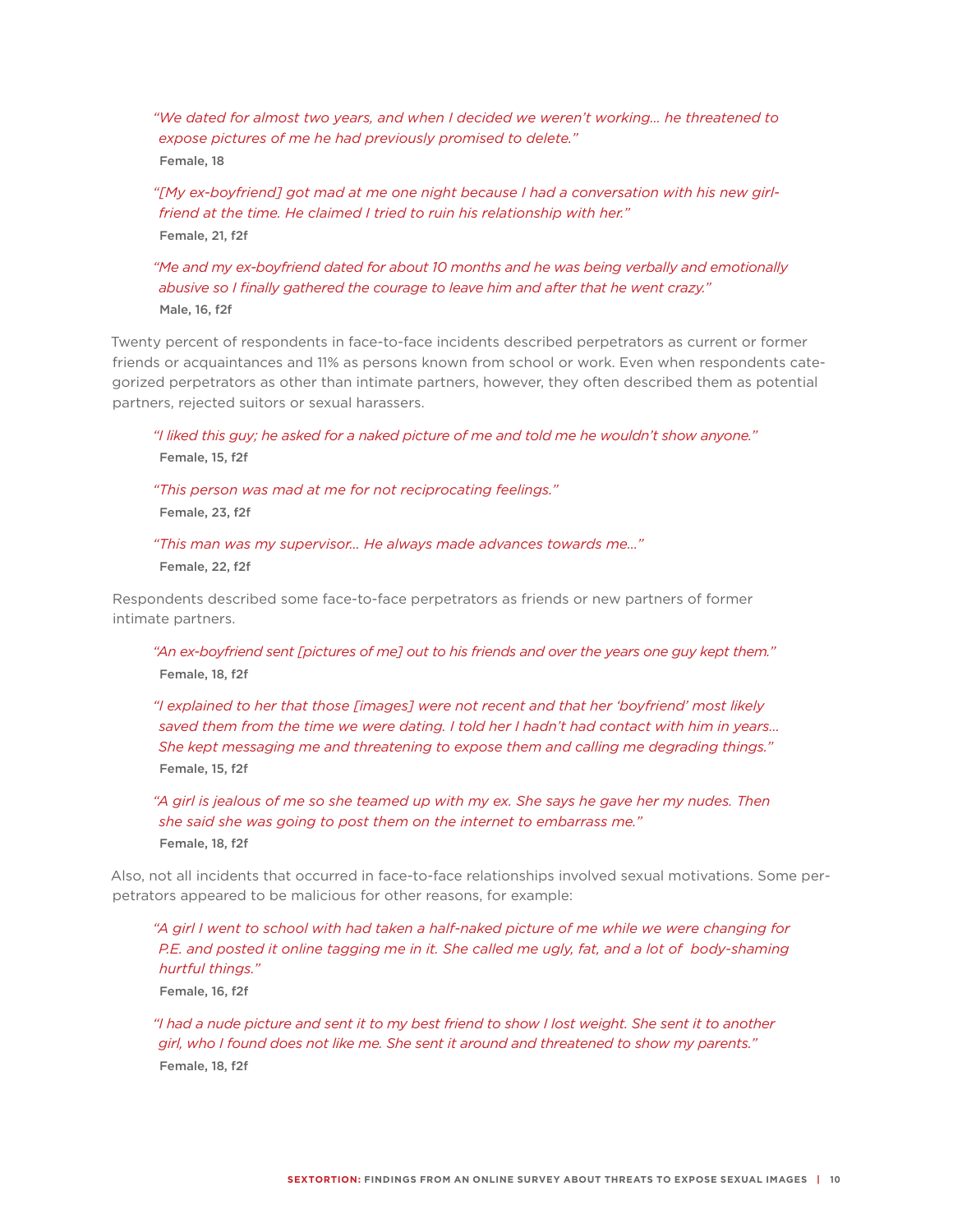*"One girl stole my phone and took pictures …and then sent them to another girl and then they went to the office and gave them to my principal and told her I was having sex and doing drugs on campus."* Female, 18, f2f

#### **TECHNOLOGY USE: FACE-TO-FACE RELATIONSHIPS**

- •  Almost all respondents in face-to-face relationships (96%) had contact with perpetrators on a cell phone or online by computer, but a small number, 2%, did not. In these cases, perpetrators threatened to distribute sexual images online or via cell phone but interactions and threats happened in person.
- •  Sixteen percent of respondents in face-to-face relationships said that perpetrators used technology to hide their true identities. In most cases, perpetrators created fake online accounts or cell phone numbers to interact anonymously with respondents or respondents' family or friends, usually to stalk or harass them.

Some respondents provided examples.

- *•  "He made several social media accounts under different names to try and get information on me from myself and friends."* Male, 20, f2f
- *•  "He would use random cell phone numbers and fake Facebook profiles to stalk me."* Female, 19, f2f
- *•  "He created fake online profiles to harass me and made new ones whenever I would block them as well as using different phone numbers."* Female, 17, f2f

## **ONLINE RELATIONSHIPS**

*"A guy in his twenties told me that he loved me to get me to send him pictures of me nude. After I didn't want to continue sending pictures, he threatened to create a Facebook page with my nudes."* 

Female, 16, online

*"I had photos on my page that showed a little bit of skin that I deleted because he was making inappropriate comments about them... He threatened to send Photo-shopped [sexual] images of me to friends or post them on social media sites as a way to convince me to hook up with him."*

Female, 23, online

*"He messaged me, flirting with me. The boy in his profile picture was really hot, so I flirted back. Eventually I sent him nudes. An hour passed without a response from him, and then he revealed he was nothing he claimed to be. I asked him what he wanted and he said he wanted [sexual] favors. I told him to leave me alone and blocked him. He knew about another account I had however, and sent me more threats there… including an address to a motel near my house."*

Male, 14, online

*"I was going through a break up and I was horny. The girl had added me on Facebook a while back and we started talking. Eventually, I added her via Skype and she started touching herself and getting naked. She wanted to see my penis so I showed me masturbating and she recorded it and showed it to me on Skype then she made all the demands [for money] after I begged her not to show it."* Male, 20, online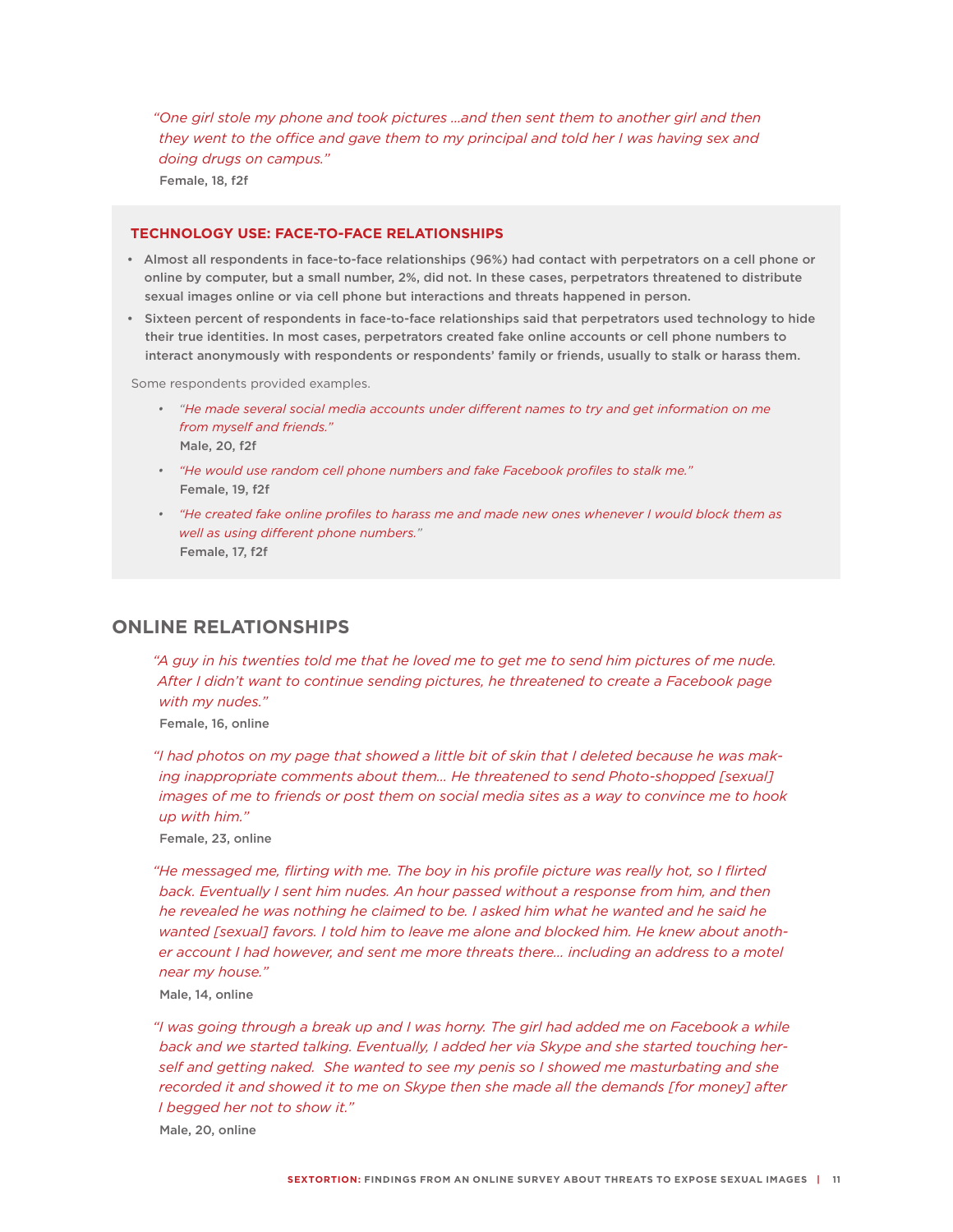Online relationships in which respondents met perpetrators online and never met them in person involved a range of sexual situations from serious romances to hook-ups to encounters by minors with sexual predators to webcam blackmail scams. As with incidents in face-to-face relationships, victims of sextortion in online relationships were predominantly women (77%) although men were victims in 20% of cases and gender was unspecified for 3%. *(Table 4, pg. 72)*



*FIGURE 1* **FACE-TO-FACE VS ONLINE INCIDENTS: RESPONDENT GENDER**

**Face-to-face compared to online incidents:** Respondents in face-to-face relationships differed from those online based on gender. *(Figure 1)* Women constituted 87% of those threatened with exposure of images in face-to-face relationships compared to 77% in online relationships (*p*<.001). Conversely, men made up 20% of those threatened in online relationships and 11% in face-to-face relationships (*p*<.001).

Forty-three percent of respondents were age 17 or younger when they were threatened by perpetrators they knew only online; 29% were 18 or 19; 15% age 20 to 22 and 6% were 23 to 25. This is similar to the age breakdown among respondents who knew perpetrators face-to-face. We do not have consistent information about age and gender of perpetrators in online relationships because respondents often did not have accurate information about their identities.

#### **TECHNOLOGY USE: ONLINE RELATIONSHIPS**

When respondents knew perpetrators only online, their first contact was usually via computer (66% of online relationships) but first contacts happened on cell phones in 30% of online relationships.

- 31% of respondents in online relationships first interacted with perpetrators on social networking platforms (Facebook, Tagged, Instagram, others)
- 24% first interacted on messaging or photo messaging platforms (Kik, Snapchat, others)
- 12% first interacted on video voice call programs such as Skype, Facetime or webcam sites
- 11% first interacted on dating platforms such as OKCupid or Tinder
- • Smaller percentages first interacted other ways: 4% on gaming platforms, 3% on email, 1% on image boards and 1% on video sharing social media platforms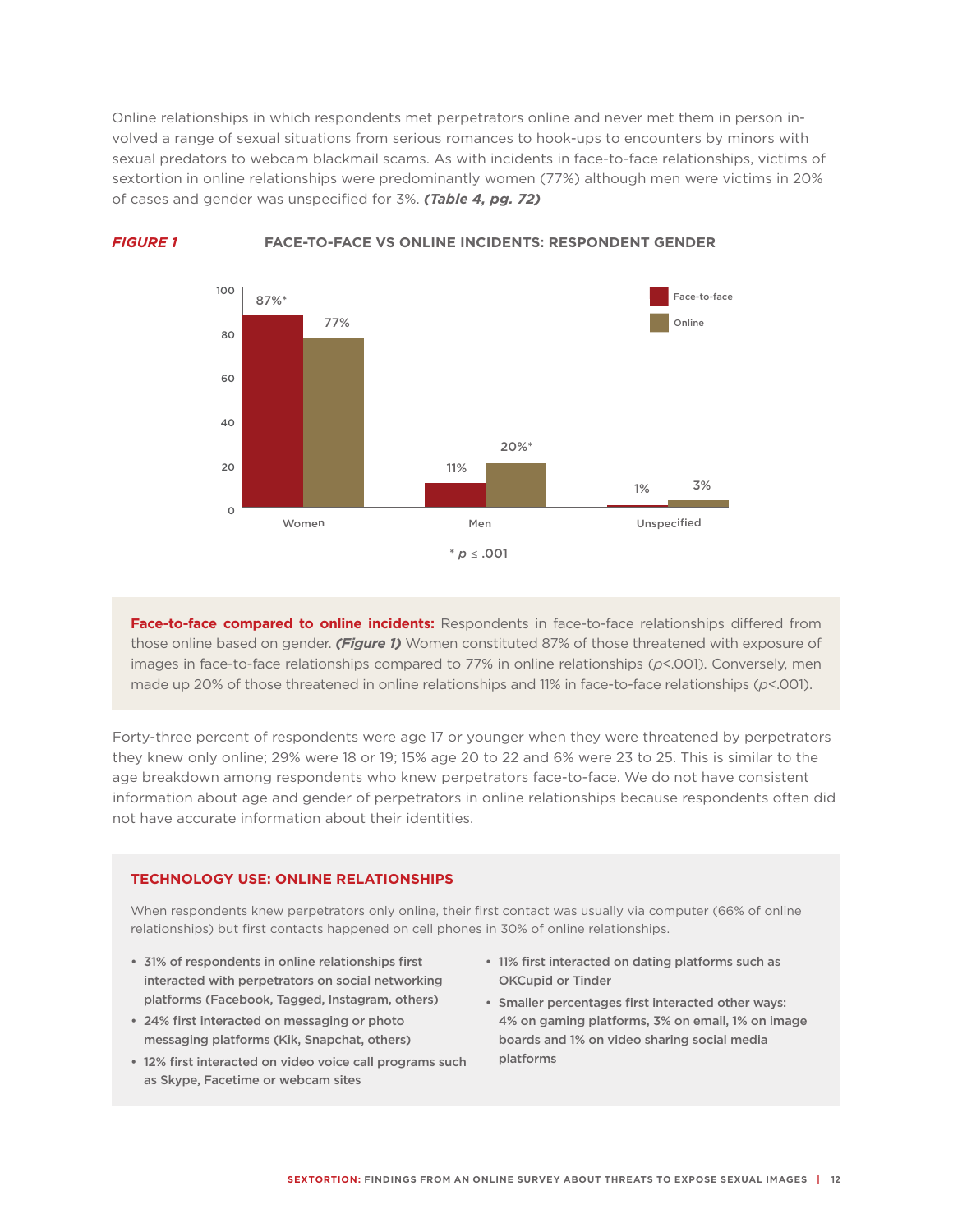#### **TECHNOLOGY USE: ONLINE RELATIONSHIPS (CONT.)**

We asked if, during first interactions, perpetrators asked respondents for information to allow further contact.

- In 40% of online relationships, perpetrators asked to be added as a friend or contact on a social media platform
- • In 37%, perpetrators asked for the respondent's cell phone number
- In 31%, they asked for other online contact

information, such as a screen name

- In 28%, they suggested moving to or using a specific site or app to interact further
- In 21%, they asked for other personal information, for example name, age, location

Some respondents described their first contacts with perpetrators and their reasons for interacting with them.

*"[On meetme.com] they added me as a friend and messaged me. It started out innocent enough, but then it got more and more sexual, and they ended up asking for pictures. I had very low self esteem and felt pressured, so I regrettably sent one to make them happy/keep them interested in me."* 

Female, 16, online

*"He started messaging me [on Facebook] because he found me pretty, and I have to admit my hormones were acting up and I needed to have some kind of sex to calm myself down."*  Female, 19, online

*"He… offered me money/incentives to "perform" [on chaturbate.com] for him. He recorded and took snapshots of our private encounter and then threatened to share them with my family & friends if I didn't perform for him whenever he wanted."* Female, 22, online

*"It was on Tinder, and he contacted me being very sweet. Things escalated fast and infatuation quickly followed. In a matter of weeks of talking with this person he was obsessed with me. After trying to call it off, he got upset."* Male, 23, online

*"He Facetimed me because he knew my best friend and she was trying to set us up."* Female, 18, online

*"The man said he was 25. He messaged me on Kik and said hey so I started talking to him. He asked me stuff like my age where I'm from, what I like to do. It got personal later in the conversation when he asked me if I'd ever had sex, if I wanted to, have I ever seen a dick. When I said no he sent me a picture of his and said your turn. I know I didn't have to but I felt obligated to return the favor. After a couple pictures were exchanged I told him that I have to go but he said if I didn't send him more then he would find me on Facebook and post them everywhere."* 

#### Female, 14, online

We asked respondents in online relationships, "During your first contact with this person, did they lie or give you a false impression about who they were based on what you know now?" More than half (55%) said yes. Online perpetrators lied about: wanting a romantic relationship (42% of those who lied), their age (39%), being female when they were male (15%), being someone the respondent knew (13%), being male when they were female (3%) and other lies (21%). (Respondents could enter multiple answers.)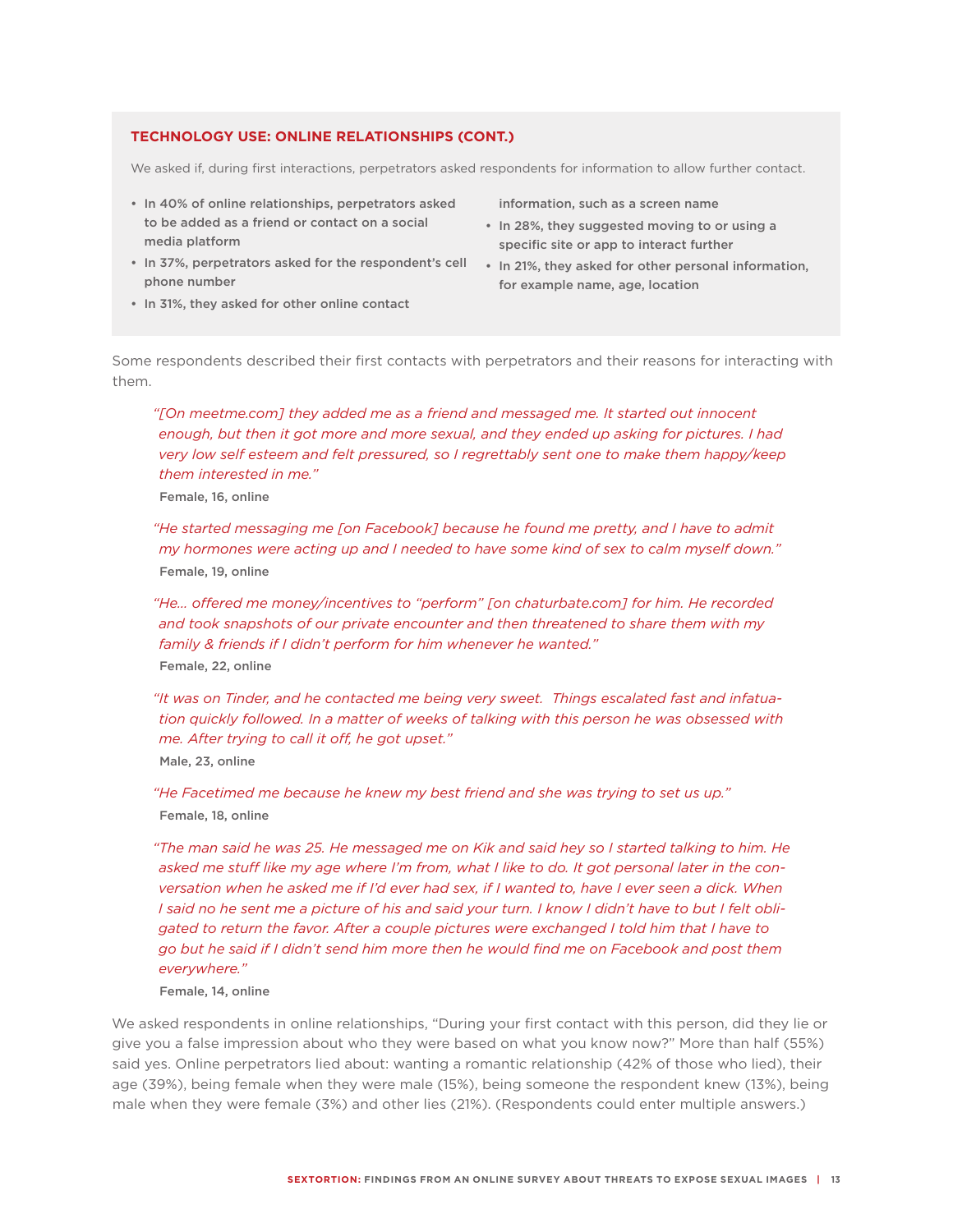*"I met this 'girl' online, who turned out to be a man. He threatened to rape and beat me on camera if I didn't continue sending him sexual pictures. I had never sent pictures to this person but they had fabricated some pictures."*  Unspecified, 18, online

*"This guy claimed he cared for me and said he had cancer and faked children's deaths to get my sympathy. He said he wanted me to adopt his kid that never existed and then said she died."*  Female, 16, online

*"He found me on online and asked to message me. I was looking for someone to talk to so I*  let him. He started saying his brother was dying and only one person could help him. Then *another person messaged me saying that it was the guy who could save the first person's brother. He said he would only help the brother if I Skyped him. I told him I didn't want a part in his scam. He said he was going to take my profile picture and put it on a porn star's body and post it on the internet. He kept describing how he was going to ruin my life if I didn't do what he wanted."* 

Female, 17, online

Respondents also described scams to blackmail victims for money and other schemes to acquire sexual images for sextortion purposes. Several respondents, mostly young men, described being blackmailed for money after engaging in webcam sex sessions via Skype or similar webcam programs.

*"I was bored and made an account on a dating site. A user messaged me. We exchanged email accounts and then made contact on Skype. She checked that I was alone, and kept telling me that she was 'horny and wanted to have fun'. Eventually she directly asked me for cam sex. So we Skyped and started 'mutually masturbating'. Shortly after the screen went blank and the threats came. I was cooperative (perhaps too much so) and spent the next 4 hours or so making online accounts [and] doing whatever this person wanted me to do. Eventually she asked me to send at least \$300 to her charity in the Philippines. I talked her down to \$100. Later she offered to delete my video if I sent 100 more dollars to her charity.*  She shared her screen as she deleted the video. Obviously she could still have a copy stored *somewhere else, but what choice did I have?"*  Male, 20, online

*"I matched with a woman on video chat. They asked to go on Skype. Once there they took off their clothes and asked me to do the same. After a while they turned off their camera and shared their screen which had recorded compromising video of me. For about 10 minutes while the predator showed the compromising video, showed me my Facebook page and opened messages to my friends, and set terms for money, I tried to buy time… I searched*  Google for advice while staying on camera and found accounts from others who said they *had no repercussions when they disengaged their predator. So, I exited Skype and blocked the user. I received one additional message from a different account which only said, 'MOTH-RFUCKER'. The experience was alarming. For a couple of minutes I definitely felt within their control before doubting that someone would act on this threat, given the legal repercussions. I could easily see how people would submit to this extortion though."*  Male, 20, online

One respondent described a scheme to acquire gaming assets.

*"It was a very patient and planned out scheme. The person in real life was male but pretended to be female online and established rapport with me and a few other friends and gained our trust. 'She' enticed us to believe she was really beautiful… and threatened us for*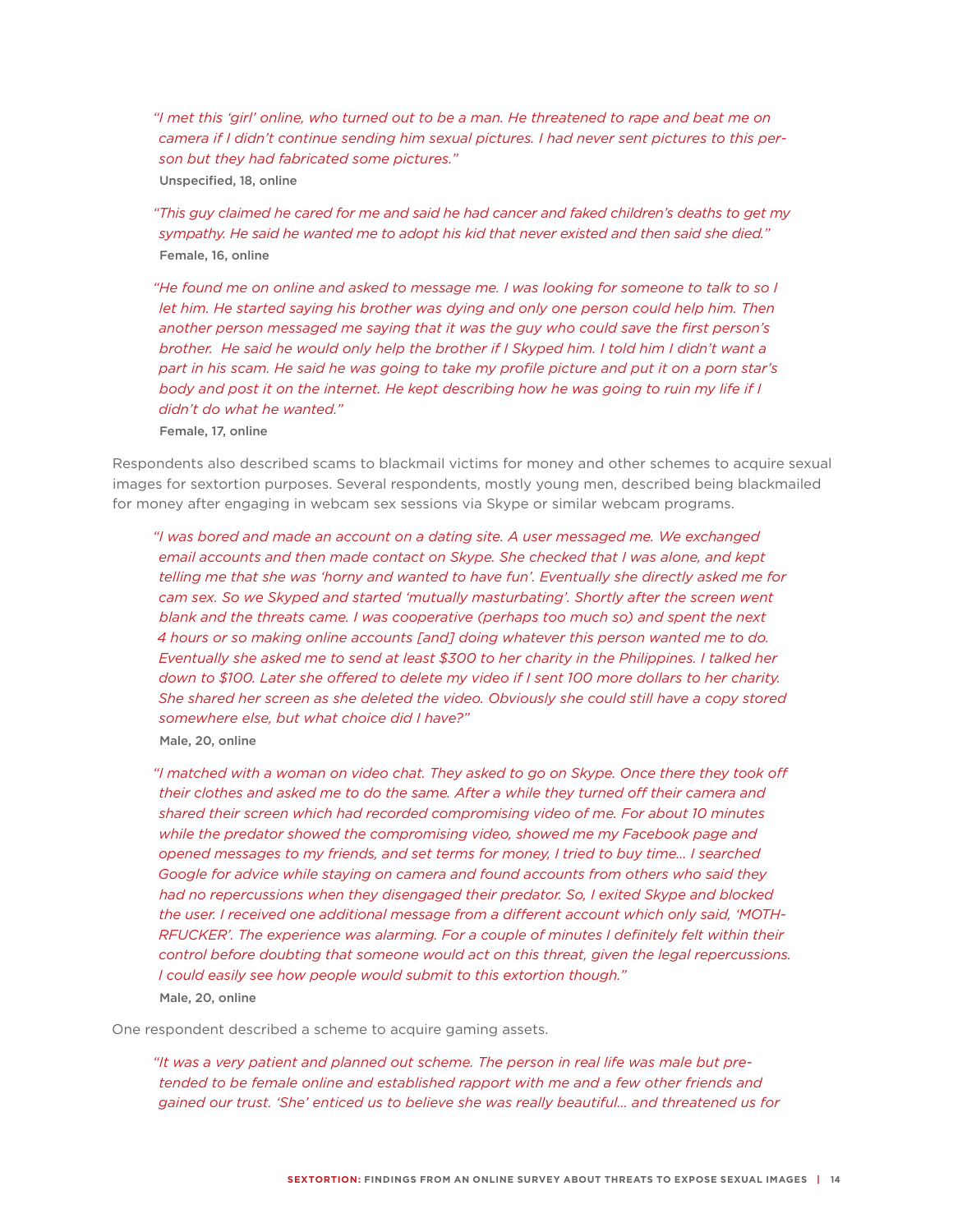*nude photographs so that she could blackmail us whenever we refused to give her certain in-game items or currency. Our best friend fell for it and he lost all assets in the game which cost easily over \$2000."* 

Male, 21, online

A small number of female respondents described being caught up in scams by perpetrators purporting to work for modeling agencies.

*"A man posing as a modeling agent told me he … wanted to offer me a contract. We had emailed typical stuff back and forth and he told me that he would like to Skype before meeting up, to make sure I was who I really said I was. … He sent me the contract, and I read it over, and everything looked fine. Once I created the Skype account, he asked for typical things, like seeing my runway walk, and in a bikini, and everything felt fine. But then he asked to see my chest, to make sure that it was the same size I said it was, and I refused. He asked again and I said no, and then he told me it was normal and it only had to be for a second just to make sure. I lifted up my bikini for one second and he immediately exited out of the call and told me he wasn't who he said he was, and that he was going to ruin my life. He told me he took screenshots of the whole thing, and he was going to post them on numerous websites, along with my address, name, workplace, and phone number so that people would*  have access to me... I exited out of Skype, terrified and in shock of what had just happened, *and he quickly emailed me threatening me…I never responded, and continue getting threats*  with screenshots of everything, along with my contact list (which I have no idea how he got). *I never respond."* 

Female, 22

# **WHAT WEBSITES/APPS PERPETRATORS USED TO INTERACT WITH RESPONDENTS**

We gave respondents a list of types of websites/apps and asked them, "Did the person who threatened you ever contact you on or direct you to use any of the following types of websites or apps?" (Respondents could enter multiple answers.) *(Table 5, pg. 73)*

#### **TECHNOLOGY USE: HOW PERPETRATORS CONTACTED RESPONDENTS**

Perpetrators contacted respondents on or directed them to use

- • Social networking platforms (Facebook, Tagged, Instagram, others) 54% of all respondents
- • Messaging or photo messaging platforms (Kik, Snapchat, others) 41%
- • Video voice call programs (Facetime, Skype, webcam sites, others) 23%
- • Dating platforms (OKCupid, Tinder, others) 9%
- $\cdot$  Email 12%
- • Video sharing social media platforms (Vine, Oovoo, Tumblr, others) 6%
- • Gaming platforms 4%
- • Missing data 8%

About 45% of respondents reported contact on more than one type of platform.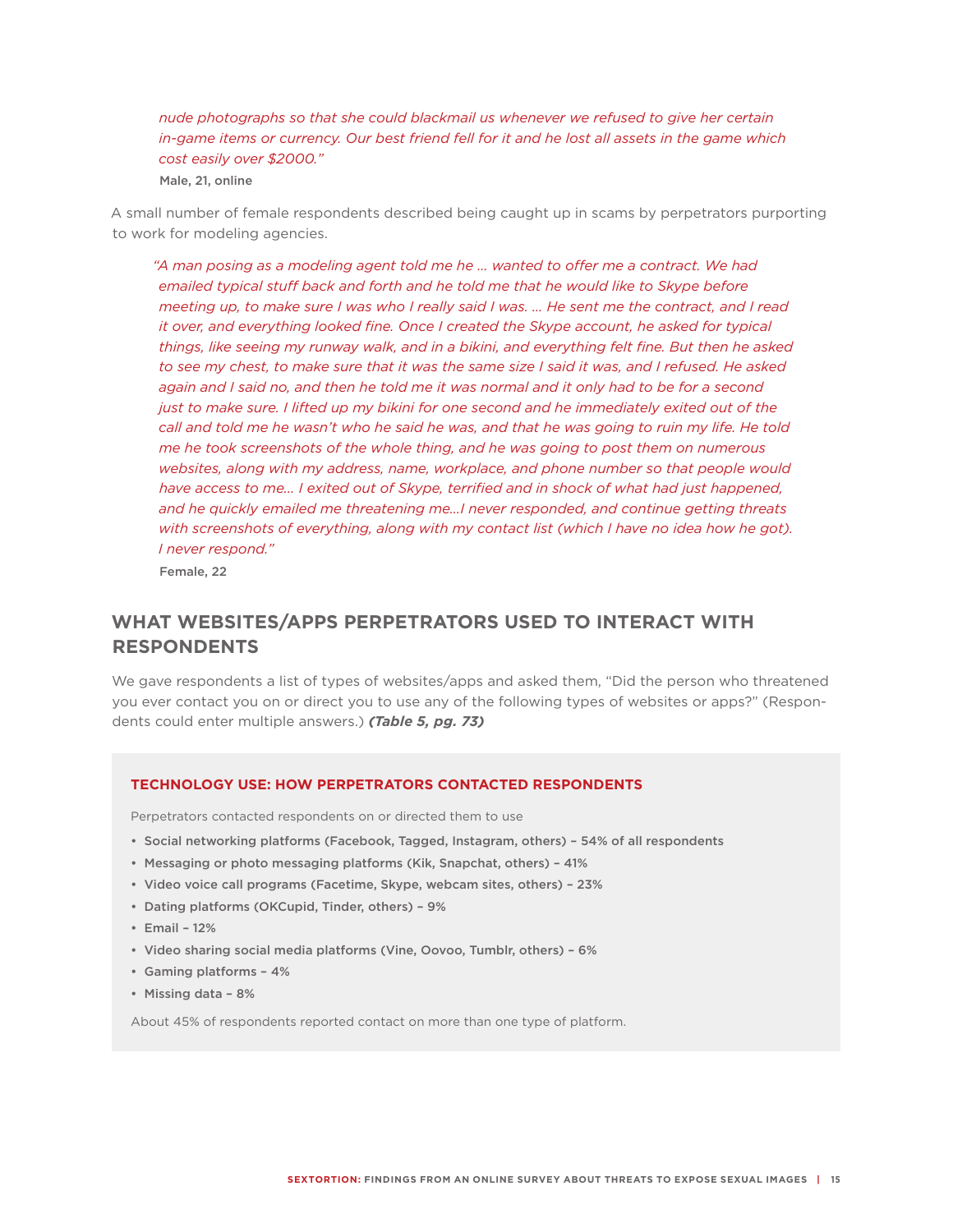# **HOW PERPETRATORS ACQUIRED IMAGES FROM RESPONDENTS**

Most respondents in both face-to-face and online relationships (about 70% overall) knowingly provided sexual images to perpetrators, usually because they were in wanted romantic or sexual relationships with them. (*Table 6, pg. 74)*

**Face-to-face compared to online incidents:** Those in face-to-face relationships were more likely to knowingly provide images (75% compared to 65% in online relationships, *p*<.001), and they were more likely to do so because they were in wanted romantic or sexual relationships (78% compared to 62% of respondents in online incidents who provided images, *p*<.001).

However, respondents who knowingly provided images were not always completely willing. A considerable number provided images because perpetrators pressured them or made them feel bad. Others were tricked or threatened or forced. (Respondents could enter multiple answers.) Reasons for providing sexual images:

- They were in a wanted romantic or sexual relationship—72% of those who knowingly provided images
- Perpetrators pressured them to provide images or made them feel bad—51%
- Perpetrators tricked them into providing images—15%
- Perpetrators threatened or forced them to provide images—13%
- They expected to be paid for the images—2%
- They thought the pictures would be used for purposes such as modeling or acting—2%

Overall, 56% of those who provided images said they were pressured, tricked, or threatened or forced into it.

More than 40% of respondents who knowingly provided images acted freely. Some respondents described why they willingly sent sexual images:

*"I was in love with him. We had been in a steady relationship for over a year."*  Female, 20, f2f

*"I had sent the picture out when I just turned legal and thought the guy was a good guy. We never had sex or anything like that so I wanted to give him something to look at."* Female, 19, f2f

*"When we were together we were in a long distance relationship for a time. We both took sexual photos and sent them to one another to keep our relationship strong. He never pressured me to take these pictures, I chose to do that. I felt that it was a good idea, and I felt he would never use them against me."* 

Female, 22, f2f

*"I ended up getting pretty turned on because of a lot of the things he was saying to me... and he asked for a photo, just of my upper half. I sent it, thinking that as long as I didn't get my*  face in the photo, that it wouldn't be a big deal. Then he asked for more... and again, I sent *them thinking that as long as my face isn't in the photo, it wouldn't be a big deal."*  Female, 23, online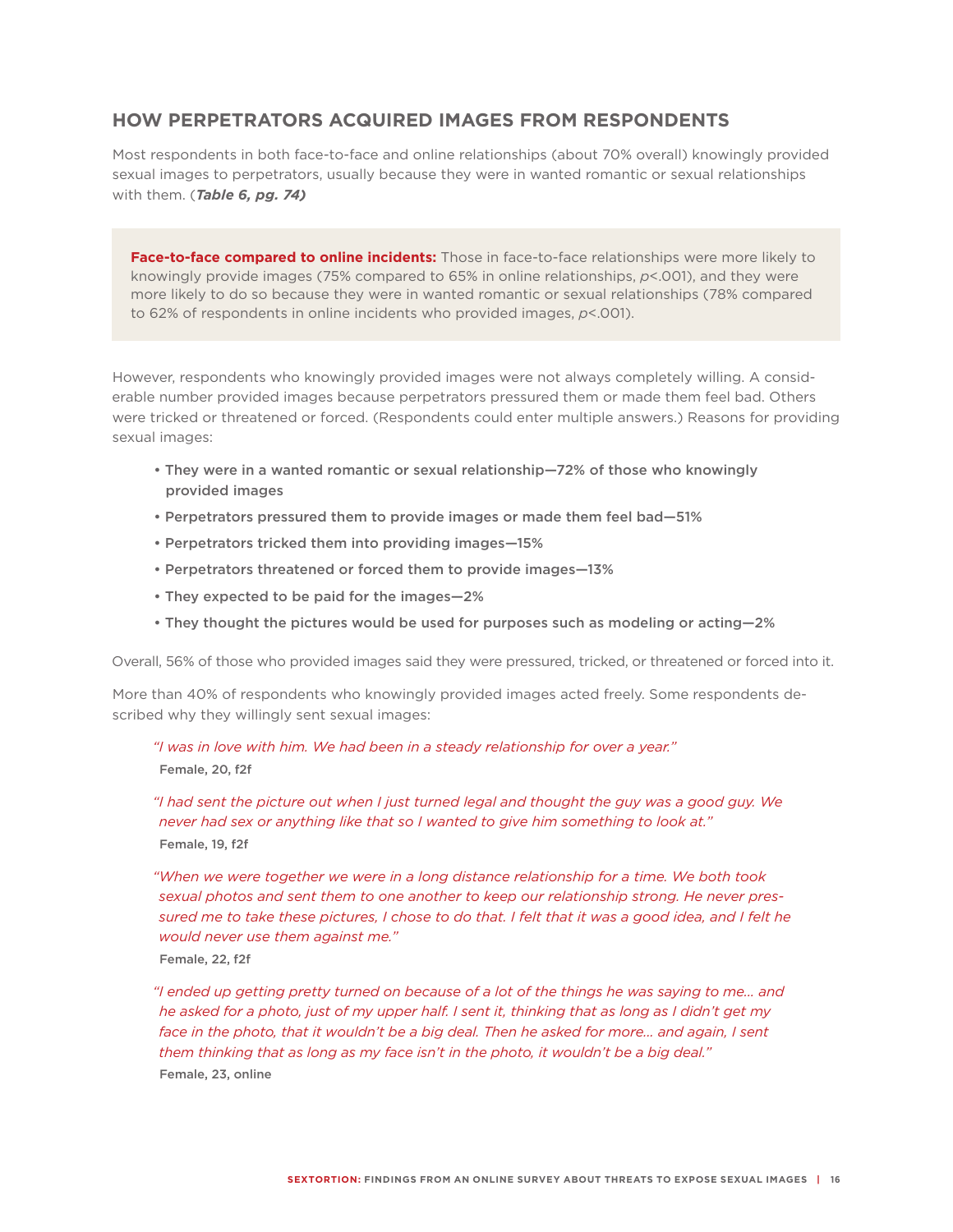*"I was young, stupid, and horny. She seemed nice and offered to go on Skype and get naked."*  Male, 19, online

*"We eventually got to exchanging pictures, but it wasn't out of lust or anything. It felt like it was becoming genuine love."* 

Male, 17, online

Respondents also described how perpetrators pressured, tricked, or threatened or forced them into providing images.

*"My then-boyfriend demanded that I send nude photos of myself for him. He acted like I was crazy, prudish, and stupid for not sending photos and that it was my duty to send them."*  Female, 18, f2f

*"He was an experienced photographer, and said that I should take pictures with him. I had no intention of posing provocatively, but I wasn't expecting him to be so pushy, and I was too unconfident to say no."* 

Female, 23, f2f

*"I was desperate for friends and too naive to realize what I was doing. I didn't want to but I knew he would stop talking to me if I didn't."*  Female, 18, online

*"I was younger and he was a college guy. I… didn't want to seem like a baby."*  Male, 17, f2f

*"If I didn't he would cut himself and send me images [of it]."*  Female, 17, online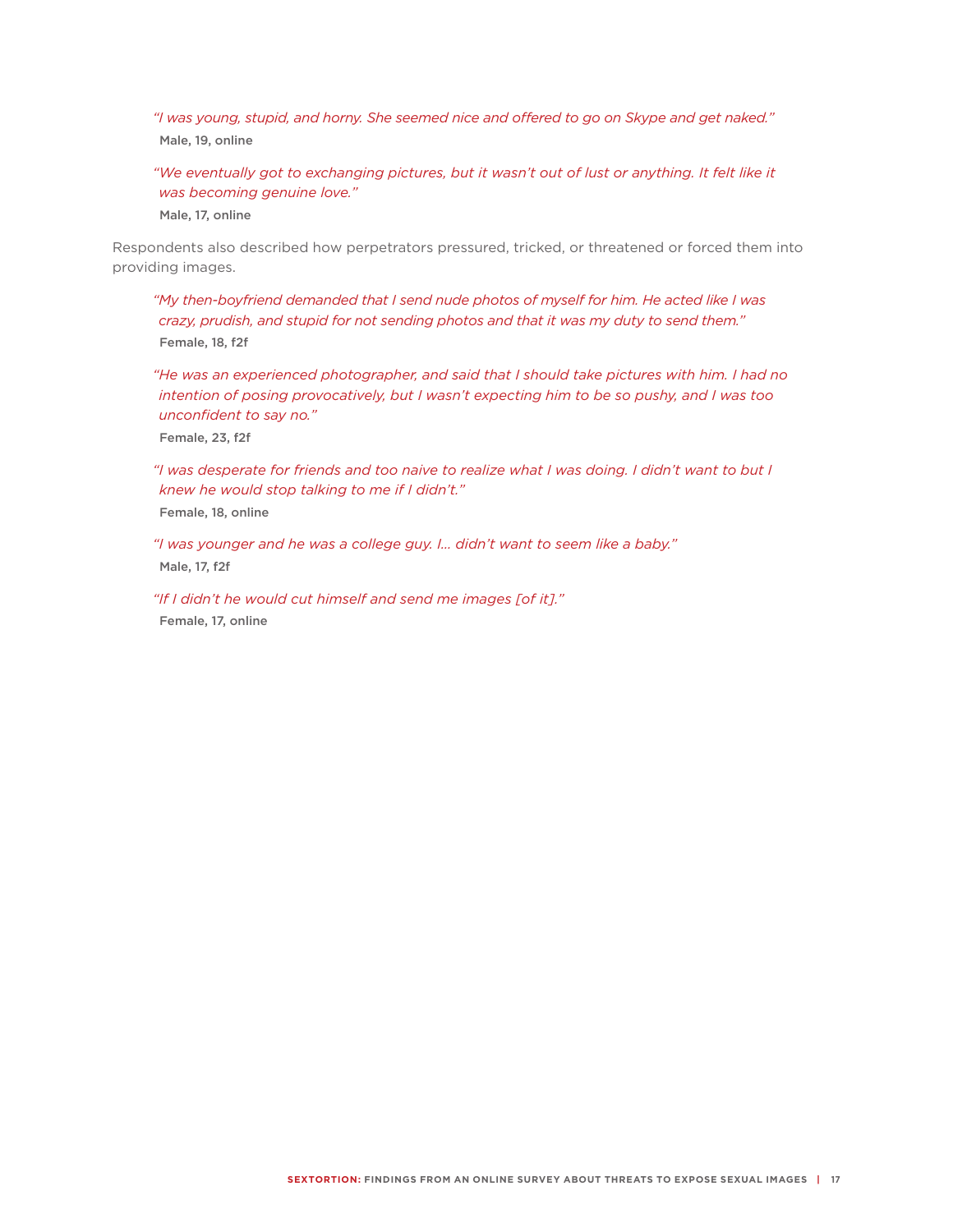## **TIMING FOR ACQUIRING IMAGES FROM RESPONDENTS**

We asked respondents who knowingly provided images to perpetrators, "How long had you known them or interacted with them online before they got the first image?" The answers ranged widely.

- One day or less 11% of respondents who knowingly provided images
- More than 1 day to 1 week 11%
- More than 1 week to 2 weeks 9%
- More than 2 weeks to 3 months 24%
- More than 3 months 41%

#### *FIGURE 2* **FACE-TO-FACE VS ONLINE INCIDENTS: LENGTH OF TIME TO PROVIDE IMAGES**



 $*$  *p*  $\leq .001$ 

Percentages are of respondents who knowingly provided images.

**Face-to-face compared to online incidents:** More than half of respondents in face-to-face incidents (59%) had known perpetrators for more than 3 months before they first provided an image, compared to 10% of respondents in online relationships who knew perpetrators for that length of time (*p*<.001). *(Figure 2)* Twenty-seven percent of respondents in online relationships provided images during the first day of contact compared to 2% in face-to-face incidents (*p*<.001); 49% in online relationships gave images within 1 week of first contact compared to 7% in face-to-face relationships (*p*<.001).

#### **TECHNOLOGY USE FOR TRANSMITTING FIRST IMAGES**

Sixty-six percent of respondents who knowingly provided images to perpetrators sent the first images via a texting platform. Respondents also first sent images

- • Via photo or video sharing platforms—12% of those who knowingly provided images
- • Email or links to photo storage sites—9%
- • Taken by perpetrators when together with respondents—4%
- • Shared through social networking, dating or other platforms—3%

(The final two categories were coded from text responses and might have been higher if we had provided them as specific response categories.)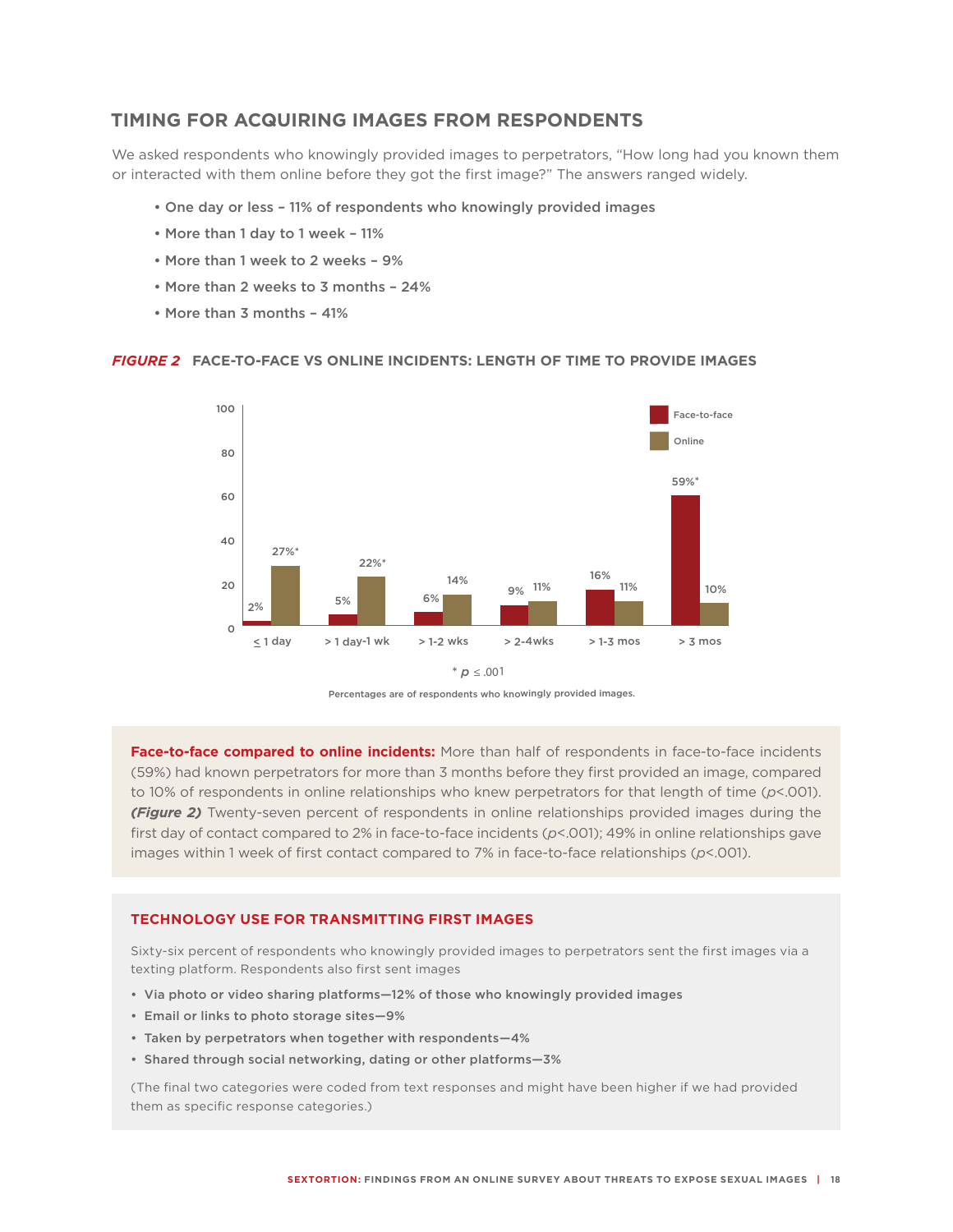## **OTHER WAYS PERPETRATORS ACQUIRED IMAGES**

In 45% of cases, perpetrators acquired sexual images of respondents without their knowledge or consent, sometimes in addition to respondents knowingly providing images. Perpetrators:

- Recorded webcam sessions without respondent's knowledge or consent (18% of all respondents)
- Recorded images other ways without the respondent's knowledge or consent (12%)

Perpetrators also acquired images from other people, including other people voluntarily sharing the images with the perpetrators or perpetrators taking them illicitly from other peoples' cell phones (9%); created fake or Photo-shopped images (8%); or hacked into devices or online accounts to get images (5%). (Respondents could enter multiple answers.)

Here are some examples of how perpetrators got images without the respondent's knowledge or consent:

### *"I let him borrow my laptop a few times to do some minor software and hardware repairs. During this time is when he accessed my nude photos (I assume)."*  Female, 22, f2f

*"I sent pictures to a boyfriend via email. Someone hacked my Gmail account and stole the photos."*

Female, 21, online

*"He took screenshots of me on Skype without my permission and then edited them so I was naked."* 

Female, 20, f2f

*"He Photo-shopped my picture [from shoulder to head with clothes on] on a naked girl and posted it on my Facebook wall."* 

Female, 15, online

*"I had sex with someone I don't know that well, and she took videos and pictures without my knowledge or consent."* 

Female, 18, f2f

We also found that respondents can be threatened even when images do not or may not exist.

*"I didn't think he had any photos of me but if he was able to hack into my computer and tell me all sorts of other things about me, how was I supposed to know he didn't get into my webcam?"* 

Female, 16, online

*"An ex-boyfriend tried to blackmail me back into a relationship with him. I do not know if the videos really exist, but the fear of my reputation being ruined forced me to relocate."*  Female, 19, f2f

*"I was really skeptical… because the person refused to tell me any information about themselves and what kind of photos they possessed… I was afraid the person actually had photos either fake or real but when I tried to call the person to talk with them and the phone number was fake I was very certain the threat was fake."* 

Female, 24, online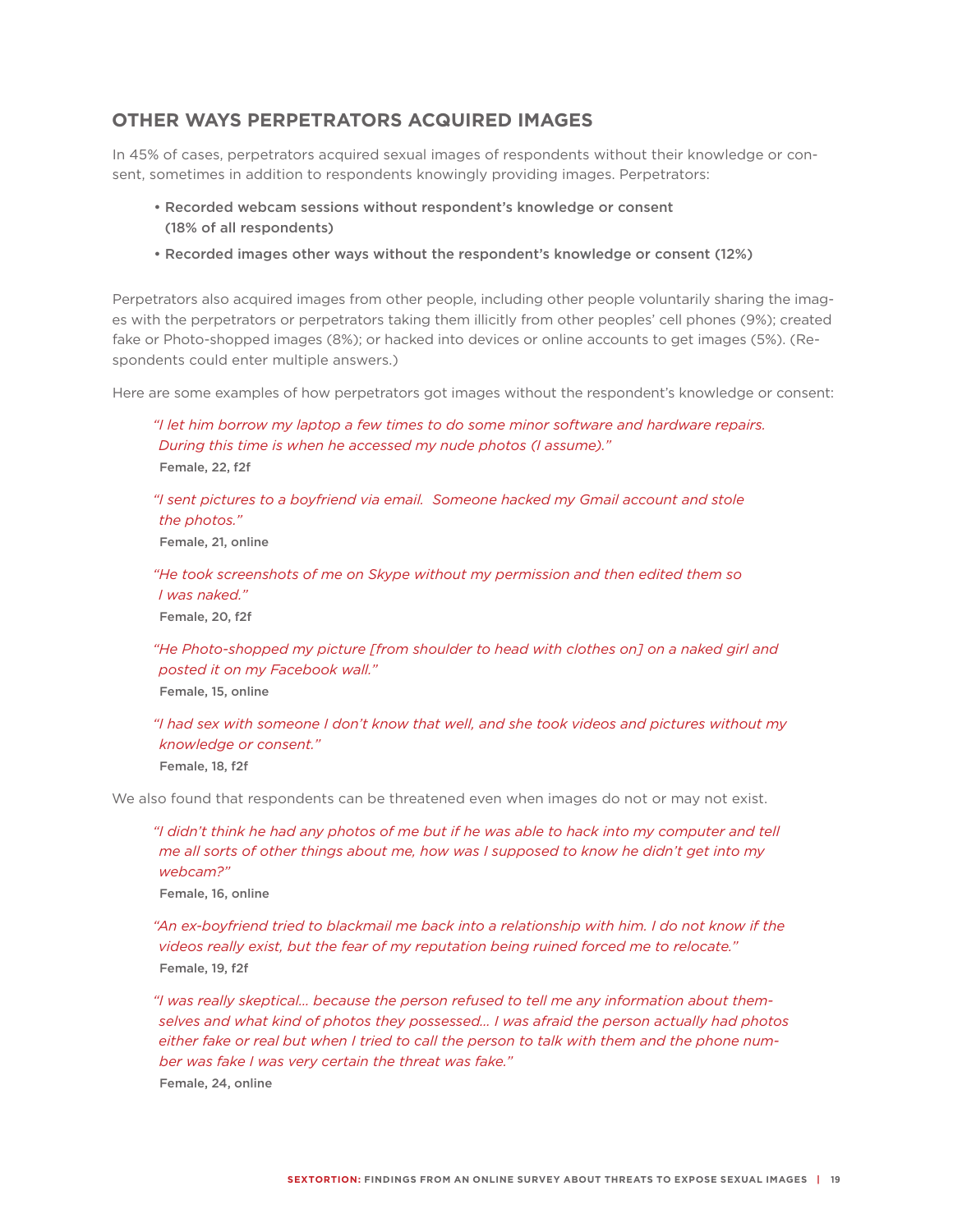One respondent described how, in some internet arenas, getting threats to expose sexual images can become routine, whether or not such images exist. She describes how perpetrators may be trolling the internet looking for vulnerable targets.

*"I would get bored and go on a webcam site just to talk to someone (a normal conversation) and then someone would message me and threaten me with posting nudes of me online unless I send them nudes, get off the site, put my webcam on, etc. It was scary at first because even though I hadn't taken any nudes in my life, people were threatening me with posting Photo-shopped nudes of me… I feel like for some people it's such a normal daily basis thing that it doesn't even affect them anymore, it's just another step in their day and that's how it is for me, it's not a daily thing but it does happen fairly often and I have no other reaction to it other than to just laugh it off. For others it's a scary thing especially if they really do have nudes out there somewhere."* 

Female, 15, online

# **CONTENT OF IMAGES**

We asked, "How sexually explicit was the image that this person first threatened you with, thinking of the most explicit image if there was more than one?" Respondents said that images depicted:

- Sexual acts, like masturbation or with another person (29% of all respondents)
- No sexual acts, but genitals (30%)
- No sexual acts or genitals but other nudity (22%)
- None of the above, but sexual poses in revealing clothing, like underwear (14%)

So, while most respondents (about 60%) said images were sexually explicit, in a substantial minority of cases images did not show sexual acts or genitals.

Here are some examples of what respondents said about the content of the images they were threatened with:

*"He said he was going to post a video of me strip teasing".*  Female, 18, online *"I took my tank top off and let them see my bra."*  Female, 15, online *"He made me send videos of myself masturbating."*  Female, 15, f2f

*"My boyfriend said he was gonna send everyone a picture of my boobs."*  Female, 17, f2f

*"There were photos of me sleeping nude and even pictures he had taken of me while my back was turned, as well as videos of sexual intercourse that I wasn't aware of."*  Female, 21, f2f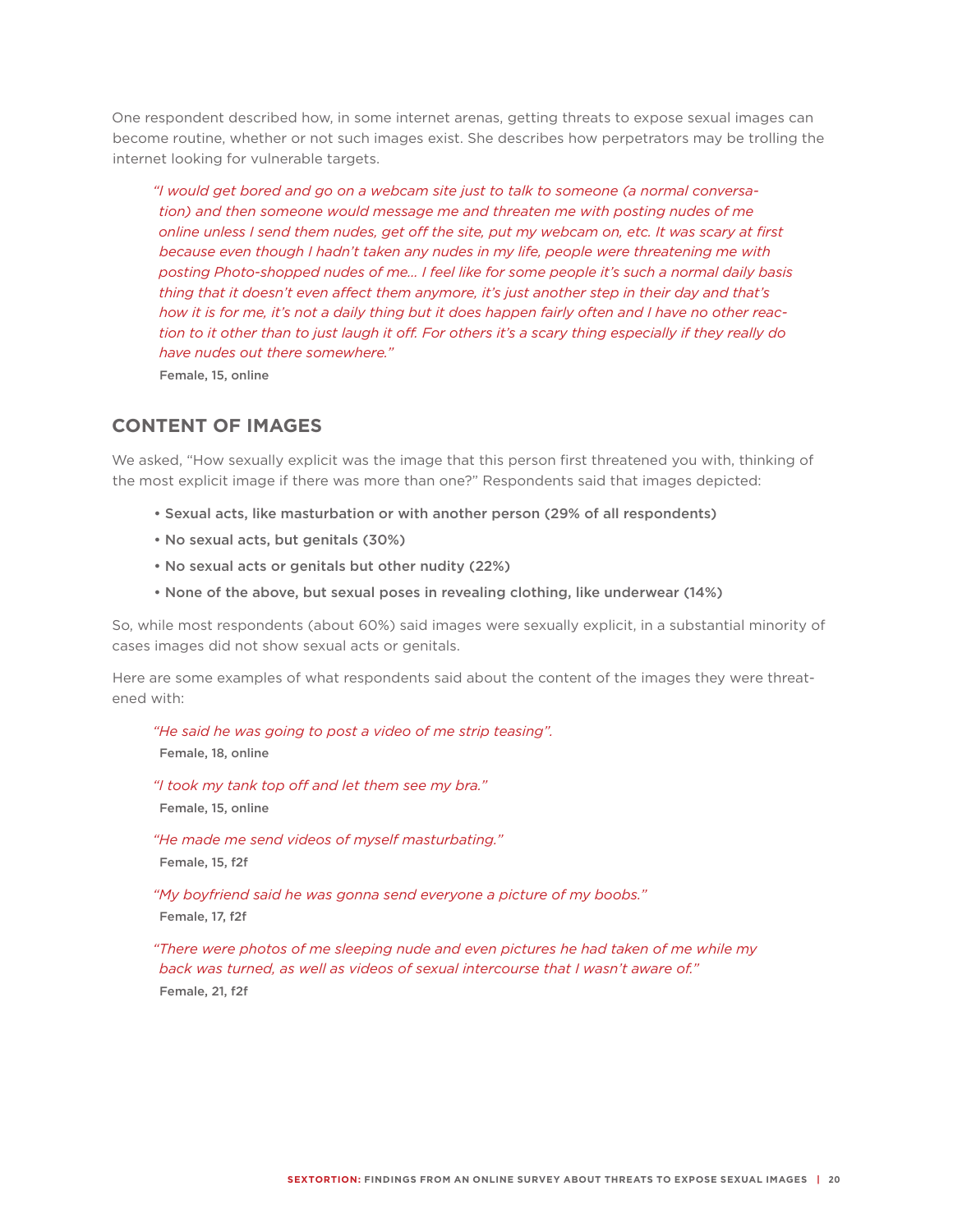# **WHAT PERPETRATORS WANTED FROM RESPONDENTS WHEN THEY THREATENED TO EXPOSE SEXUAL IMAGES**

We asked respondents, "Thinking of all the times this person threatened you, what did they want from you?" (Respondents could enter multiple answers.) *(Table 7, pg. 75)* Perpetrators wanted:

- Additional sexual photographs or videos from the respondent 51% of all respondents
- For the respondent to stay in or return to a relationship with the perpetrator 42%
- To tell the respondent how to look or what to do in pictures or videos 28%
- To meet the respondent in person (usually for sexual activity) 26%
- To meet the respondent online for sexual activity 24%
- To tell the respondent to hurt themselves 10%
- To blackmail the respondent for money 9%
- To make the respondent take sexual images of someone else 7%

Here are some of the situations that respondents described.

*"A couple of weeks [after breaking up] he contacted me and told me to get back together with him because he loved me. Then he told me to send him a nude video or he was going to post pictures I had already sent him on Facebook."*  Female, 16 f2f

*"We started sending messages back and forth on the website meetme.com. We swapped Kik usernames and started to message on that. I got comfortable with him. That is when he asked for a partial nude. After much pleading I eventually sent it. After that, he constantly told me to send more pictures or he would send [the partial nude] to my followers on Twitter. He started to name every single follower. That is how I knew he was serious."*  Female, 17, online

- *"My first love who I trusted completely …was jealous and possessive. It was comfortable which was why I would send him the pictures but then when he started going too far I would start standing up against him and say no. So he started threatening me with sending out the pictures if I did not do what he would say."*  Female, 17, f2f
- *"[He threatened] to Photoshop my face onto other naked women's bodies if I didn't get on webcam with him and show him my tits. He even sent me pictures of Photo-shopped images of other girls he had done it to in an attempt to intimidate me."*  Female, 16, online
- *"A 17 year old girl took my phone while I was preoccupied, went through it, and found both pictures of myself and of my girlfriend. She threatened to send them to people if I wouldn't have sex with her."*

Male, 22, f2f

"He wanted me to stay with him but I didn't love him anymore. He got mad and said that if *I didn't stay with him he was going to post the pictures and send them to my friends. I left and the pictures started appearing everywhere."*  Female, 18, online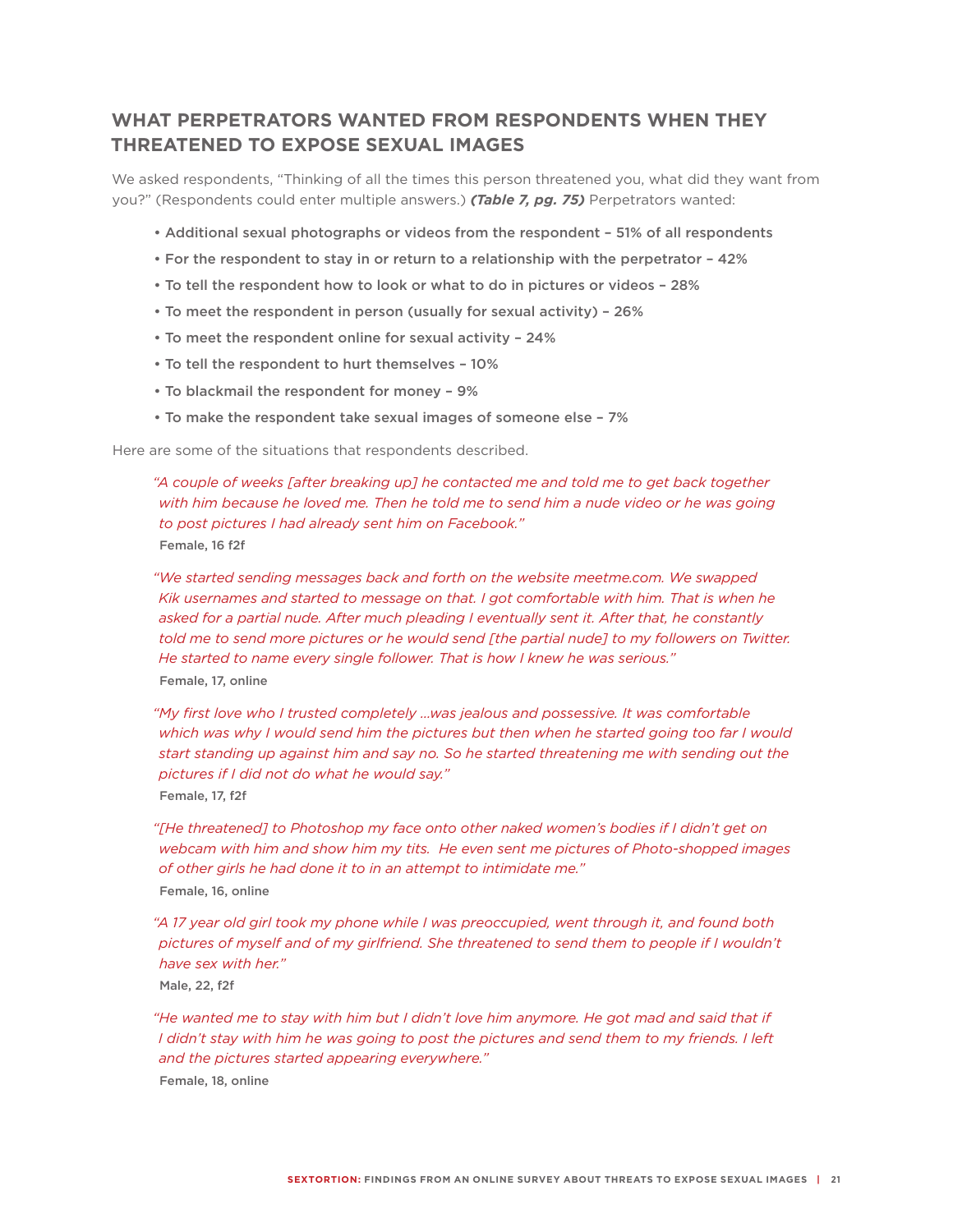*"Via cell phone he informed me that he had recorded previous consensual sexual acts we had engaged in and threatened to put it on the internet and send to my family/friends if I did not give him money."* 

Female, 20, f2f



#### *FIGURE 3* **FACE-TO-FACE VS ONLINE INCIDENTS: WHAT PERPETRATORS WANTED FROM RESPONDENTS**

**Face-to-face compared to online incidents:** Face-to-face perpetrators more often demanded that respondents stay in or return to relationships (55% compared to 23% in online relationships, *p*<.001). *(Fig***ure 3)** More perpetrators in online relationships demanded sexual pictures or videos from respondents (66% compared to 41% in face-to-face relationships, *p*<.001), told respondents how to look and what to do in pictures (39% compared to 21%, *p*<.001), demanded to meet them online for sex (36% compared to 15%, *p*<.001), and blackmailed respondents for money (14% compared to 5%, *p*<.001).

# **NATURE OF THREATS TO EXPOSE SEXUAL IMAGES**

*"I'm going to make accounts with your titties as the profile picture."*  Female, 16, f2f

*"I post your dirty video... your video is gross, don't even try me OK."*  Male, 19, online

*"You've got 5 minutes to be nice and go on cam or I'll be uploading you to motherless.com and linking your social networking friends... I don't like being let down."*  Female, 19, online

*"Let's make a deal, I won't post them if you jack me off."*  Female, 20, f2f

*"Honey, I love you. Don't do this. You don't want me to talk with your friends, right? You would hate for them to see you like that right?"* Female, 20, f2f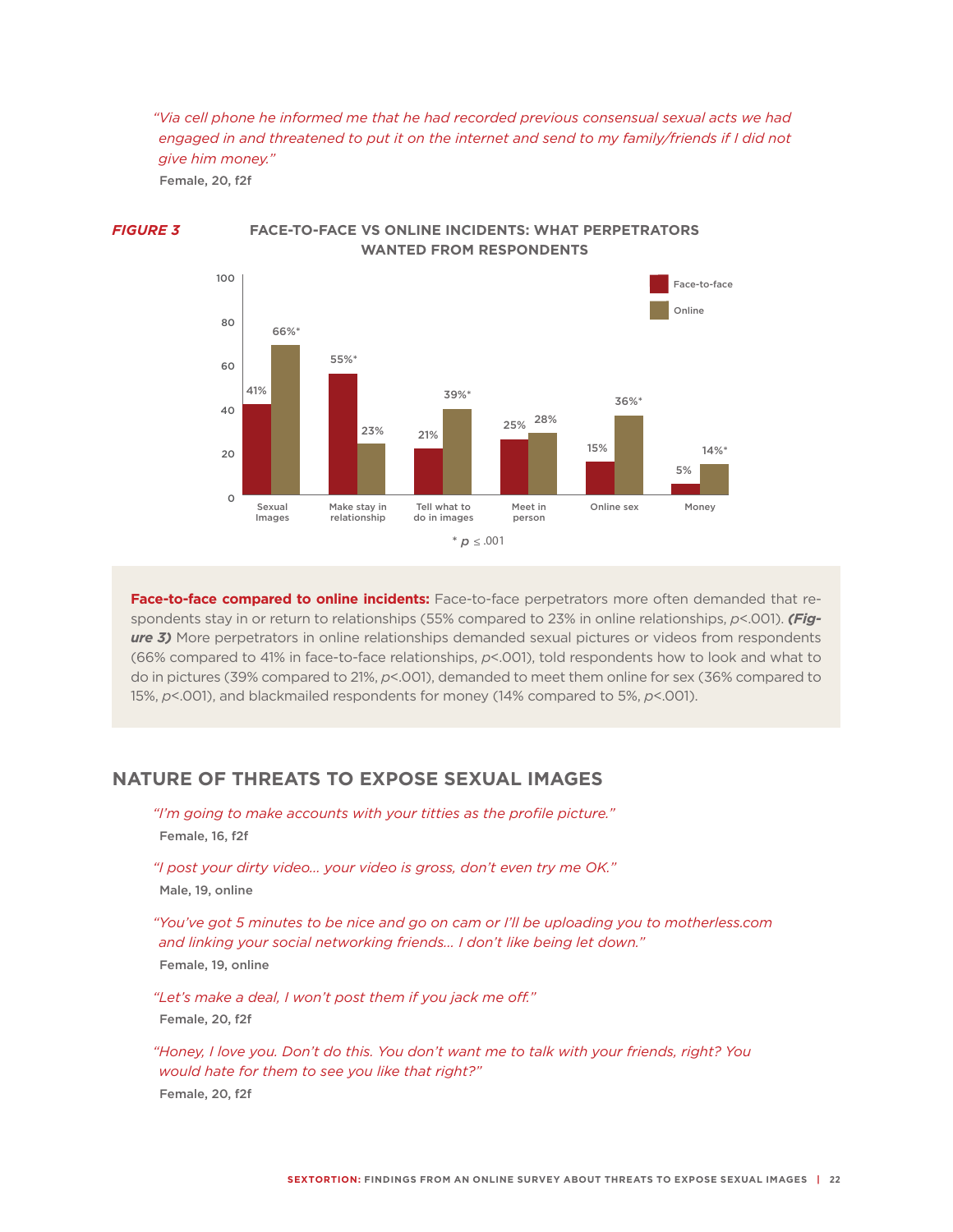*"I have some lovely pictures of you. That thong is wonderful. I bet your mom and dad would like it too… They deserve to know just how much of a slut their little girl is."*  Female, 17, f2f

#### *"I'll make you regret losing me. All those pictures? Just keep an eye out online, that's all I'm saying. They'll go viral. Fuck you, fuck your life."*  Female, 18, f2f

Most commonly, perpetrators threatened respondents by saying they would post sexual images on the internet or send them to respondents' friends or family members. However, the threats quoted above show that many perpetrators also wanted to hurt and humiliate respondents or to retaliate against them or exact revenge – motives that we did not specifically measure in the survey.

Perpetrators threatened to expose sexual images in several ways. (Respondents could enter multiple answers.)

- Post images online 65% of all respondents
- Send images to respondent's friends or acquaintances or other persons 59%
- Send to or tell respondent's family members about images 46%
- Include respondent's name with posted image 37%
- Impersonate respondents with fake online accounts or photos 24%
- Post other personal information about respondent with an image 15%

## **THREATS OF OFFLINE HARM**

Many respondents were also threatened with offline harms – for example, that perpetrators would use sexual images to get them in trouble at school or work. Some perpetrators threatened to physically harm respondents; stalk them; or harm their family, friends or pets. Many of these threats applied to substantial minorities of respondents. (Respondents could enter multiple answers.)

- Get respondents in trouble at work or school or with the law 38%
- Stalk them in person 31%
- Beat, rape, kill or otherwise physically harm them 26%
- Harm the respondent's family, friends or pets 15%

Here are some of the situations in which respondents were threatened with offline harm.

*"My ex-boyfriend threatened to send the pictures to my workplace if I refused to meet with him. He didn't want to break up, I did."*  Female, 19 f2f

*"He… wanted naked pictures and I would not send them to him and he threatened to put my pictures that are not in any way dirty on a snuff website and [told] me that people would find me and kill me. He said this happened to two other girls he knows."*  Female, 18, online

*"His friend decided to join in and they both said they had photos of me that they would share on Facebook if I didn't meet them in person and I couldn't tell anyone, I went to meet them and they tried to rape me. I had brought my friend with me and he saved me."*  Female, 16, f2f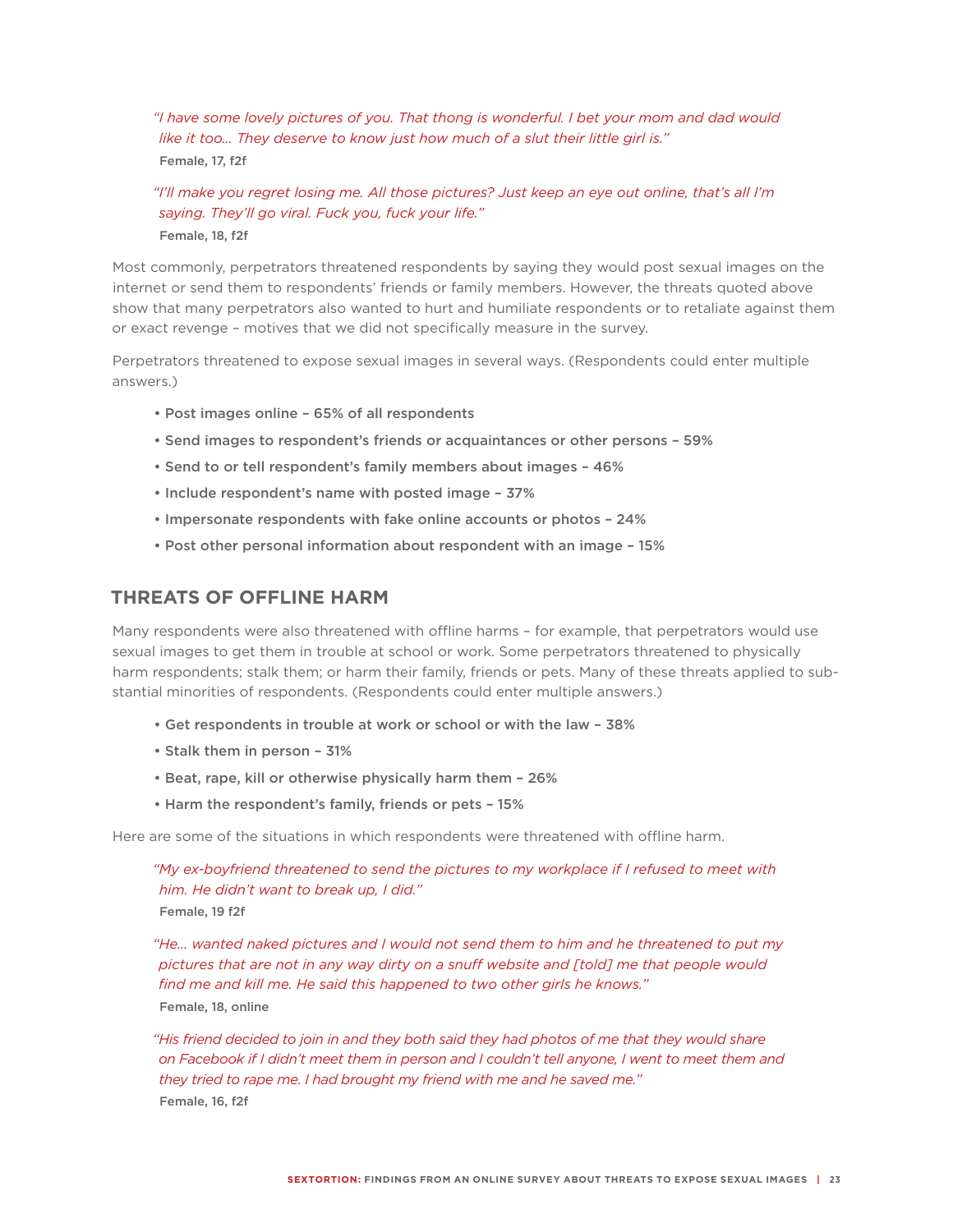In addition to the threats we asked about specifically, some respondents who were gay, lesbian or had other minority sexual orientations or gender identities reported threats aimed at outing them.

#### *"[S]he said 'Ready for the world to know who you really are, dyke?'" Female, 16, f2f*

*"[He said he would] tell my parents about my sexuality... My family didn't know, but I knew that if they found out I'd be in danger."*  Unspecified, 16, f2f

Also, some respondents described straight perpetrators who appeared to be targeting gay men or lesbians.

*"He [the perpetrator] pretended to be a girl I was into."*  Female, 15, online

*"He told me I was 'sexy' and all of that, but it turns out he's straight and that he wanted to use my [sexuality] against me."*  Male, 20, online

*"A man contacted me through Craigslist saying he was a woman in response to my female seeking female ad… I searched the [female] name he gave me and found no one who looked*  anything like the pictures he sent me. I knew for sure then he had lied to me. I called him out *on his abuse and he completely changed and began making threats. He called me a low life, poor, pathetic, fat, stupid girl and [said] that he would tell all my friends and family and post the photos I sent him…"*

Female, 19, online

#### **TECHNOLOGY USE: FOR THREATENING**

(Respondents could enter multiple answers.) Respondents received threats:

- • Via cell phone (61% of all respondents)
- • By computer or related device (57%)
- In person (20%)
- • In multiple ways (31%)

**Face-to-face compared to online incidents:** More perpetrators in face-to-face relationships used cell phones to threaten respondents (71% compared to 47% in online relationships, *p*<.001). Thirty-one percent of respondents in face-to-face relationships said they were threatened in person.

- • Social networking platforms, for example Facebook, Tagged, Instagram (53% of all respondents)
- • Messaging or photo messaging platforms such as Kik or Snapchat (42%)
- • Video voice call programs such as Facetime or Skype (18%)
- • Email (11%)
- • Dating platforms, for example OKCupid, Tinder (6%)
- • Video sharing social media platforms such as Tumblr, Oovoo (5%)
- Image boards such as 4chan (3%)
- • Gaming platforms (2%)
- • Missing data (27%)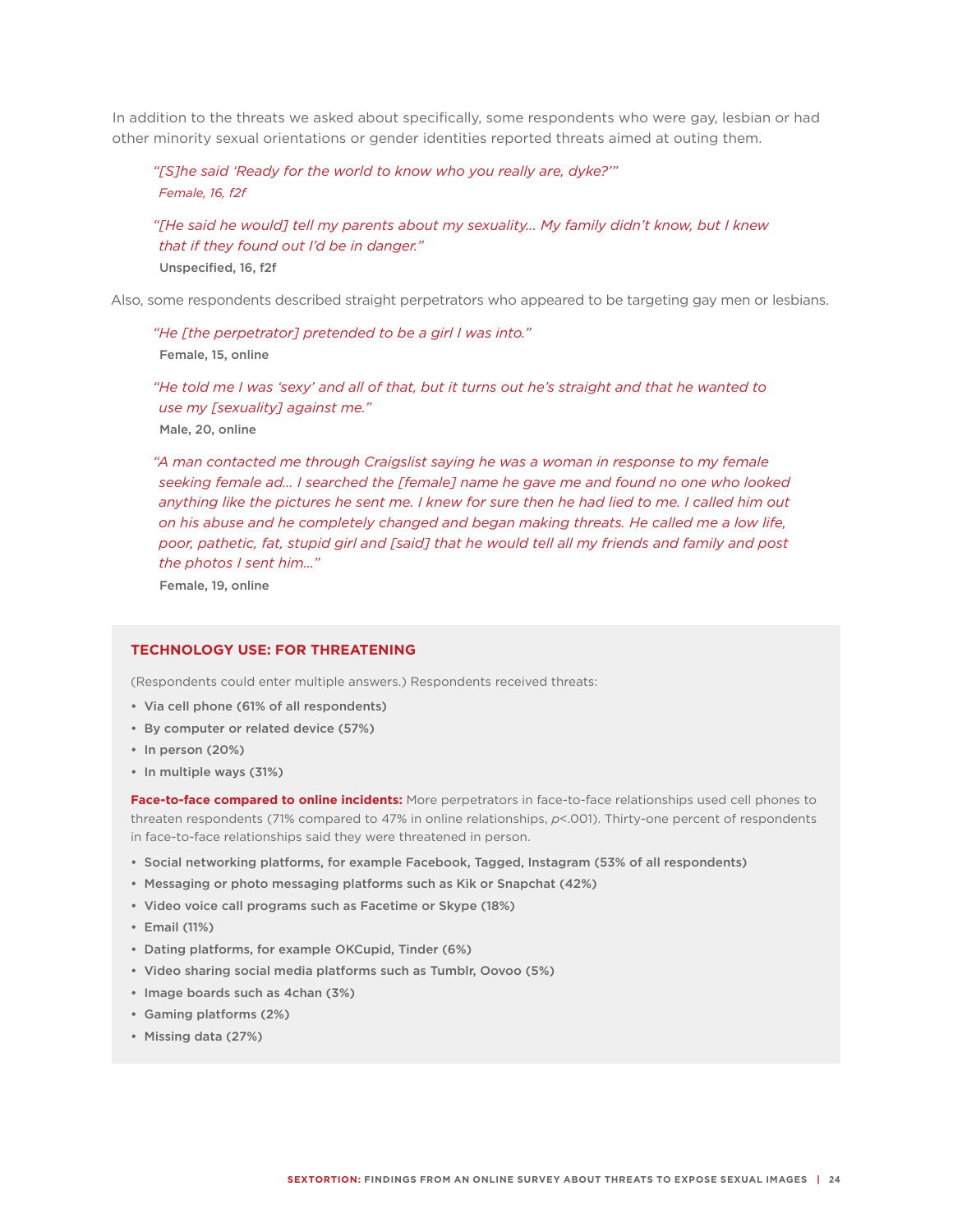Some respondents told us about how they were threatened via cell phone, websites/apps and in person.

*"He has made 7 fake Facebook accounts… to message me and threaten me."*  Female, 22, f2f

*"He still texts me [2 years after break up] every week every other day asking how his girl is doing."*  Female, 17, f2f

*"[My ex-boyfriend and his friends] waited for me outside of work… [and] called my workplace to ask if I was there..."* Female, 22 f2f

*"When I broke up with him, he began harassing me with phone calls and texts [and] stalking me at school and at home…"*  Female, 17, f2f

"After we stopped communicating he would randomly text me things like 'ha ha I still have *your nudes' or 'Don't try me I have your nudes.'"*  Female, 21, f2f

*"[He] began messaging me [with threats] constantly on any platform he could use. Viber, Kik, WhatsApp, Facebook, you name it."*  Female, 22, f2f

## **TIMING, FREQUENCY AND DURATION OF THREATS**

We asked about the timing between respondents' first contact with perpetrators and the beginning of threats. We found a wide range of answers, although more than one-third of respondents knew perpetrators for more than 6 months before threats began. Respondents reported threats beginning:

- During first contact 11% of all respondents
- Less than 1 week 9%
- Between 1 and 2 weeks 9%
- More than 2 weeks to 1 month 9%
- More than 1 to 3 months 11%
- More than 3 to 6 months 10%
- More than 6 months 36%

**Face-to-face compared to online incidents:** Perpetrators in online relationships threatened respondents much more quickly after their first contact or meeting. Twenty-five percent threatened respondents during the first contact, compared to only 2% of face-to-face perpetrators (*p*<.001), and 42% threatened less than 1 week after the first contact compared to 5% (*p*<.001). In contrast, two-thirds of face-to-face perpetrators knew respondents for three or more months before they threatened them (66% compared to 18% in online relationships, *p*<.001).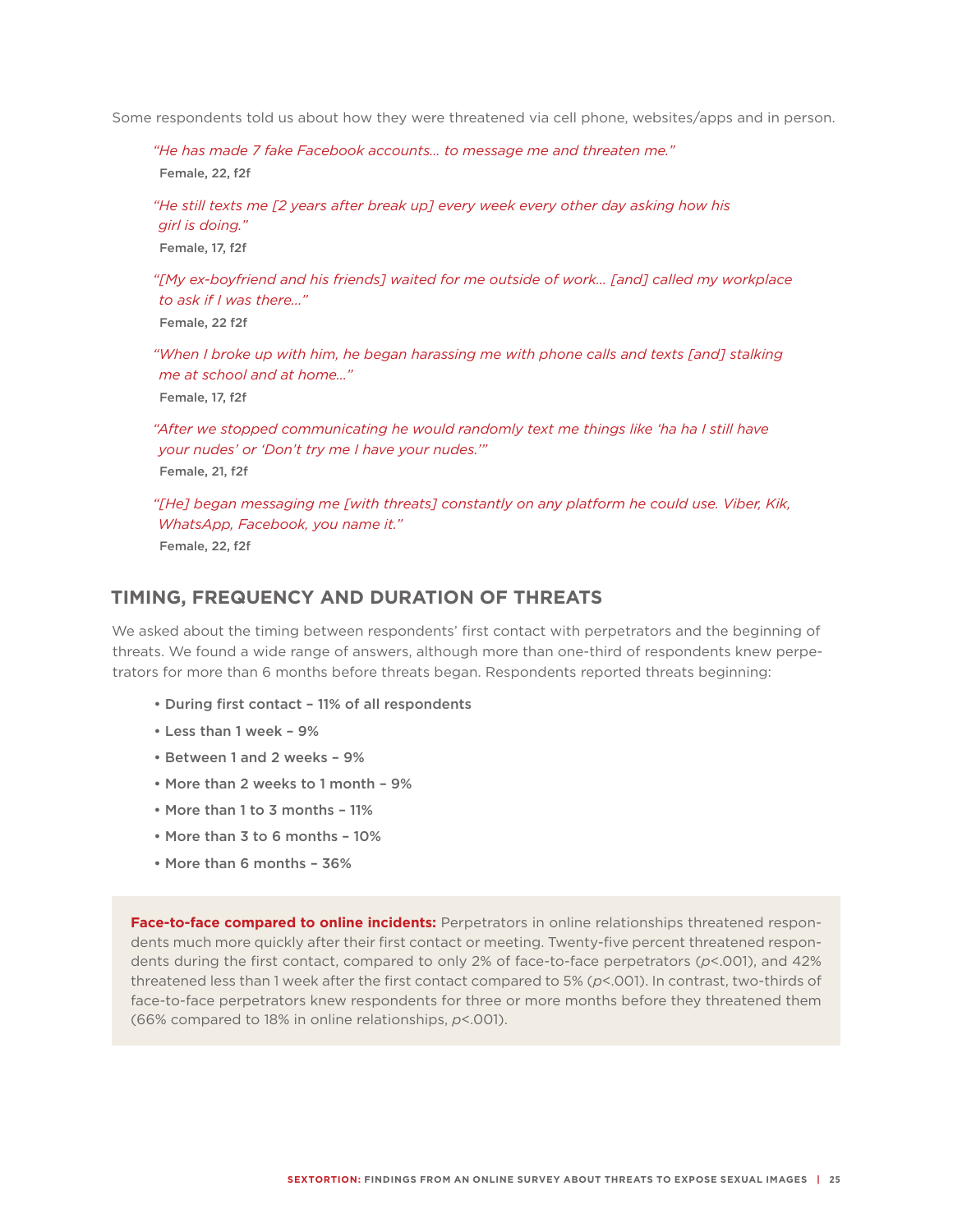We also asked how long the threats went on or, if still occurring, how long they had been going on.

Threats were made:

- Daily 34% of all respondents
- Weekly 22%
- Monthly 14%
- Missing data 11%

Threats lasted :

- Less than one week 22%
- Between 1 and 2 weeks 15%
- More than 2 weeks to 1 month 13%
- More than 1 to 3 months 14%
- More than 3 to 6 months 9%
- More than 6 months 22%

Face-to-face compared to online incidents: Perpetrators in online relationships threatened respondents more frequently (during the time that threats were most intense), but the duration of their threats tended to be shorter. Threats were more likely to happen daily (41% compared to 29% in faceto-face relationships,  $p$ <.001), and more likely to last less than 1 week (33% compared to 15% in faceto-face relationships, *p*<.001). About one-quarter of incidents from face-to-face perpetrators involved threats that lasted more than 6 months (26% compared to 17% in online relationships, *p*<.001).

Here are some descriptions by respondents that talk about the timing, frequency and duration of threats.

*"He did it once [threats to expose images] and at first I was scared and was under his control. But then I owned up and said I would not be bothered if he leaked my nudes… and then after telling him I was calling the police… suddenly he backed down and stopped."*  Female, 19, online

*"I threatened [my ex-boyfriend] with restraining orders and it worked because after 1 month or 2 the verbal and emotional abuse… finally came to an end."*  Female, 16, f2f

*"He got mad [after I refused to hook up with him] and said he would take the pictures to where I work... This was in 2014 and he stopped for about a year and 2 months and then [he] called me in the middle of the night and said the same thing."*  Female, 20, online

*"After I ended it, he started stalking me both online and in person, and sending me threatening texts, calls, voicemails, messages, emails. This is still going on [two years later]. He calls me from multiple numbers daily."*  Female, 16, f2f

*"Still threatening what I have and making fun of my body even though the pictures are 4 years old. He still threatens to send them or give them away."* 

Female, 18, online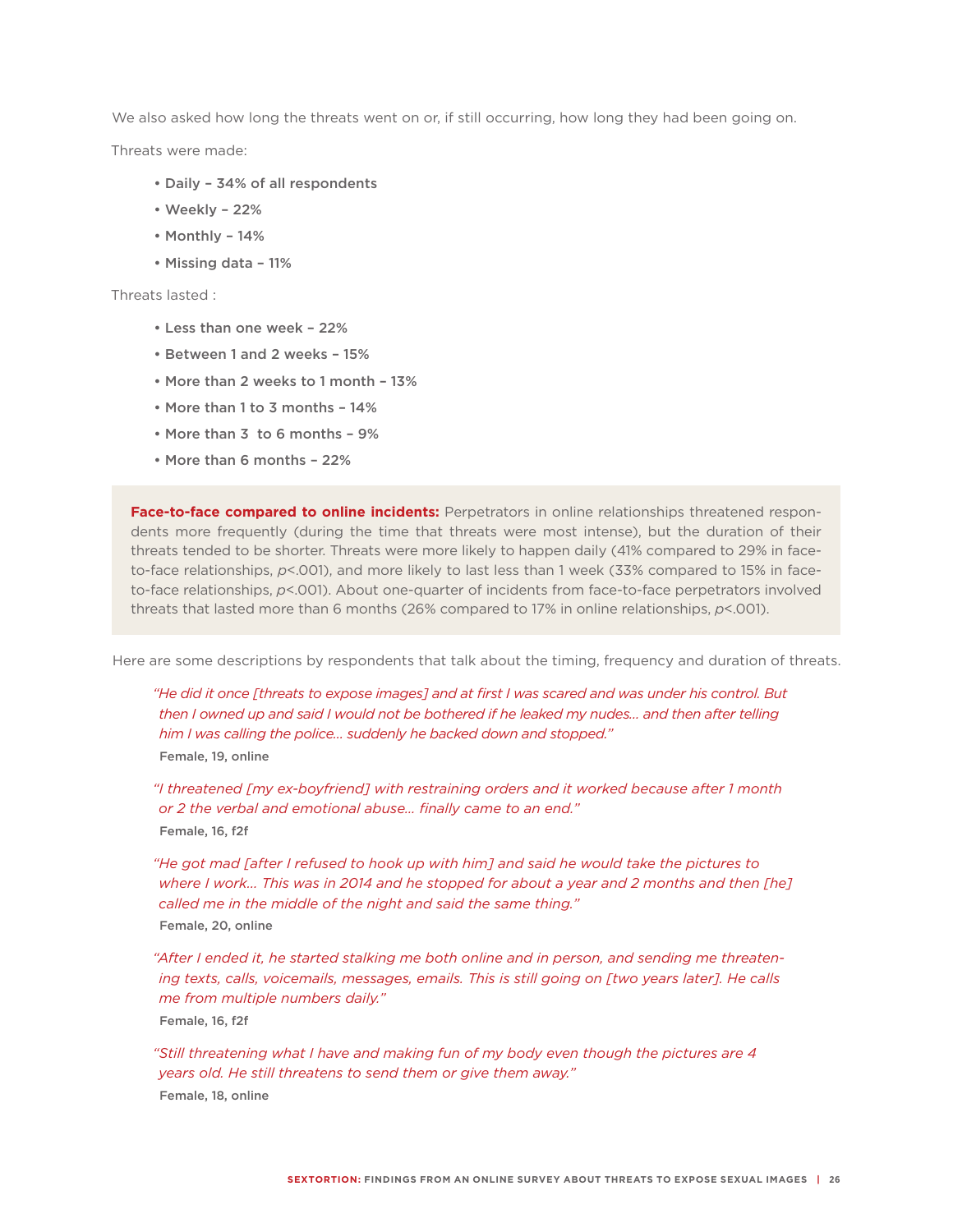*"After a year I tried to end things because he was taking it too seriously and we hadn't even met in person. He freaked out and that's when all the threats started. They continued for 4 years and then I reached the point that I didn't care what he did because it couldn't be worse than dealing with him was… [In] the last conversation he said such awful things that I told him I was done and hung up. He called me approximately 114 times that night and sent countless texts. I blocked his number… and he started calling with his number blocked so it could go through. I have had my phone on the do not disturb setting for over a year as a result to send blocked numbers straight to voicemail... He still leaves voicemails occasionally."*  Female, 16, online

# **HOW OFTEN PERPETRATORS CARRIED OUT THREATS AND HOW THEY HARMED RESPONDENTS**

We asked respondents, "Did this person do any of the things he/she threatened to do or harm you in some other way?" Respondents stated that perpetrators carried out threats in 44% of cases. *(Table 8, pg. 76)* Fifty-two percent of respondents seemed certain that the perpetrator had not carried through with threats, and about 3% were not sure. Some of the uncertain respondents suspected that perpetrators had posted images online or sent them to others, but they could not verify their suspicions.

**Face-to-face compared to online incidents:** Respondents in face-to-face relationships were more likely to carry out threats. In face-to-face relationships, about half of perpetrators carried out threats against respondents or otherwise harmed them, which is considerably higher than the about 1 in 3 who did so in online cases (49% compared to 37% in online relationships, *p*<.001).

# **HOW PERPETRATORS USED TECHNOLOGY TO HARM RESPONDENTS**

Respondents (who could enter multiple answers) said that perpetrators:

- Stalked respondents with repeated, unwanted online or cell phone contact 71% of respondents who said that perpetrators carried out threats
- Sent sexual images depicting the respondent to people the respondent knew 45%
- Posted sexual images online 40%
- Posted personal information about the respondent with such images 26%
- Hacked into online accounts that belonged to the respondent 24%
- Created fake web pages or accounts that appeared to belong to respondents or fake photos that appeared to portray them – 15%

Sixty-six percent of respondents said that perpetrators who carried out threats had exposed sexual images of them by posting images online, sending images to people they knew or creating fake images that appeared to depict them.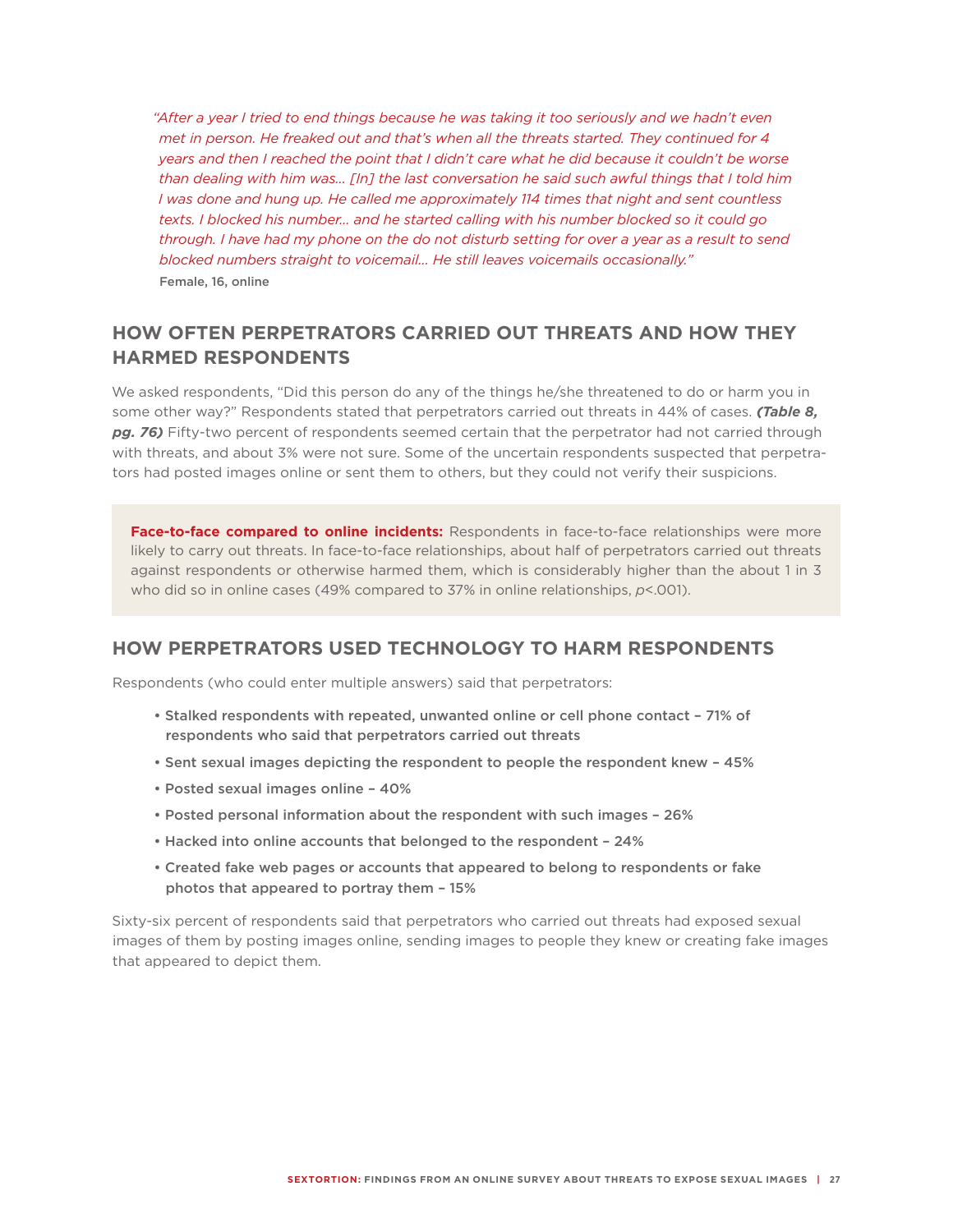*FIGURE 4* **FACE-TO-FACE VS ONLINE INCIDENTS: THREATS CARRIED OUT (ONLINE HARMS)**



Percentages are of respondents who said that perpetrators carried out threats

**Face-to-face compared to online incidents:** More perpetrators in face-to-face relationships who carried out threats stalked respondents online (77% compared to 60%) in online relationships, *p*<.001). *(Figure 4)* More perpetrators in online relationships posted sexual images of respondents online (51% compared to 35% in face-to-face relationships, *p*<.001).

Some respondents described how perpetrators carried out threats.

*"[The images] were released to a porn site that specializes in posting photos of 'slutty girls' in your area code."* 

Female, 21, online

*"I had never had sex before and I wasn't ready for it, but I had exchanged photos with him. He pushed me harder for sex and I didn't want to. I refused. This went on for about 2 months and he finally sent [the pictures] to people at my school, my dad, and my principal at school."* 

Female, 16, f2f

- *"I got a weird message from someone on Facebook that I did not know. It was a guy from a nearby city informing me that someone had posted nude photos of me on a website. The*  website had a paragraph about how I was a lying cheating bitch and a whore. It gave my full *name, city, and age along with the dozen photos he posted."*  Female, 22, f2f
- *"He posted my nude photo on Twitter and Instagram and made me talk to him before he took it down. Then he kept reposting it on Instagram because I kept ignoring him."*  Male, 16, f2f
- *"He posted sexual photos of me on a site that degrades exes and had random people he knew message me on my Facebook asking for sexual favors. He posted my real name and age on the photos. Co-workers and friends were sent links."*  Female, 21, online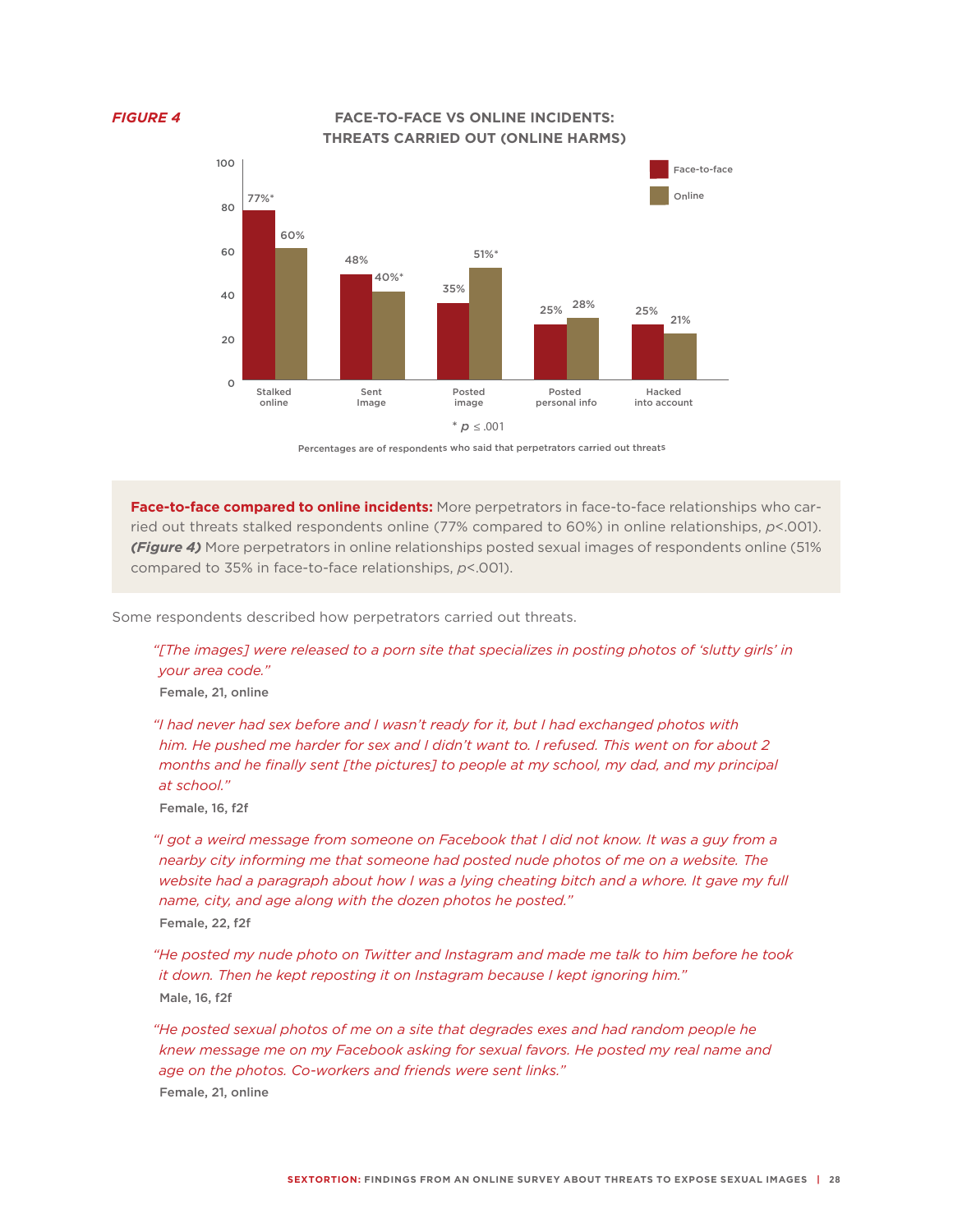*"He posted a photo intended to be innocent of my shirt with some cleavage showing, cropped so that only my cleavage was visible in an attempt to shame me on a page with a significant amount of likes (in the thousands) on Facebook for being a 'whore' and showing cleavage."*  Female, 17, online

## **OFFLINE HARMS COMMITTED BY PERPETRATORS**

Perpetrators also harmed respondents in offline arenas or tried to. (Respondents could enter multiple answers.) Perpetrators:

- Stalked or harassed respondents in person or tried to 41% of those who said that perpetrators carried out threats
- Got them in trouble at work or school or with the law or tried to 37%
- Beat, raped or physically hurt them or tried to 33%
- Harmed family, friends or pets or tried to 12%
- Extorted money or tried to 11%

In fact, respondents' descriptions indicate that threats to expose images were often part of an array of malicious behavior that included actions such as stalking, threats of violence, attempts to undermine the respondent at work or school and actual violence.

*"My ex boyfriend has refused to let go of our relationship and continues to stalk and harass myself, my friends, my family, and my boyfriend. He threatened to post sexual images of me and posted links to pornographic photos on his Facebook page, falsely claiming that the pho*tographs were of me. I have had to move multiple times, change my phone number, change *my email address, change my Facebook name, and deal with filing police reports on multiple occasions. I finally received a restraining order. However, he has now moved to a nearby town and has been sending my boyfriend threatening Facebook messages again. He has been reported to Facebook multiple times. He has a criminal record. I cannot get away from it ever."*  Female, 17, f2f

*"He was going to send [pictures of me] to all my friends and my family if I didn't agree to kiss him. We were in his car at night and he made me have sex with him. He was a lot bigger than me and I cried the whole time, but he yelled at me if I stopped kissing him while he was*  raping me. Then after it happened he used the pictures to keep me quiet, and he continued *to threaten me."* 

Female, 18, f2f

#### *"When I tried to leave he would threaten to post unauthorized nude photos of me or he would kidnap my dog or threaten to call my boss and get me fired. He would key my car and punch windows. He tried to beat down my door when I would not let him into my apartment."*  Female, 25, f2f

Twenty-four percent of all respondents reported that perpetrators committed or attempted to commit acts of violence by stalking or harassing respondents in person; beating, raping or otherwise physically harming them; or harassing or harming family, friends or pets. Offline violence, or attempts at violence, happened largely in the context of face-to-face relationships, but online relationships were not free of this, although respondents' descriptions suggest that in online relationships these were more often attempts at violence or reflections of respondents' fears about what perpetrators might do.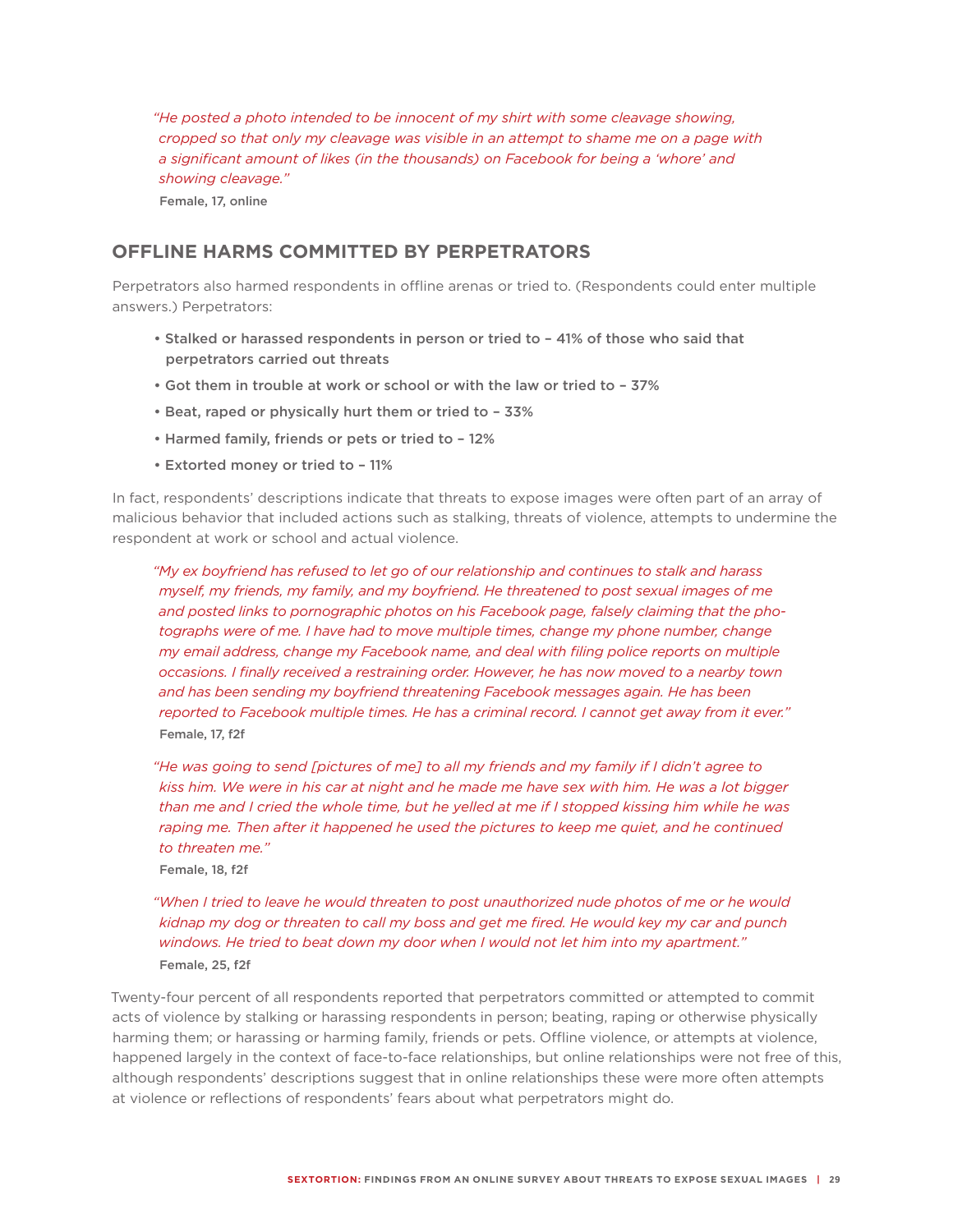*"This man is actually going through court right now because he raped [more than one] girl… He threatened to do many horrific things to me and he talked about making me his slave and making me do stuff with this friends. The girls he raped, he met online and got them to come out to his house. He tried to do the same with me."*  Female, 18, online

"She actually threatened to physically harm me and my children. Even after the site banned *her, she has continued to stalk and harass me other places, harass and stalk my friends, and I am scared she might show up at my door one day."* 

Female, 24, online



#### *FIGURE 5* **FACE-TO-FACE VS ONLINE INCIDENTS: THREATS CARRIED OUT OR ATTEMPTS (OFFLINE HARMS)**

Percentages are of respondents who said that perpetrators carried out threats

**Face-to-face compared to online incidents:** More perpetrators in face-to-face relationships who carried out threats inflicted personal harms by:

- Stalking or harassing the respondent in person or trying to (52% compared to 21% in online relationships, *p*<.001) *(Figure 5)*
- Getting the respondent in trouble at school, work or with the law or trying to (42% compared to 26% in online relationships, *p*<.001)
- Beating, raping or otherwise physically hurting the respondent or trying to (43% compared to 13% in online relationships, *p*<.001).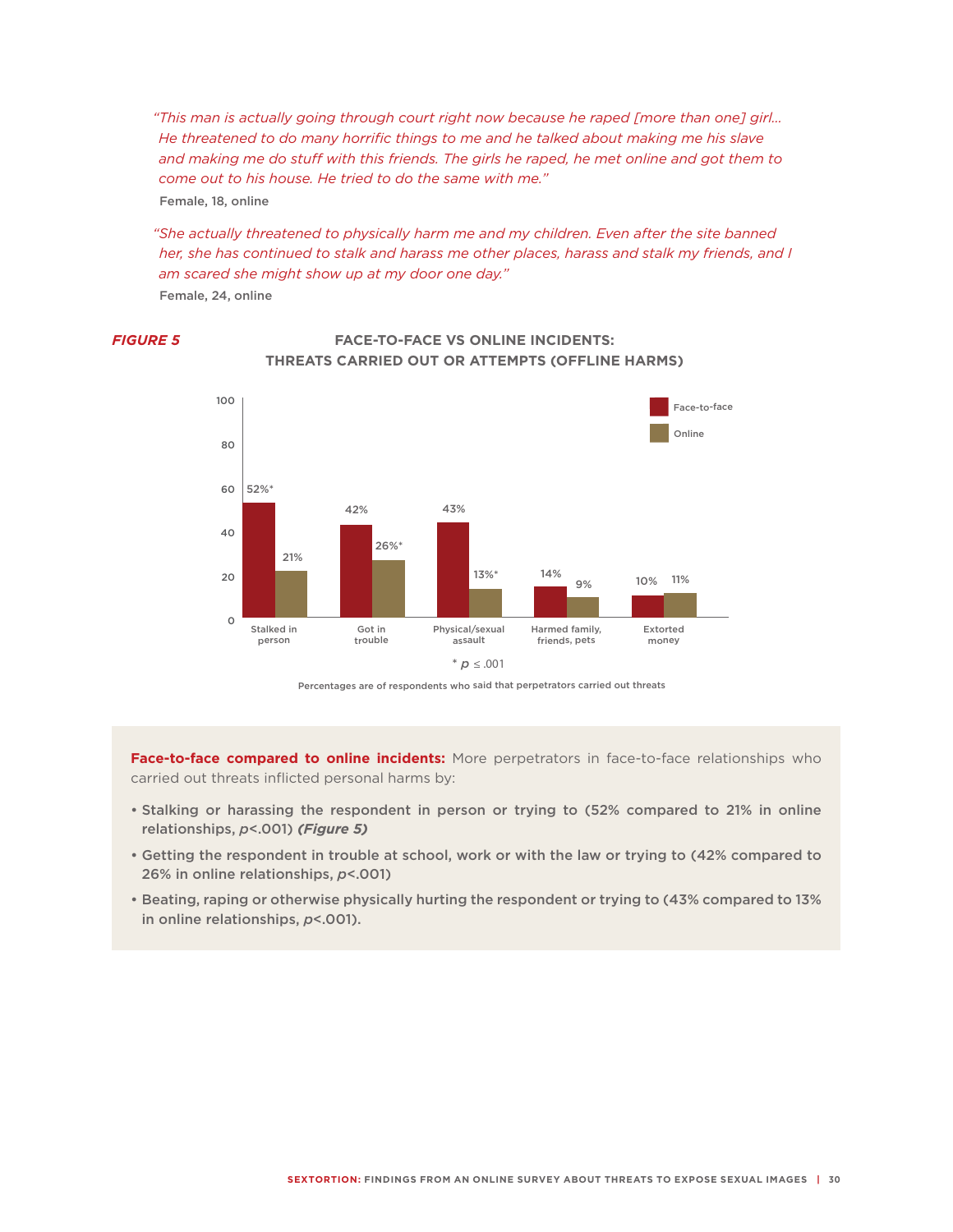# **CONSEQUENCES OF THREATS TO EXPOSE SEXUAL IMAGES**

*"It was a very dark time. I almost didn't make it through it. It felt like I was being raped through a phone."*  Female, 17, online

*"It felt like someone was not only invading my privacy, but also mentally (and almost physically) assaulting me when I saw the images go public."* Female, 21, online

*"It was humiliating, degrading. Well it's hard to explain. Heart wrenching? Like someone sucker punched you in the gut and twisted your organs in a blender?"*  Unspecified, 22, f2f

*"…I have my guard up with every guy I meet and talk to now… I get flashbacks of the guys in our class staring at me and grabbing my ass, boobs and thighs."*  Female, 15, f2f

*"I'm over it. I've gotten to the point that if she wants to [post images of me], so be it. I don't care anymore. I'm not ashamed of what I look like. I'm upset she betrayed my trust."*  Male, 20, f2f

"When the guy messaged me back to confirm he posted it onto the web, my heart beat *started to race, I couldn't breathe and I felt sick. I did feel like ending my life… - because my life would probably be hurt and I assume that someone may try to rape me if my video is out there."* 

Male, 20, online

*"[My family and I] are still embarrassed by the repercussions in a small town…It changed my life. I really took a turn down a harder, more shameful road after, haven't been proud of anything since. Self esteem is very low."* 

Female, 17, f2f

We asked respondents whether they were affected in certain ways by the incident. Did they lose a relationship, see a mental health practitioner, move, or have problems at work or school? *(Table 9, pg. 77)*

41% lost a relationship with a friend, family member or partner because of the incident.

*"[My ex-boyfriend] still posts lies about me on Facebook, saying I lied to him and cheated on him (which I did not)… I've lost friends because of his lies…."* Female, 18, f2f

*"He sent photos to my family and friends. I lost friends and [my] family lost respect and stopped talking to me."* Male, 19, f2f

24% of respondents saw a mental health or medical practitioner as a result of the incident.

*"I was mentally tortured by an ex boyfriend because he had "pictures" of me. He threatened to expose me. I had to go to therapy because it took so much out of me mentally."*  Female, 15, f2f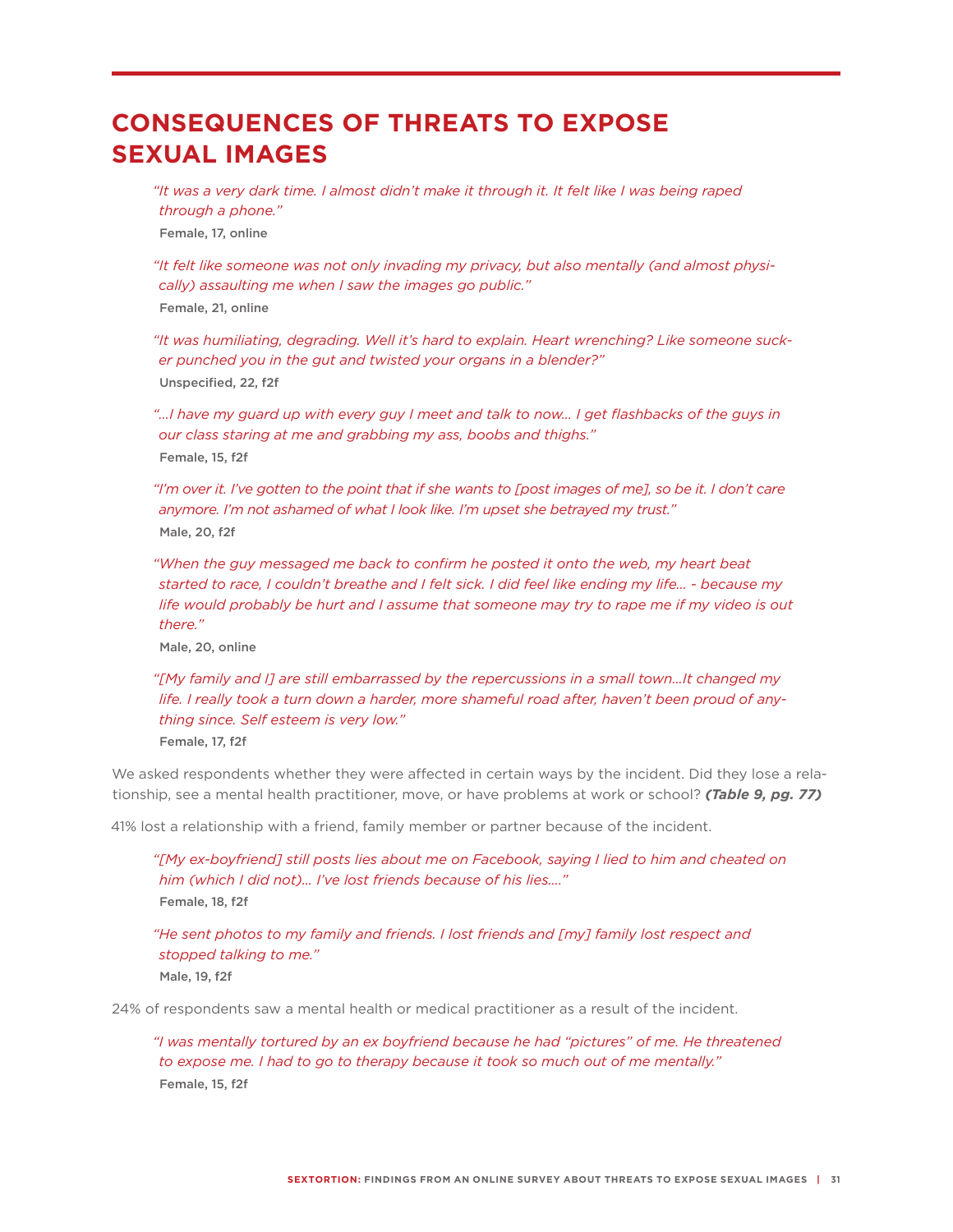*"I began self harming and picked up an eating disorder which I am now recovered from thanks to therapy. I do still struggle with constantly feeling the need to change my appearance so no one from that time can recognize me."*  Female, 13, online

*"I'm still on medication for anxiety [years later]. This has ruined my self-image, my relationships, and my trust of others. I still to this day don't feel like myself. The person I was before this nightmare is someone I can't get back."*  Female, 15, f2f

12% moved to a new neighborhood, community or town.

*"He threatened to hurt me and my family, and he followed me to work, school, etc. I had to… change schools, transfer my job, and move 30 minutes away."*  Female, 18, f2f

*"I moved, I got a dog, I would change my routine every 3 days (i.e. where I parked, what paths I took to classes and when I returned home)… I was so scared about what he would do…"* Female, 19, online

10% left or changed schools or had other school related problems

*"After the image of me [in underwear] leaked all over our school, I became sexually harassed by a large number of my peers. Girls rejected me as a friend and started rumors about me, and I was even drugged at a party by someone who had heard I was "loose." While all of this was happening, I had never done more than kiss a boy."*  Female, 15, f2f

*"He took pictures of me on Skype and showed people at school. I lost a lot of friends and had to change schools because people told me to kill myself and that I'm a desperate whore."*  Female, 18, f2f

*"A boy sent pictures of me around and they circulated to the majority of the school. I was ostracized, objectified, alienated and made fun of for over 6 months of the school year."*  Female, 15, f2f

8% left or changed jobs or had other job related problems.

*"I still don't feel comfortable with him knowing where I work. I've quit two jobs because of it."*  Female, 17, f2f

*"I have such a rare name it shows up [in online searches], and I believe this may have even prevented me from having certain job opportunities."*  Female, 16, online

*"He went as far as… calling my workplace with continuous threats."*  Female, 20, f2f

34% had none of the above offline impacts

*"It was a very vague and short thing. I luckily wasn't too traumatized by it, just made to feel pretty uncomfortable. But I do know that it could have ended a lot worse, and I'm just thankful that my pictures weren't posted."*  Female, 17, f2f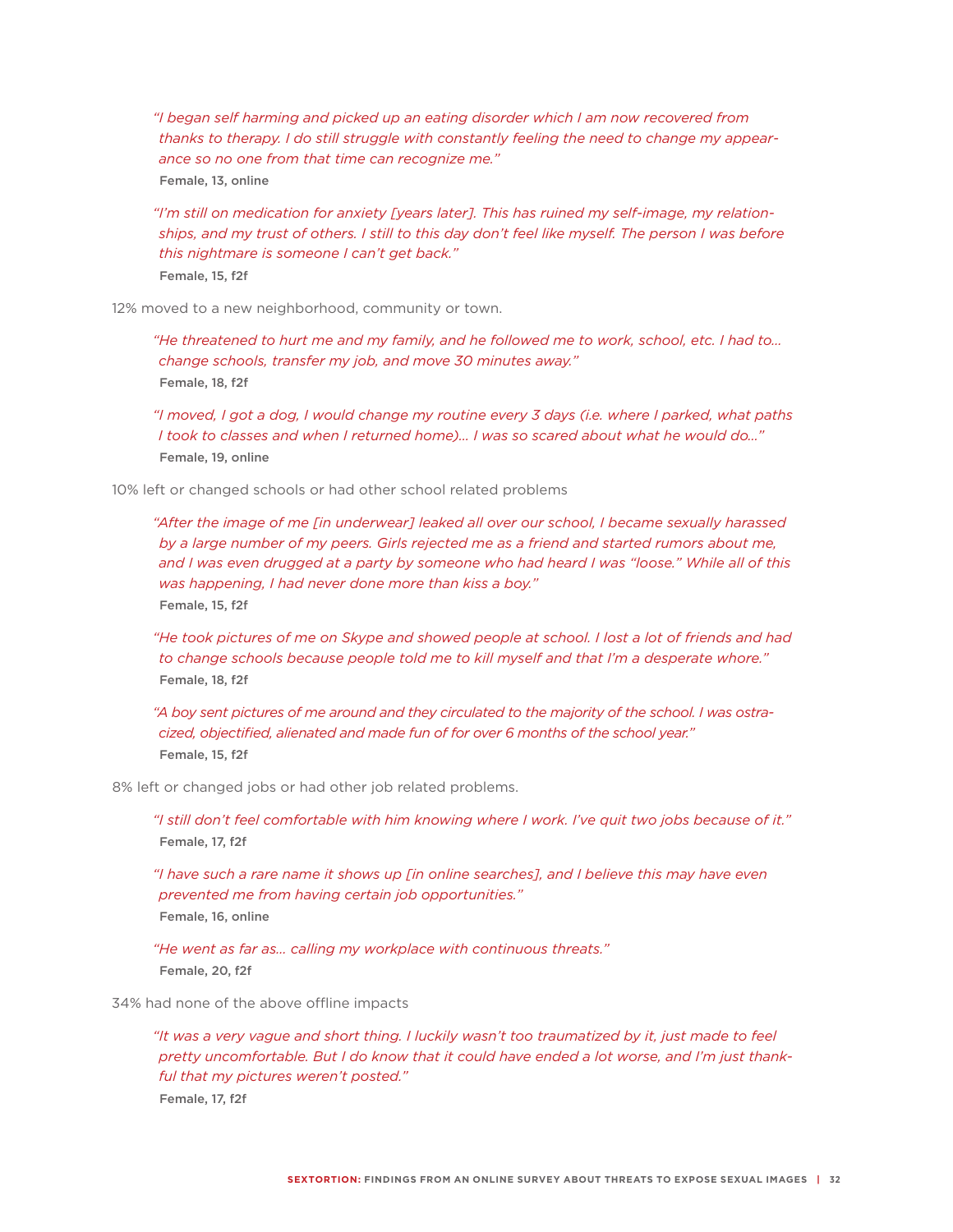*"I wasn't really fazed when he posted my XXX pictures on Facebook. I'm not ashamed of what I have but I did block him. More than anything I felt disrespected."*  Male, 18, online

*"I didn't mind… if she showed the pictures to her friends. I just wanted to avoid that. As well as get out of the relationship. It wasn't healthy."*  Male, 17, f2f

#### Face-to-face Online Lost relationship Medical/mental health care Moved School Problems Job Problems None of these  $*$  *p* < 001 51%\* 27% 16%\* 14%\* 26% 11%\* 25% 21% 5% 5% 47%\* 4%  $\circ$  $20$ 40 60 80 100

#### *FIGURE 6* **FACE-TO-FACE VS ONLINE INCIDENTS: IMPACTS TO OFFLINE LIFE**

**Face-to-face compared to online incidents:** Respondents in face-to-face relationships were more likely to be impacted in their offline lives in almost every category that we asked about. As a result of the incident, they were more likely to:

- • Lose a relationship (51% compared to 25% in online relationships, *p*<.001) *(Figure 6*)
- Move to a new neighborhood, community or town (16% compared to 5% in online relationships, *p*<.001)
- • Leave or change schools or have a school-related problem (14% compared to 5% in online relationships, *p*<.001)
- • Leave or change jobs or have a job-related problem (11% compared to 4% in online relationships, *p*<.001)

Respondents in online relationships were more likely to have no such problems (47% compared to 26% in face-to-face relationships, *p*<.001)

There were other consequences also. Eleven percent of respondents had financial costs.

*"I begged him to take [the pictures] down, and I even paid him several hundred dollars in cash to do so."*

Female, 23, f2f

*"She was from the Philippines and the money was for her niece to go to school. I'm not sure how true that was but I did send [several hundred dollars] to the Philippines."* Male, 18, online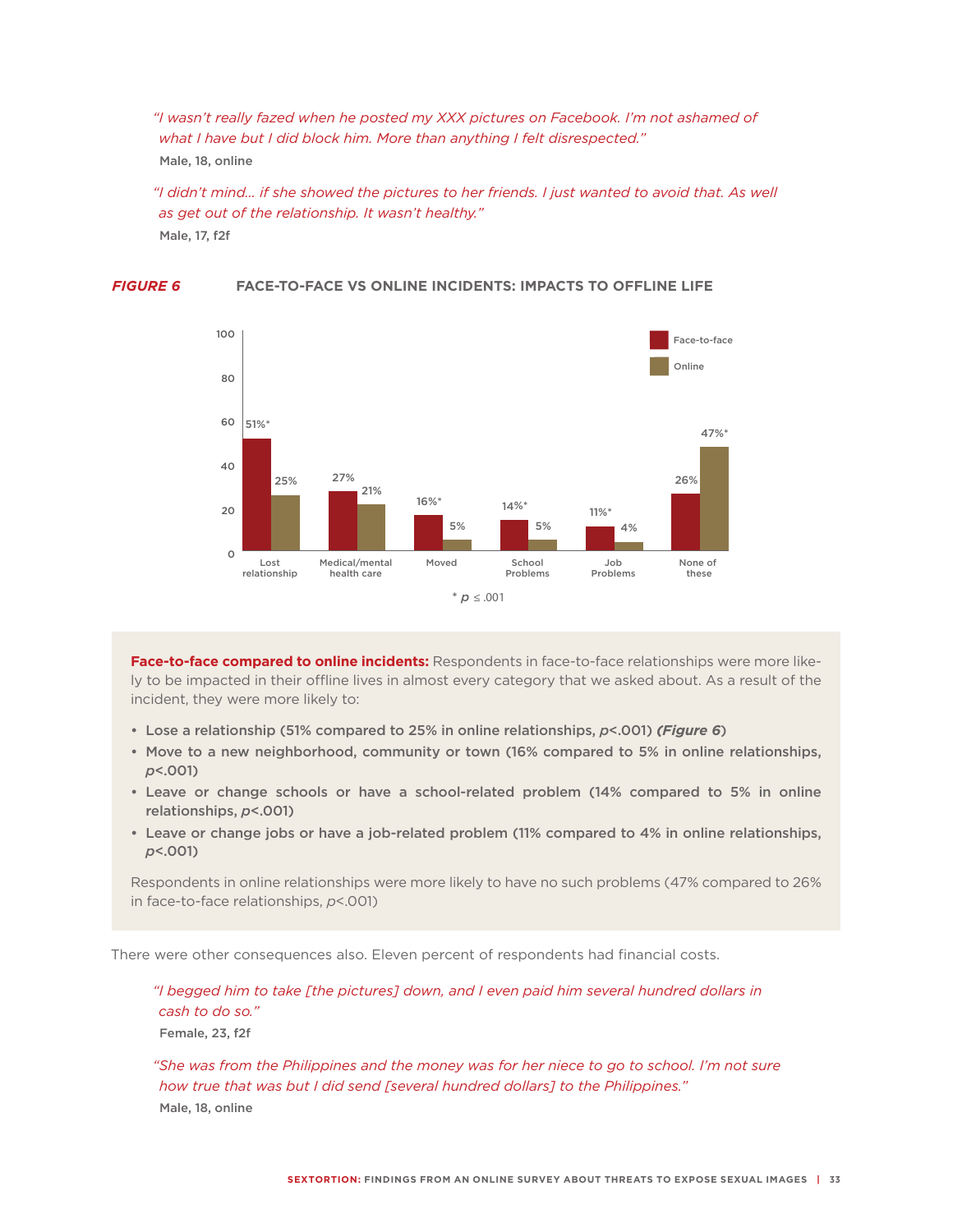Respondents had other fears too, especially about long term consequences.

*"I was afraid of how it might affect my ability to advance my career and not as worried about friends and family seeing the pictures/video."* Female, 22, online

*"I fear it's going to destroy my chances of ever being able to fall in love with someone. I don't love the person that I was in that video so how could anyone else? I just want my past to finally be my past. I'm so tired of fearing him."* Female, 20, f2f

*"I still feel as though there are things on the internet that are completely untrue about me and my character, and I don't have the capability to actively defend myself any time my pictures are used to falsely portray me."* Male, 25, f2f

*"She would threaten to post on social media about it, not leaking the nudes, but telling people who I was and what I did with her. It would be slightly devastating in the future, considering my aspirations"* Male, 17, online

Also, many respondents suffered shame and embarrassment and blamed themselves for what happened.

*"I felt helpless and ashamed because I couldn't even talk to my friends or family about it. I was raised in a religious home and my family would hate me. I would be forever judged on what I did."*

Female, 17, online

*"I feel so ashamed that this happened to me because I should know better. I know what can happen with men you know, and should have expected it of someone I do not know."* Female, 20, online

*"I should know better than to be giving out pictures. But I do it anyway and then I blame myself when the people on the receiving end are jerks about it."* Unspecified, 19, online

*"Honestly, it was my fault. I shouldn't have sent a photo. I guess I just wanted to make him happy."* Female, 16, f2f

*"The reason I didn't want to speak up is because I was afraid of what the adults in my life might think of me. I thought it was all my fault and I figured that's what they would tell me."* Female, 14, f2f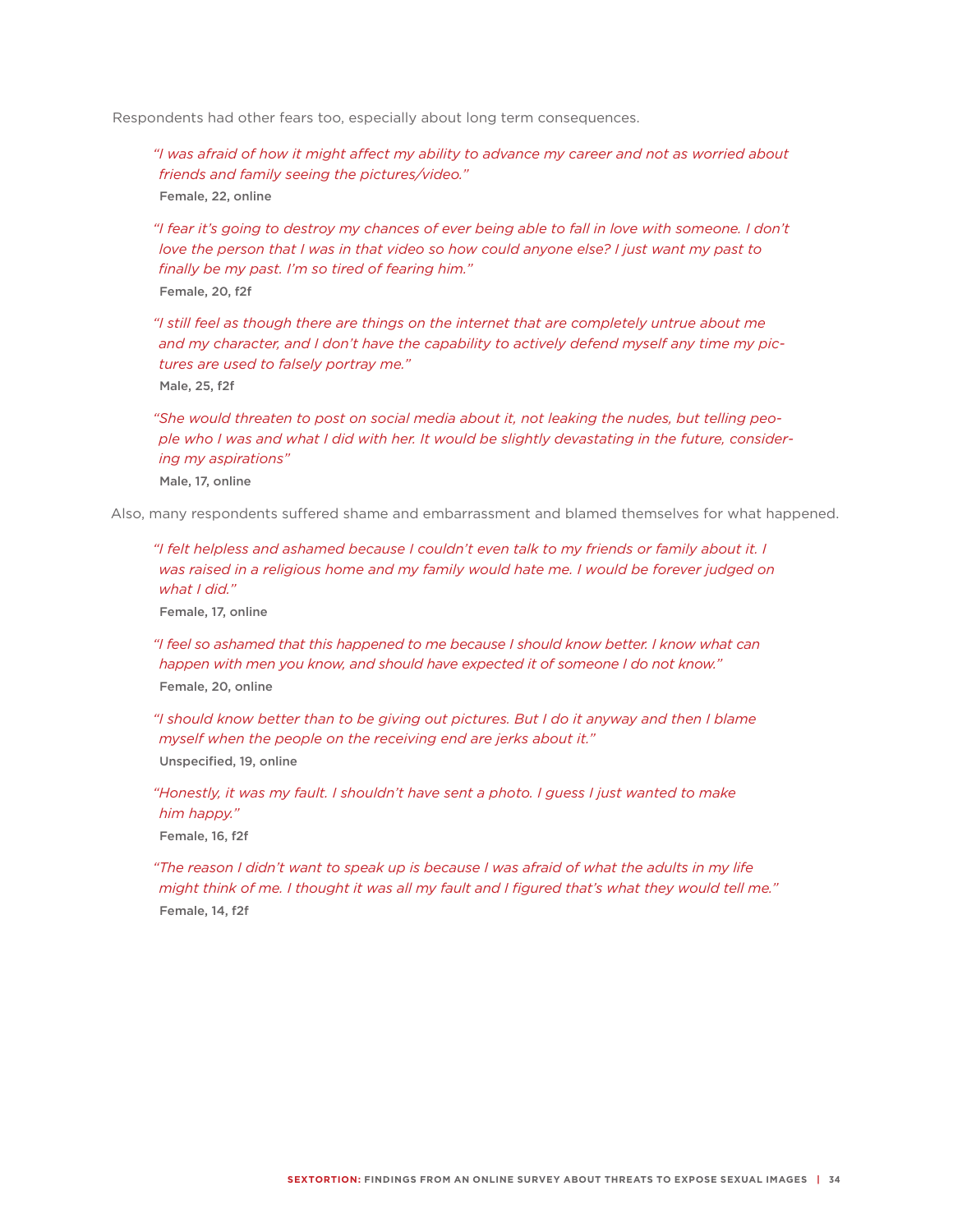#### **CHANGES TO TECHNOLOGY USE**

Respondents made a wide range of changes to their technology use as a result of threats to expose sexual images. About one-third or more changed passwords, screen or user names; closed social media accounts; deleted apps from cell phone or stopped accessing certain websites. *(Table 10, pg. 78)* Only 13% said they made no changes to how they used the internet or cell phones. (Respondents could enter multiple answers.)

- • 42% changed a password
- • 34% changed a screen or user name
- • 32% closed a social media account
- • 32% deleted apps from a cell phone
- • 32% stopped accessing certain websites
- • 27% changed a cell phone number
- • 29% took new security precautions online
- • 25% disabled geo-location settings
- • 21% changed an email address
- • 21% un-tagged photos

Some respondents gave details of changes they made to technology use as a result of sextortion.

*"I changed my name, deleted my email, and did a Google search on my name to delete all accounts that preteen me made on other sites like Xanga and Myspace."* Female, 19, online

*"I used to never have security questions turned on, but now I have 4 security questions for any social media account that I own."* Female, 19, f2f

*"I don't leave an online footprint anymore. Anything that I can use a fake identity for, I will."* Female, 18, online

*"Now nobody touches my phone. You need to borrow it? Too bad. I disabled a lot of features on [my phone] and am careful about using it. The camera doesn't turn on unexpectedly like it used to."*

Female, 21, f2f

*"Can't receive tags on Facebook, have to approve every tag. People can't post on my wall."* Male, 19, f2f

*"I don't talk to strangers online nor do I have accounts on dating sites or chat rooms."* Female, 14, online

*"I turned the location tracker off that is on my cell phone. I went on all of my apps and took away the permissions for them to use location finding settings."*

Female, 23, online

*"I now have an encrypted app that saves my scrambled passwords for my protection."* Female, 18, online

*"I set up a Google alert to email me whenever a new webpage with my name in it is created."* Male, 18, online

*"I installed a wearable camera into an accessory piece so I can record anything that he may try to do in person."*  Male, 17, f2f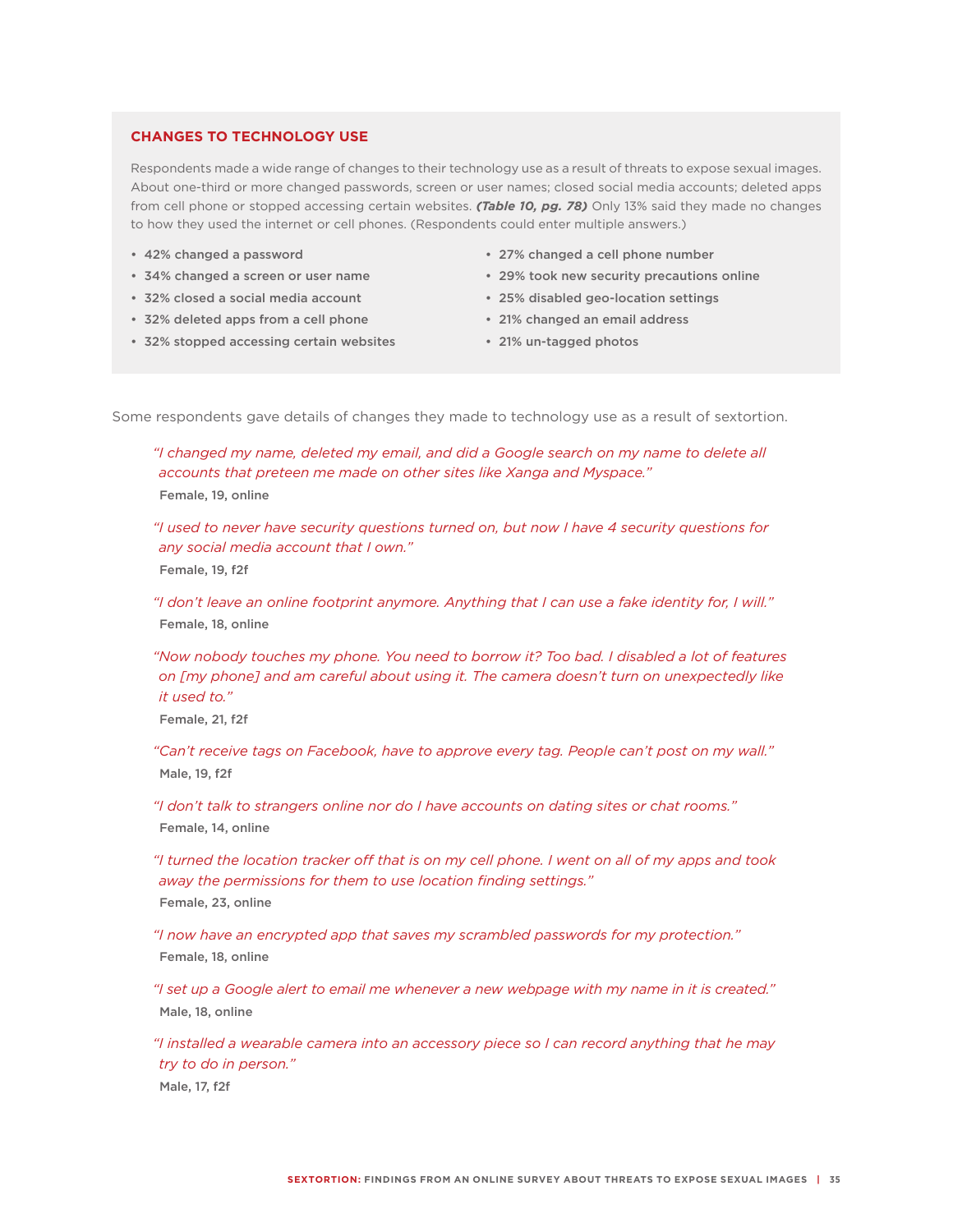# **HOW RESPONDENTS TRIED TO STOP THREATS AND GET HELP**

We asked respondents if they reacted to threats by blocking or otherwise preventing perpetrators from online contact or trying to; complying with perpetrators' demands; telling family, friends or others about the situation; or reporting the situation to websites/apps used by the perpetrator or to the police.

## **BLOCKING PERPETRATORS FROM ONLINE CONTACT**

About two-thirds of respondents (67%) tried to block perpetrators from contacting them online or by cell phone. *(Table 11, pg. 79)* (Sixteen percent said there was no option to block, for example when perpetrator contact was via texting.) Close to one-half of respondents who tried blocking perpetrators (47%) said blocking worked and contact stopped.

**Face-to-face compared to online incidents:** Respondents in online cases were considerably more likely to say that blocking was successful and that contact from the perpetrator stopped (57% of respondents in online relationships who tried to block compared to 39% in face-to-face relationships, *p*<.001).

*"It's been almost a year, and I've managed to completely avoid all his threats by either blocking him or creating new accounts on social media and getting a new number."* Female, 20, f2f

*"[She] typed on Skype saying if the money wasn't in soon she would post [the video] on Facebook. I simply deleted the messages and blocked her. I have never heard from this person again. Nor have I ever seen the video reappear."* Male, 20, online

*"At first I thought [the threat to post photos of me if I didn't register on her cam site] was real, but the more I messaged back and forth, I could spot key signs that it was a 'bot,' or automated system. Instantly I considered this no threat whatsoever, and blocked them."* Male, 20, online

At the same time, about half of respondents who tried to block perpetrators were not successful. A number of them described the difficulties they encountered trying to block perpetrators and how perpetrators tried or managed to get around their efforts.

*"I have to type his name into Facebook and other social media search bars to block the new accounts he constantly makes."*

Female, 17, f2f

*"[My ex-boyfriend and his friends] also continued to make fake Twitter accounts in my name to share the photos, or [accounts with] fake names which they used to make further contact with me once I had blocked or reported all existing accounts."* Female, 22, online

*"I blocked the account, but the person who was blackmailing me made new fake Kik*  accounts every time I blocked one. So finally I just deleted my Kik account and deleted the *app off my phone. …I never heard from the person again."*

Female, 18, online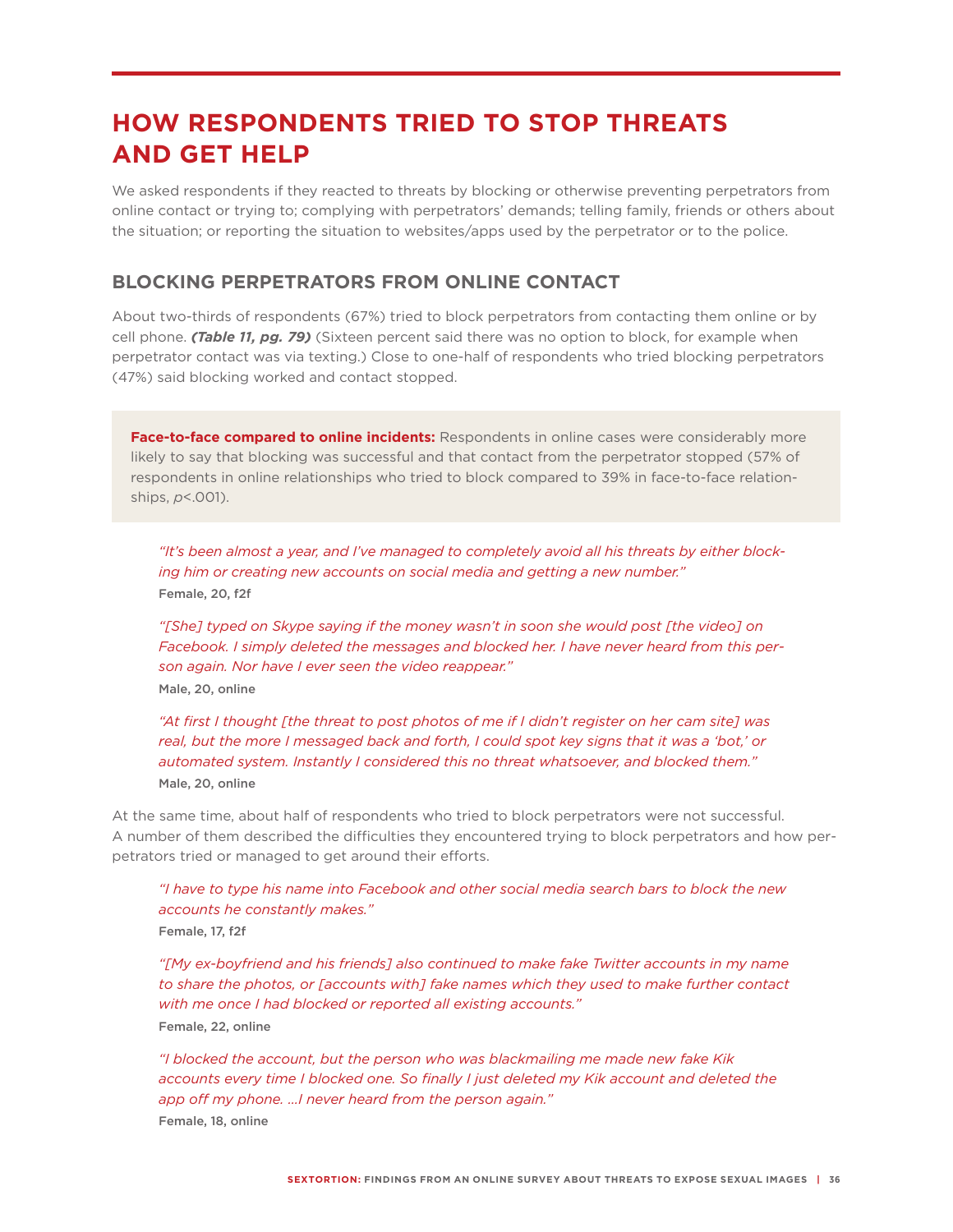### **COMPLYING WITH PERPETRATOR DEMANDS TO STOP THREATS**

About half of all respondents (53%) tried to stop threats by complying with perpetrators' demands, and about one-third of those who complied (37%) said the threats then stopped. However, what respondents said about these situations suggests that it was rare for the threats to stop because respondents complied. Rather, their accounts show incidents ending for other reasons after respondents had done what perpetrators told them to do. Here is what some respondents said about threats ending after they complied with perpetrators' demands.

*"He said if I paid for a video call girl, he'd [stop threatening me for nude webcam sessions]… Apparently, the transaction went through correctly, but he never got the session he want*ed because he'd previously stalked and threatened the same girl. He said the pictures were *already deleted... I told him if he did have pictures and ever decided to put them up, he*  would get in a lot of trouble for child pornography. This seemed to shut him up and... we've *never talked again."*

Female, 17, online

*"Luckily the situation fizzled out without him posting or showing [images to his friends] that I know of. After it had stopped, he was calling and texting me that he couldn't believe that* I thought he would really do that and that I obviously didn't know him if that's the kind of *person I thought he was. It was really scary and confusing."* Female, 17, f2f

*"He said send a nude or I'll show your friends. I told him he didn't know any of my friends. He told me he found my Facebook page and threatened to post [the pictures] there. I freaked out and reluctantly sent him another being careful not to show more than I had to. This went on for a couple of weeks then he just vanished."*

Female, 17, online

*"[After I sent him images, he lied about his age and claimed to be a minor when he was really 23. He said the] only way he wasn't going to send the pictures to the cops and his friends was if I stayed in the relationship and did as he said… I was scared that my life was going to*  be ruined but [later] he said it was all a joke. That the only reason he did this was because he *was bored. A bored man messed around with my feelings and mind. That made me furious."* Female, 19, online

*"He told me if I didn't send him [pictures] he would damage my social life and personal life. He also said how he found out all my information from searching me. I got scared so I did what he asked, but every time I got brave enough to say no and tell him off he would threaten me worse. I don't know what happened but after the last time he threatened me I just told him off and ignored the rest of his messages. He kept trying to get me to talk to him… and then I had to block him and just hope for the best."*

Female, 14, online

#### **OTHER RESPONSES THAT HELPED TO END THREATS**

When we asked if respondents had said or done anything else in response to the threats that had helped to make perpetrators stop, some respondents described confronting perpetrators, standing up to them and not being intimidated (or pretending not to be).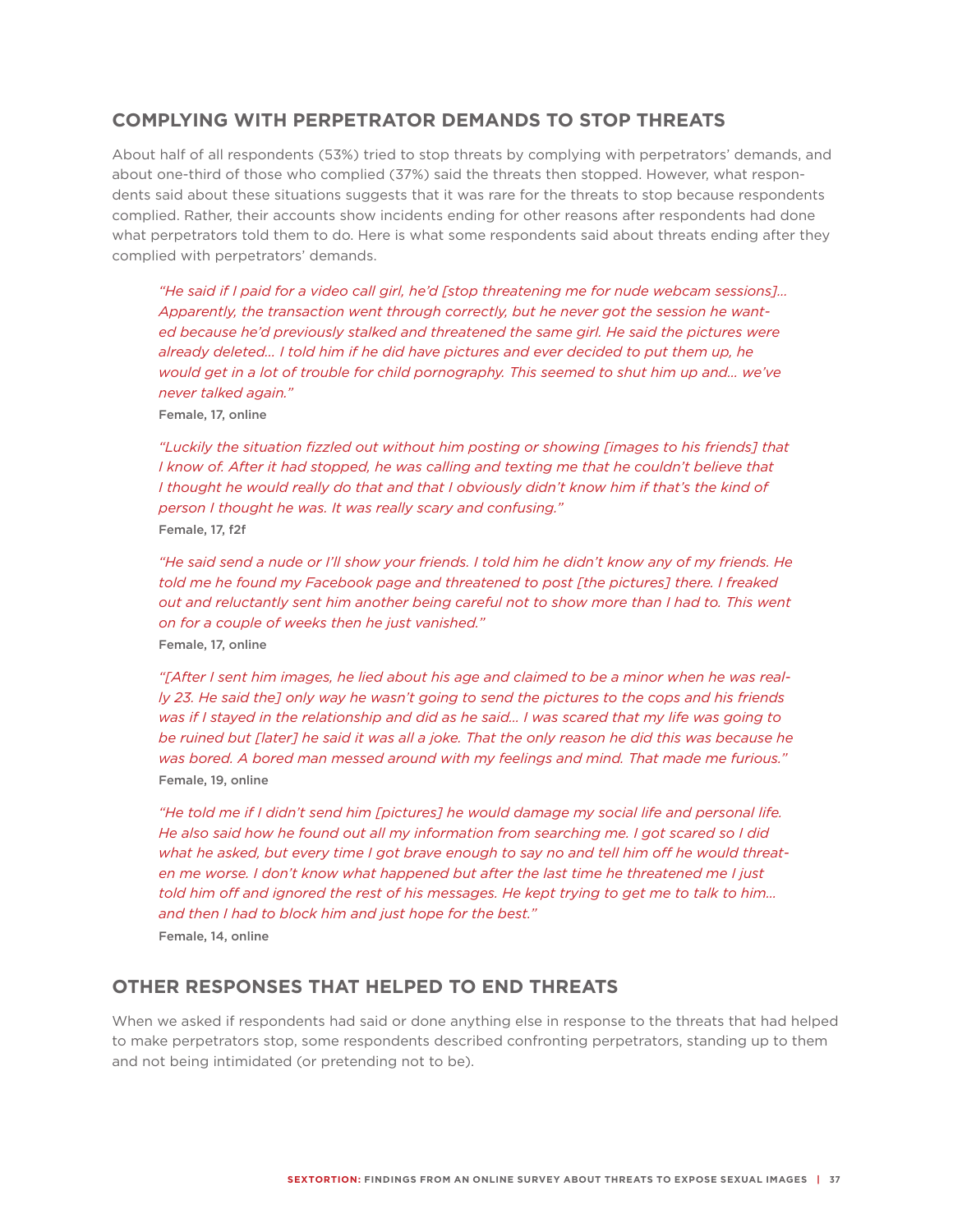*"I told him I didn't care if my body got leaked to the world. I am not a celebrity so nobody will actually care. And … I bluffed, and said I was reporting him to the police and they were tracking his IP address."*

Female, 19, online

*"I told him that what he was doing was wrong, and I highly doubted his parents (strict church members) would be pleased to hear their son had posted these photos online or had sent them to his friends."* Female, 19, f2f

*"I jokingly said do it, and told them it would only make them look like the bad guy. I told them it could impact their future far more than mine. 'Who would date you after doing something like that to a girl?'"*

Female, 16, f2f

*"I informed him that I was underage and knew his full name, as well as where he worked, and if he did not leave me alone I would tell my parents about the pictures."* Female, 15, f2f

*"I took the individual to judicial affairs at our school. It wasn't until I asked to file a restraining order that they then took him out of my classes."* Female, 19, f2f

Some respondents successfully ignored threats.

*"[Any] random stranger has the ability to [take photos of a person and Photoshop their face onto another person's body]. If I were to have been threatened with a real nude photo of me, maybe I would [not have ignored him]. But being threatened with something that anyone could easily fake wasn't all that intimidating to me."*

Female, 16, online

*"The guy told me that if I didn't send him nudes (I'm a performer and he found my performer page on FB) that he would leak photos/videos of my performances to porn sites which would be annoying and rude and disrespectful. He wanted my number, he wanted to meet. He called me a slut, whore, and other horrible names. I knew that if I ignored him he would go away and nothing would happen."*

Female, 23, online

Some respondents found other ways of defusing the situation, some with help from friends or family.

*"I was lucky to have a friend who was able to steal his phone, delete all the pictures off of it, and delete my number from his phone. I haven't had problems ever since."* Female, 17, f2f

*"I ended up faking that my parents found my phone and pretended to be my dad while messaging him. He didn't respond after that."* Female, 16, online

*"I got her to stop by discussing the situation with a mutual adult friend who gave her an ultimatum of stopping or being banned from his place of business… She decided to stop."*  Male, 22, f2f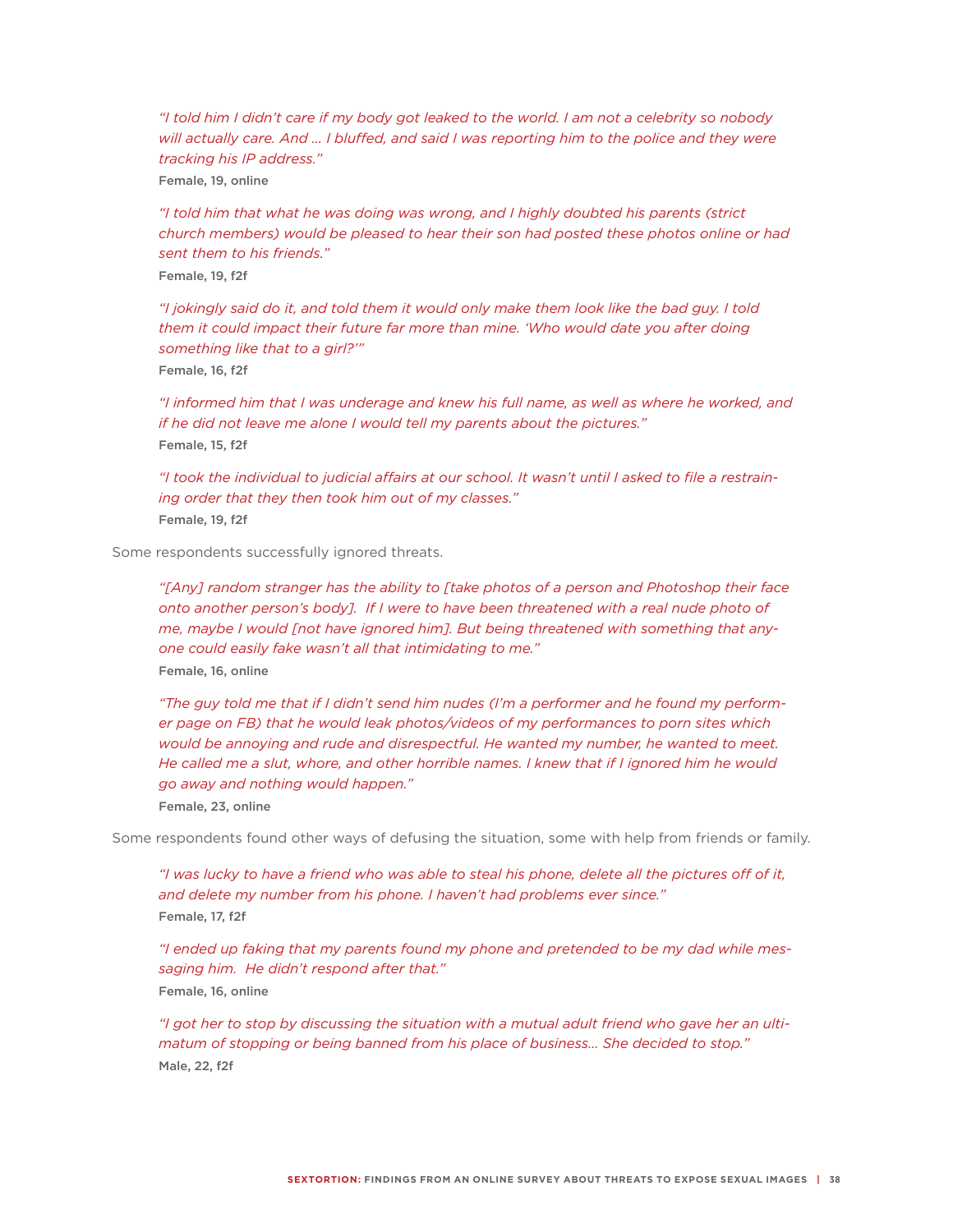*"I eventually told his mom that he was harassing me and the threats immediately ended, although I did block him on all social media and cellular devices to help ensure that he couldn't contact me again."* Female, 18, f2f

*"He got over it after showing [the pictures to] one guy at work who immediately punched him in the nose."* Female, 24, f2f

## **DISCLOSURE TO FAMILY MEMBERS OR FRIENDS**

About half of respondents (52%) told family members or friends about the situation. Most of these disclosed to family or friends within a week of being threatened (54% of respondents who told). Others waited longer to tell. About 12% told family or friends between 1 and 2 weeks after the first threat; about 9% told more than 2 weeks to 1 month; 7% told more than 1 to 3 months and 17% waited more than 3 months after first threat to tell.

We asked respondents who they told. (Respondents could enter multiple answers.)

- 55% of respondents who disclosed told a friend who was 18 or older about the situation
- 37% told a parent
- 35% told a friend who was younger than 18
- 17% told an adult family who was not a parent

#### **HELPFUL RESPONSES BY FAMILY AND FRIENDS**

Forty-three percent of respondents who told family or friends said that the person they told did something that "helped to end this situation or make it easier." Respondents described friends, family and others who provided emotional support; helped to insure physical safety; confronted perpetrators directly or indirectly on their behalf; assisted with legal advice and interactions with authorities (for example, police, courts, school administrators); provided technical assistance such as blocking communications from perpetrators; and connected respondents with or provided mental health services. For example:

Providing emotional support

*"My mom told me it wouldn't be the end of the world if it did happen and we would get through it."* Female, 18, online

*"At first I was [wary about telling] my parents about it but they were so supportive and assured me that this wasn't my fault."* Female, 23, f2f

*"Two of my friends are 4chan users and immediately found the post and defended me. I was grateful to have the support."* Female, 23, online

*"A couple of the other girls [the perpetrator] was in contact with and I began talking about our experiences with him, and it helped by allowing me to talk about this when I had nobody else I felt it was safe to talk to…"* 

Female, 16, online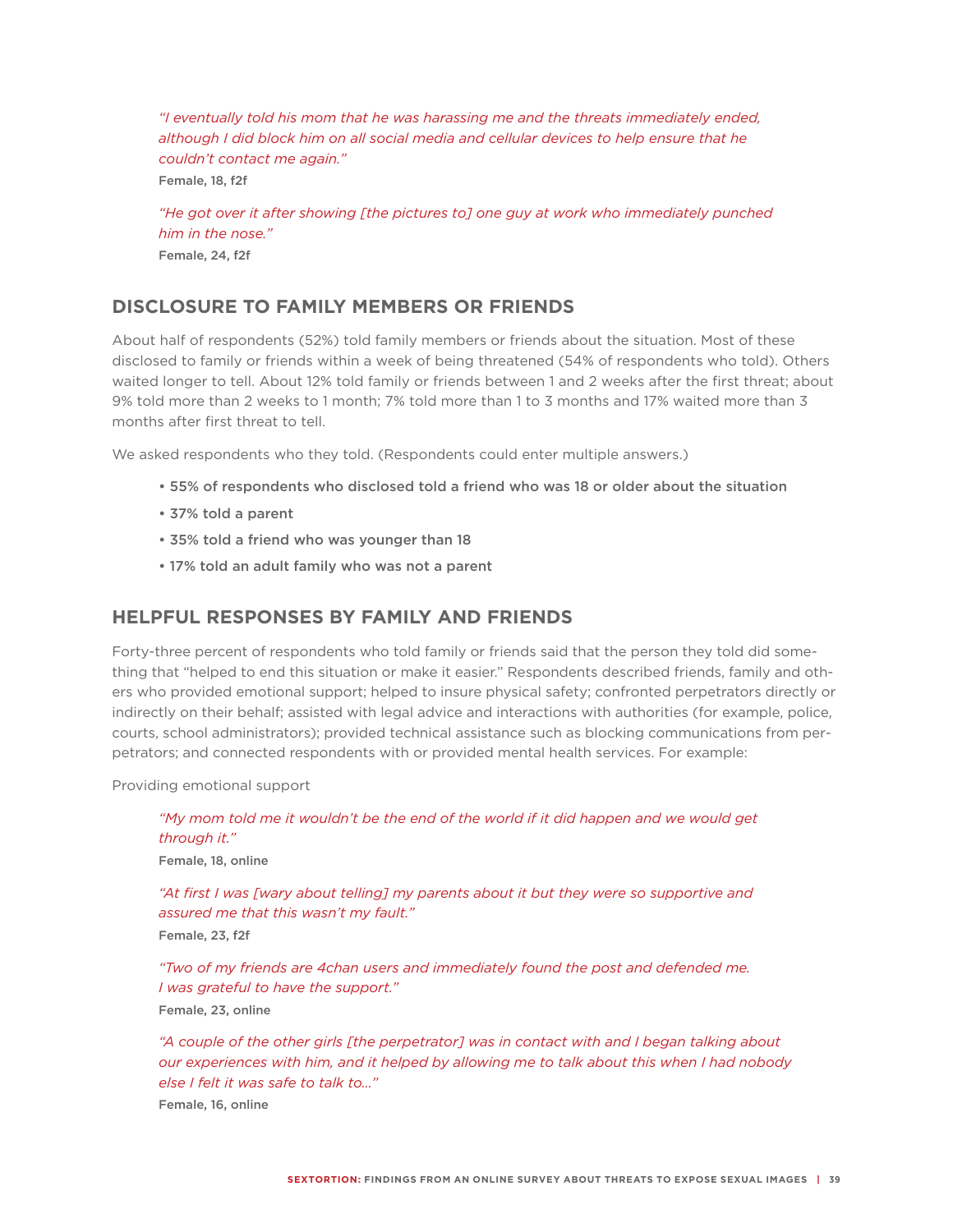*"[My sister] found his Twitter and Instagram. She posted his comments to me, the harassment Twitter and his Twitter and Instagram on her Tumblr. It was re-blogged over 2,000 times, and there were droves of people supporting me and helping me to report his harassment to Twitter and to have the pictures removed."*  Female, 23, online

Insuring physical safety

*"[They] helped me cope with the constant messages and him following me. Friends and family never left me alone unless absolutely necessary."* Female, 17, f2f

*"My [workplace] manager… excused my call-offs, made sure I got out of the building safely (and not alone) and sat down and talked to some other employees who had accepted friend requests from the fake profile in my name with the obscene photo as the profile picture."* Female, 22, f2f

Directly or indirectly confronting perpetrators

*"We went to his apartment and called him down to meet with us face-to-face. I had a group of three friends that are all stronger and larger than I so I felt safer."* Female, 18, f2f

*"[My friend] told him that our [sports] team would beat him up (honestly I think they would) and explained to him that this can send him to jail for stalking and harassment."*  Female, 20, online

*"My mother went to his mother and told her that his behavior was unacceptable and we will go to the police, but chose to give her a chance to stop her son first."*  Female, 19, f2f

Assisting in interactions with authorities

*"My friend held my hand while I called the police."*  Female, 18, online

*"[My] sister told me what I could do about filing a police report and obtaining a restraining order. Since I was 17 at the time, my mom had to come represent me in court."* Female, 17, f2f

Providing technical assistance

*"My best friend … fixed the security on all of my social media so that this person and others couldn't access my personal information."* Female, 20, online

*"[My cousin] helped me create new accounts and get rid of contact with the person all together."* Female, 18, online

Addressing mental health

*"My mother suggested therapy after she saw how affected I was..."* Female, 18, f2f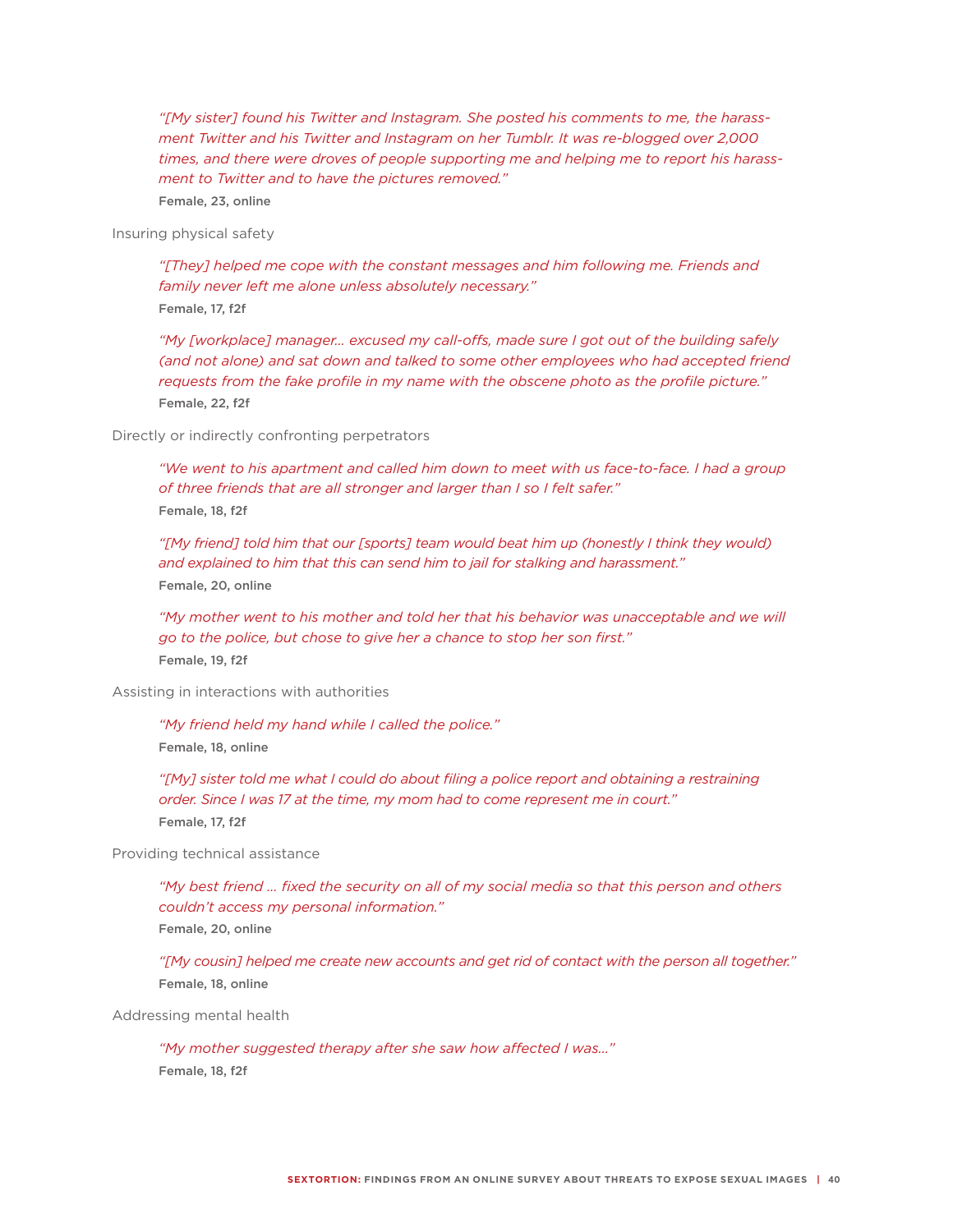*"My therapist… gave me exercises to do to help keep my emotions more in check."* Female, 16, online

*"A counselor helped me to understand what was happening was abusive and helped me to … be a little more accepting of myself..."* Unspecified, 21, f2f

*"My therapist helped me to see that his actions are out of my control. Once I let go, he got bored with threatening me and stopped."* Female, 21, f2f

### **UNHELPFUL RESPONSES BY FAMILY AND FRIENDS**

Although most respondents got helpful responses from family and friends, about 1 in 5 (18% of those who told) said that people they told did something to make the situation worse. These respondents described family members or friends who blamed them for what happened, did not take the situation seriously, gave bad advice, did things that seemed to escalate the threats, invaded their privacy or spread gossip about what happened.

Blamed respondents for what happened

*"[My parents] told me I was a whore for doing anything like that online in the first place."*  Female, 19, online

*"My mother beat me so I wouldn't call the cops again. She said it was all my fault and I should deal with it because I deserve it."*  Female, 18, f2f

*"There was a lot of slut shaming. I had my phone taken away from me and was punished for sending the image. I was made to feel ashamed of my sexuality and it made me sort of give up on myself."*

Female, 15, f2f

Did not take the situation seriously

*"[My friends] acted as though it was the normal way for a boyfriend to treat a girlfriend."* Female, 18, f2f

*"My then-friends and girlfriend approached the whole situation with what seemed like total indifference."* 

Female, 17, online

*"[My friend] said it was just some teenage boys playing pranks on the internet, that I should just ignore it."*  Female, 19, online

Gave bad advice or did things that seemed to escalate the threats

*"My sibling gave [the perpetrator] my phone number."*  Female, 21, f2f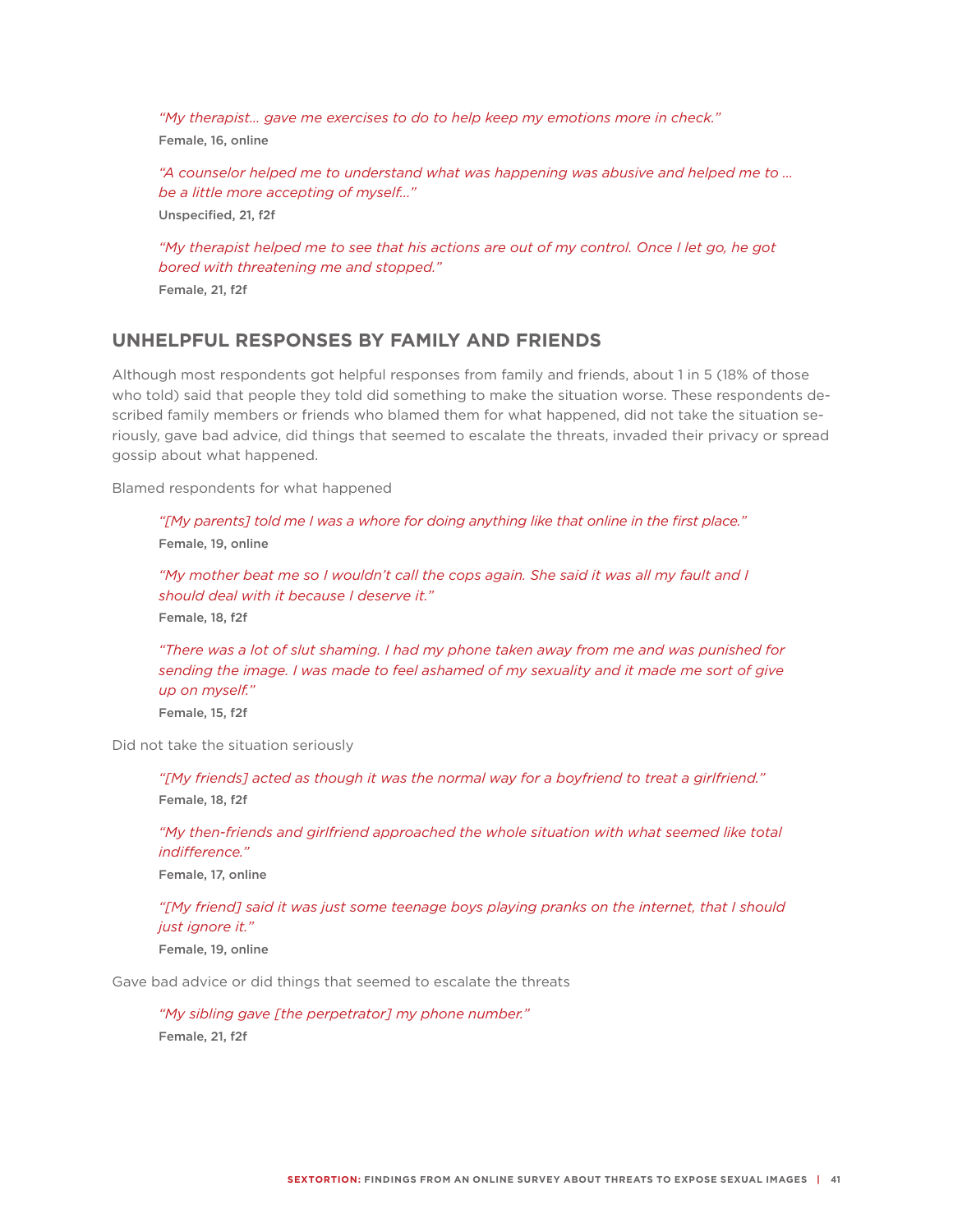*"When my sister's boyfriend told him to leave me alone, the threats escalated to saying he would follow me forever."*

Female, 21, f2f

*"[They] threatened him and said they were going to jump him. He retaliated by sending them my pictures."* Female, 17, f2f

Invaded respondents' privacy or spread gossip about what happened

*"[My parents] read through everything and looked at the pictures to make sure they had the full story and to make sure I wasn't lying. It was a huge invasion of privacy and I still feel horrible knowing my parents saw those photos."*

Female, 13, online

*"My friends just secretly tried to find the pictures on the Internet."* Female, 21, f2f

*"[My] 'bff' told many girls in my grade and it ended up all over Twitter and everyone was talking about it at school. It was humiliating."* Female, 16, f2f

# **WHY DID SOME RESPONDENTS CHOOSE NOT TO TELL FRIENDS OR FAMILY?**

Forty-five percent of respondents did not go the family or friends for help. We asked them to describe why not. (Respondents could enter multiple answers.) They said they were:

- Too ashamed or embarrassed, 77% of those who did not go to family or friends for help
- Thought they might get into trouble, 55%
- Thought they could handle it by themselves, 48%
- Did not think it would be helpful, 28%
- Afraid the perpetrator would find out, 22%
- Threats stopped before it got to that point, 16%
- Did not occur to them, 7%

#### **REPORTING SEXTORTION TO WEBSITES/APPS**

About 1 in 5 respondents (21%) reported their situation to a website or app, but the majority of respondents did not report incidents to technology companies. *(Table 12, pg. 80)*

When we asked respondents who did not report why they did not, close to half (49%) said they did not think it would be helpful. Non-reporting respondents gave the following reasons for not reporting to a website/app. (Respondents could enter multiple answers.)

- Did not think it would be helpful (49% of non-reporters)
- Too ashamed or embarrassed (42%)
- Afraid the perpetrator would find out (28%)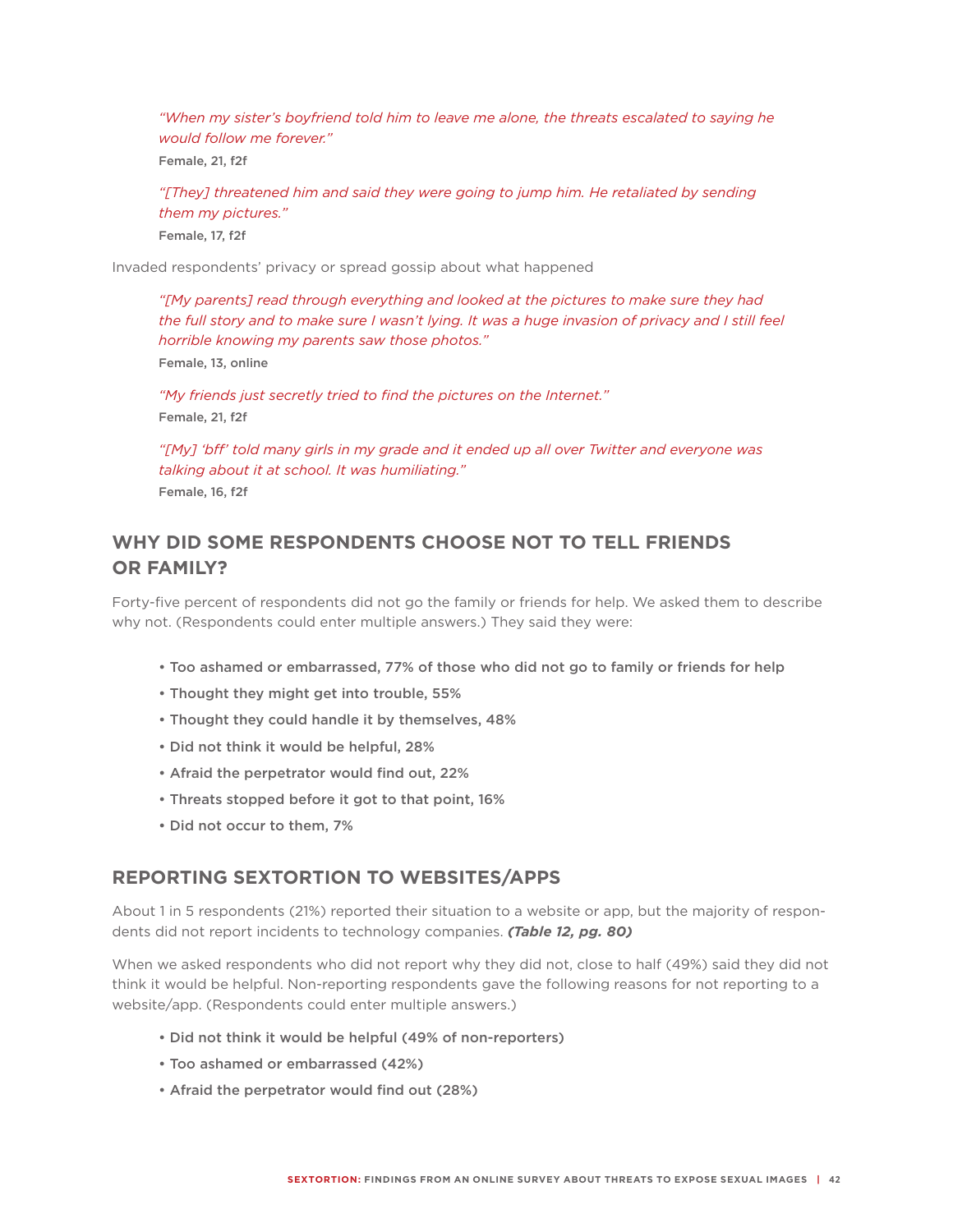- Did not occur to them (25%)
- Threats stopped before it got to that point (16%)
- Could not figure out how to make a report (13%)

We conducted an analysis to distinguish respondents who reported incidents to websites/apps from those who did not. We used a multivariate technique, logistic regression, that allowed us to determine which characteristics were related to reporting while controlling for a range of demographic and incident attributes such as respondent gender, age and education; the face-to-face or online context; the types of threats made by perpetrators; whether and what threats were carried out; and how respondents reacted to incidents. *(Table 13, pg. 81)*

## **WHEN SEXTORTION INCIDENTS WERE MORE LIKELY TO BE REPORTED TO WEBSITES/APPS**

Sextortion incidents were more likely to be reported when:

- Respondents were older or more educated:
	- They were age 18 or older at the time of the incident; or
	- They were college graduates at the time of the survey.
- Websites and apps were used in the incident in certain ways:
	- Respondents and perpetrators met online and did not know each other face-toface, which implies that much of their communication occurred on websites/apps; or
	- Perpetrators used the internet to create false impressions or lie about or hide their identities (in either face-to-face or online relationships); or
	- Perpetrators threatened respondents via computer or related electronic devices (rather than by cell phone or in person); or
	- Perpetrators hacked respondents' accounts; or
	- Perpetrators used dating sites/apps to interact with respondents during the incident.
- Perpetrators threatened to impersonate respondents with fake accounts on websites/ apps or with fake nude photos. (No other threats were related to reporting.)
- Perpetrators carried out threats by
	- Posting sexual images online; or
	- Posting personal information about the respondent online.
- Respondents disclosed incidents to family members and friends or to law enforcement.

The overall picture is that sextortion was reported to websites/apps at higher rates when:

- 1) Respondents were more mature and educated and so possibly more confident and assertive about responding to the situation and more able to navigate reporting mechanisms; or
- 2) Websites/apps were particularly intrinsic to the incident because the respondent knew the perpetrator only online; there was contact through dating sites; the perpetrator made threats via computers; or misused websites/apps by hacking, abusing other users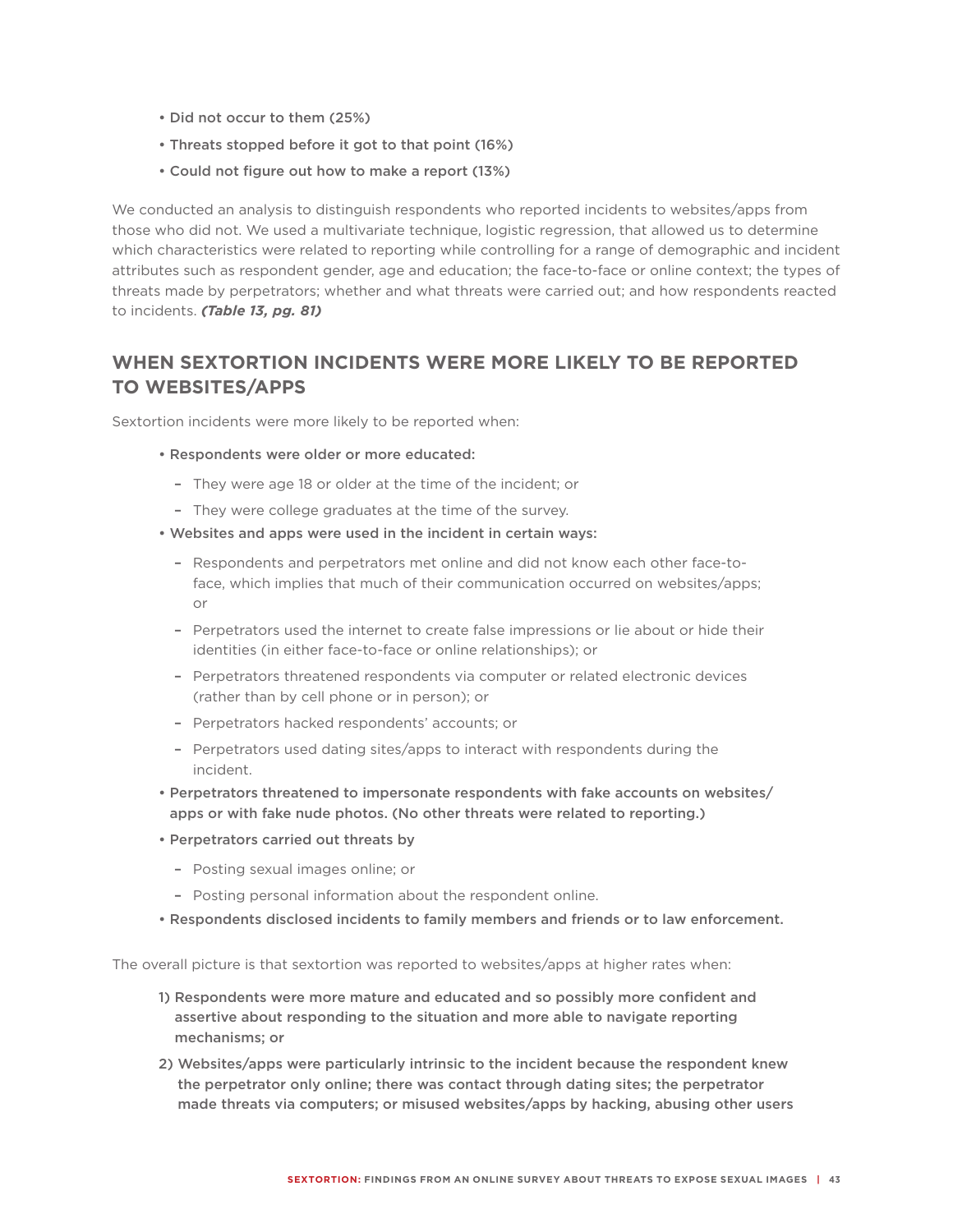or creating fake identities or accounts; or

- 3) Respondents were reacting to the posting of sexual images or other personal information online; or
- 4) Respondents were open about what had happened to them, often also disclosing to family members and friends and/or reporting to police.

All of those aspects of sextortion contributed independently to higher rates of reporting, but the strongest predictor was that perpetrators had posted images online. Respondents were about 2.7 times more likely to report incidents to websites/apps when perpetrators posted images online than when they did not.

# **WHEN SEXTORTION INCIDENTS WERE LESS LIKELY TO BE REPORTED TO WEBSITES/APPS**

Our analysis also showed that sextortion incidents were less likely to be reported to websites/apps by respondents who:

- Knowingly provided images to perpetrators; or
- Were threatened by perpetrators who wanted them to stay in or return to a relationship.

In the first category, 19% of those who knowingly provided images reported incidents to websites/apps compared to 27% of those who did not (*p*<.001, not shown in table). Shame and embarrassment appeared to be a factor in this lower reporting. Thirty-five percent of those who knowingly provided images said they did not report because they were embarrassed or ashamed compared to 26% of those who did not provide images (*p*=.001). Otherwise these two groups (those who knowingly provided images and those who did not) had similar reasons for not reporting.

Among respondents who said perpetrators wanted them to stay in or return to a relationship, 17% reported incidents to websites/apps compared to 24% of those not dealing with perpetrators who wanted them to stay in a relationship ( $p$ <.01, not shown in table). More respondents with perpetrators who wanted them to stay in a relationship did not report because:

- They were afraid the perpetrator would find out (27% versus 19% of those not threatened over staying in a relationship, *p*<.001).
- They were too embarrassed or ashamed (36% versus 30% of those not so threatened, *p*<.01).
- They did not think it would help (41% versus 35% of those not so threatened, *p*<.01).

So it appears that shame prevented a considerable number of respondents from reporting incidents to websites/apps, particularly those who knowingly provided images or were being threatened by perpetrators who wanted them to stay in or return to a relationship. However, the belief that technology companies could not help was also a reason for not reporting. In some cases, perpetrator threats and behavior may not have been amenable to action by technology providers, particularly when perpetrators engaged in behaviors such as offline stalking, physical violence, and intruding in respondents' employment or school lives, areas that websites/apps generally would not have the power to address. As one respondent said,

#### *"I knew him in person. Reporting wouldn't stop him."* Female, 18, f2f

Respondents also described several other reasons for not reporting incidents to websites/apps that we did not ask about directly. For one, websites/apps were not always involved in sextortion incidents.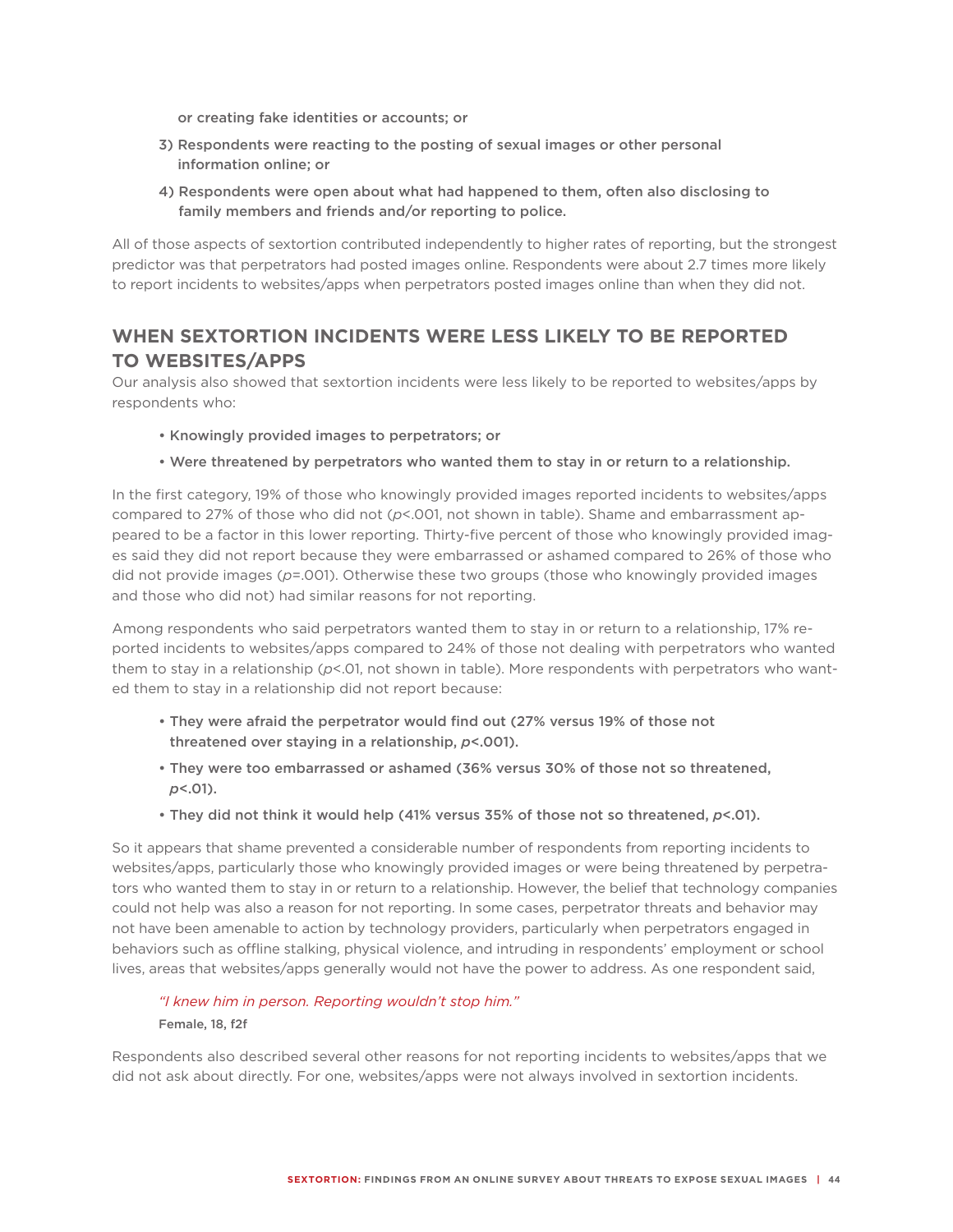*"It wasn't app specific; it was just texting. You can't complain to the default messaging app."* Female, 15, online

*"The threats were mostly in person, over the phone or through text."* Female, 15, f2f

*"No threats were made over the internet."* Male, 20, f2f

Concerns about confidentiality prevented some respondents from reporting.

*"Did not want parents to find out."*  Female, 15, online *"I can't tell my family."*  Female, 19, online

*"I was afraid I would get into trouble as well."*  Female, 17, f2f

Some respondents noted that respondents had not carried out threats to post images.

*"He did not post anything to any sites yet."*  Female, 20, f2f

#### *"As far as I know he hasn't posted the photos anywhere else. If he does, I'll report it."*  Female, 21, online

Several characteristics were not related to whether incidents were reported to websites/apps. These included the gender of the respondent; being pressured, tricked, threatened or forced to provide images to the perpetrator; perpetrators' wanting money or sexual images from respondents; or situations in which perpetrators carried out threats by sending sexual images to respondents' family or friends, getting them in trouble at work or school or stalking them on- or offline. None of these factors distinguished incidents that were reported to websites/apps from those that were not when we controlled for other characteristics.

# **EASE OF REPORTING SEXTORTION TO WEBSITES/APPS AND HELPFULNESS OF RESPONSES TO REPORTS**

We asked respondents who reported incidents to websites/apps about how easy or difficult it was to make the report and to describe helpful and unhelpful responses by technology companies.

Looking only at the group of respondents who reported incidents to websites/apps:

- Sixty-two percent of reporters said that reporting to the first website was very or somewhat easy
- Twenty-five percent said it was somewhat or very difficult (13% did not answer the question)
- Twenty-six percent of reporters said the first site they reported to responded in a helpful way, and 44% said the response was unhelpful (Some respondents reported both helpful and unhelpful responses. Others did not answer this question.)
- Twenty-three percent reported to a second website/app and 4% to a third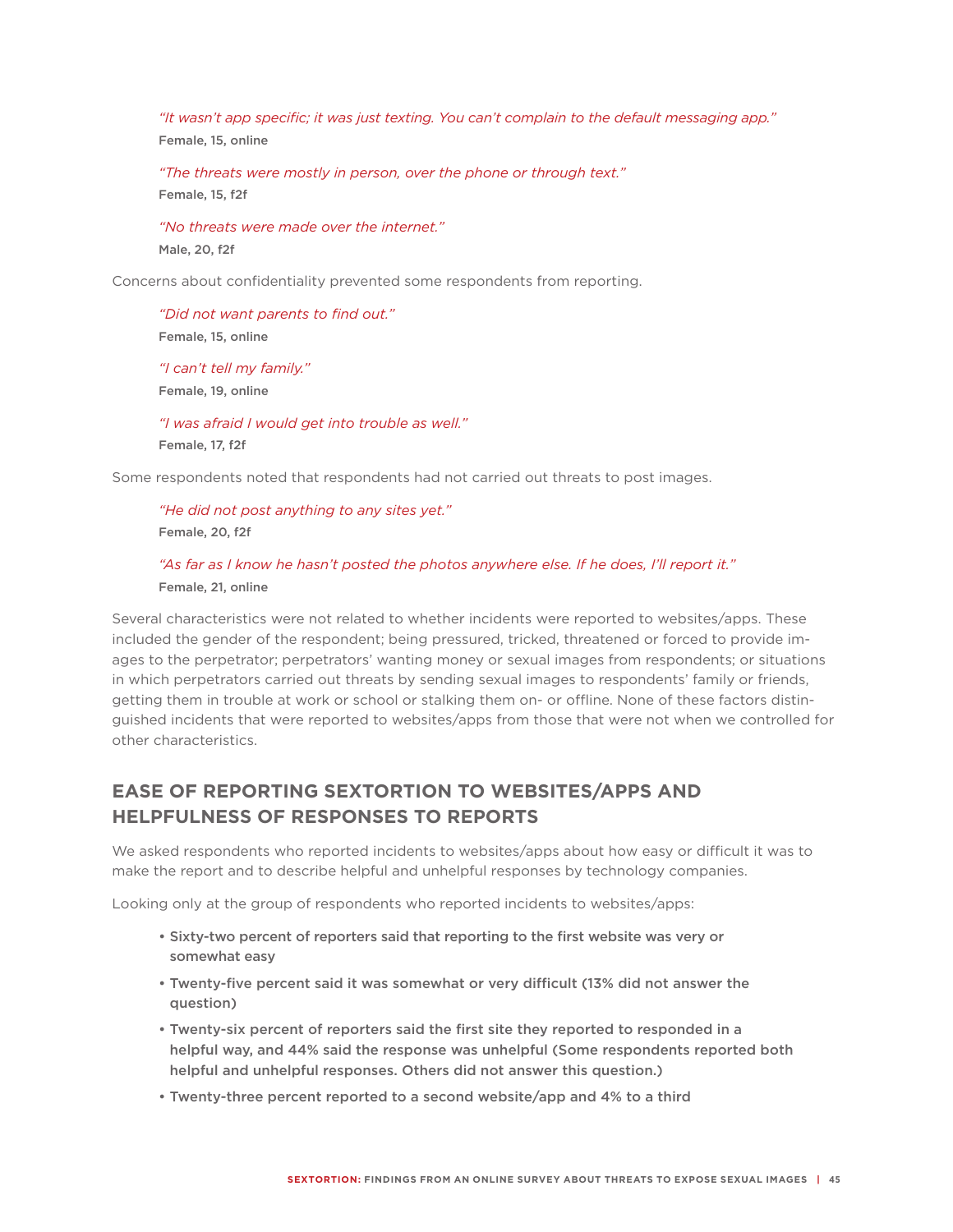We asked respondents to tell us how websites/apps were helpful or unhelpful and to comment about what made reporting easy or hard. The information we gathered provides examples but it does not give a thorough picture of current reporting experiences for several reasons. Respondents reported to a wide variety of websites/apps that presumably had different policies and procedures about handling reports. Also, we did not ask about dates of reports. They could have been made anytime over several years, and policies may have changed since reports were made. Finally, we could not evaluate whether respondents accurately understood or described website policies or responses.

## **EASY PROCESS AND HELPFUL RESPONSES BY WEBSITES/APPS**

Some respondents said that reporting was easy and websites/apps were responsive when sexual images were posted without consent. For example:

*"When a perpetrator used sexual images of the respondent to make a fake Facebook page and added his friends and family, the respondent said that reporting to Facebook was very easy and Facebook "closed the account after they saw pictures that violated Facebook policy."* Male, 21, online

A respondent whose photos were posted on Twitter said that reporting was very easy.

*"There was a button that allowed you to answer a few questions and be completely finished without even leaving the page…. [Twitter] removed all the photos and suspended his account."*

Female, 23, online

*"When a perpetrator posted nude images of the respondent on Reddit with "actively hostile" messages, she stated that, "[Reddit] removed the archive and posts other people had put up with my images." Reporting was very easy. "You clicked a button next to the post and wrote a justification in the box. The post would usually be removed within 24 hours."* Female, 23, online

## **DIFFICULT PROCESS AND UNHELPFUL RESPONSES BY WEBSITES/APPS**

However, many respondents described frustration and roadblocks when they tried to get websites/apps to respond to sextortion incidents. These included complicated reporting processes, requirements for proof that respondents could not meet or policies that allowed perpetrators to post images despite a respondent's objections.

*"Each and every single photo [on Tumblr] had to have its URL attached to the emailed report,*  even if it had been re-blogged by another user. So, I had to track down at least 10 URLs for one *photo alone."* Female, 21, f2f

*"[Facebook] told me that they can untag me, but could not take down the image because it did not show my whole face (no proof it was actually me) and because… my private parts [were covered]."* 

Female, 18, f2f

*"[Grindr] wouldn't take down a fake account tied to my name that used my pictures and likeness."* Male, 20, f2f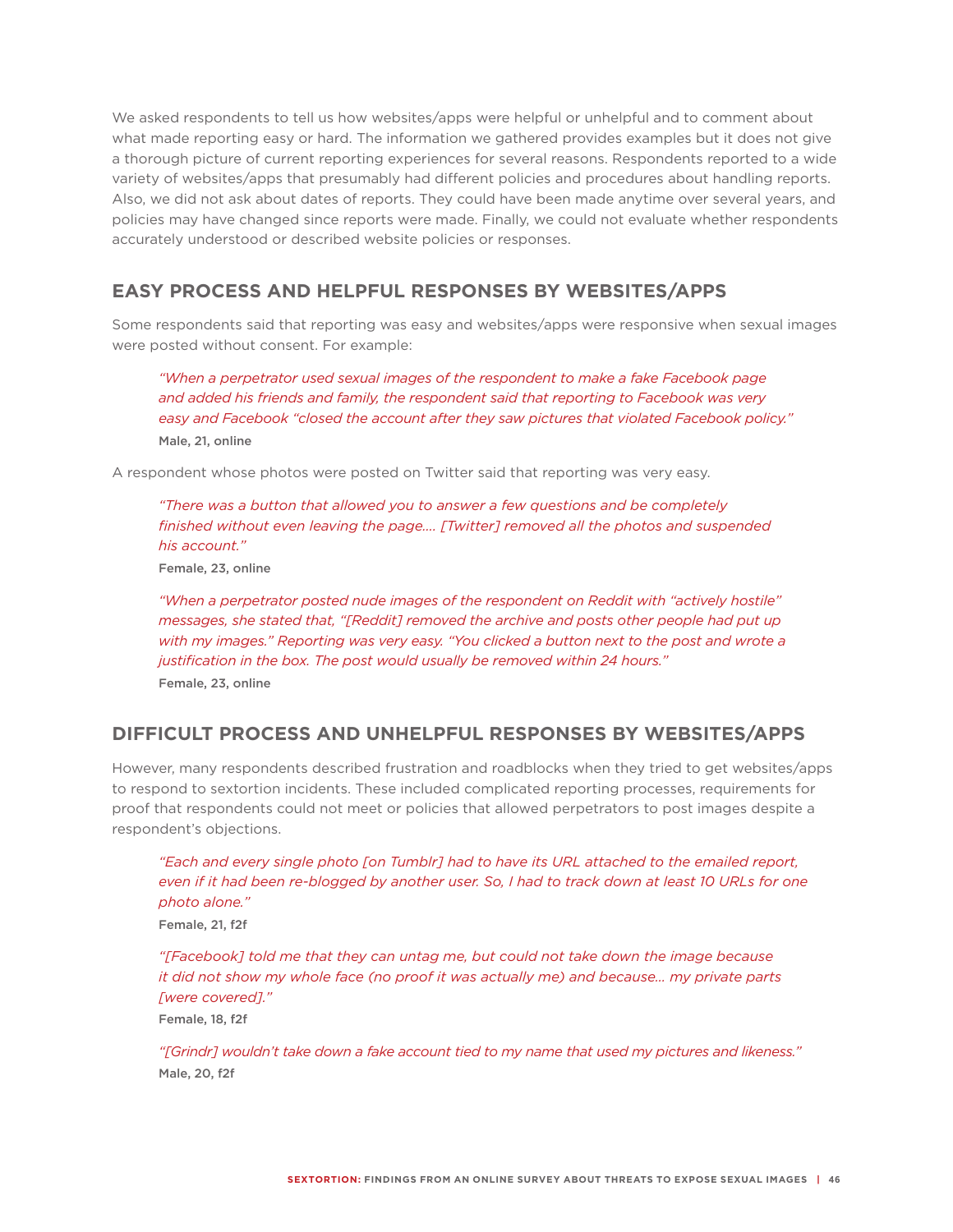*When a former boyfriend posted links to pornographic photos on his Facebook page claiming untruthfully that the images depicted the respondent, she said, "[They] refused to take action…"*  Female, 17, f2f

*"The respondent was threatened via Kik by an unidentified person who posed online as someone she knew, using a fake Facebook profile. "[T]he support team of Kik [did not look into this guy's account and] Facebook [did not remove] the fake profile. There was not much proof and there wasn't going to be unless he came after me and confessed to authorities himself."*  Female, 17, online

#### **REVENGE PORN SITES**

A number of respondents described exploitation by "revenge porn" sites that encourage the public embarrassment of persons – often specifically women – pictured in sexual images. Respondents described how such sites not only refused to remove sexual images posted without consent but abused those requesting removal of images or attempted to extort or extract money from them.

*A perpetrator stole nude images from a cell phone and posted them on isanyoneup.com, a revenge porn site. The respondent said, "They refused [to remove the photos], and also said things to me to make me feel worse (i.e. that I was a slut and piece of shit for the pictures, and what I supposedly did to the guy)."* Female, 18, f2f

*"In order to get the photo taken down [from anon.ib.com], it was a very difficult and long process which involved proving my identity and explaining what had happened via email to the owner of the website who was very unwilling to have the image taken down… The website initially took down the photo for me, but then allowed [the perpetrator] to repost the photo less than a week later."*

Female, 16, f2f

*"I was able to click on my posts [on myex.com] and found a "remove my name" link. The first time I tried, the website said I had to pay thousands of dollars to remove my name. The second time, there were more options, so I tried the option [that the pictures showed a minor] and my request has been ignored."*

Female, 17, f2f

*"I submitted a copyright infringement [complaint to yougotposted.com. The image] was removed once only to be [reposted]... It was very difficult to find resources or information [about reporting]. Most information was related to 'hiring' someone to remove my name from the post with no guarantee of the removal of the images themselves."* Female, 22, f2f

*"I had to create an account [on motherless.com stating] that my images were non-consensually posted (traumatizing in its own way) to then be told to jump through flaming hoops*  to get nowhere (first you need to tag the images, contact the person that posted them, have *them write a message to remove them along with why and maybe they'll be removed). In the end- nothing happened. All of my images are still posted on all of the sites… Because the images were not posted from the account that I was reporting with they 'could not be removed.' "*

Female, 20, f2f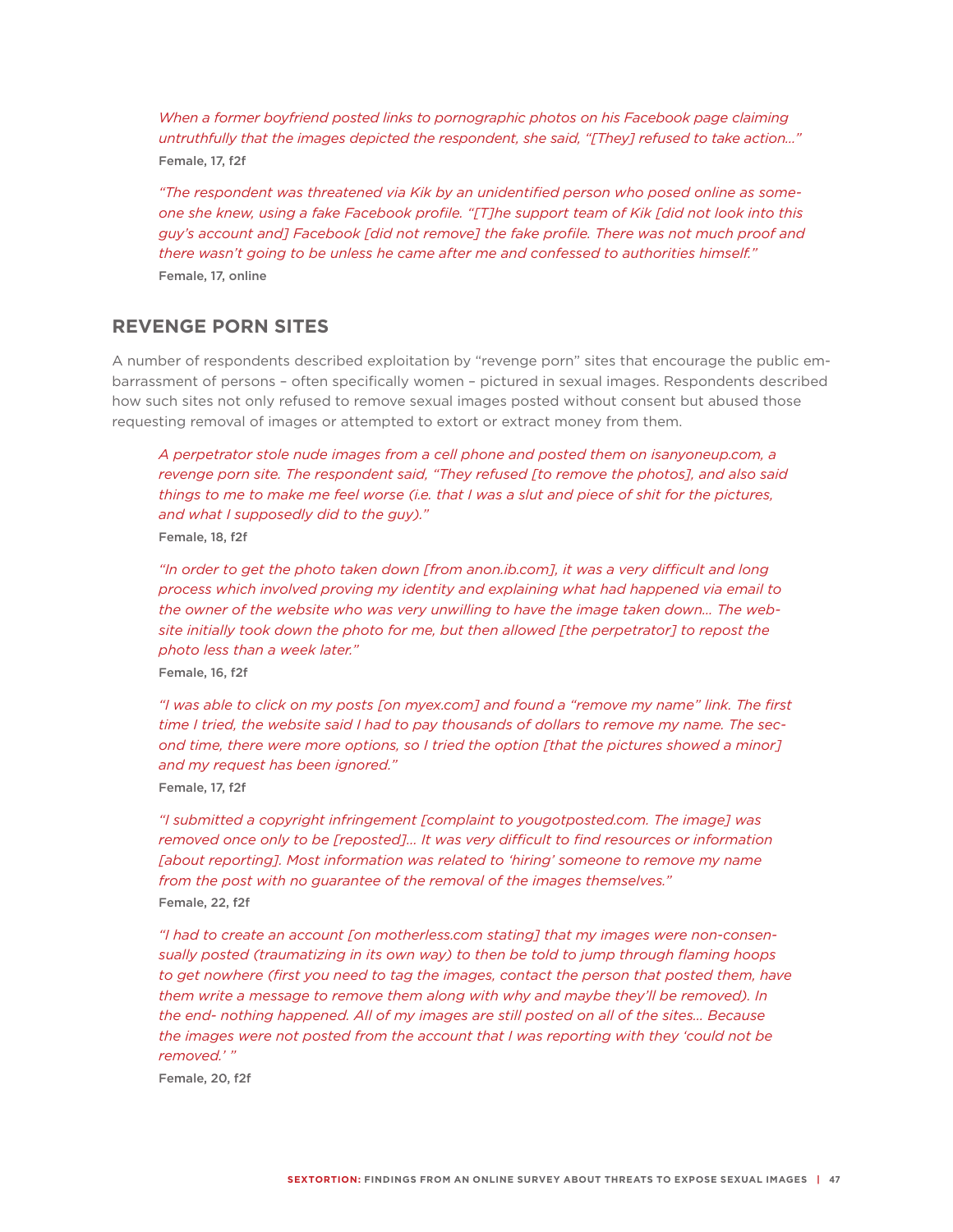## **ONLINE STALKING AND HARASSMENT**

Respondents also reported difficulties when they tried to stop online stalking and harassment by perpetrators, especially when they were advised simply to block persistent perpetrators who created multiple accounts with fake names.

*"I didn't have sufficient evidence to prove the [Facebook] accounts [being used to harass me] were fake and that it was my ex."* Male, 18, online *"[Kik] told me to block him – even though he was making multiple accounts."*

Female, 17, f2f

*"It took me 2 hours to find where I had to write the complaint [to Snapchat]… They refused to help me at all. All they said was to block him."* Female, 18, f2f

Respondents were also concerned when websites/apps failed to take strong steps such as banning perpetrators who posted illegal images or stalked or harassed other website users. They viewed some actions by websites as half-measures that did not address perpetrators' behaviors or reduce respondents' vulnerability to harassment or that of other users.

*When the respondent informed Tumblr that the [posted] photos were taken when she was underage,"[They] did nothing to remove his account" although eventually they did remove the images.* Female, 21, f2f

*"This man creates several OkCupid accounts and they are deleted all the time because of his behaviors. OkCupid refuses to just ban his IP."* Female, 21, online

*"All [Meetme] did was tell me that the [perpetrator] was blocked from messaging me but they didn't suspend the account or anything like that."* Female, 18, online

#### **REPORTING TO POLICE**

Only 16% of respondents reported sextortion incidents to the police. We conducted an analysis (logistic regression, the same as we used to examine who reported to websites/apps) to distinguish respondents who reported to police from those who did not, while controlling for demographic and incident attributes such as respondent gender, age and education; the nature of the respondent's relationship with the perpetrator; the type of threats; whether and what threats were carried out; and how the respondent reacted to the incident. *(Table 14, pg. 82)*

## **WHEN SEXTORTION INCIDENTS WERE MORE LIKELY TO BE REPORTED TO POLICE**

Sextortion incidents were more likely to be reported to police when:

- Perpetrators threatened or committed violence
	- Perpetrators threatened respondents with violence; or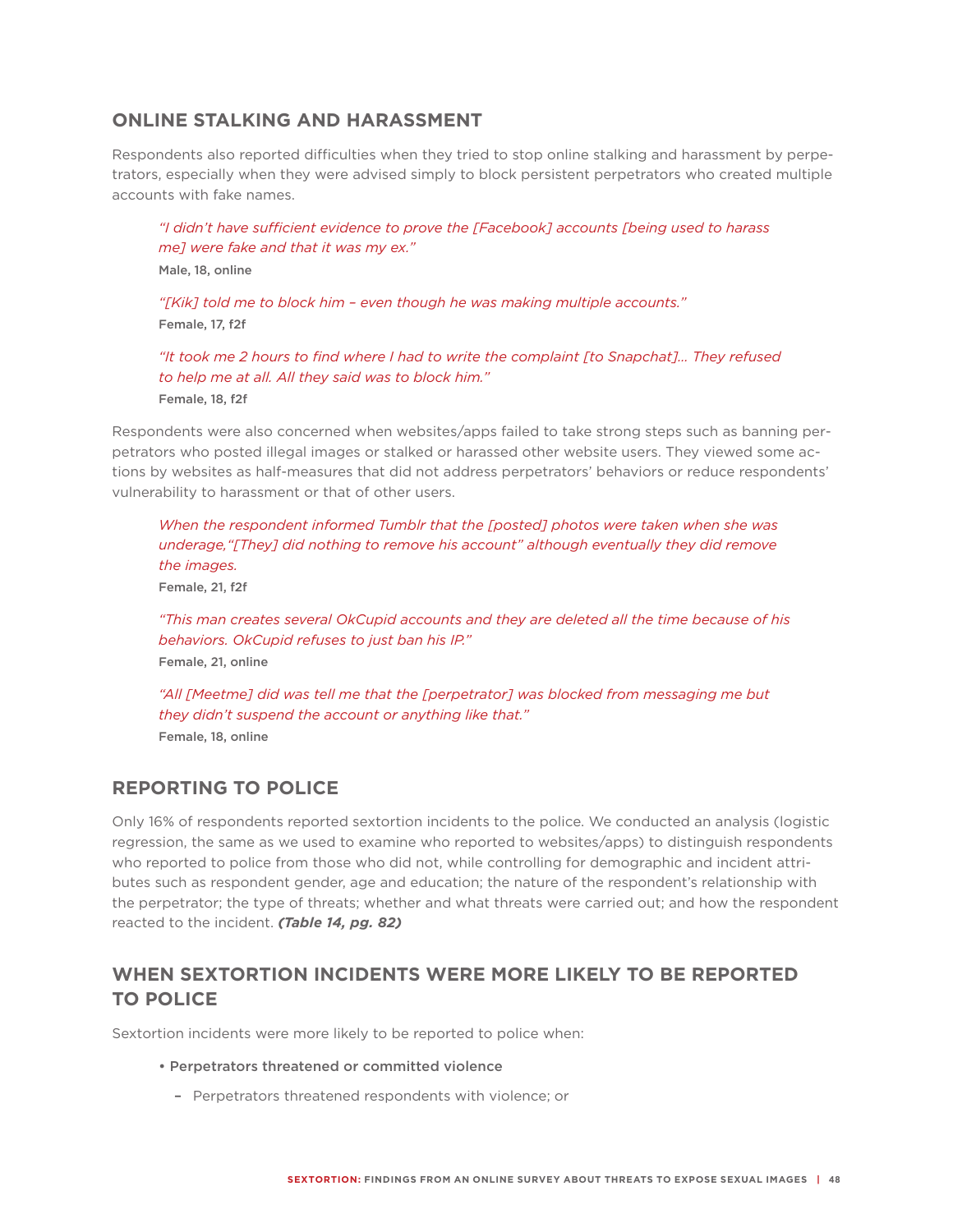- Perpetrators committed violence by stalking respondents in person; beating, raping or otherwise physically harming them or trying to; or harming or trying to harm respondents' family, friends or pets.
- As a result of perpetrators' actions, respondents
	- Saw a mental health or medical practitioner; or
	- Left or changed jobs or had other job-related problems.
- Perpetrators misused the internet by
	- Creating false impressions about who they were or lying about or hiding their identities (in either face-to-face or online relationships); or
	- Impersonating the respondent with fake accounts, web pages or photos.
- Respondents disclosed to family members or friends or reported incidents to websites/apps.

Overall, respondents reported sextortion to police at higher rates when:

- 1) Incidents involved violence or threats of violence; or
- 2) Perpetrators' actions seriously affected respondents' mental or physical health or work life; or
- 3) Perpetrators used the internet to be devious about their own identities or to impersonate respondents; or
- 4) Respondents told family members or friends what happened or reported incidents to websites/apps.

All of these aspects of sextortion contributed independently to higher rates of police reporting, but the strongest associated characteristic was disclosing incidents to family or friends. Respondents who told family or friends were more than 3 times more likely than others to go to police. Seeing a mental health or medical practitioner was also a strong predictor of police reporting. Those respondents were more than twice as likely to report to police compared to respondents who did not seek mental health or medical care as a result of an incident.

Further, personal characteristics of respondents such as gender, being a minor at the time of incident, and education did not affect whether respondents made police reports, nor did online actions by perpetrators such as posting images of or personal information about respondents. However, respondents were somewhat less likely to make police reports in instances where perpetrators were seeking sexual images from them.

#### **POSITIVE EXPERIENCES WITH POLICE INVOLVEMENT**

We did not ask respondents about reasons for not reporting incidents to police, but we did ask those who reported to police to tell us any "positive or negative things that happened as a result of police involvement." Some respondents said that police action resolved the situation.

*"Police involvement is what stopped all the abuse."* Female, 17, f2f *"They were able to get the pictures and videos taken down."*

Female, 18, f2f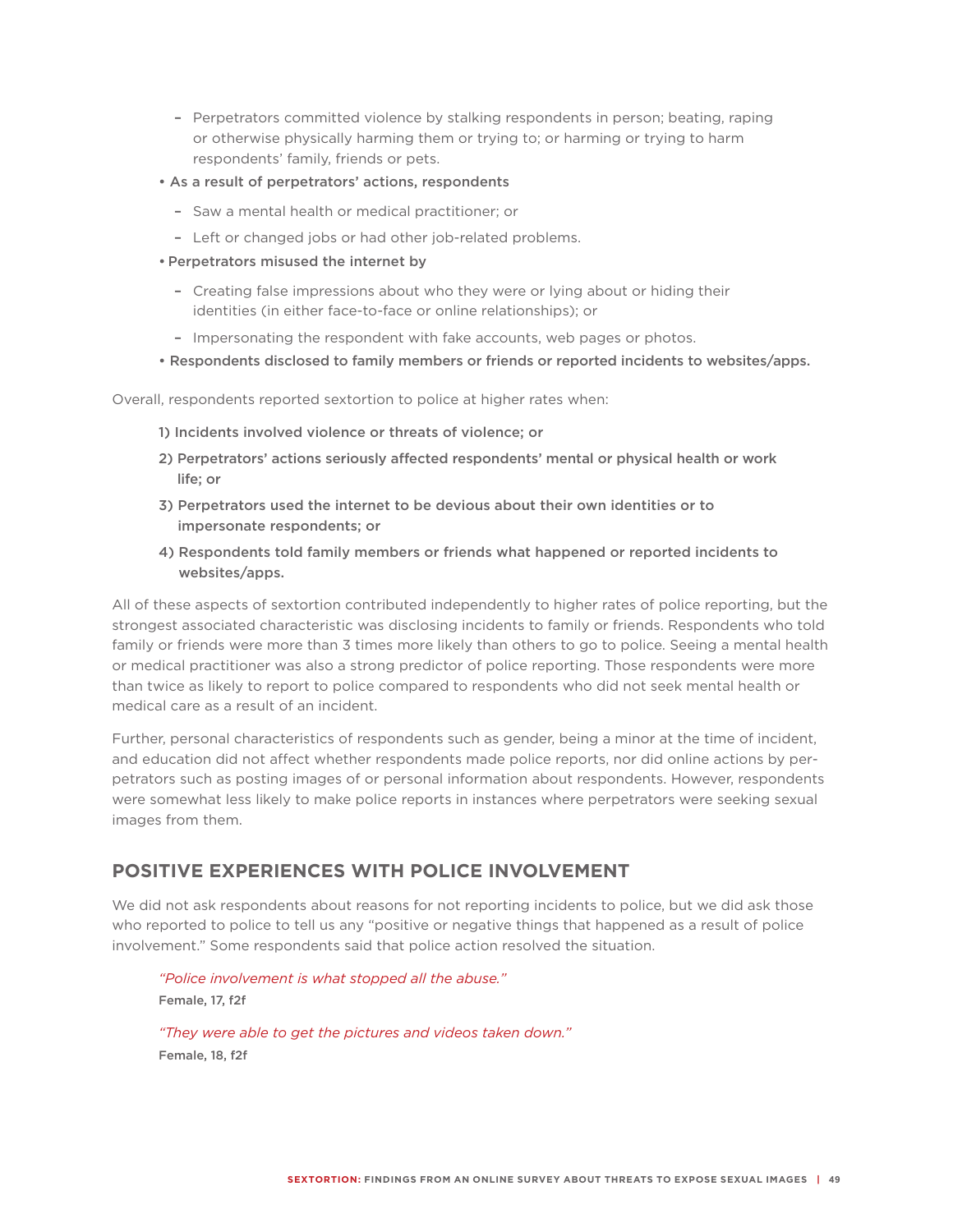*"The police… forced him to delete all pictures and videos he had of me as well as talked to him about the serious damage he could have caused."* Female, 15, f2f

*"Police told him if he talked to me again he would be arrested… since then he has not bothered me at all."*

Female, 15, f2f

*"I felt more safe in my apartment knowing that the situation was on file and I could call them if he physically showed up at my apartment again."*

Female, 23, f2f

Also, some respondents appreciated how the police treated them.

*"The local police department took it very seriously. They understood the situation and did not try to make me feel bad for it either. They were concerned about my well being especially since he threatened to kill me."* Female, 21, f2f

*"It was a positive experience. The police came over and told me that I shouldn't be ashamed, because stuff like this happens all the time."* Female, 22, online

*"[The police] told me they would take his usernames and speak to him. They said if he did put the video up they would try to take it down. However, I couldn't bring myself to complete the report as I am fearful my family may find out. The police were sympathetic and told me when I'm ready or if things get worse they will be there to assist me."* Male, 20, online

## **NEGATIVE EXPERIENCES WITH POLICE INVOLVEMENT AND BARRIERS TO CRIMINAL CHARGES**

However, the responses also described barriers to pursuing criminal charges in sextortion cases. One barrier was that sextortion as respondents experienced it often was not a criminal offense.

*"I was told there was nothing that could be done because I was over 18 years old when the photos were taken and they weren't my personal property because they were taken by my ex-boyfriend himself."*

Female 22, f2f

*"They said that it was [a civil matter] and that there was nothing they could do to help. It was not considered a criminal act."*

Female, 22, f2f

*"Police were unable to investigate unless threats of violence were made."* Female, 22, f2f

*"They wouldn't charge him because he was not blackmailing me for money."* Female, 17, f2f

*"I attempted to file a restraining order against the person, however because no physical abuse was involved the police could not grant one."* Female, 18, f2f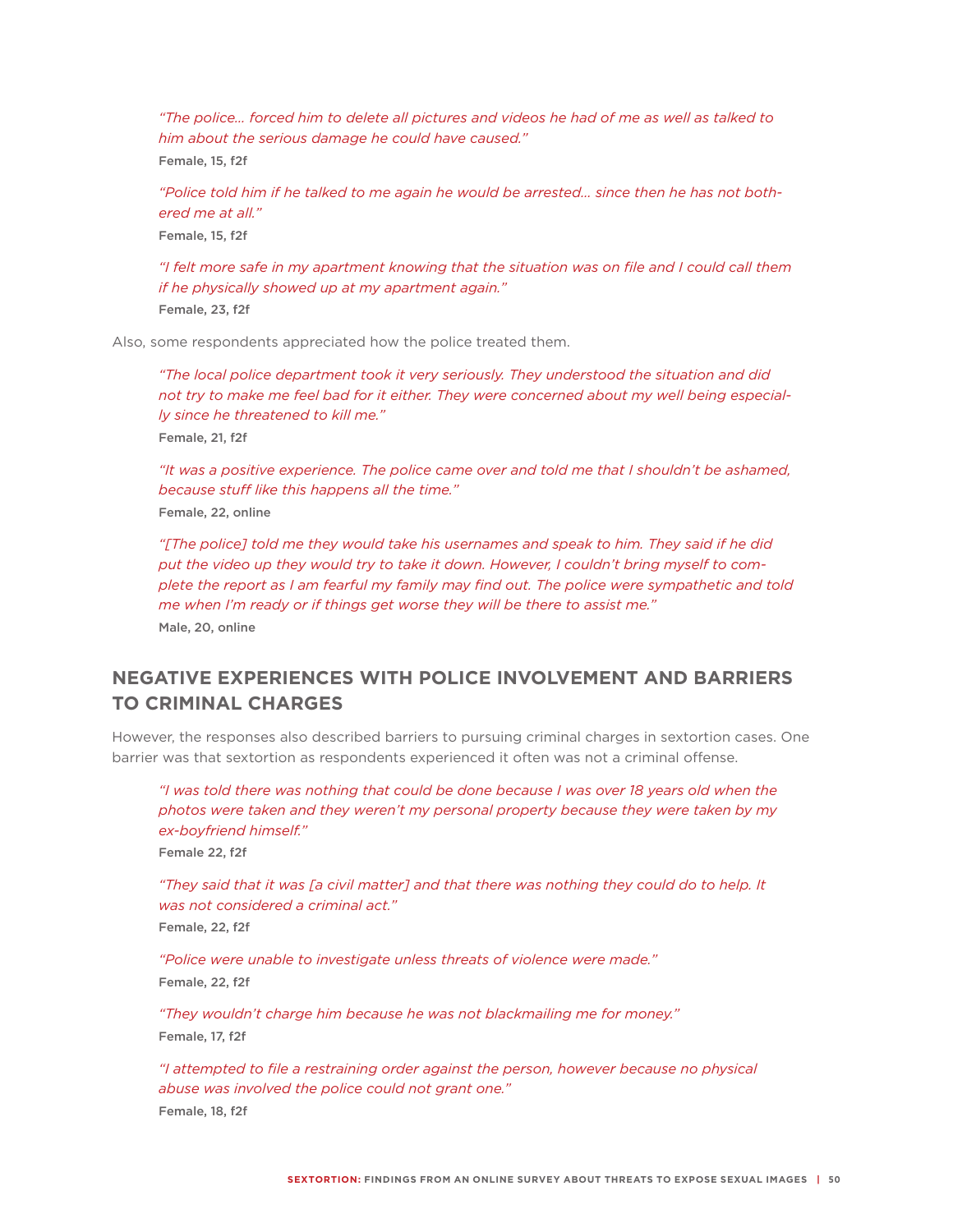"Since he had only threatened and I willingly sent the photos, there was, allegedly, nothing *they could do."*

Female, 17, online

Some respondents were told they did not have adequate proof about what happened.

*"The texts I showed [the police] 'did not count as a real threat.' …I informed them he followed me in my hometown but they did not have proof so again nothing could be done. I* did get a no contact order but he still managed to contact me via texting websites that let *you text phones without a phone number. Since his number was not on the message, they could not do anything about this…"* Female, 20, f2f

*"They couldn't do anything because the threat I reported was online and I had erased all other evidence because I was underage and my parents would ask for my phone every now* 

*and then."*

Female, 17, f2f

*"The police officer said there was nothing he could do unless I had more proof or until he actually did hurt me, a family member or one of my pets."* Female, 21, f2f

Sometimes police did not have jurisdiction to take a report.

*"Every time I called to file a report [where the perpetrator lived], they said they couldn't help me because I'm from a different state."* Female, 18, online

*"My attacker was out of the country and they told me it was outside their jurisdiction."* Female, 21 online

Some respondents described police who were rude, mocking and insensitive.

*"The second night I called the police, the cop just said 'Oh, you're the girl with the internet porn again.'''* Female, 23, f2f

*"Police told me that it was my fault and to not do things like video chat in the future to avoid this happening again."*

Female, 22, f2f

*"The officer just said that there was nothing that could be done, kind of laughed at me, and told me to be more careful."*

Male, 20, online

*"Police were very cold toward me. One had the guts to hit on me during the arrest of my ex-[boyfriend]."*

Female, 24, f2f

*"Police attempted to use me as a model for other kids in the town in order to prevent the distribution of sexual pictures."*

Female, 14, f2f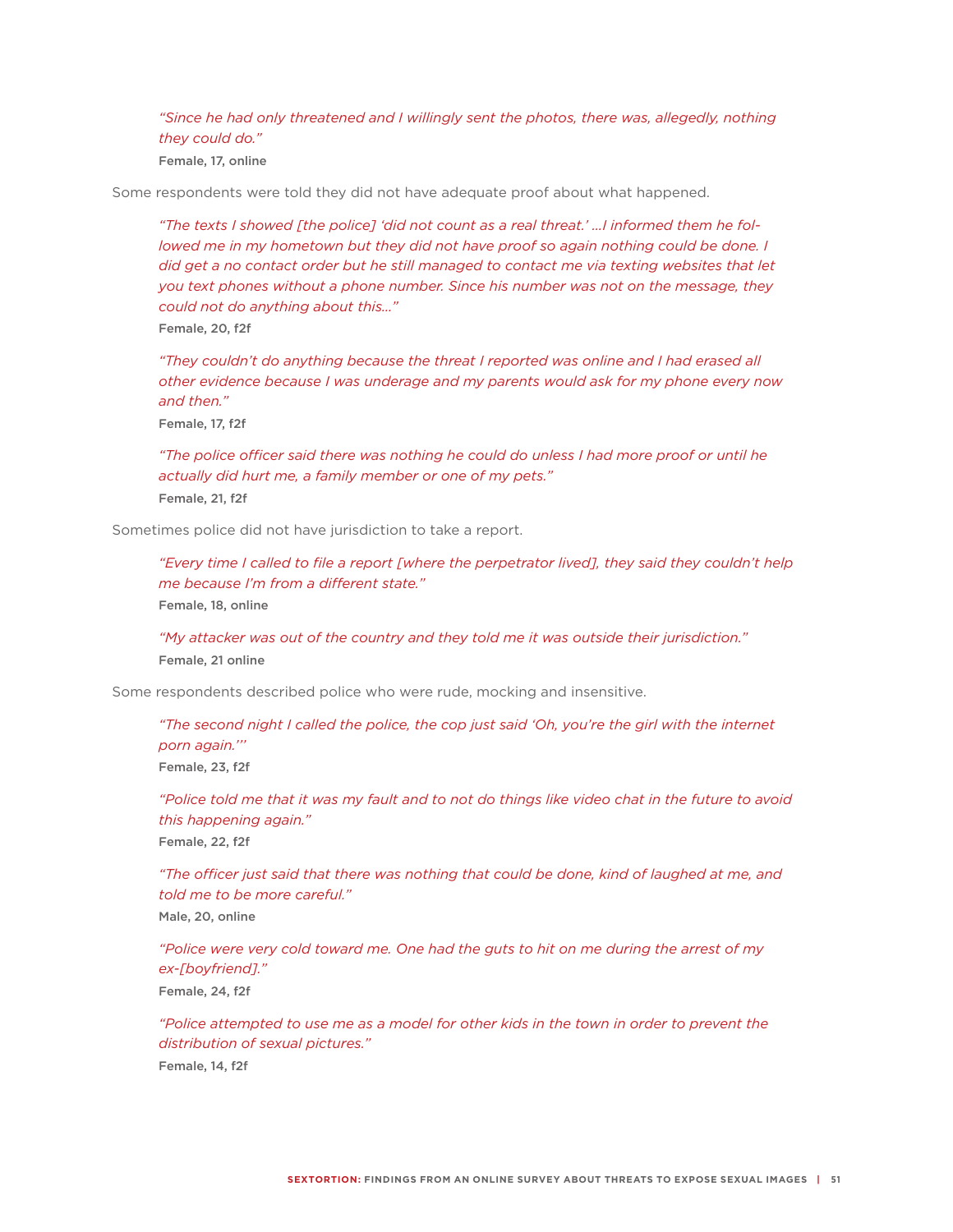Also, police threatened to charge some respondents who were minors at the time they reported incidents with child pornography offenses.

*"I was the one who ended up getting in legal trouble since I was the one who sent it."* Female, 16, f2f

*"I was told I could be held responsible for making and distributing child pornography."* Female, 14, f2f

*"The police threatened to bring me up on charges of distribution of child pornography."* Female, 17, online

*"My boyfriend sent my whole family and his friends and my friends the photo. [My family and I] tried to press charges [and get a restraining order against him]. Him and I both looked at jail time, fines, and having to register as a sex offender for 'child pornography' since we were both under 18. Luckily, the state [did not press charges]."* Female, 15, f2f

*"I feel really intensely angry that you can get in legal trouble for sending naked pictures of YOURSELF when under 18. You literally can be charged as a sex offender for it, which is so incredibly wrong because I was the victim. All that law does is protect abusers…"* Female, 17, online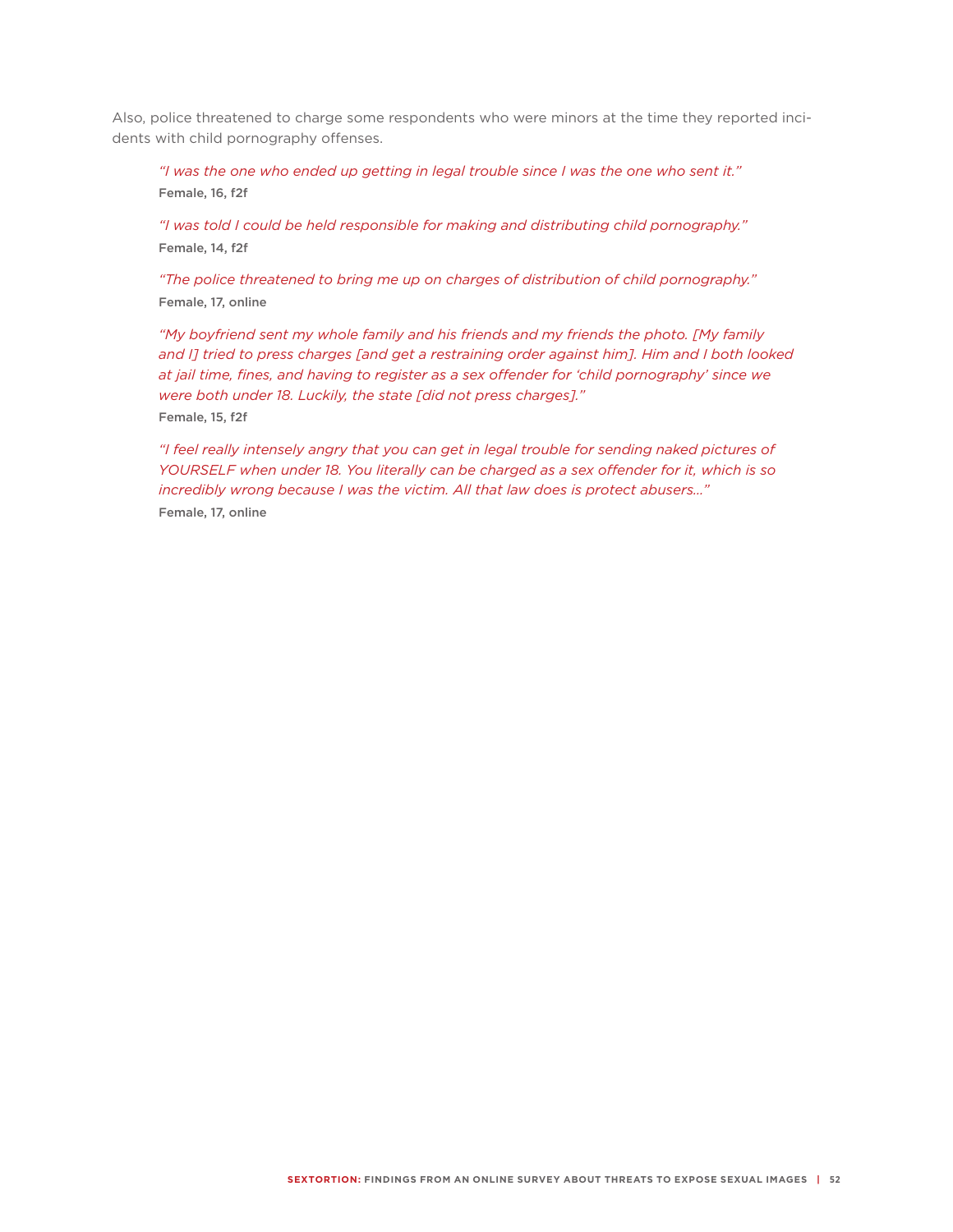# **DISCUSSION: WHAT WE LEARNED FROM RESPONDENTS**

## **MALICE AND THE DESIRE TO HUMILIATE APPEARED TO DRIVE MANY PERPETRATORS**

Based on respondents' descriptions, many perpetrators appeared to be malicious current, former or would-be romantic or sexual partners who were determined to use their victims' sexuality to humiliate, harass and control them. Perpetrators in both face-to-face and online contexts were described by respondents as showing spite and cruelty.

*"[He] made multiple comments about wanting to hook up, that if I didn't meet up for casual sex he would get me drunk and rape me…I'm scared as hell that he would have a negative impact on my life just because I wasn't interested in having sex with him."* Female, 23, online

*"Fake profile picture, fake name, fake everything. After I sent him nudes, he revealed he was not who he said he was. 'I'm older than 17 ;)' He was relentless and almost reveled in how scared I was."*

Male, 17, online

*"[He told me] that he should post the intimate photos I sent him during our relationship… to get back at me since I had 'hurt him so much.' Then [he told me] to kill myself, hurt myself… how he wished he could hurt me."* Female, 18 f2f

*"He left a voice message telling me I was a slut and that everyone was going to know and that I should do what he says or he would send guys to my house. He then told me he 'targets the weak and wanting' and I gathered this wasn't the first time he'd done this."* Male, 21, f2f

*"I am smart, educated, independent, and have self esteem. I never imagined I would be mixed up with this type of person… It can happen to anyone because the type of person who threatens somebody like this is also smart but malicious and selfish."* Female, 25, f2f

## **MOST (BUT NOT ALL) TARGETS WERE WOMEN**

Most sextortion cases involved women or adolescent girls targeted by men or adolescent boys. Certainly men were targets in some cases and some perpetrators were women or teenage girls. As one respondent stated,

*"While it's wrong that a woman who gets pictures sent around has a lot more to lose than a man due to societal viewpoints on sexual identity, it's also wrong that a woman is much*  less likely to be accused or suspected of doing something like this, also because of societal *viewpoints on sexual identity. Crazy is crazy, mean is mean, and harassment is harassment, regardless of gender."*

Male, 22, f2f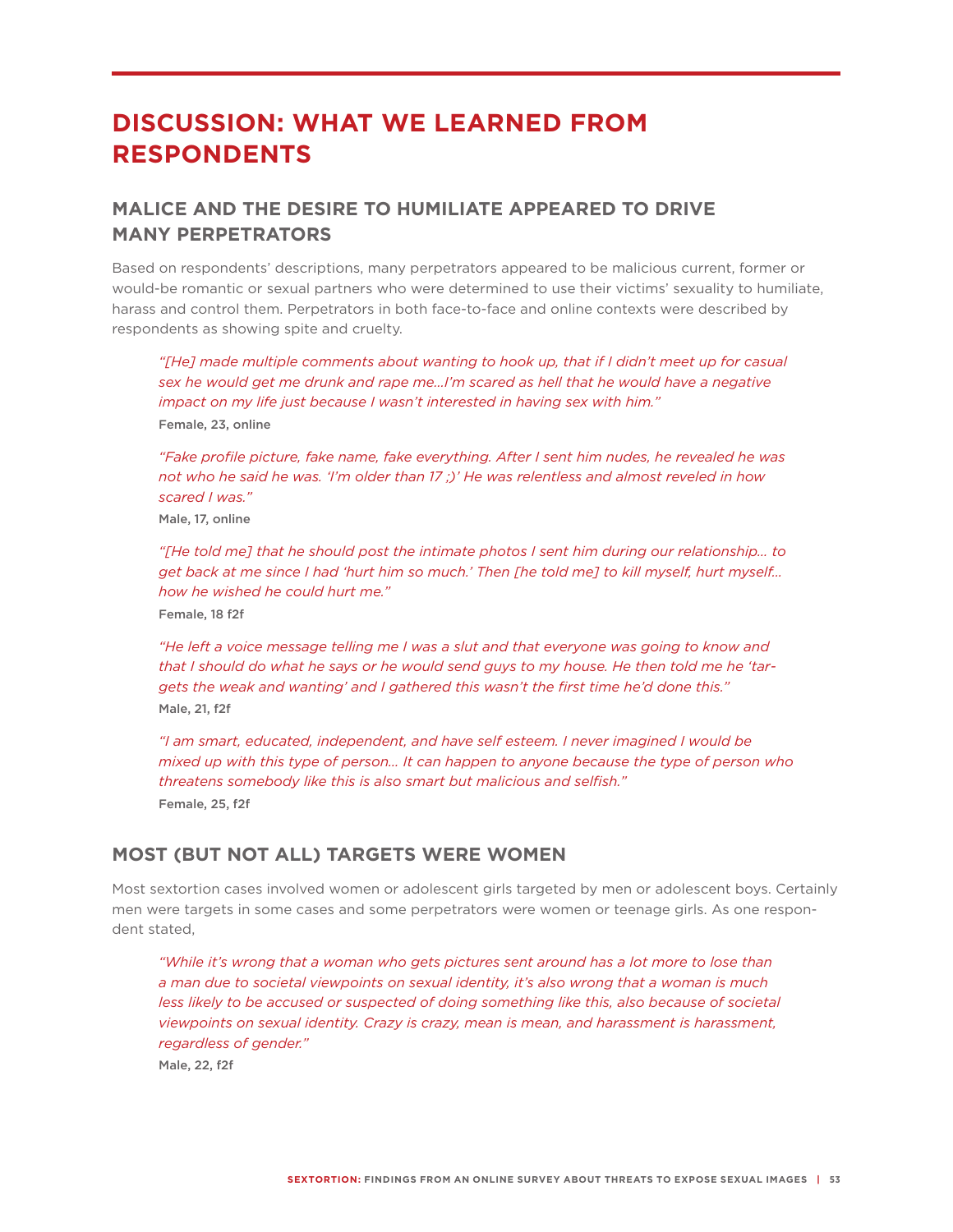Nonetheless, many female respondents wrote about the blame, shame and humiliation they faced because of social attitudes about female sexuality and pointed out the role of sexism in these cases.

*"It really scares me how much our society is okay with victimizing and objectifying women. I'm tired of being seen as an object of someone else's pleasure that they can use and abuse, and exercise sick and twisted control over, as much as they please."* Female, 23, f2f

*"Why is it that women, fully grown adult women, who are free, 18, and American, cannot conduct themselves sexually, with their own discretion, without the thousands ready to both slut-shame and degrade them?"*

Female, 21, f2f

"People who do this, they are everywhere. And they aren't afraid. We live in a culture that *told my rapist that I deserved it."* Female, 17, f2f

*"[M]y entire future can disappear with one click because my naked body is viewed as shameful and vile and as an indicator of me not being smart or trustworthy."* Female, 17, f2f

*"It's disgusting that there are very few laws to combat this and people seem to place the blame on the victim rather than the perpetrator."*

Female, 17, online

*"[Saying] 'If you don't want nudes leaked, you shouldn't be taking them' is stupid and a*  direct attack to the person. If a photo is taken in the situation of love and trust, why is that *bad? Because sex is supposed to be a shameful act? It's bad when it becomes a contorted weapon by a partner."* Female, 17, f2f

But perpetrators are not always men, and women and girls are not the only targets. Some men were threatened by women and respondents described threats to expose images in same sex relationships. Transgender respondents told of their experiences with sextortion. Some respondents felt especially vulnerable because they could not be open about their gender or sexual orientation.

*"I was afraid what might happen to me if I tried to get help. After a long time, I managed*  to get the courage to confide in the right people about what I was going through and I was *able to get the help I needed to leave the situation and get my ex out of my life… It can feel*  like no one will care or they will say it's your own fault if you report it. It's also really hard *when you fear discrimination as a LGBT person or based on your race, ethnicity, religion, etc."* Unspecified, 21, f2f

# **SEXTORTION IS STRONGLY ASSOCIATED WITH DATING VIOLENCE AND STALKING**

Respondents also described how sextortion is strongly associated with dating violence and stalking. Among the respondents who completed our survey, sextortion happened more often in face-to-face relationships than among respondents who knew perpetrators only online. In these face-to-face relationships, women and adolescent girls constituted almost 90% of victims. Most face-to-face perpetrators who carried out threats stalked respondents online and many also stalked them in person and deliberately undermined them at work or school. About 40% of face-to-face perpetrators who carried out threats beat, raped or otherwise physically harmed respondents.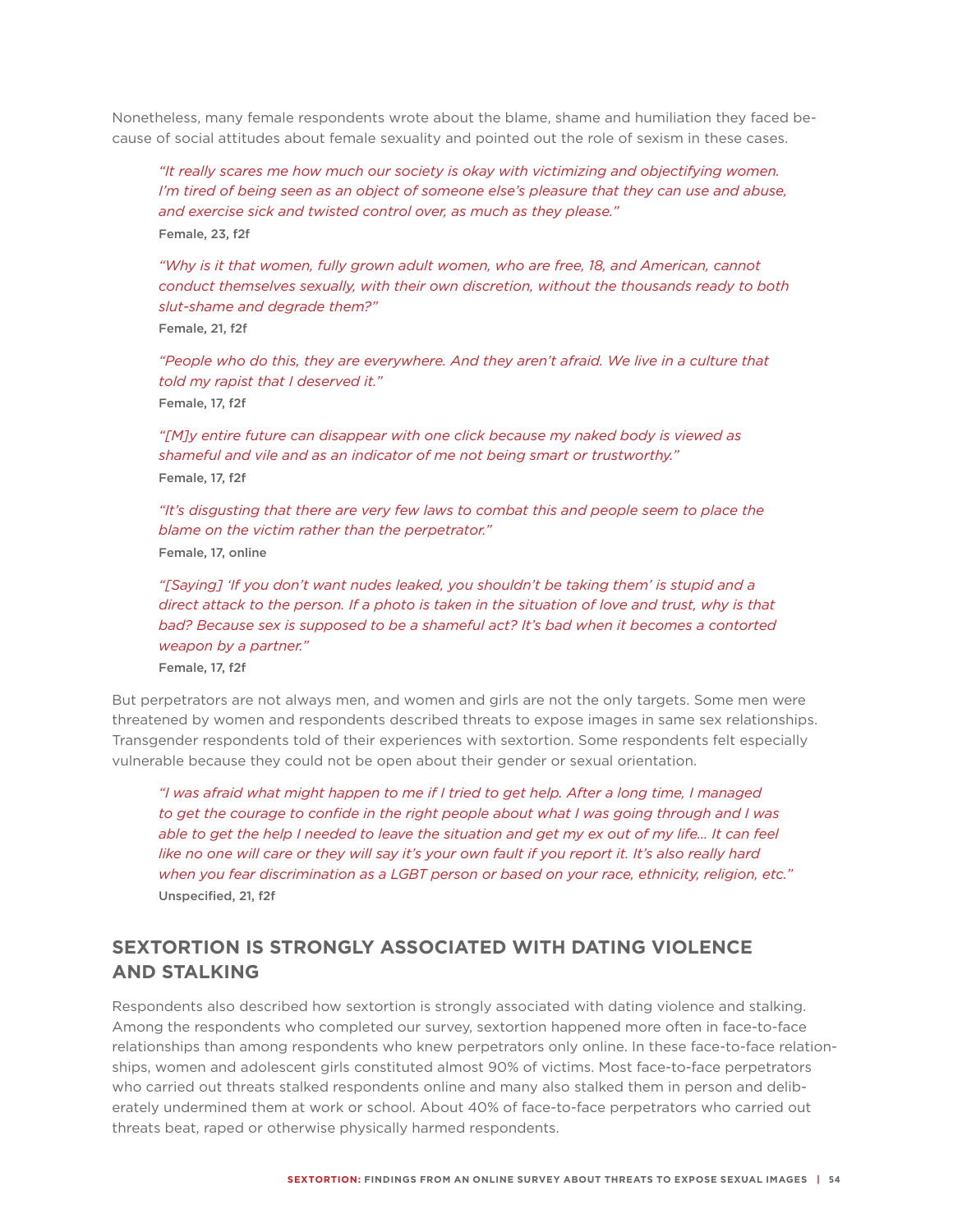*"[My perpetrator's] threat is an indication of a larger stalking/harassment problem, and I think you will find [that]… many others who have received threats of showing sexually explicit content experience deeper problems with the person threatening them."* Female, 17, f2f

*"I've gained far more understanding and compassion for women who seem to be stuck in terrible relationships. Not only do you have to deal with the loss of someone who was*  important to you, but you also suffer severe self-doubt, alienation, and constant fear of *something happening. Being betrayed so malevolently by someone you let in to your life is a trauma that sticks with you."*

Female, 20, f2f

#### **RESPONDENTS HAD LITTLE RECOURSE AGAINST PERPETRATORS**

In general, sextortion posed little risk to perpetrators. Overall, perpetrators could easily humiliate victims by exposing sexual images, while respondents had few ways to prevent or stop the exposure or even remove images once they were posted. Respondents depended on technology companies to remove images, but technology companies' procedures for evaluating content did not always give consideration to the wishes of persons depicted in images or take into account their embarrassment and emotional distress.

Sextortion was frequently accompanied by online harassment. Determined, persistent perpetrators could easily create multiple fake online accounts to hack, threaten and impersonate respondents. Again, respondents often depended on technology companies to intervene. Respondents pursued by abusive, vindictive perpetrators generally had no doubts about the identities of their tormentors, but technology companies often required more evidence than respondents could provide, allowing perpetrators to continue their campaigns of harassment. Also responses to the survey suggest that websites were reluctant to institute behavioral standards or address behavior to reduce the vulnerability of respondents by banning users, for example.

Similarly, law enforcement offered little or no assistance in many cases. Although some respondents received valued help from police, many adults who reported sextortion incidents found there were no criminal laws against such activity. In some cases, police treated respondents rudely or blamed them for what happened. When victims were minors, perpetrators were often breaking criminal laws about the production or distribution of child pornography, but respondents feared they were vulnerable to criminal charges also. Some respondents who described incidents that occurred when they were minors had been threatened with charges or blamed. So in many cases described in the survey, perpetrators were shielded from criminal consequences and respondents had little support from authorities.

## **ADVICE FROM RESPONDENTS**

The respondents to our survey have faced difficult circumstances and we drew on their experiences by asking, "What advice would you give others who find themselves in similar situations?" Their replies addressed the risks of sending sexual images; the value of keeping evidence about threatening situations and disclosing incidents to friends and family; reasons to be assertive with perpetrators; and advice about reporting to police, avoiding self-blame, maintaining perspective about the impact of sextortion and preventing future incidents. Respondents said:

Think about the risks of sending sexual images.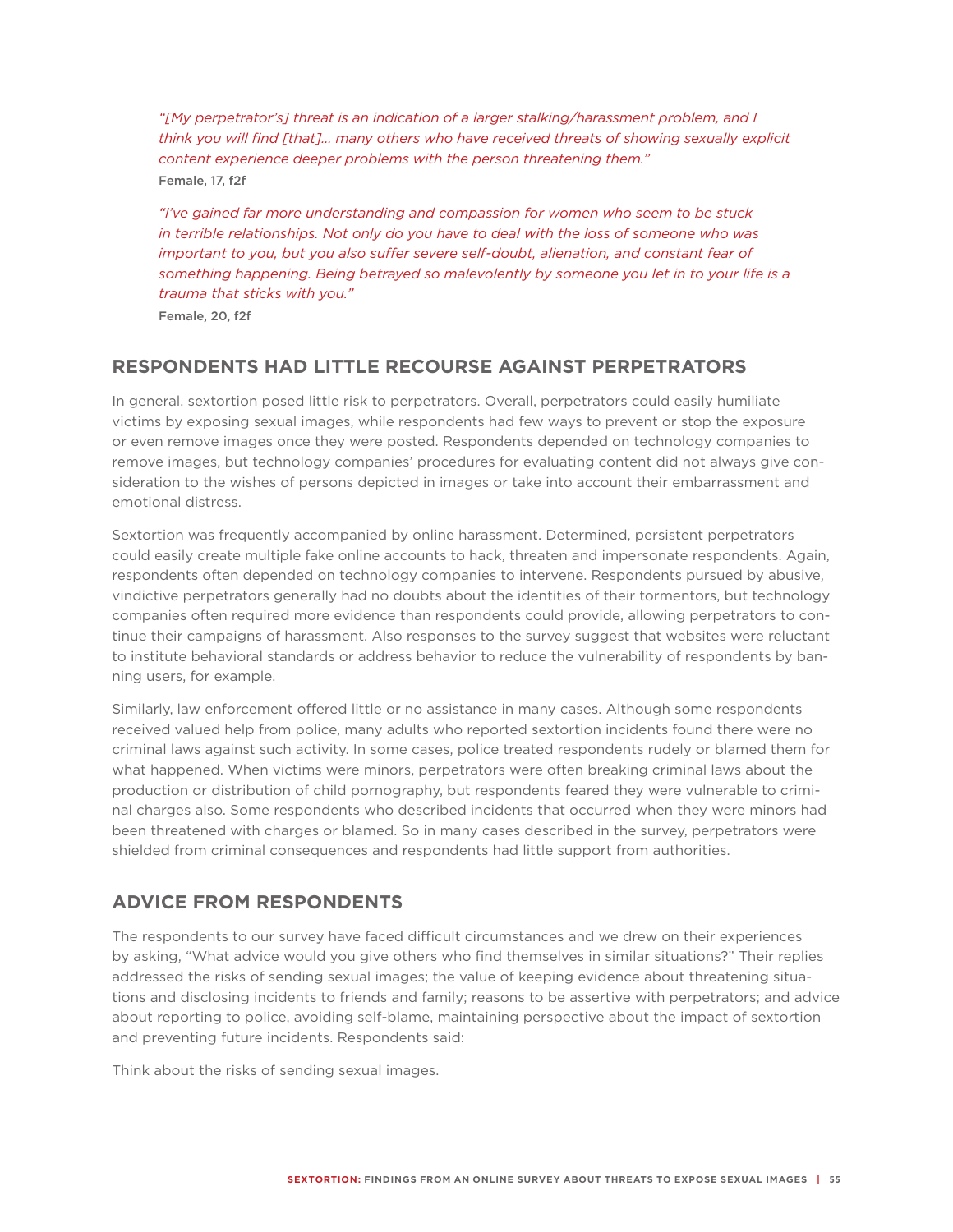*"If able to be avoided, please just don't send nudes at all. It doesn't matter if it is your husband, your current boyfriend of 11 years, your boyfriend of 6 months, your best friend, etc. … Something could always happen, even a lost phone being found and a stranger getting the photos."*

Female, 23, online

*"Don't let them persuade you to send them sexual pictures. Maybe it sounds adventurous but you need to… realize that those people just want some jerk-off-moment or some sexual night even if they told you they will love you…"*

Male, 18, online

*"Nearly everyone sends intimate photos to lovers… It is also smart, if you are sending these photos, to make [them] as least identifiable as possible. Don't show your face, tattoos, a statement blanket/clothing or bedroom…"*

Female, 17, online

Be realistic about the possible consequences of sending images.

*"When you send those videos/pictures, make sure you know that it's possible that they'll end up on the internet."*

Female, 21, online

*"If you're going to decide you are grown and responsible enough to send nudes, then you need to take all precautions possible, including [taking the] judgment of the people you send them to, and also [the judgment of those] who you call your 'friends'. If you can't do any of that, then you should not be taking nude photos at all."*  Female, 18, f2f

Collect evidence about any threats and take safety measures against online intrusions and offline violence.

*"Make sure you document EVERYTHING, [take] screen shots, get print outs of your phone activity… Look up your state laws against 'revenge porn' crimes, beat down the doors of the*  police station, find a victim advocate. It's better to try and fail, than wonder if someone may *have been able to help you legally."*

Female, 22, f2f

*"Get as many people involved as possible and as many witnesses to the threats a possible."* Female, 18, f2f

*"[I]f the person makes you do sexual acts, make sure to get a rape kit from the hospital."* Female, 16, f2f

*"If [threats] happen … block them right away. If need be take down your social media profile*  for a bit and make sure you tell everyone that 'hey my profile was hacked. If anyone sends *you anything referring to me don't open it.' Make sure not to give them emails they can use to search for your social media sites."* Male, 20, online

*"Put a damn password on your photo album, or just your phone all together."* Female, 18, f2f

*"Always do all you can to have full control of your Facebook profile, including log-in alerts and request passwords that are sent to your phone every time you log in from a new device."* Female, 17, online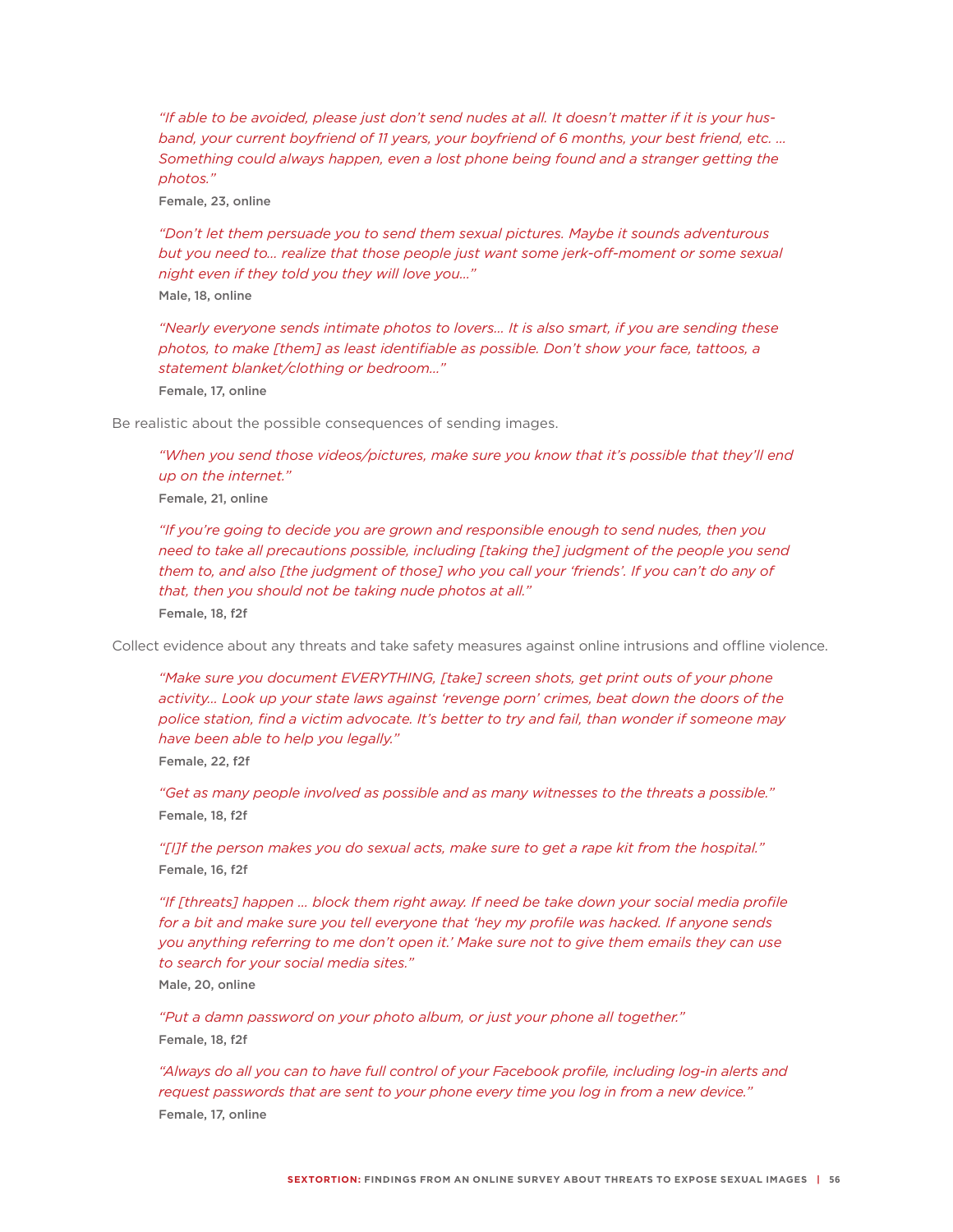*"Make sure you have some method of self defense, whether it's a taser, hand-to-hand combat training, or even something as simple as a key chain weapon."* Male, 25, online

*"Keep a record of all the times you are contacted. Download a call recording app on your phone if you do choose to answer. And if it's financially possible, set up video security around your home."*

Female, 21, f2f

*"Get copyrights to photos to submit infringement of copyrights to websites. And remove listings on Google and other search engines."* Female, 22, f2f

*"If [you] have the money, get a good lawyer."* Female, 23, f2f

Tell family and friends so they can help you.

*"Reaching out is the best thing you can do. The people around you want what is best for you, they may be angry at first, but in the end, they will not love you any less... They might even gain some respect for your courage."* Female, 18, f2f

*"[Just] tell a very trusted friend or family member. Much preferably, tell someone with a sex positive attitude who will not shame you or make things worse."* Female, 17, online

*"Tell someone you trust about the situation. It is a tough thing to go through alone, let alone dangerous. Especially since many of us are at a young age when we go through it, it's wise to go through it with people older who can handle it with you."* Male, 14, online

*"Have someone knowledgeable and mature intervene [with the perpetrator] for you."* Female, 22, online

*"Just be honest with your family… the sooner they know the sooner they can help."* Female, 18, f2f

*"Definitely tell people because once people know about what's going on from your end they won't think it's funny if someone sends them something about you. They will (assuming they really are your friends) tell you about it and tell that person that they are the sick perverted person that they are."*

Male, 25, f2f

Respond assertively to perpetrators.

*"The person who is extorting you is struggling for power over you. The more upset or startled you become, the more likely it is that they will continue."* Female, 22, f2f

*"Do not give into the demands of someone threatening you, whether it is money they are demanding, or a meet-up, or sexual acts, or even violence. Chances are they will always have access to the photos/videos that they have of you, so it doesn't matter if you submit to their demands today- they can turn around weeks or months from now and demand something else.*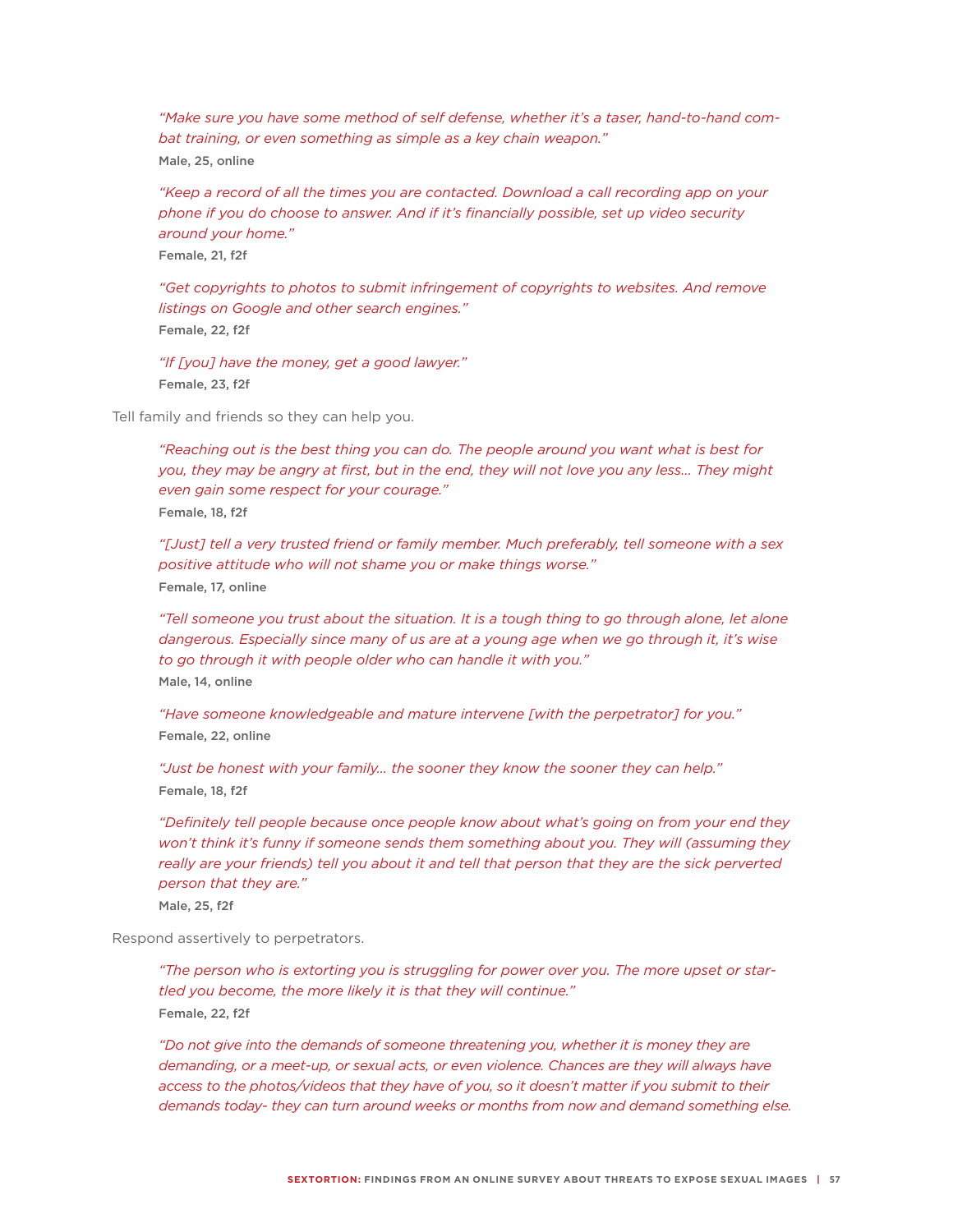*It's better to stand up for yourself from the get-go than agree to their original demands only to find out months from now they will make new threats…"*

Female, 22, f2f

*"Extortion is an emotional crime. It preys on those who respond emotionally. Play it cool. Disengage completely."*

Female, 18, online

Deciding whether to make a police report can be difficult. Respondents were divided about whether and when to report perpetrators to the police. Some urged minors to make reports but others warned against it, noting that minors can risk criminal charges for child pornography offenses. Some noted adult reporting can be futile if laws do not criminalize sextortion that targets adults, but others had found help from police. However, respondents provided some general advice about police reporting and ways to ease the process.

*"Call the cops. There are new laws starting to come into place about the abuse of nude pictures and threats and if they keep getting calls about it, it will… make the laws come sooner."* Female, 17, f2f

*"[Call] the non-emergency police number for your area as soon as you get the first threat…"* Female, 18, online

*"Pressing charges lets [perpetrators] know that what they [were doing] was wrong and they should be punished for it."*

Female, 17, f2f

*"Report it. It's normal to feel ashamed but think about the future victims and helping them."* Female, 20, f2f

*"[The police]… will give you a female to talk to if that makes you more comfortable. It's a sex crime, in my opinion…"*

Female, 21, online

*"Phone the police and ask if you can speak to a LGBT officer about a personal situation."* Male, 20, online

*"Go to the police; take a friend with you."* Female, 17, f2f

Blame perpetrators, not yourself.

*"It is within your right to show your body to whomever you please as long as you are of a*  legal age, and not coerced into showing them. There is nothing to be ashamed of. They are *the ones doing something wrong by threatening you."* Female, 15, f2f

*"You trusted someone and they let you down. Don't blame yourself."* Female, 17, f2f

*"Sexual harassment online is not okay, no matter what the situation is, who started the conversation, who sent which pictures, whatever. It's just not okay. If someone tells you that you shouldn't have sent any pictures in the first place, forget them... Saying that is like telling a rape victim that they led their rapist on and that the crime was the victim's fault."*

Female, 16, online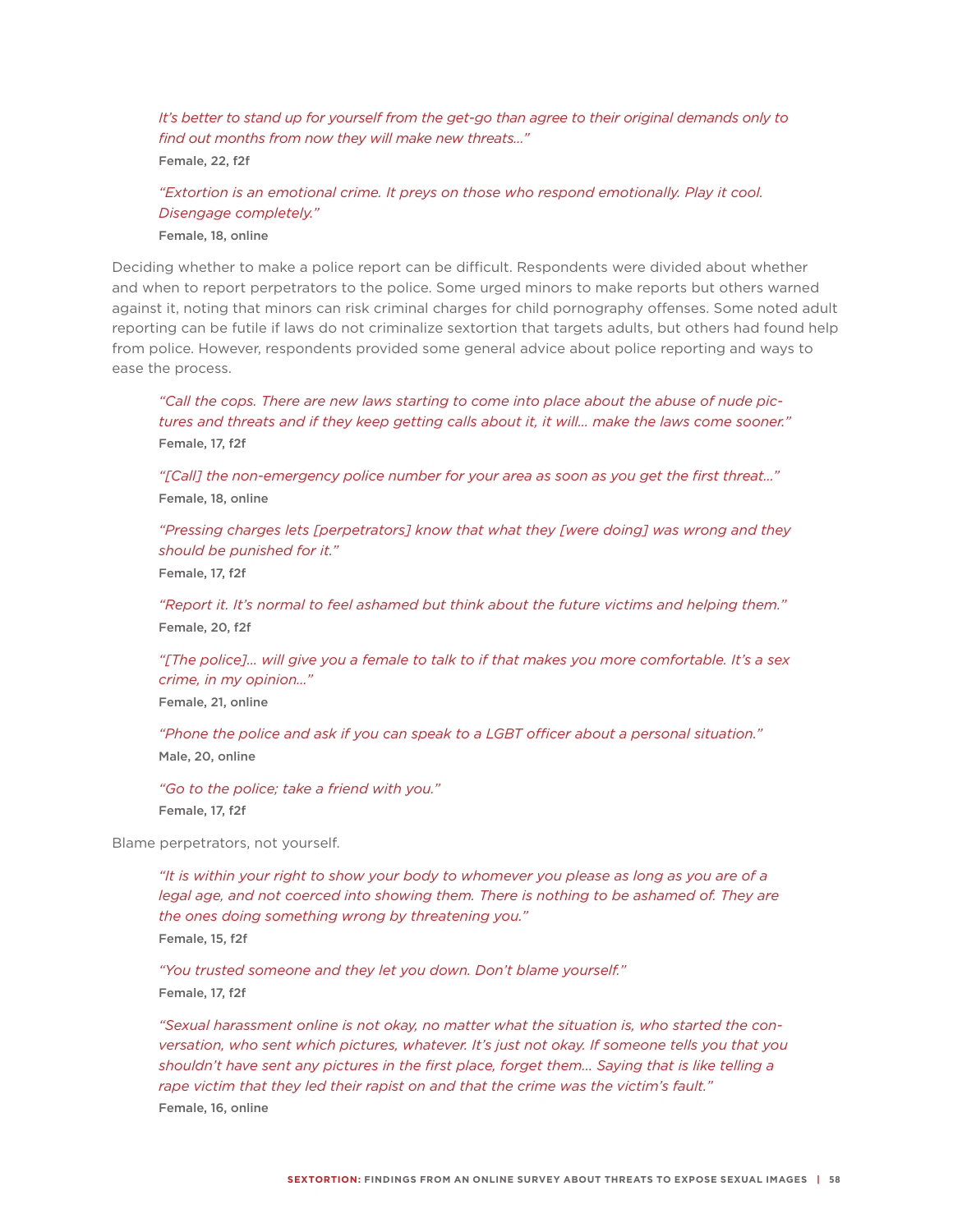Have perspective about the situation.

"Although everyone and everything screams this is the end of the world, it is not. There are *plenty of nudes of other women floating around… Your image will be forgotten."* Female, 18, online

*"Nude photos are not… a reflection of who you are… One day, the naked body and sex will not be so scandalous, and one day, people who post these photos online without consent, they will pay. But until then, all that you can do is hold your head high, take a hold of the power you have, and be prepared to start cutting people out of your life and making the ones who understand and don't judge you more central in your social activities."* Female, 21,

"Know that you are not a victim - you are a target. This person, or group of people, is not *doing this to you because of something you did, but because it is something they want to do… Embarrassment, while entirely valid and tragic, will pass - what is important is to be honest and straightforward about your situation with yourself and the people that are supporting you. Listen to Katy Perry's Roar and keep doing you!"* Male, 21, f2f

Protect others from being victimized.

*"The people who do this won't just stop at you. They will continue to pursue other victims and the only way they will stop is if you get help and make them stop."* Female, 17, online

*"Try your best to warn other girls who may also be in contact with creeps like this. Us ladies need to stick together and help each other whenever we can."* Female, 16, online

*"The lack of support for people affected by 'revenge porn' is absolutely disgusting and the laws need to be fixed accordingly. If we all speak out, we can change things."* Female, 17, online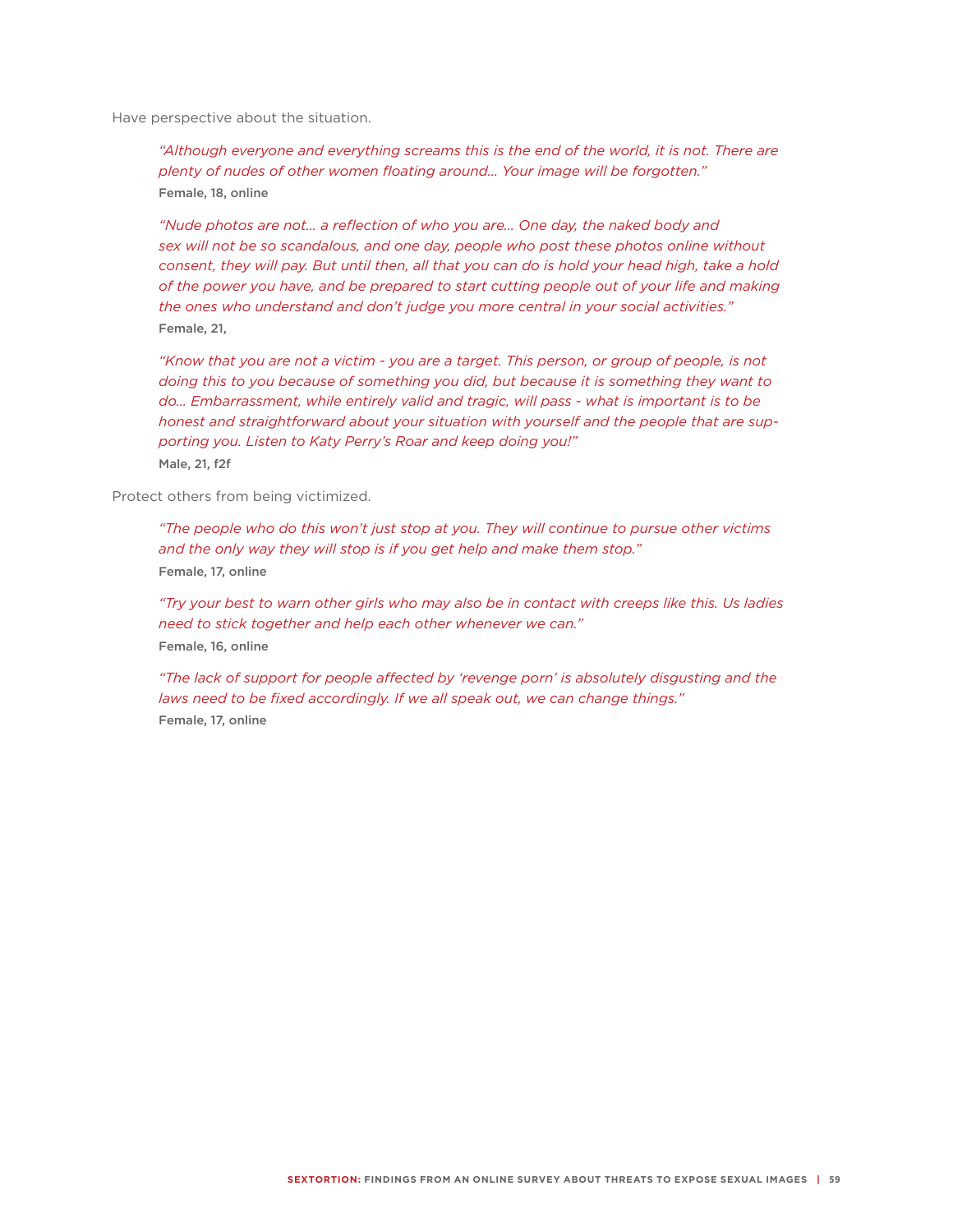# **RECOMMENDATIONS**

# **PUBLIC AWARENESS:** *INCREASE PUBLIC AWARENESS OF SEXTORTION IN ORDER TO PROMOTE DISCLOSURE AND IMPROVE SUPPORT NETWORKS FOR VICTIMS*

The victims of sextortion are similar to other groups of victims of sexual exploitation who have come forward in recent years. They struggle with perpetrators against whom they feel relatively powerless. They have intense feelings of shame, embarrassment and often blame themselves for their situation. They feel isolated. They look out on an unsympathetic environment, and indeed their pleas for help often result in frustration and rebuke.

Other victim populations have benefited from greater public awareness and understanding about their plight. This public awareness has helped victims feel less isolated; made it easier to disclose their situation to friends, family, and the authorities; and resulted in more sympathetic responses. In fact, respondents pointed to parents as important sources of assistance and emotional support as they grappled with sextortion. Education that helps parents to be open with their children about sexual matters so children, including young adults, feel safe coming to them with problems would help improve support to victims.

To increase public understanding

- Increase education and awareness about sextortion, including online and offline safety tactics, through media coverage that looks seriously at the problem of sextortion and more books, articles and videos on the topic
- Execute campaigns to promote increased communication and disclosure between parents and children
- Create a survivor support network similar to the human trafficking survivor network
- Provide workshops and trainings for professionals, particularly those who respond to incidents of dating and other types of intimate partner violence and to sexual assault, abuse and exploitation
- Create media messages admonishing against pressuring romantic partners for sexual images and against harassing partners after break-ups
- Victims who are willing to speak publicly about their experiences may also help raise awareness

## **EDUCATION SYSTEM:** *MOBILIZE THE EDUCATION SYSTEM TO IMPLEMENT PREVENTION CURRICULA AND PROVIDE SUPPORT RESOURCES*

The most widespread current prevention strategy is to warn against making or disseminating sexual images with messages, often aimed at potential victims, like, "You cannot control where they will end up." Some may have taken such warnings to heart, but creating and sharing sexual images in the context of romantic and sexual relationships appears to be widespread. Further, "Just say no" messages provide little help to those who are pressured, tricked or threatened/forced to provide images, and they do not stop perpetrators who acquire images covertly.

Prevention science suggests that we can help potential victims resist pressure to provide sexual images through programs that give them opportunities to practice refusal skills and formulate refusal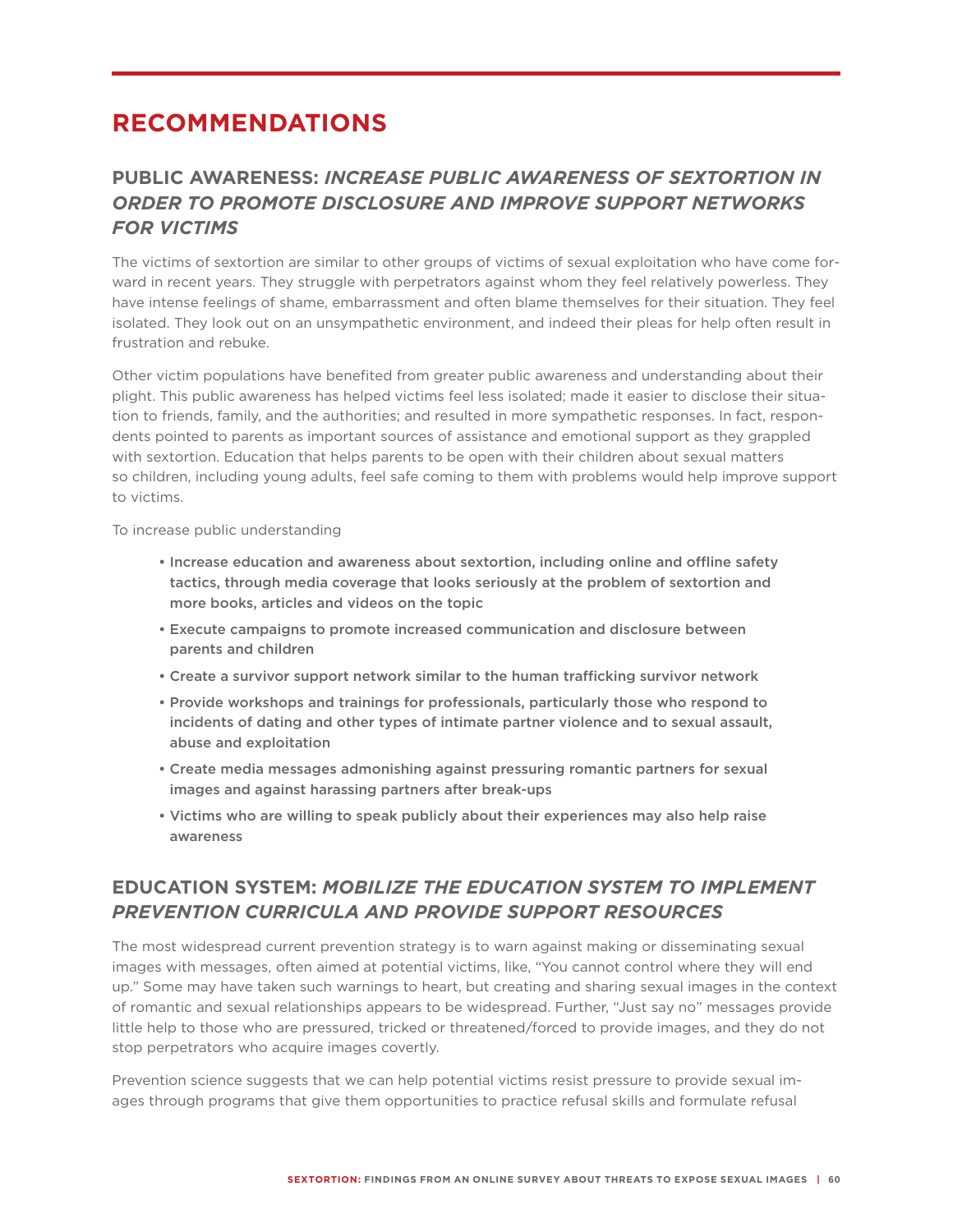scripts which are convincing to them and others. One problem is that for many school and community based prevention programs sextortion is too freighted a topic to be included. Much more effort has to go into developing and testing programs aimed at adolescents that cover topics of healthy sexual and relationship activities and finding ways to integrate them into curricula and other youth activities. Also, programs that will reach young adults who are not in school need to be developed. Most importantly, programs need to be aimed at the behavior of perpetrators and potential perpetrators. Publicity that condemns sextortion might have some deterrent effect.

To discourage perpetration of sextortion

- Implement prevention programs and messages focused on the consequences of distributing sexual images, as well as prevention tools to help resist pressure to send sexual images and increase resiliency
- Increase campus/school and other support resources for victims
- Train educators to increase awareness about sextortion
- Incorporate prevention messages about sextortion into sex education programs and programs aimed at teen dating and dating violence, including at the college level and beyond

# **BYSTANDER AWARENESS:** *MOBILIZE BYSTANDERS TO STOP PERPETRATORS AND SUPPORT VICTIMS*

A consistent finding from prevention science is that social networks can exert positive influences to prevent and intervene in dangerous social situations and relationships. Friends and acquaintances are often the first ones to know about abusive relationships. However, many of the respondents to our survey did not ask for help because they were afraid of being judged by peers and family, and some were mocked and ostracized when incidents became public. On the other hand, those who disclosed incidents to understanding friends and family expressed relief and appreciation for their support, which often included practical help and protection.

In the area of dating violence, programs in secondary schools and colleges have addressed the problem by teaching peers how to intervene in potentially dangerous situations without being judgmental. Effective programs include skills taught by role play and rehearsed in programs covering a wide range of social problems and socio-emotional topics. Bystander mobilization that helps to stop perpetrators of sextortion and teaches bystanders to support victims needs to go beyond secondary schools and colleges and reach a broader audience. Programs and messages should address how to pro-actively recognize sextortion, discourage perpetration, help targets respond in ways that avoid victimization and assist and support victims to get redress and minimize harm.

To increase support for victims

- Provide programs to mobilize peers and other bystanders to pro-actively protect and support potential victims and dissuade perpetrators
- Create innovative programs including media messages to reach bystanders who are not part of student populations
- Include discussion about sextortion in programs for parents that address adolescent sexual development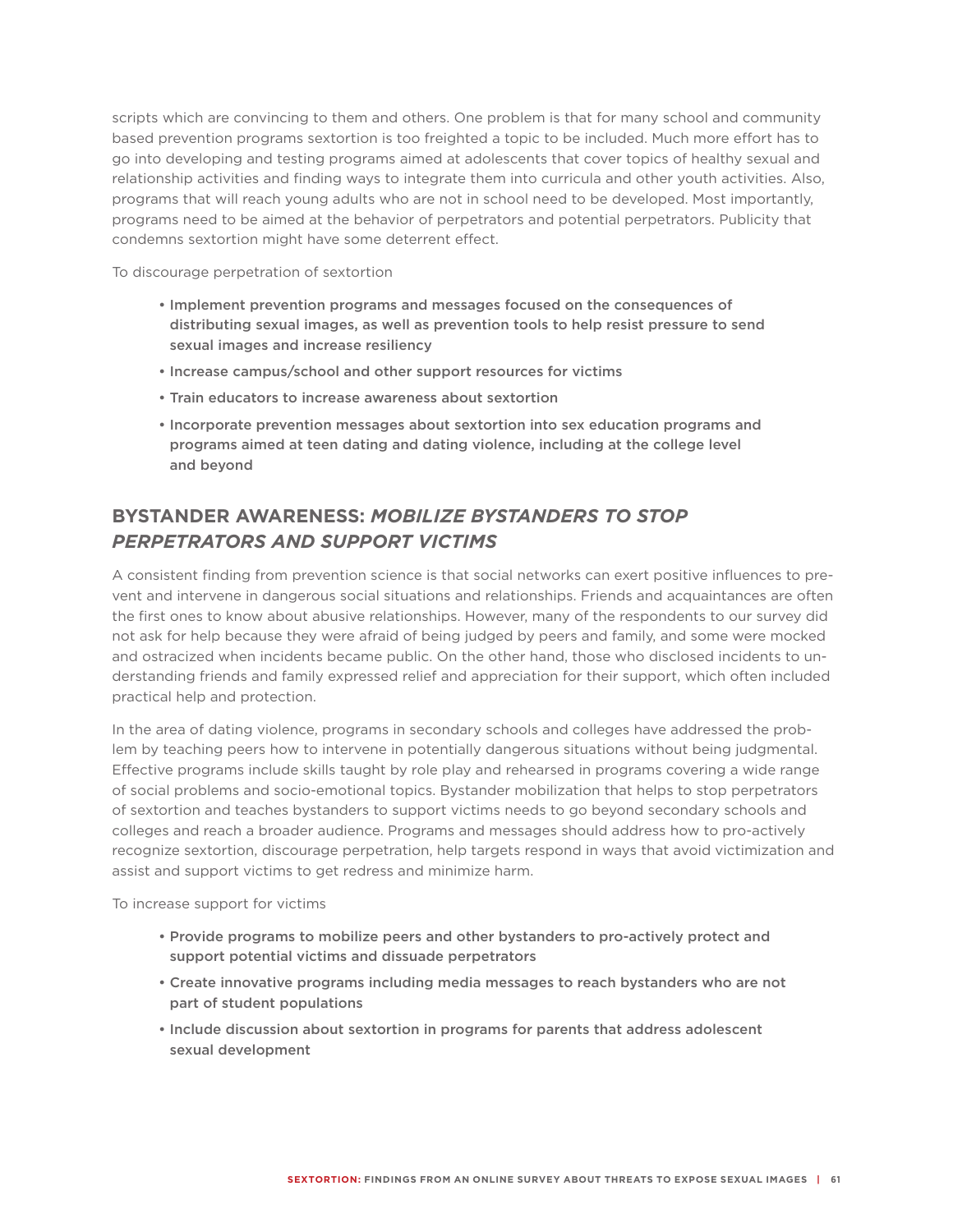# **TECHNOLOGY INDUSTRY:** *ENCOURAGE THE TECHNOLOGY INDUSTRY TO DEVELOP PROACTIVE INTERVENTIONS, IMPROVE THE EXPERIENCE OF VICTIMS WHO REPORT INCIDENTS, ADOPT PRACTICES AND POLICIES THAT PROHIBIT SEXTORTION, AND INCREASE COLLABORATION ACROSS THE INDUSTRY*

Respondents said that websites/apps were slow to respond to complaints and often did not notify reporters about steps being taken in response to reports. Many technology companies did not appear to have special procedures for minors, who may have needed particularly quick and sensitive attention. Respondents to the survey seemed to have a hard time finding reliable, detailed and helpful information on websites/apps about options for reporting, including policies of technology companies for removing images. We also found that shame and embarrassment and concerns about confidentiality kept some respondents from reporting incidents.

Further, about half of sextortion episodes reported by respondents occurred to minors. These episodes may have more serious impacts. Also, just by virtue of their age and inexperience, this group deserves priority attention. The business model of many technology platforms draws heavily on engaging minors, so there should be a concomitant responsibility to protect them from harms that occur in this context and assist them when such harms occur. There are a variety of possible initiatives that might be particularly helpful to this population.

Our findings suggest that there is considerable skepticism, some of it based on experience, that the websites/apps used in sextortion incidents can be of assistance to victims. Based on responses to the survey, there are a variety of forms of education and assistance that technology companies can possibly provide and refine to help victims and also enhance public confidence.

To increase the responsiveness of websites/apps

- Utilize research/data to create algorithms that pro-actively detect sextortion
- Create more accessible safety resources, improve reporting capabilities and follow-up procedures, and embed outreach and intervention tools in platforms. Examples include
	- Easily accessed educational materials with suggestions about how to stay safe and how to manage threats and harassing behavior when they arise
	- Easily signposted blocking and help-summoning facilities and ways of capturing and archiving problematic messages and content
	- Online support groups and archived discussions for those looking for advice and help from other victims about how to handle threats and harassment
	- A triage system that gives priority to sextortion incidents and rapid response to requests for help
	- Warning systems for common sextortion blackmail scams, such as webcam sex scams aimed at young men
- Develop clear policies prohibiting the non-consensual sharing of sexual images, and promote in-app/onsite warnings about the consequences of this behavior
- Share information across the industry about bad actors and share/adopt best practices industry wide, for example cross-platform agreements and capacities so that harassment cannot easily migrate from one platform to another
- Enhance responsiveness and sensitivity to help-seekers under the age of 18 by, for example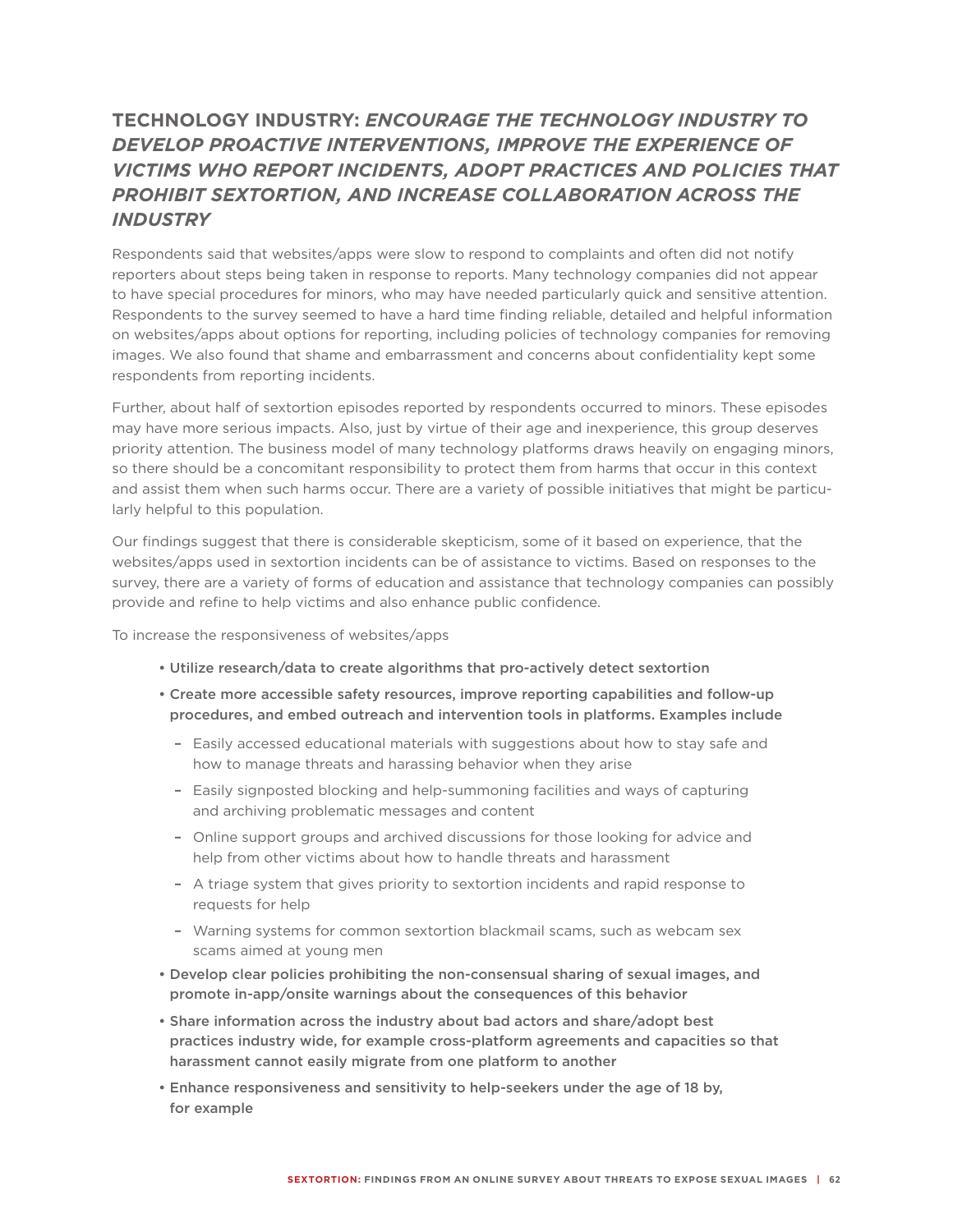- Giving urgent attention to requests for assistance coming from juveniles
- Providing specialized training for incident responders in understanding issues that face minors, so their responses will be developmentally sensitive
- Forming a technology industry coalition to mobilize for research that would develop, evaluate and improve prevention programs and messages aimed at minors. These efforts could include advisory boards and focus groups of minors to provide consultation about initiatives and policies.

## **LAW ENFORCEMENT:** *INCREASE LAW ENFORCEMENT'S CAPACITY TO RESPOND TO SEXTORTION CASES AND IMPROVE SENSITIVITY TO VICTIMS*

Few of the victims from our study reached out to law enforcement. A combination of public outreach, police training, and new legislation may be needed to encourage victims to report and law enforcement to develop policies and practices that help victims. Even in jurisdictions where criminal laws do not address sextortion, law enforcement can advise victims on how to handle threats and harassment and provide support to help scare off offenders and protect victims. For example, police might be able to provide victims with boilerplate warnings to post or send out that suggest that police are monitoring interactions with a victim. New laws may be needed to clearly criminalize some of the threatening activities of perpetrators. Additionally, as with other sexual assault victims, police need to be trained to focus on perpetrator behavior to avoid exacerbating the sense of shame and self-blame that many victims feel.

In addition, law enforcement agencies need to review policies that lead them to charge young victims of sextortion with child pornography offenses or threaten to do so. Such policies, or victims' fears of such policies, appeared to deter police reporting of perpetrators who victimized minors and increase the distress of victims who felt they could not get justice.

To increase law enforcement responsiveness and sensitivity to sextortion incidents

- Improve criminal laws addressing sextortion and develop policies and procedures for law enforcement to assist victims even when criminal statutes are lacking
- Adopt a victim-centric approach and promote sensitivity training across all law enforcement agencies
- Create new investigative tools
- Train responders to increase sensitivity to victims who are minors and policies that promote reporting by minors and protect them from criminal charges when they are targeted for sextortion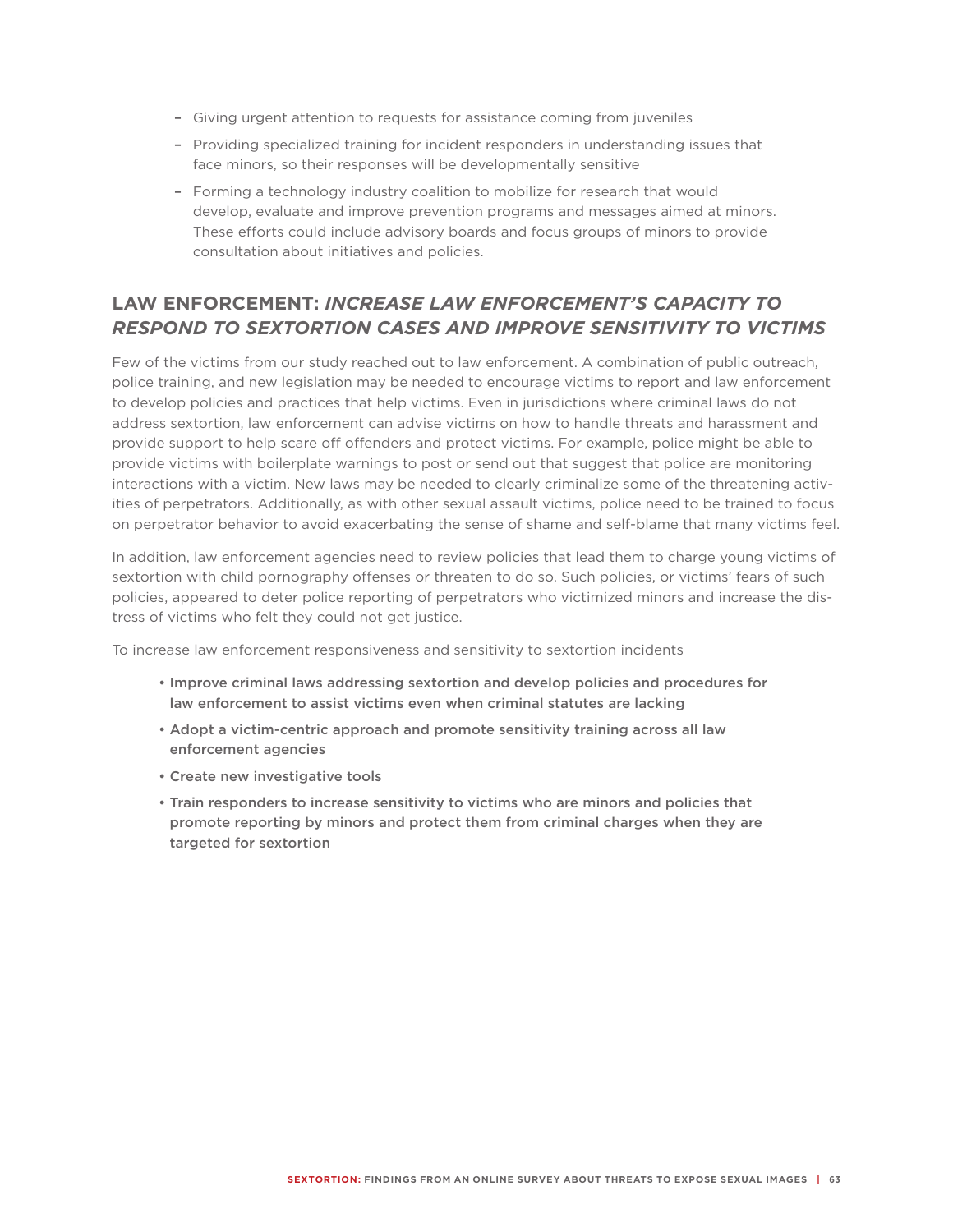# **CONCLUSION**

We hope that the information available in this report will help the public and professionals who respond to sextortion understand the nature of these incidents and the harm inflicted on victims, as well as prompt people to think about prevention and intervention and inspire new ideas and novel strategies to combat this problem.

## **HOW WE CONDUCTED THE SURVEY**

Thorn (www.wearethorn.org) and the Crimes against Children Research Center of the University of New Hampshire (www.unh.edu/ccrc) conducted an online survey to gather information about sextortion incidents.

## **HOW WE RECRUITED SURVEY PARTICIPANTS**

Most respondents were recruited via advertising campaigns on Facebook, which provided a grant to Thorn for this purpose. Thorn ran multiple ad campaigns on Facebook between July 17 and September 30, 2015, targeting English-speaking males and females in the United States ages 18 to 25. (We did not have the resources to conduct the survey in additional languages.) The ads targeted demographic groups based on age, educational level, income, and gender. Once we secured a minimum number of surveys to conduct statistical analyses, we focused the advertising to build up specific subgroups in the data including males, the LGBTQ community and 18 year-olds. We targeted 18 year-olds because we wanted information about incidents that occurred when respondents were minors and expected that 18 year old adults would be more likely to report such episodes.

The Facebook ads featured images (for example, people at computers, texts on cell phones, the question, "Got nudes?"). The text of the ads varied somewhat, but a common version read, "Sextortion/Has it happened to you?/If a person has tried to make you do something by threatening to show sexual images of you to someone or post it online, please help by taking this anonymous survey. We want to stop this crime!" Respondents clicked on a link to enter the survey.

The Facebook ads reached 1,364,823 people. From these ads and other recruitment tactics, 8,183 people began the survey and 26% (*n=*2,103) reached the end page. Of the 2,103 responses that reached the end page, we excluded 22% (*n=*472) as incomplete, leaving 1,631 completed surveys for analysis. Nearly 90% of the respondents that came to the end page were referred from the Facebook ad campaigns. The other approximately 10% came from advertising campaigns on Twitter (which also provided a grant for this research) and Google, digital outreach from Thorn and partners (blog posts, emails, social media), and organic search and referral traffic.

## **CONTENT OF THE SURVEY**

Procedures for the online survey were approved by the University of New Hampshire Human Subjects Review Board. To administer the survey, we used Qualtrics Research Suite, a secure web-based survey data collection system available through the University of New Hampshire. The survey took about 20 minutes to complete. It was anonymous; it did not record IP addresses or ask questions that would have identified a respondent. It required respondents to state that they were age 18 to 25, but otherwise they could skip any question or exit the survey at any time.

The survey asked about respondents' personal characteristics (for example, age, gender, education, race); whether they knew the perpetrator face-to-face or online only; perpetrator characteristics (in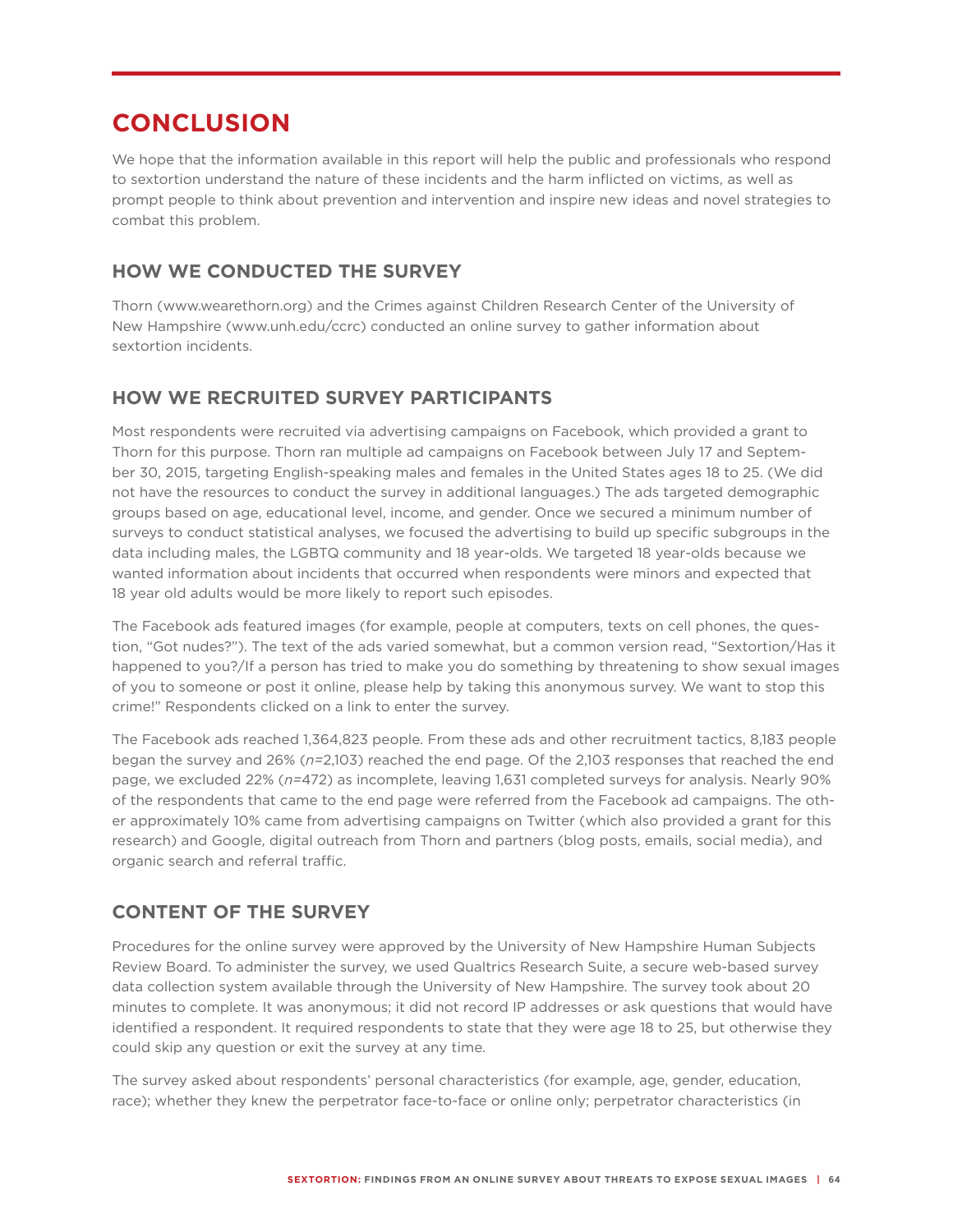face-to-face relationships); technology use during the incident and changes in technology use as a result of the incident; type, frequency and duration of threats; whether and how the perpetrator carried out threats; how the perpetrator acquired sexual images and their content; responses to threats; and disclosure and reporting of sextortion incidents.

The survey also included resources at both its introduction and its end for respondents who needed legal help or emotional or other support. These resources included links to organizations that provide assistance in cases of non-consensual distribution of sexual images, intimate partner violence, sexual assault, male victims and child sexual exploitation.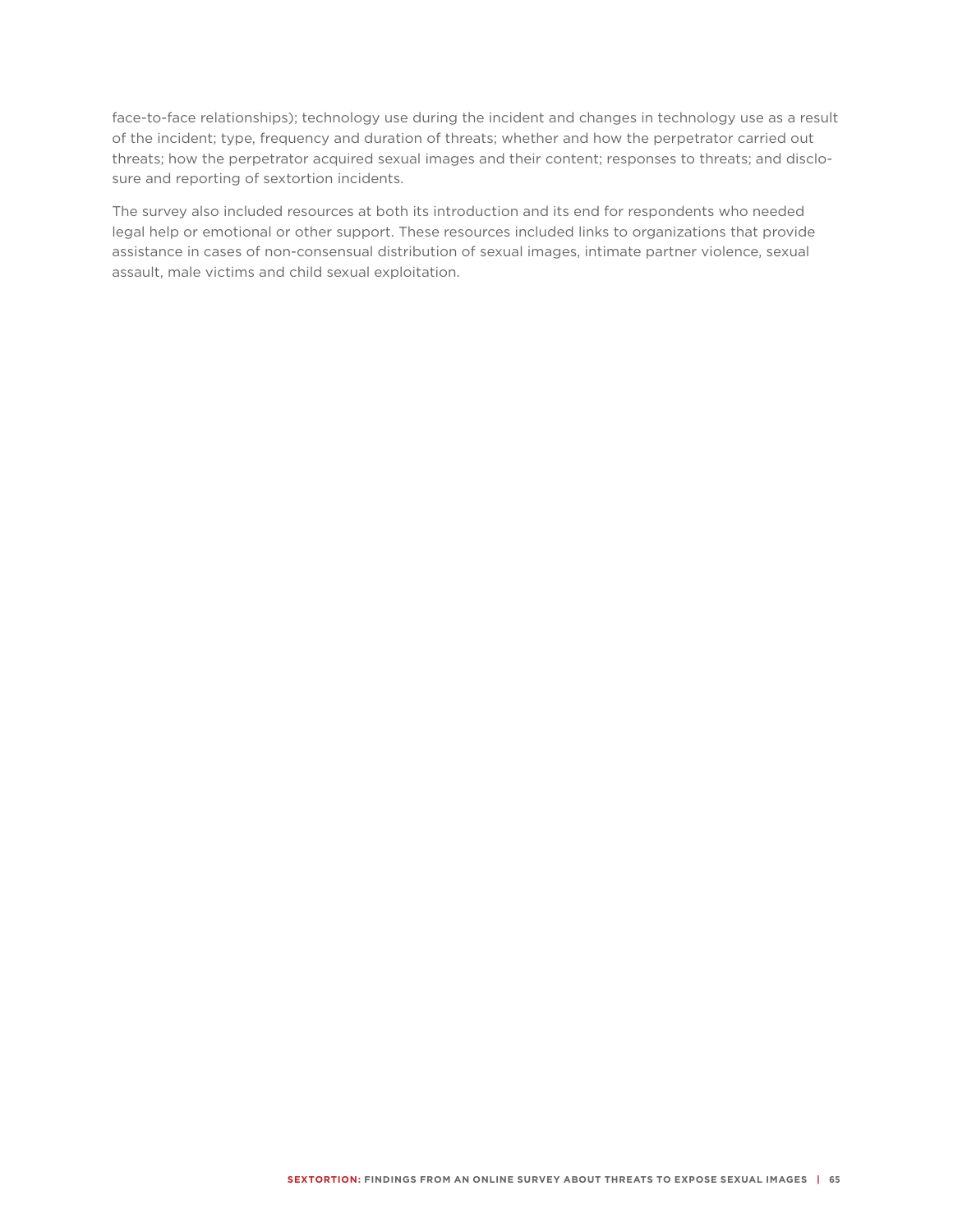# **APPENDIX**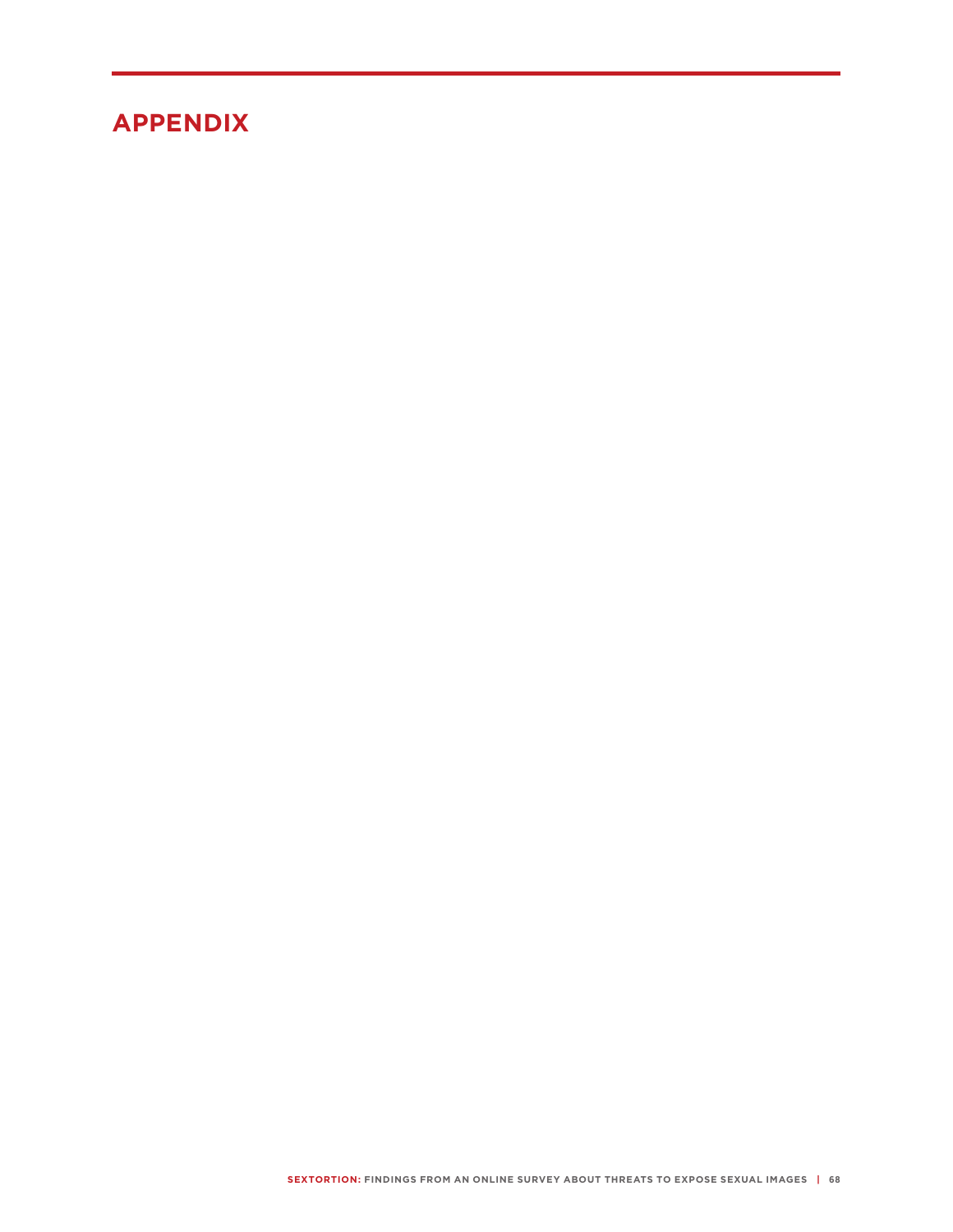# **TABLE 1 WHO RESPONDED TO THE SURVEY: ONLINE COMPARED TO FACE-TO-FACE RELATIONSHIPS**

|                                   | Online<br>Relationship<br>$n = 663$ | F <sub>2</sub> F<br>Relationship<br>$n = 968$ | All<br>Respondents<br>$n = 1631$ |
|-----------------------------------|-------------------------------------|-----------------------------------------------|----------------------------------|
|                                   | % (n)                               | % (n)                                         | % (n)                            |
| Respondent (R) gender             |                                     |                                               |                                  |
| Male***                           | 20 (131)                            | 11(103)                                       | 14 (234)                         |
| Female***                         | 77 (512)                            | 87 (840)                                      | 83 (1352)                        |
| Unspecified                       | 3(18)                               | 1(15)                                         | 2(33)                            |
| R age at time of survey           |                                     |                                               |                                  |
| 18                                | 39 (259)                            | 38 (370)                                      | 39 (629)                         |
| 19                                | 19 (123)                            | 15 (142)                                      | 16(265)                          |
| 20                                | 9(63)                               | 11(103)                                       | 10 (166)                         |
| 21                                | 9(59)                               | 9(91)                                         | 9(150)                           |
| 22                                | 6(39)                               | 9(84)                                         | 7(123)                           |
| 23                                | 7(46)                               | 7(66)                                         | 7(112)                           |
| 24                                | 6(39)                               | 5(52)                                         | 6(91)                            |
| 25                                | 3(17)                               | 3(30)                                         | 3(47)                            |
| R is Hispanic or Latina/o         | 13 (86)                             | 14 (132)                                      | 13 (218)                         |
| R race                            |                                     |                                               |                                  |
| White/Caucasian                   | 76 (506)                            | 79 (760)                                      | 78 (1266)                        |
| Black/African American            | 4(28)                               | 4(37)                                         | 4(65)                            |
| Asian                             | 3(19)                               | 3(28)                                         | 3(47)                            |
| Native Hawaiian/Pacific Islander  | $1(6)$ +                            | $1(5)$ †                                      | 1(11)                            |
| American Indian/Alaska native     | 2(15)                               | 3(24)                                         | 2(39)                            |
| Mixed race/multi-racial           | 3(20)                               | 3(31)                                         | 3(51)                            |
| Other race                        | $1(5)$ †                            | $1(6)$ †                                      | 1(11)                            |
| Missing                           | 10(64)                              | 8(77)                                         | 9(141)                           |
| Level of education completed by R |                                     |                                               |                                  |
| Not high school graduate          | 10(67)                              | 9(82)                                         | 9(149)                           |
| High school graduate or GED       | 41 (269)                            | 35 (340)                                      | 37 (609)                         |
| Some college or technical school  | 39 (259)                            | 41 (400)                                      | 40 (659)                         |
| College degree or more education  | 10(64)                              | 15 (142)                                      | 13 (206)                         |

Notes: Percentages may not add to 100% because of rounding. The table shows differences significant at  $p\leq 01$  or less and missing data of more than 5%. Data are missing because respondents declined to answer a question or answered "Don't know/Not sure."

Abbreviations: f2f=face-to-face, R=respondent

† Cell size is too small to provide reliable results of tests for significant differences.

\*\*\**p*<\_.001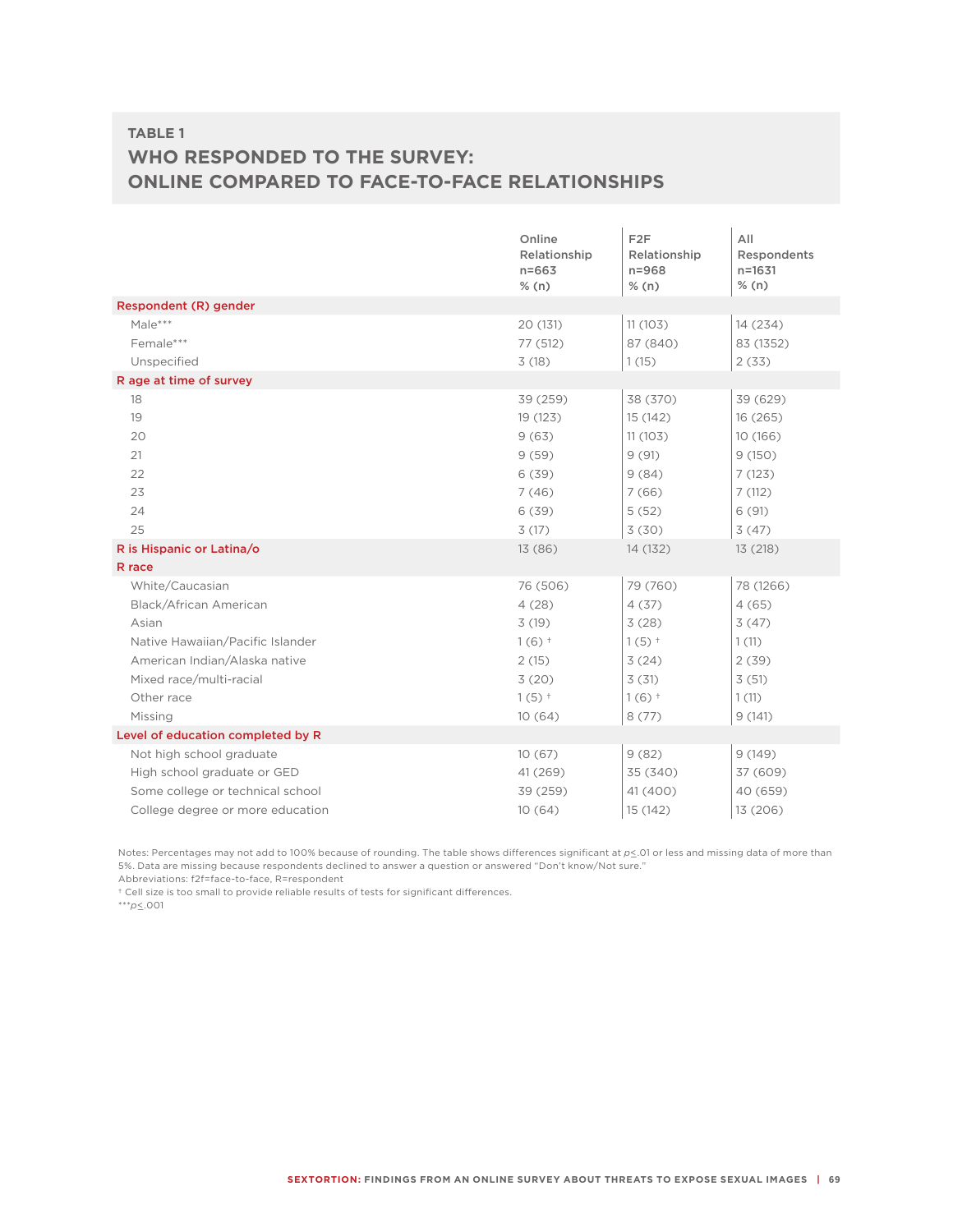## **TABLE 2 TIMING OF SEXTORTION INCIDENTS: ONLINE COMPARED TO FACE-TO-FACE RELATIONSHIPS**

|                                                  | Online<br>Relationship<br>$n = 663$<br>% (n) | F <sub>2F</sub><br>Relationship<br>$n = 968$<br>% (n) | AII<br>Respondents<br>$n = 1631$<br>% (n) |
|--------------------------------------------------|----------------------------------------------|-------------------------------------------------------|-------------------------------------------|
| Most recent threat occurred 2013 to 2015         |                                              |                                                       |                                           |
| 2015                                             | 46 (304)                                     | 43 (418)                                              | 44 (722)                                  |
| 2014                                             | 24 (160)                                     | 27 (257)                                              | 26 (417)                                  |
| 2013                                             | 13 (89)                                      | 16 (154)                                              | 15(243)                                   |
| 2012                                             | 5(30)                                        | 6(54)                                                 | 5(84)                                     |
| Earlier than 2012                                | 7(47)                                        | 7(70)                                                 | 7(117)                                    |
| R age when threats began                         |                                              |                                                       |                                           |
| 13 or younger                                    | 3(18)                                        | 3(29)                                                 | 3(47)                                     |
| 14 or 15                                         | 10(68)                                       | 9(90)                                                 | 10 (158)                                  |
| 16 or 17                                         | 30 (201)                                     | 35 (334)                                              | 33 (535)                                  |
| 18 or 19                                         | 29 (192)                                     | 28 (269)                                              | 28 (461)                                  |
| 20 to 22                                         | 15 (103)                                     | 16 (151)                                              | 16 (254)                                  |
| 23 to 25                                         | 6(39)                                        | 6(57)                                                 | 6(96)                                     |
| Older than 25                                    | $\circ$                                      | $1(2)^{+}$                                            | <1(2)                                     |
| R was minor (younger than 18) when threats began | 43 (287)                                     | 47 (453)                                              | 46 (740)                                  |
| Sextortion incident has ended                    |                                              |                                                       |                                           |
| Yes                                              | 70 (467)                                     | 65 (630)                                              | 67 (1097)                                 |
| <b>No</b>                                        | 10(64)                                       | 12 (116)                                              | 11(180)                                   |
| Don't know/not sure                              | 18 (118)                                     | 21(207)                                               | 20 (325)                                  |

Notes: Percentages may not add to 100% because of rounding. The table shows differences significant at  $p\leq 01$  or less and missing data of more than 5%. Data are missing because respondents declined to answer a question or answered "Don't know/Not sure."

Abbreviations: f2f=face-to-face, R=respondent

† Cell size is too small to provide reliable results of tests for significant differences.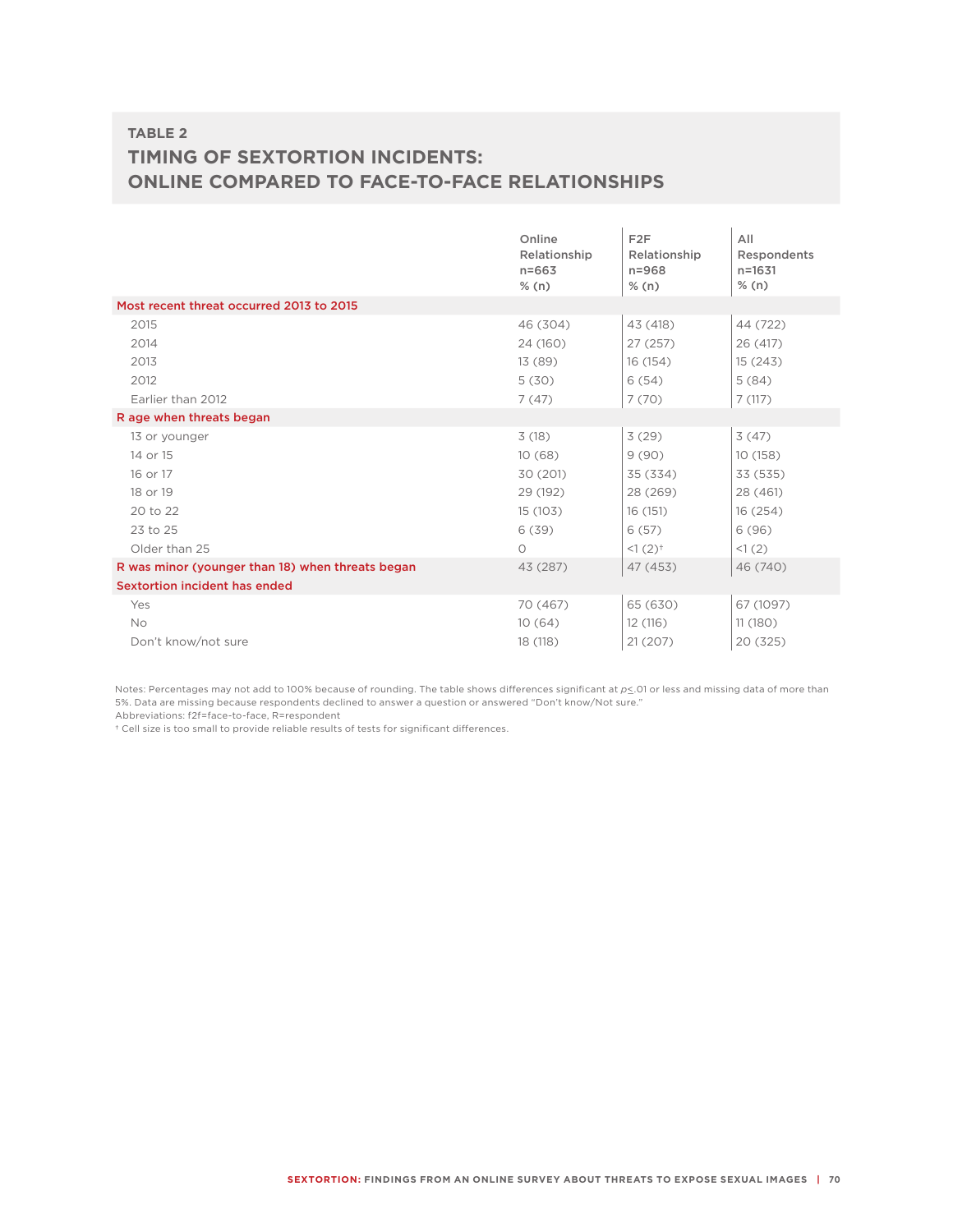## **TABLE 3 CHARACTERISTICS OF INCIDENTS: FACE-TO-FACE RELATIONSHIPS**

|                                                         | F <sub>2</sub> F<br>Relationship<br>$n = 968$<br>% (n) |
|---------------------------------------------------------|--------------------------------------------------------|
| Respondent (R) gender                                   |                                                        |
| Male                                                    | 11(103)                                                |
| Female                                                  | 87 (840)                                               |
| Unspecified                                             | 1(15)                                                  |
| R age when threats began                                |                                                        |
| 13 or younger                                           | 3(29)                                                  |
| 14 or 15                                                | 9(90)                                                  |
| 16 or 17                                                | 35 (334)                                               |
| 18 or 19                                                | 28 (269)                                               |
| 20 to 22                                                | 16 (151)                                               |
| 23 to 25                                                | 6(57)                                                  |
| Older than 25                                           | <1(2)                                                  |
| R was minor (younger than 18) when threats began        | 47 (453)                                               |
| Perpetrator (P) gender                                  |                                                        |
| Male                                                    | 89 (865)                                               |
| Female                                                  | 9(87)                                                  |
| Age of P at time of threats                             |                                                        |
| 17 or younger                                           | 27 (260)                                               |
| 18 to 21                                                | 42 (407)                                               |
| 22 to 25                                                | 19 (182)                                               |
| 26 to 30                                                | 5(53)                                                  |
| 31 to 40                                                | 3(31)                                                  |
| 41 to 50                                                | 1(10)                                                  |
| 51 or older                                             | 1(6)                                                   |
| How well R knew P when threats began                    |                                                        |
| Not at all                                              | 2(16)                                                  |
| Slightly                                                | 11(108)                                                |
| Somewhat well                                           | 28 (275)                                               |
| Very well                                               | 57 (549)                                               |
| P was R's intimate partner                              | 64 (621)                                               |
| <b>How R knew P</b>                                     |                                                        |
| Current or former boy/girlfriend, dating/sexual partner | 61 (590)                                               |
| Current or former spouse/live-in partner                | 3(31)                                                  |
| Relative or foster relative                             | 1(10)                                                  |
| Current or former friend or acquaintance                | 20 (191)                                               |
| Someone from work or school                             | 11(106)                                                |
| Someone else                                            | 1(15)                                                  |
| R had contact with P by cell phone or computer          | 96 (932)                                               |
| P used cell/internet to hide true identity              | 16 (157)                                               |

Notes: Percentages may not add to 100% because of rounding. The table shows missing data of more than 5%. Data are missing because respondents declined to answer a question or answered "Don't know/Not sure."

Abbreviations: f2f=face-to-face, R=respondent, P=perpetrator.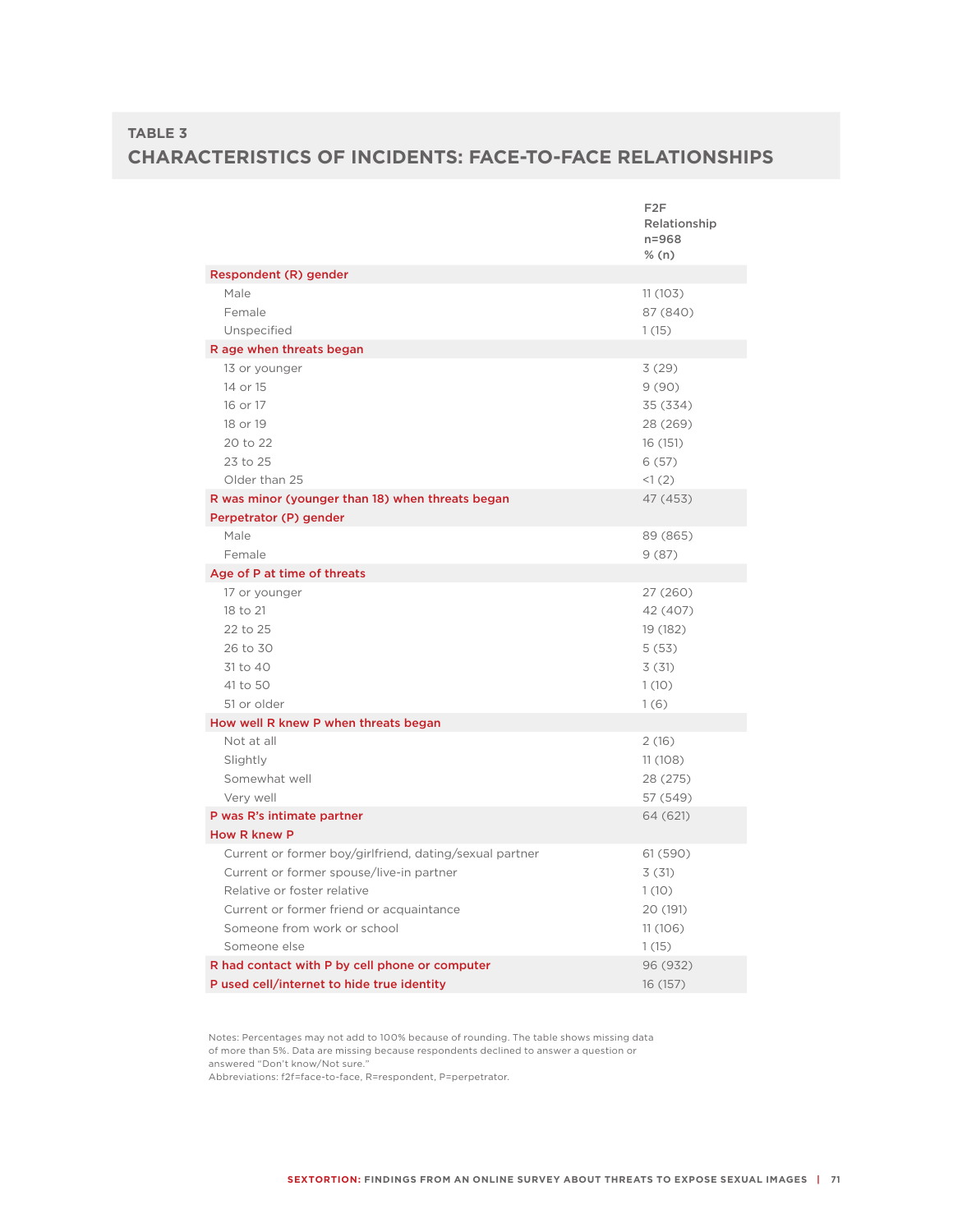## **TABLE 4 CHARACTERISTICS OF INCIDENTS: ONLINE RELATIONSHIPS**

|                                                                    | Online<br>Relationship<br>$n = 663$<br>% (n) |
|--------------------------------------------------------------------|----------------------------------------------|
| Respondent (R) gender                                              |                                              |
| Male                                                               | 20 (131)                                     |
| Female                                                             | 77 (512)                                     |
| Unspecified                                                        | 3(18)                                        |
| R age when threats began                                           |                                              |
| 13 or younger                                                      | 3(18)                                        |
| 14 or 15                                                           | 10(68)                                       |
| 16 or 17                                                           | 30 (201)                                     |
| 18 or 19                                                           | 29 (192)                                     |
| 20 to 22                                                           | 15 (103)                                     |
| 23 to 25                                                           | 6(39)                                        |
| Missing                                                            | 6(42)                                        |
| R was minor (younger than 18) when threats began                   | 43 (287)                                     |
| R first contact with P was via                                     |                                              |
| Computer or related device                                         | 66 (438)                                     |
| Cell phone                                                         | 30 (198)                                     |
| R first contact with P was on                                      |                                              |
| Social networking site                                             | 31 (207)                                     |
| Messaging or photo messaging app                                   | 24 (161)                                     |
| Video voice call program                                           | 12 (82)                                      |
| Dating sites/app                                                   | 11(76)                                       |
| Gaming sites/app                                                   | 4(27)                                        |
| Email                                                              | 3(17)                                        |
| Image board site                                                   | 1(4)                                         |
| Video sharing social media site<br>Other sites/app                 | 1(9)                                         |
| During 1st contact P asked: a                                      | 7 (49)                                       |
| To be added as friend/contact on social media site                 | 40 (263)                                     |
| For R's cell phone number                                          | 37 (245)                                     |
| For other online contact information (e.g., screen name)           | 31 (208)                                     |
| To move to specific site or app                                    | 28 (183)                                     |
| For other personal information (e.g., name, location)              | 21 (137)                                     |
| During 1st contact P lied/gave false impression                    | 55 (364)                                     |
| Missing                                                            | 26 (171)                                     |
| During 1st contact P lied/gave false impression about <sup>a</sup> | n=364                                        |
| Wanting a romantic relationship                                    | 42 (154)                                     |
| Age                                                                | 39 (141)                                     |
| Being female when male                                             | 15(55)                                       |
| Being someone R knew                                               | 13 (49)                                      |
| Being male when female                                             | 3(11)                                        |
| Something else                                                     | 21(76)                                       |

Notes: Percentages may not add to 100% because of rounding. The table shows missing data of more than 5%. Data are missing because respondents declined to answer a question or answered "Don't know/ Not sure."

Abbreviations: f2f=face-to-face, R=respondent, P=perpetrator.

<sup>a</sup> Respondents could give multiple answers.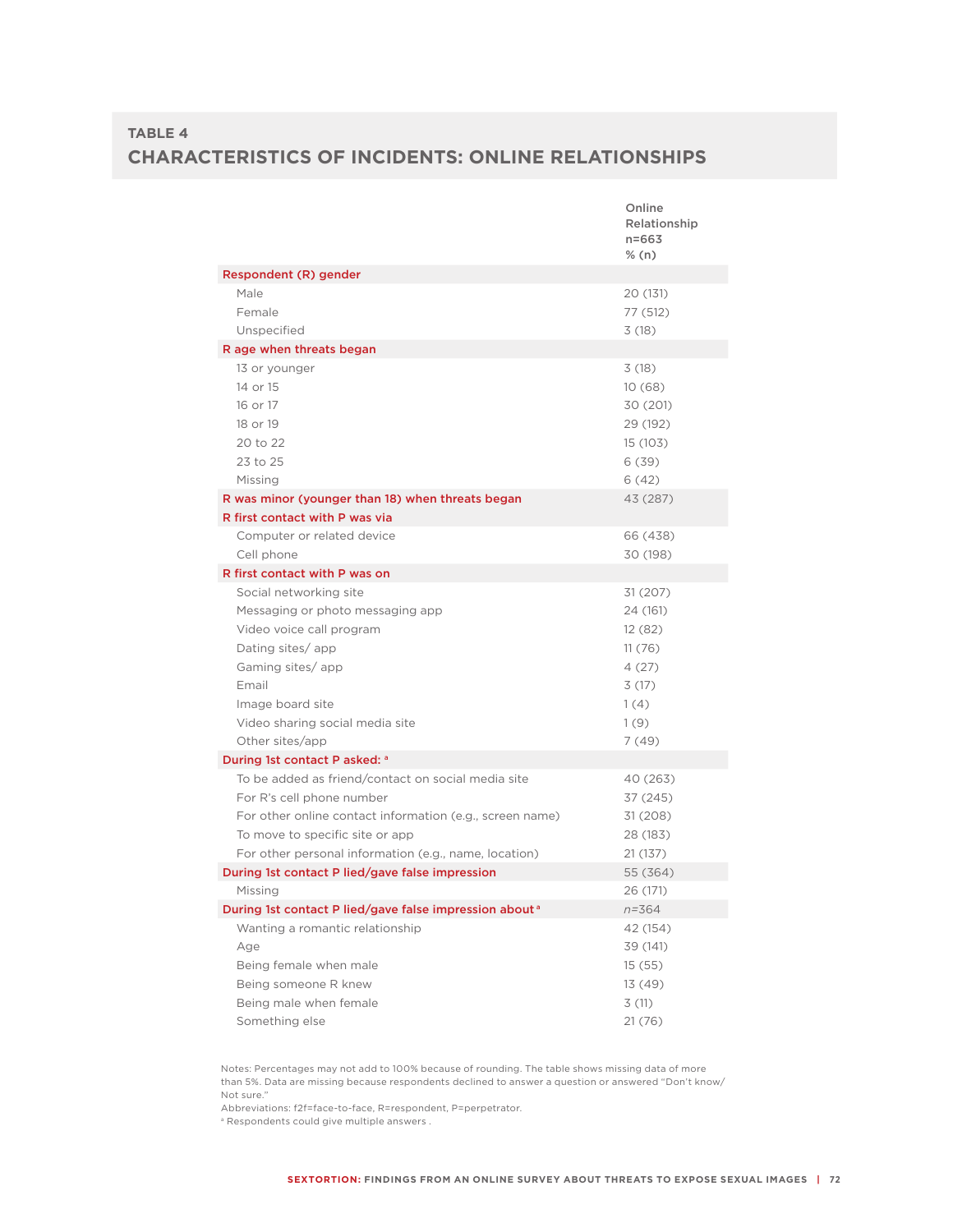#### **TABLE 5**

## **WEBSITES AND APPS PERPETRATORS USED TO INTERACT WITH RESPONDENTS: ONLINE COMPARED TO FACE-TO-FACE RELATIONSHIPS**

|                                         | Online<br>Relationship<br>$n = 663$<br>% (n) | F <sub>2</sub> F<br>Relationship<br>$n = 968$<br>% (n) | All<br>Respondents<br>$n = 1631$<br>% (n) |
|-----------------------------------------|----------------------------------------------|--------------------------------------------------------|-------------------------------------------|
| Websites/apps P used or told R to use a |                                              |                                                        |                                           |
| Social networking sites***              | 48 (318)                                     | 58 (558)                                               | 54 (876)                                  |
| Messaging or photo messaging apps       | 42 (277)                                     | 40 (390)                                               | 41 (667)                                  |
| Video voice call programs***            | 30 (201)                                     | 18 (173)                                               | 23 (374)                                  |
| Dating sites/apps***                    | 13(83)                                       | 6(57)                                                  | 9(140)                                    |
| Email                                   | 13 (85)                                      | 12 (116)                                               | 12 (201)                                  |
| Video sharing social media sites        | 6(42)                                        | 6(56)                                                  | 6(98)                                     |
| Gaming sites/apps                       | 5(32)                                        | 3(26)                                                  | 4(58)                                     |
| Image board sites                       | 3(22)                                        | 3(31)                                                  | 3(53)                                     |
| Other sites/apps                        | 7(47)                                        | 5(49)                                                  | 6(96)                                     |
| None of the above***                    | 5(32)                                        | 14 (136)                                               | 10 (168)                                  |
| Missing                                 | 9(60)                                        | 7(69)                                                  | 8 (129)                                   |

Notes: Percentages may not add to 100% because of rounding. The table shows differences significant at  $p \leq 01$  or less and missing data of more than 5%. Data are missing because respondents declined to answer a question or answered "Don't know/Not sure."

Abbreviations: f2f=face-to-face, R=respondent, P=perpetrator.

a Respondents could give multiple answers .

\*\*\**p*<\_.001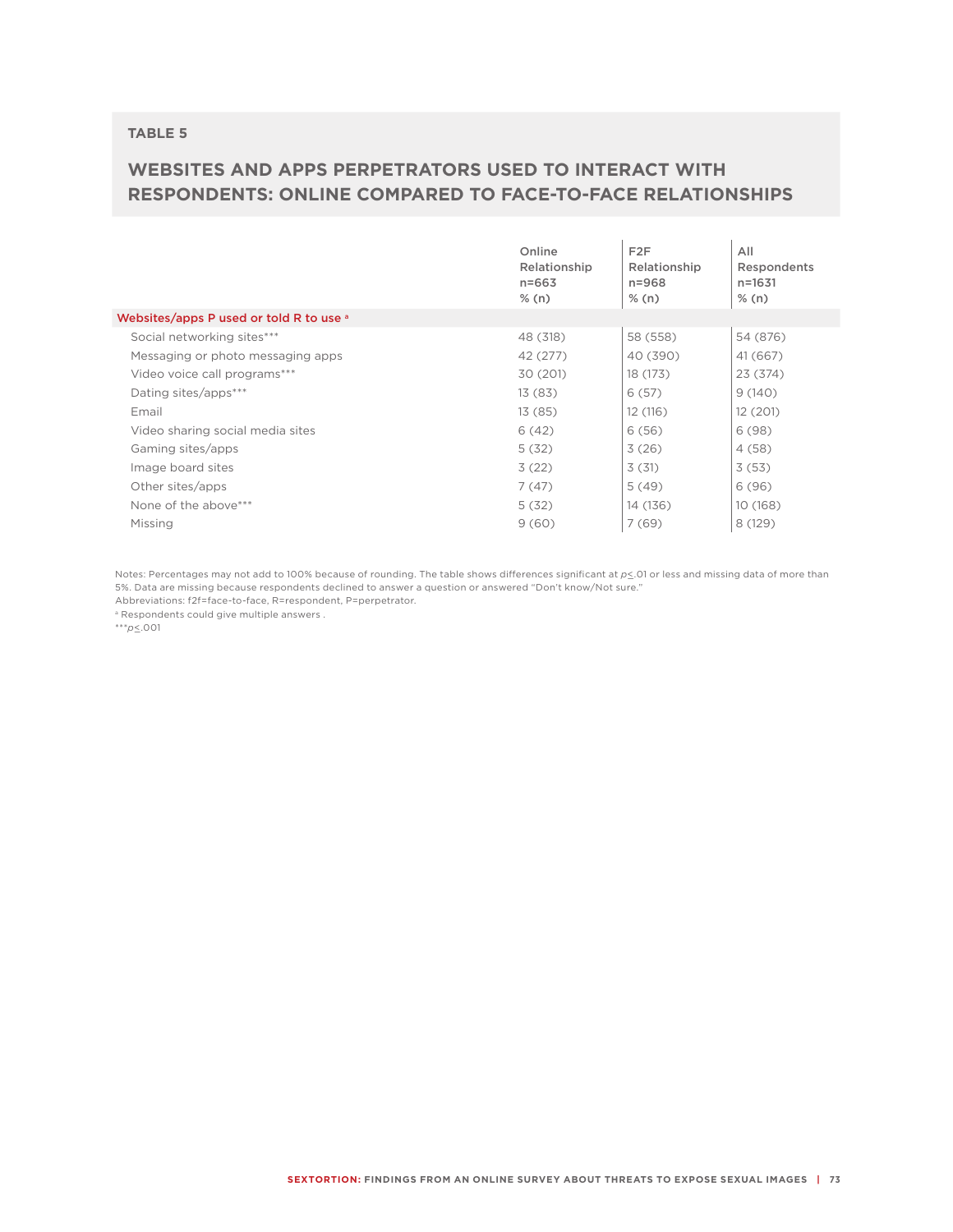#### **TABLE 6**

# **HOW PERPETRATORS ACQUIRED IMAGES: ONLINE COMPARED TO FACE-TO-FACE RELATIONSHIPS**

|                                                            | Online                    | F <sub>2</sub> F          | All                       |
|------------------------------------------------------------|---------------------------|---------------------------|---------------------------|
|                                                            | Relationship<br>$n = 663$ | Relationship<br>$n = 968$ | Respondents<br>$n = 1631$ |
|                                                            | % (n)                     | % (n)                     | % (n)                     |
| R knowingly provided image to P***                         |                           |                           |                           |
| Yes                                                        | 65 (434)                  | 75 (729)                  | 71 (1163)                 |
| <b>No</b>                                                  | 27 (179)                  | 20 (194)                  | 23 (373)                  |
| Missing                                                    | 7(50)                     | 5(45)                     | 6(95)                     |
| R 1st gave sexual image to P because a                     | $n = 434$                 | $n = 729$                 | $n = 1163$                |
| In a wanted romantic or sexual relationship***             | 62 (270)                  | 78 (568)                  | 72 (838)                  |
| Pressured to give images or made to feel bad               | 53 (231)                  | 49 (356)                  | 51 (587)                  |
| Tricked into it***                                         | 22 (96)                   | 11(83)                    | 15 (179)                  |
| Threatened or forced                                       | 15(65)                    | 12(85)                    | 13 (150)                  |
| Expected to be paid for images**                           | 4(17)                     | 1(10)                     | 2(27)                     |
| Thought image would be used for modeling/acting            | 3(11)                     | 2(14)                     | 2(25)                     |
| P pressured, tricked or threatened/forced R**              | 62 (268)                  | 53 (386)                  | 56 (654)                  |
| How long R knew P before providing image***                |                           |                           |                           |
| One day or less                                            | 27 (117)                  | 2(12)                     | 11(129)                   |
| >1 to 7 days                                               | 22 (96)                   | 5(38)                     | 11(134)                   |
| >1 to 2 weeks                                              | 14 (59)                   | 6(42)                     | 9(101)                    |
| >2 weeks to 1 month                                        | 11(49)                    | 9(66)                     | 10 (115)                  |
| >1 to 3 months                                             | 11(49)                    | 16 (116)                  | 14 (165)                  |
| >3 months                                                  | 10(43)                    | 59 (430)                  | 41 (473)                  |
| Knew P <1 week before image***                             | 49 (213)                  | 7(50)                     | 23 (263)                  |
| Knew P > 3 months before image***                          | 10(43)                    | 59 (430)                  | 41(473)                   |
| How R gave or sent 1st image***                            | 56 (242)                  | 73 (530)                  | 66 (772)                  |
| Text message or app<br>Email or link to photo storage site | 14 (59)                   | 6(41)                     | 9(100)                    |
| Photo or video sharing site/app                            | 16(70)                    | 10(73)                    | 12(143)                   |
| Picture taken in person                                    | 0                         | $7(50)^+$                 | 4(50)                     |
| Social networking, dating, other online site/app           | 5(22)                     | 2(14)                     | 3(36)                     |
| Some other way                                             | 3(14)                     | 1(10)                     | 2(24)                     |
| Other ways Ps acquired images a                            | $n = 663$                 | $n = 968$                 | $n = 1631$                |
| Recorded a webcam image without consent***                 | 23 (156)                  | 14 (133)                  | 18 (289)                  |
| Recorded image without consent other way***                | 8(52)                     | 14 (139)                  | 12 (191)                  |
| Someone else gave it to them                               | 9(58)                     | 9(89)                     | 9(147)                    |
| Created a fake image***                                    | 11(76)                    | 5(48)                     | 8(124)                    |
| Hacked into a device or online account                     | 6(38)                     | 5(50)                     | 5(88)                     |
| Some other way                                             | 4(27)                     | 2(23)                     | 3(50)                     |
| None of the above***                                       | 34 (225)                  | 46 (449)                  | 41 (674)                  |
| Missing                                                    | 12(78)                    | 9(85)                     | 10 (163)                  |
| Content of image R was threatened with                     |                           |                           |                           |
| Sexual acts                                                | 30 (196)                  | 28 (273)                  | 29 (469)                  |
| Genitals                                                   | 28 (183)                  | 32 (306)                  | 30 (489)                  |
| Other nudity                                               | 19 (125)                  | 24 (228)                  | 22 (353)                  |
| Revealing clothing                                         | 16 (109)                  | 13 (126)                  | 14 (235)                  |
| Don't know/missing                                         | 7(50)                     | 4(35)                     | 5(85)                     |

Notes: Percentages may not add to 100% because of rounding. The table shows differences significant at  $p\leq 01$  or less and missing data of more than 5%. Data are missing because respondents declined to answer a question or answered "Don't know/Not sure."

Abbreviations: f2f=face-to-face, R=respondent, P=perpetrator.

a Respondents could give multiple answers .

† Cell size is too small to provide reliable results of tests for significant differences.

\*\* *p*<\_.01, \*\*\**p*<\_.001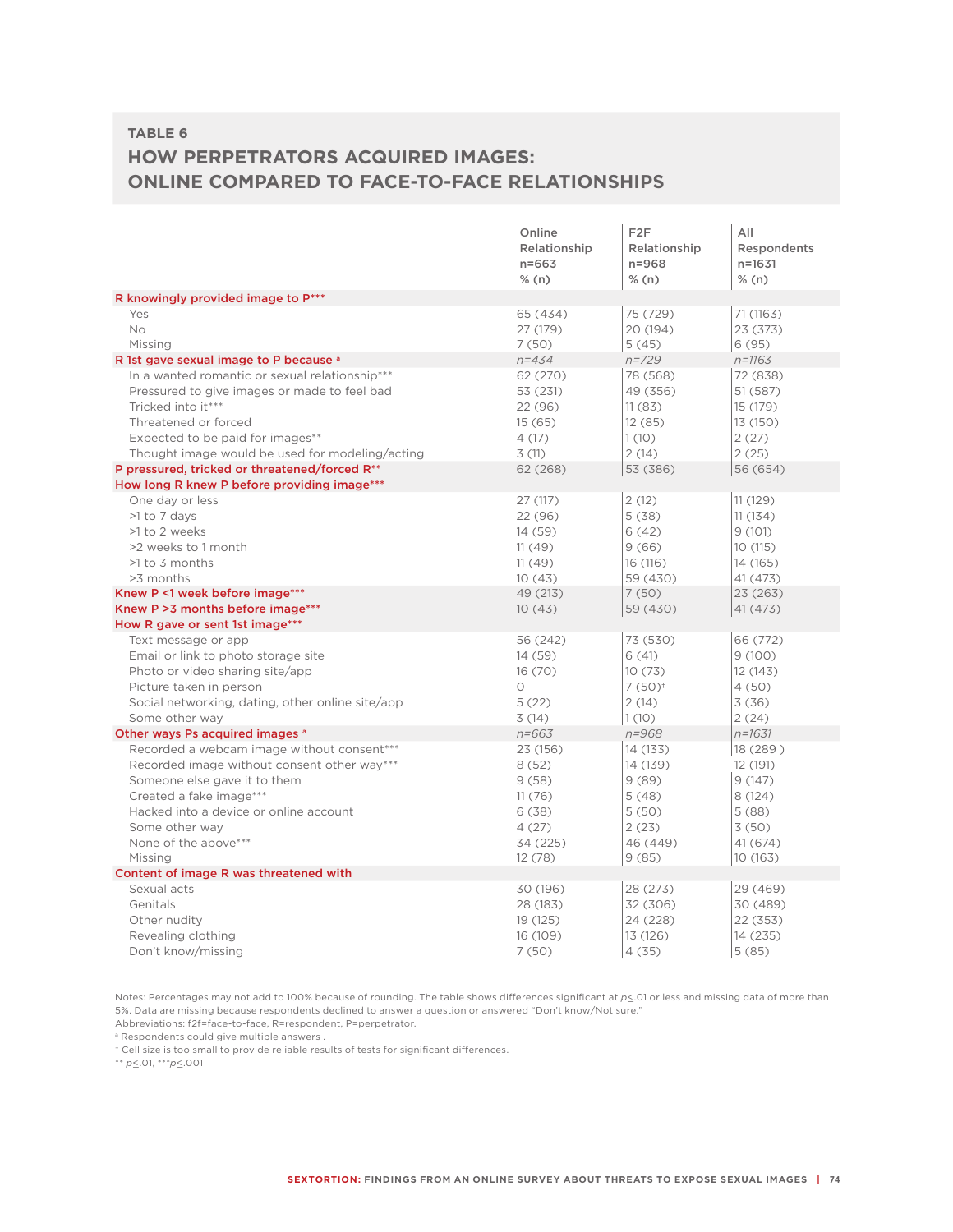## **HOW PERPETRATORS THREATENED RESPONDENTS: ONLINE COMPARED TO FACE-TO-FACE RELATIONSHIPS**

|                                                                               | Online       | F <sub>2</sub> F | All         |
|-------------------------------------------------------------------------------|--------------|------------------|-------------|
|                                                                               | Relationship | Relationship     | Respondents |
|                                                                               | $n = 663$    | $n = 968$        | n=1631      |
|                                                                               | % (n)        | % (n)            | % (n)       |
| What P wanted from R <sup>a</sup>                                             |              |                  |             |
| Sexual pictures/videos of R***                                                | 66 (437)     | 41 (395)         | 51 (832)    |
| Make R stay in or go back to a relationship***                                | 23 (151)     | 55 (536)         | 42 (687)    |
| Tell R how to look/what to do in pictures***                                  | 39 (259)     | 21(203)          | 28 (462)    |
| Meet R in person                                                              | 28 (183)     | 25 (243)         | 26 (426)    |
| Online sex***                                                                 | 36 (241)     | 15 (144)         | 24 (385)    |
| For R to hurt self                                                            | 9(58)        | 10 (101)         | 10 (159)    |
| Money***                                                                      | 14 (90)      | 5(53)            | 9(143)      |
| Sexual pictures/videos of another person***                                   | 10(67)       | 5(46)            | 7(113)      |
| P threats of online actions a                                                 |              |                  |             |
| Post sexual image of R online**                                               | 69 (461)     | 62 (602)         | 65 (1063)   |
| Send image to friend/acquaintance/other (non-family)***                       | 53 (348)     | 63 (612)         | 59 (960)    |
| Send sexual image of R to family                                              | 47 (313)     | 46 (441)         | 46 (754)    |
| Tag or include R's name with posted image                                     | 38 (252)     | 36 (347)         | 37 (599)    |
| Create fake accounts or sexual images of R***                                 | 31 (208)     | 19 (188)         | 24 (396)    |
| Post other personal information with picture                                  | 16 (104)     | 14 (138)         | 15 (242)    |
| P threats of offline actions a                                                |              |                  |             |
| Get R in trouble at school, job or with the law***                            | 32 (215)     | 42 (409)         | 38 (624)    |
| Come after R or stalk in person***                                            | 24 (158)     | 36 (348)         | 31 (506)    |
| Beat, rape, kill or physically hurt R***                                      | 19 (129)     | 31 (297)         | 26 (426)    |
| Harm R's family, friends or pets ***                                          | 11(72)       | 17 (165)         | 15 (237)    |
| P made threats via a                                                          |              |                  |             |
| Cell phone***                                                                 | 47 (309)     | 71 (692)         | 61 (1001)   |
| Computer/other device***                                                      | 67 (444)     | 50 (485)         | 57 (929)    |
| In person***                                                                  | 2(15)        | 31 (304)         | 20 (319)    |
| Websites/apps P used to threaten a.b.                                         |              |                  |             |
| Social networking sites/apps***                                               | 45 (248)     | 58 (455)         | 53 (703)    |
| Messaging/photo messaging apps                                                | 40 (221)     | 43 (339)         | 42 (560)    |
| Video voice call programs***                                                  | 25 (136)     | 13 (104)         | 18 (240)    |
| Email                                                                         | 12(64)       | 11(89)           | 11(153)     |
| Dating sites/apps                                                             | 7(41)        | 5(43)            | 6(84)       |
| Video sharing social media sites                                              | 4(23)        | 5(43)            | 5(66)       |
| Image board sites                                                             | 3(14)        | 4(29)            | 3(43)       |
| Gaming sites or apps                                                          | 3(15)        | 2(17)            | 2(32)       |
| Missing**                                                                     | 23 (156)     | 30 (288)         | 27 (444)    |
| Time from first contact with P to start of threats***<br>During first contact | 25 (164)     | 2(20)            | 11(184)     |
| <1 week                                                                       | 17 (112)     | 3(33)            | 9(145)      |
| Between 1 and 2 weeks                                                         | 14 (94)      | 5(46)            | 9(140)      |
| >2 weeks to 1 month                                                           | 11(75)       | 8(76)            | 9(151)      |
| >1 month to 3 months                                                          | 11(73)       | 11(104)          | 11(177)     |
| >3 months to 6 months                                                         | 7(44)        | 13 (124)         | 10 (168)    |
| >6 months                                                                     | 11(74)       | 53 (518)         | 36 (592)    |
| Threats began <1 week after 1st contact***                                    | 42 (276)     | 5(53)            | 20 (329)    |
| Threats began >3 months after***                                              | 18 (118)     | 66 (642)         | 47 (760)    |
| <b>Frequency of threats</b>                                                   |              |                  |             |
| $Daily***$                                                                    | 41 (269)     | 29 (286)         | 34 (555)    |
| Weekly**                                                                      | 19 (127)     | 25 (238)         | 22 (365)    |
| Monthly***                                                                    | 9(57)        | 18 (176)         | 14 (233)    |
| Something else                                                                | 21 (137)     | 16 (154)         | 18 (291)    |
| Missing                                                                       | 11(73)       | 12(114)          | 11(187)     |
| <b>Duration of threats</b>                                                    |              |                  |             |
| $1$ week***                                                                   | 33 (216)     | 15 (149)         | 22 (365)    |
| Between 1 and 2 weeks                                                         | 15 (98)      | 16 (153)         | 15 (251)    |
| >2 weeks to 1 month                                                           | 11(73)       | 14 (139)         | 13 (212)    |
| >1 month to 3 months                                                          | 12(82)       | 15 (145)         | 14 (227)    |
| >3 months to 6 months                                                         | 7(48)        | 10 (95)          | 9(143)      |
| >6 months ***                                                                 | 17 (114)     | 26 (248)         | 22 (362)    |

Notes: Percentages may not add to 100% because of rounding. The tables show differences significant at  $p \leq 01$  or less and missing data of more than 5%. Data are missing because respondents declined to answer a question or answered "Don't know/Not sure."

Abbreviations: f2f=face-to-face, R=respondent, P=perpetrator

a Respondents could give multiple answers.

b This set of questions was added after the survey began, *n=*1334.

\*\* *p*<\_.01, \*\*\**p*<\_.001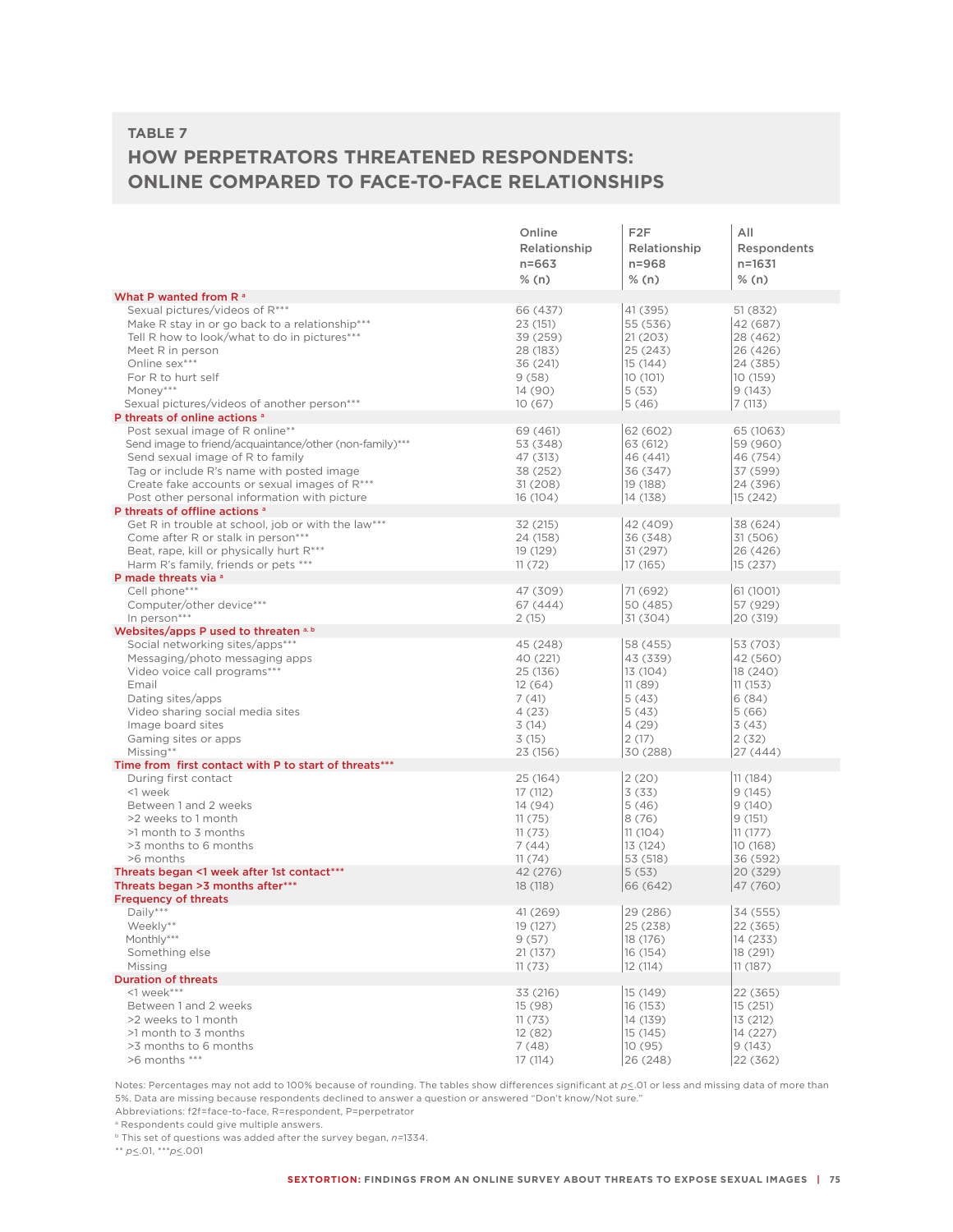### **HOW PERPETRATORS CARRIED OUT THREATS OR HARMED RESPONDENTS: ONLINE COMPARED TO FACE-TO-FACE RELATIONSHIPS**

|                                                         | Online<br>Relationship<br>$n = 663$<br>% (n) | F <sub>2</sub> F<br>Relationship<br>$n = 968$<br>% (n) | All<br>Respondents<br>$n = 1631$<br>$%$ (n) |
|---------------------------------------------------------|----------------------------------------------|--------------------------------------------------------|---------------------------------------------|
| P carried out threats or otherwise harmed R***          | 37 (245)                                     | 49 (477)                                               | 44 (722)                                    |
| P harmed R by a                                         | $n = 245$                                    | $n = 477$                                              | $n = 722$                                   |
| Repeated unwanted online or cell contact***             | 60 (147)                                     | 77 (367)                                               | 71(514)                                     |
| Sending a sexual image of R to someone                  | 40 (98)                                      | 48 (227)                                               | 45 (325)                                    |
| Posting a sexual image of R online***                   | 51(126)                                      | 35 (166)                                               | 40 (292)                                    |
| Posting personal information about R online             | 28 (69)                                      | 25 (121)                                               | 26 (190)                                    |
| Hacking into an account belonging to R                  | 21(51)                                       | 25(121)                                                | 24 (172)                                    |
| Getting personal information about R's family           | 21(51)                                       | 18 (85)                                                | 19 (136)                                    |
| Creating fake accounts or photos of R                   | 19(47)                                       | 14(65)                                                 | 15 (112)                                    |
| Exposed images of R (sent, posted, created fake images) | 69 (169)                                     | 65 (309)                                               | 66 (478)                                    |
| Perpetrator <sup>a</sup>                                |                                              |                                                        |                                             |
| Stalked or harassed R in person***                      | 21(51)                                       | 52 (248)                                               | 41 (299)                                    |
| Got R in trouble at job, school or with law***          | 26(64)                                       | 42 (200)                                               | 37 (264)                                    |
| Beat, raped or physically hurt R***                     | 13(31)                                       | 43 (204)                                               | 33 (235)                                    |
| Harassed or harmed R's family, friends or pets          | 9(23)                                        | 14(66)                                                 | 12 (89)                                     |
| Extorted money from R's family or tried to              | 11(28)                                       | 10(49)                                                 | 11(77)                                      |

Notes: Percentages may not add to 100% because of rounding. The table shows differences significant at  $p \leq 01$  or less and missing data of more than 5%. Data are missing because respondents declined to answer a question or answered "Don't know/Not sure."

Abbreviations: f2f=face-to-face, R=respondent, P=perpetrator.

a Respondents could give multiple answers .

\*\*\**p*<\_.001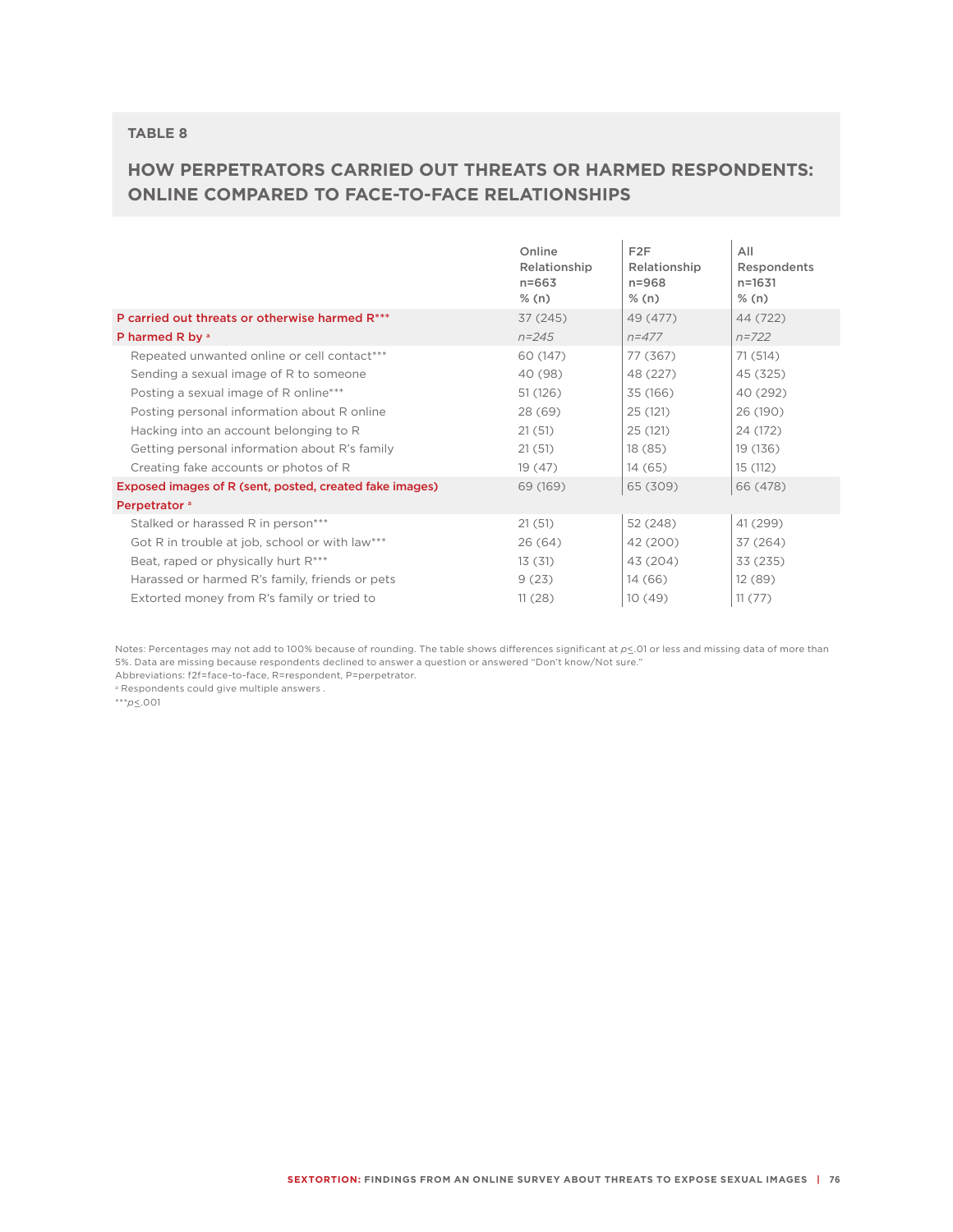## **IMPACTS ON OFFLINE LIFE AS RESULT OF INCIDENT: ONLINE COMPARED TO FACE-TO-FACE RELATIONSHIPS**

|                                                   | Online<br>Relationship<br>$n = 663$<br>% (n) | F <sub>2</sub> F<br>Relationship<br>$n = 968$<br>% (n) | All<br>Respondents<br>$n = 1631$<br>% (n) |
|---------------------------------------------------|----------------------------------------------|--------------------------------------------------------|-------------------------------------------|
| R had following impacts on offline life a         |                                              |                                                        |                                           |
| Lost relationship with friend, family, partner*** | 25 (169)                                     | 51 (491)                                               | 41 (660)                                  |
| Saw a medical or mental health practitioner**     | 21(136)                                      | 27(262)                                                | 24 (398)                                  |
| Moved new neighborhood/community/town***          | 5(33)                                        | 16 (159)                                               | 12 (192)                                  |
| Left/changed school/ school related problem***    | 5(31)                                        | 14 (133)                                               | 10(164)                                   |
| Left/changed job/other job-related problem***     | 4(29)                                        | 11(108)                                                | 8(137)                                    |
| None of the above***                              | 47 (308)                                     | 26 (248)                                               | 34 (556)                                  |
| Missing***                                        | 11(72)                                       | 6(57)                                                  | 8(129)                                    |
| <b>Respondent had financial costs**</b>           | 9(60)                                        | 12 (120)                                               | 11(180)                                   |
| Missing                                           | 10(69)                                       | 13 (131)                                               | 12(200)                                   |

Notes: Percentages may not add to 100% because of rounding. The table shows differences significant at  $p\leq 01$  or less and missing data of more than 5%. Data are missing because respondents declined to answer a question or answered "Don't know/Not sure."

Abbreviations: f2f=face-to-face, R=respondent.

<sup>a</sup> Respondents could give multiple answers.

\*\**p*<\_.01, \*\*\**p*<\_.001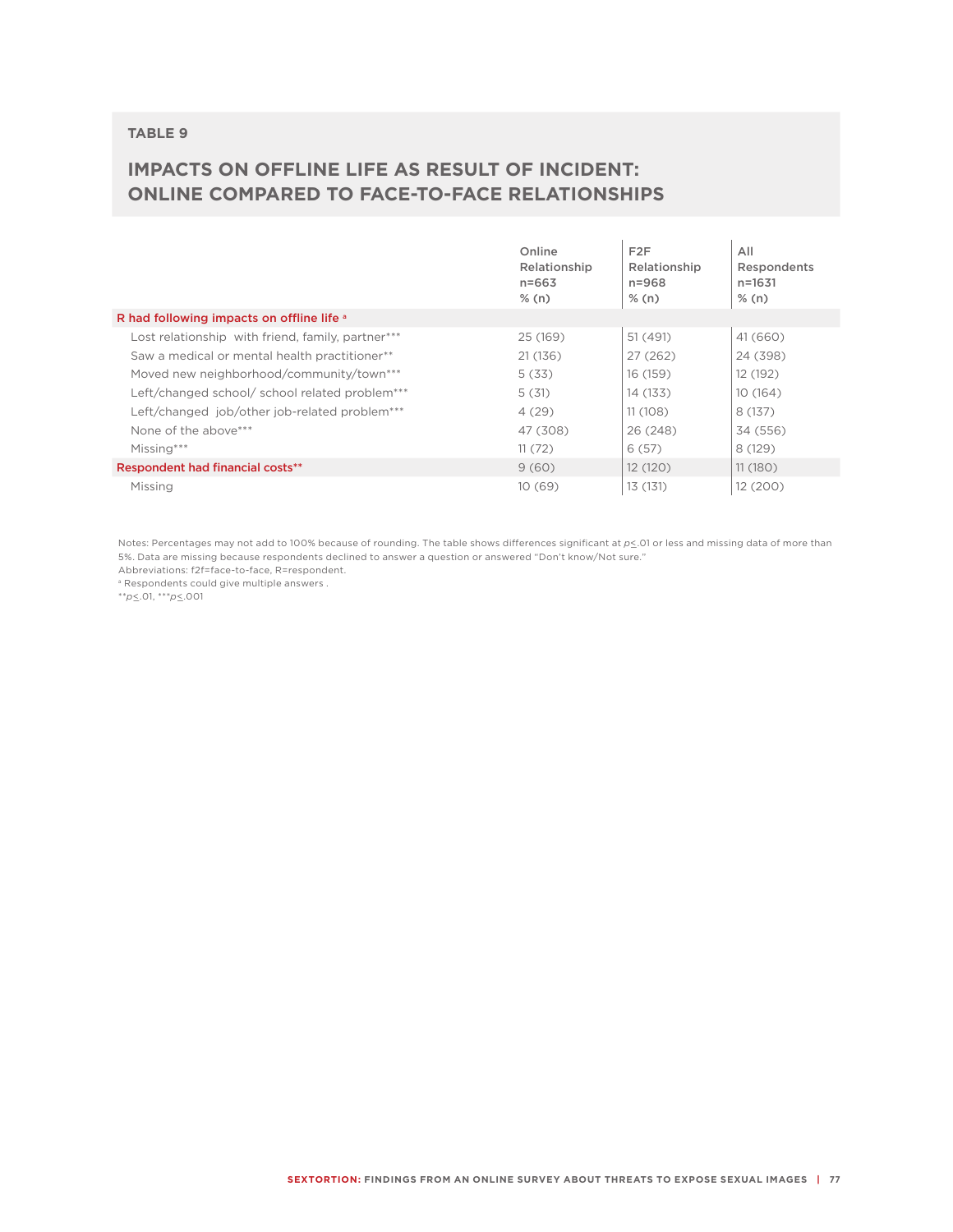## **CHANGES TO TECHNOLOGY USE AS RESULT OF INCIDENT: ONLINE COMPARED TO FACE-TO-FACE RELATIONSHIPS**

|                                       | Online<br>Relationship<br>$n = 663$<br>% (n) | F <sub>2</sub> F<br>Relationship<br>$n = 968$<br>$\frac{8}{2}$ (n) | All<br>Respondents<br>$n = 1631$<br>% (n) |
|---------------------------------------|----------------------------------------------|--------------------------------------------------------------------|-------------------------------------------|
| Changes R made to technology use a    |                                              |                                                                    |                                           |
| Changed a password                    | 39 (258)                                     | 44 (429)                                                           | 42 (687)                                  |
| Changed a screen or user name***      | 42 (276)                                     | 29 (278)                                                           | 34 (554)                                  |
| Closed a social media account         | 35 (232)                                     | 30 (291)                                                           | 32 (523)                                  |
| Deleted apps from cell phone**        | 36 (239)                                     | 30 (288)                                                           | 32 (527)                                  |
| Stopped accessing certain websites*** | 44 (292)                                     | 23(223)                                                            | 32 (515)                                  |
| Changed a cell phone number***        | 21 (141)                                     | 31(299)                                                            | 27 (440)                                  |
| Took new security precautions online  | 32 (210)                                     | 27 (260)                                                           | 29 (470)                                  |
| Disabled geo-location settings        | 27 (180)                                     | 24 (232)                                                           | 25 (412)                                  |
| Changed an email address              | 23 (153)                                     | 20 (196)                                                           | 21(349)                                   |
| Untagged photos***                    | 17 (112)                                     | 25(237)                                                            | 21(349)                                   |
|                                       |                                              |                                                                    |                                           |

Notes: Percentages may not add to 100% because of rounding. The table shows differences significant at  $p \leq 01$  or less and missing data of more than 5%. Data are missing because respondents declined to answer a question or answered "Don't know/Not sure."

Abbreviations: f2f=face-to-face, R=respondent a Respondents could give multiple answers .

\*\* *p*<\_.01, \*\*\**p*<\_.001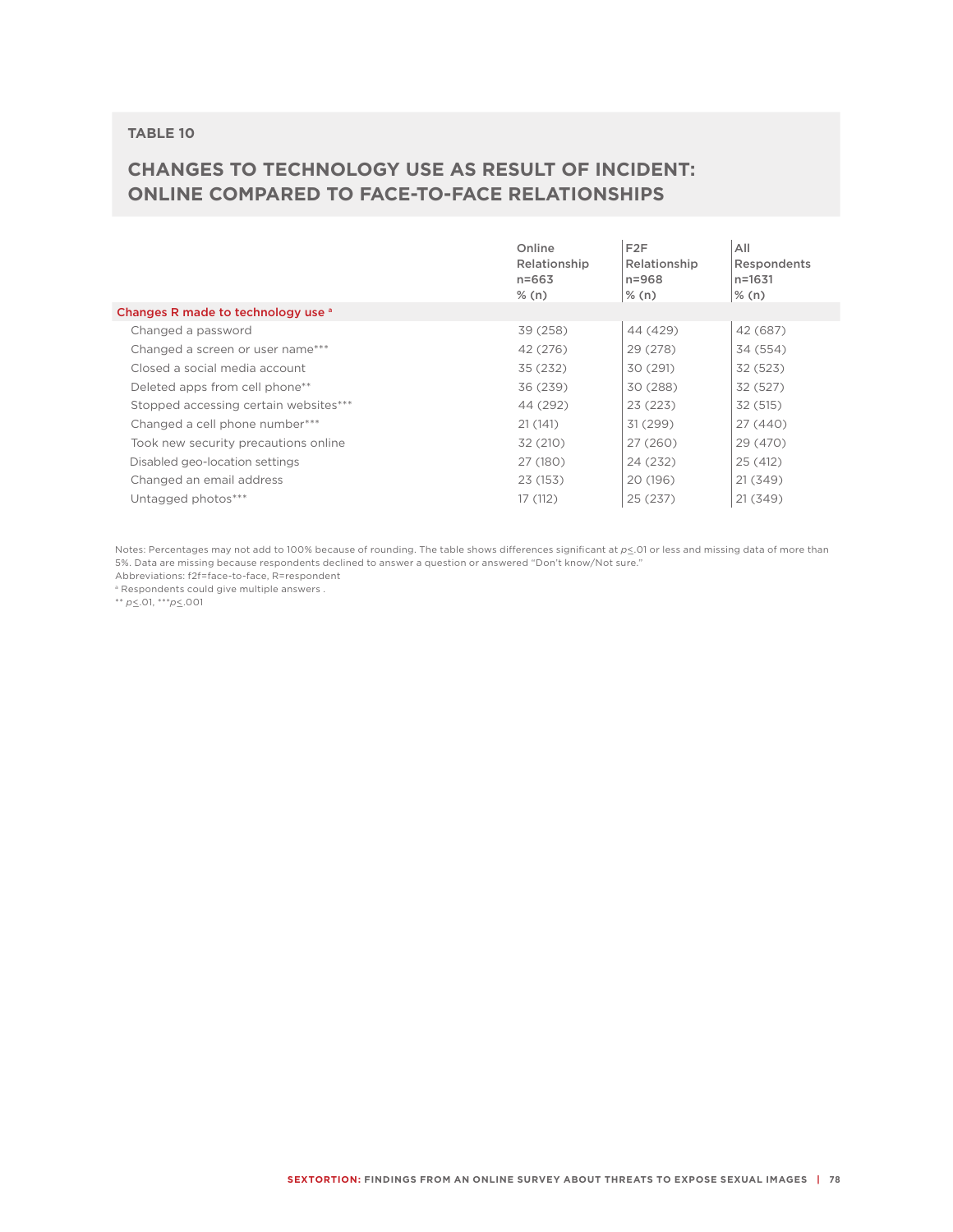### **TABLE 11 HOW RESPONDENTS REACTED TO INCIDENTS: ONLINE COMPARED TO FACE-TO-FACE RELATIONSHIPS**

|                                                   | Online       | F2F          | All         |
|---------------------------------------------------|--------------|--------------|-------------|
|                                                   | Relationship | Relationship | Respondents |
|                                                   | $n = 663$    | $n = 968$    | $n = 1631$  |
|                                                   | % (n)        | % (n)        | % (n)       |
| R tried to block P or prevent online contact      | 70 (462)     | 64 (622)     | 67 (1084)   |
| Blocking prevented P contact with R***            | $n = 462$    | $n = 622$    | $n = 1084$  |
| Yes                                               | 57 (265)     | 39 (240)     | 47 (505)    |
| Missing                                           | 9(40)        | 7(43)        | 8(83)       |
| R complied with P's demands to stop threats       | $n = 663$    | $n = 968$    | $n = 1631$  |
| Yes                                               | 51 (337)     | 55 (532)     | 53 (869)    |
| Missing                                           | 6(40)        | 5(53)        | 6(93)       |
| Threats stopped after R complied                  | $n = 337$    | $n = 532$    | $n = 869$   |
| Yes                                               | 38 (128)     | 37(197)      | 37 (325)    |
| Missing                                           | 9(30)        | 9(49)        | 9(79)       |
| R disclosed incident to family/friends**          | $n = 663$    | $n = 968$    | $n = 1631$  |
| Yes                                               | 47 (314)     | 55 (537)     | 52 (851)    |
| How long after threats R told family/friends      | $n = 314$    | $n = 537$    | $n = 851$   |
| 1 week or sooner                                  | 57 (180)     | 52 (277)     | 54 (457)    |
| >1 to 2 weeks                                     | 11(34)       | 12(66)       | 12(100)     |
| >2 weeks to 1 month                               | 8(24)        | 9(50)        | 9(74)       |
| $>1$ to 3 months                                  | 5(17)        | 7(39)        | 7(56)       |
| >3 months                                         | 16(49)       | 17 (91)      | 17 (140)    |
| Who R told a                                      |              |              |             |
| Friend older than 18                              | 53 (167)     | 57 (305)     | 55 (472)    |
| Parent                                            | 33 (103)     | 39 (210)     | 37 (313)    |
| Friend or family member age 17 or younger         | 31 (99)      | 36 (195)     | 35 (294)    |
| Other adult family member                         | 17(52)       | 19 (101)     | 18 (153)    |
| Family/friend helped end situation/make it easier | 47 (149)     | 40 (215)     | 43 (364)    |
| Missing                                           | 11(36)       | 13(71)       | 13 (107)    |
| Family/friend made situation worse                | 15(48)       | 19 (102)     | 18 (150)    |
| Missing                                           | 13(40)       | 9(51)        | 11(91)      |
| Did not go to family/friends because <sup>a</sup> | $n = 349$    | $n = 431$    | $n = 780$   |
| R was too embarrassed or ashamed                  | 78 (271)     | 76 (328)     | 77 (599)    |
| R thought might get into trouble                  | 57 (198)     | 53 (230)     | 55 (428)    |
| R thought could handle by self                    | 48 (166)     | 49 (209)     | 48 (375)    |
| R did not think they would be helpful             | 27(96)       | 29 (124)     | 28 (220)    |
| R was afraid P would find out **                  | 17(61)       | 27 (114)     | 22 (175)    |
| Threats stopped before it got to that point       | 19(68)       | 14(60)       | 16 (128)    |
| Did not occur to R                                | 7(24)        | 7(29)        | 7(53)       |

Notes: Percentages may not add to 100% because of rounding. The table shows differences significant at  $p \le 01$  or less and missing data of more than 5%. Data are missing because respondents declined to answer a question or answered "Don't know/Not sure."

Abbreviations: f2f=face-to-face, R=respondent, P=perpetrator <sup>a</sup> Respondents could give multiple answers.

\*\**p*<\_.01, \*\*\**p*<\_.001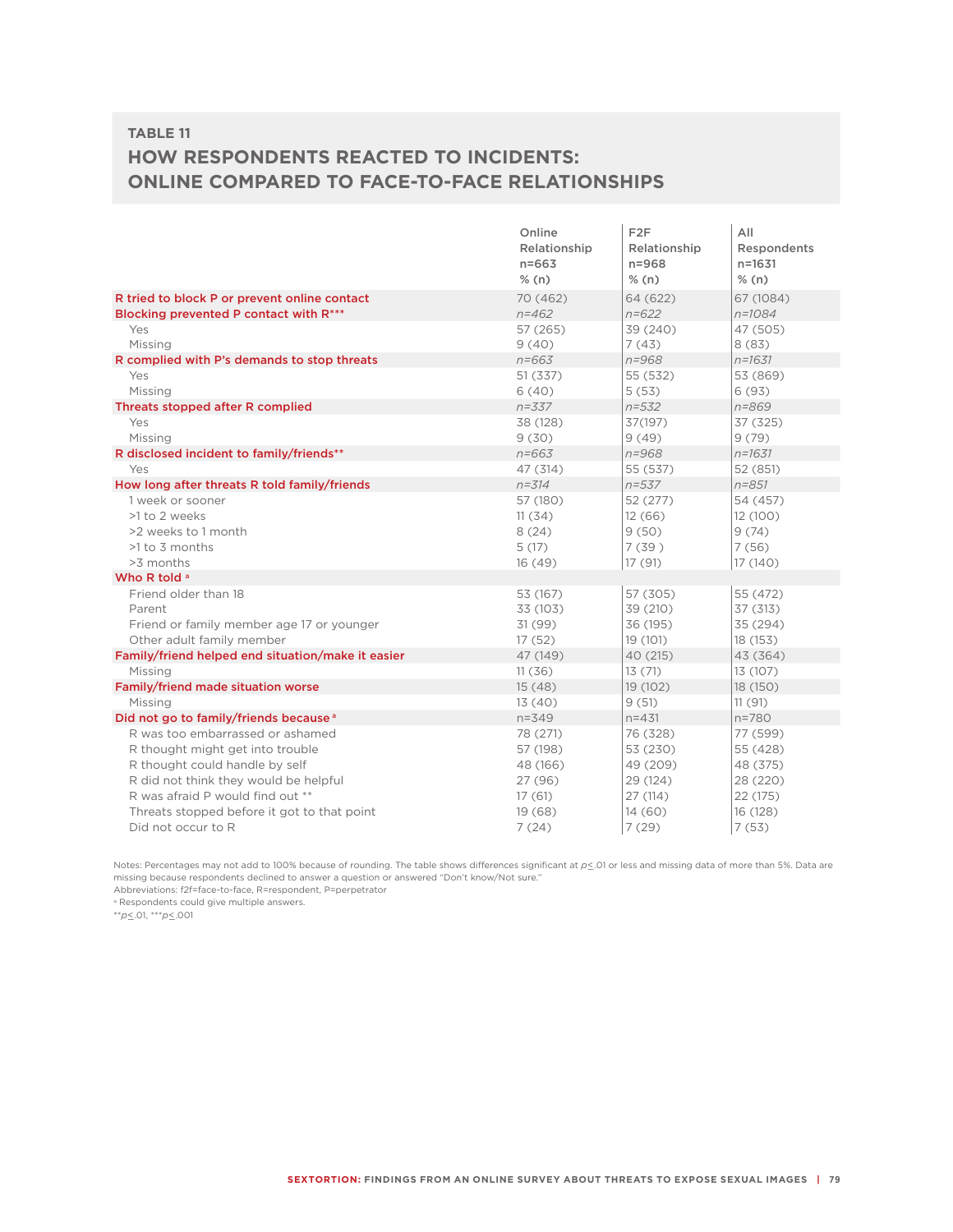# **REPORTING OF INCIDENTS TO WEBSITES/APPS OR POLICE: ONLINE COMPARED TO FACE-TO-FACE RELATIONSHIPS**

|                                                        | Online<br>Relationship | F <sub>2</sub> F<br>Relationship | All<br>Respondents |
|--------------------------------------------------------|------------------------|----------------------------------|--------------------|
|                                                        | $n = 663$              | $n = 968$                        | $n = 1631$         |
|                                                        | % (n)                  | % (n)                            | % (n)              |
| R reported situation to website/app***                 | 28 (183)               | 17 (160)                         | 21(343)            |
| Missing                                                | 8(56)                  | 5(49)                            | 6(105)             |
| Website/app response was helpful                       | $n = 183$              | $n = 160$                        | $n = 343$          |
| Yes                                                    | 26(48)                 | 26(41)                           | 26(89)             |
| Missing                                                | 21(39)                 | 14(22)                           | 18(61)             |
| Website/app response was not helpful                   | 40 (73)                | 49 (78)                          | 44 (151)           |
| Missing                                                | 26(47)                 | 23(37)                           | 25(84)             |
| Instructions for reporting were easy to find/follow    |                        |                                  |                    |
| Very or somewhat easy                                  | 62 (113)               | 63 (100)                         | 62(213)            |
| Very or somewhat difficult                             | 26(48)                 | 24 (39)                          | 25 (87)            |
| Missing                                                | 12(22)                 | 13(21)                           | 13(43)             |
| R did not report to website or app because a           | $n = 424$              | $n = 759$                        | $n = 1183$         |
| Did not think it would help                            | 48 (203)               | 49 (376)                         | 49 (579)           |
| Too embarrassed or ashamed                             | 42 (179)               | 42 (321)                         | 42 (500)           |
| Afraid P would find out                                | 32 (137)               | 26 (197)                         | 28 (334)           |
| Did not occur to R                                     | 25 (108)               | 24 (182)                         | 25 (290)           |
| Threats stopped before it got to that point            | 16(68)                 | 16 (123)                         | 16 (191)           |
| Couldn't figure out how to make a report <sup>**</sup> | 17(74)                 | 11(84)                           | 13 (158)           |
| R reported situation to police                         | $n = 663$              | $n = 968$                        | $n = 1631$         |
| Yes                                                    | 14 (90)                | 17 (167)                         | 16 (257)           |

Notes: Percentages may not add to 100% because of rounding. The table shows differences significant at  $p\leq 01$  or less and missing data of more than 5%. Data are missing because respondents declined to answer a question or answered "Don't know/Not sure." Abbreviations: f2f=face-to-face, R=respondent

a Respondents could give multiple answers .

\*\* *p*  $\leq$  .01, \*\*\**p*  $\leq$  .001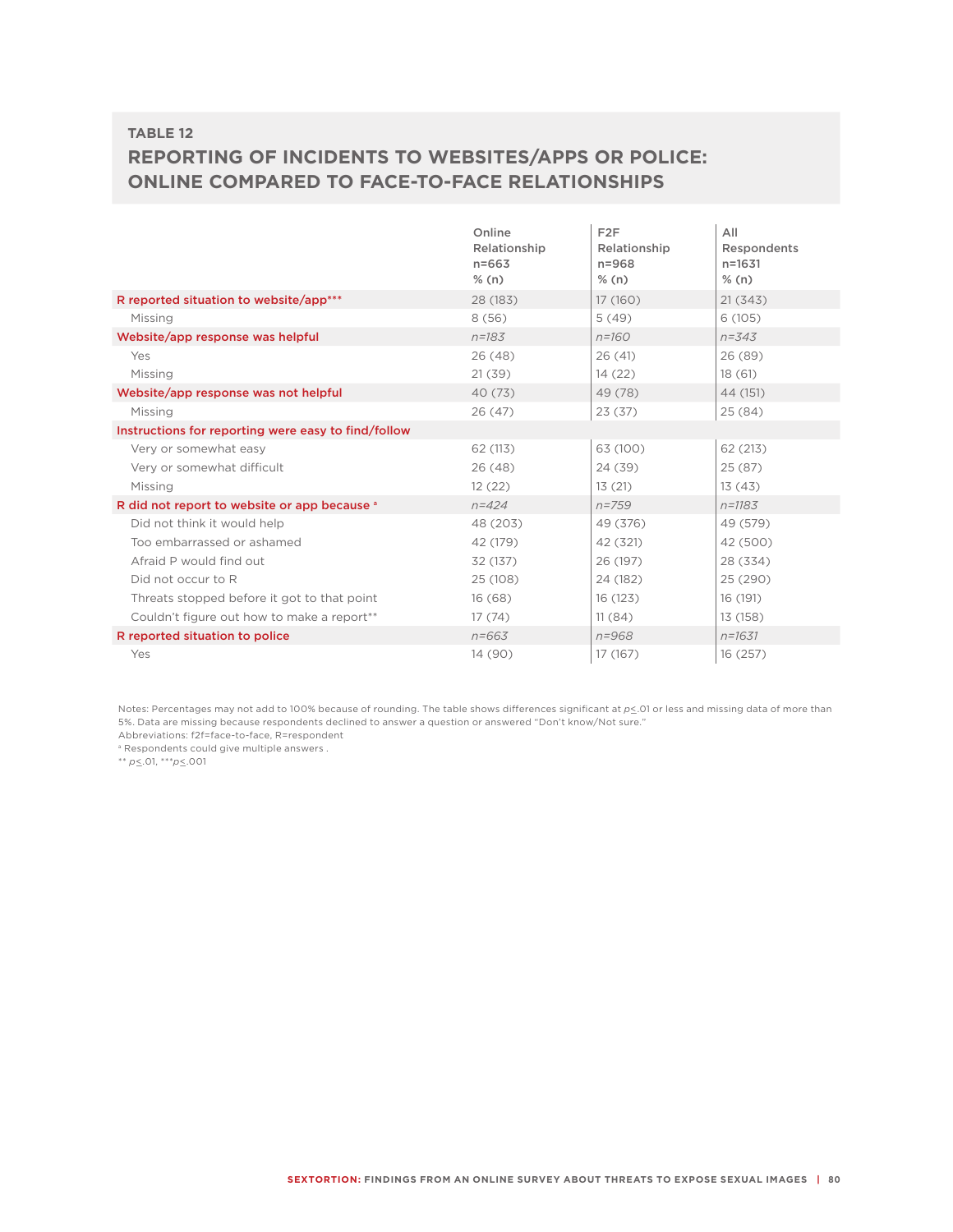### **TABLE 13 LOGISTIC REGRESSION: CHARACTERISTICS ASSOCIATED WITH REPORTING SEXTORTION TO WEBSITES/APPS**

|                                                                  | Unadjusted<br>Odds Ratio (95% CI) |  |  |
|------------------------------------------------------------------|-----------------------------------|--|--|
| Respondents were more likely to report incidents when:           |                                   |  |  |
| R was age 18 or older when threats began                         | $1.4(1.0-1.8)$ *                  |  |  |
| R had college degree or more education                           | $1.6(1.1 - 2.4)^*$                |  |  |
| Online relationship                                              | $1.5(1.1-2.1)$ **                 |  |  |
| P used internet to create false impression or lie about identity | $1.5(1.1-2.1)$ **                 |  |  |
| Threats were made via computer                                   | $1.8(1.3-2.4)$ ***                |  |  |
| P hacked accounts belonging to R                                 | $1.6(1.0-2.5)^{*}$                |  |  |
| P used dating sites/apps to interact with R                      | $1.8(1.1 - 2.7)^*$                |  |  |
| P threatened to impersonate R online or create fake nude images  | $1.6(1.2-2.2)$ **                 |  |  |
| P posted sexual images online                                    | $2.7(1.9-3.8)$ ***                |  |  |
| P posted personal information about R online                     | $1.5(1.0-2.4)$ *                  |  |  |
| R disclosed incident to family/friends                           | $2.3(1.7 - 3.1)$ ***              |  |  |
| R reported incident to police                                    | $2.2(1.5-3.1)$ ***                |  |  |
| Respondents were less likely to report incidents when:           |                                   |  |  |
| R knowingly provided sexual images to P                          | $0.7(0.5 - 0.9)^{*}$              |  |  |
| P wanted R to stay in or return to a relationship                | $0.7(0.5-1.0)^{*}$                |  |  |

Note: Model also controls for gender and race, other threats by perpetrator and frequency and duration of threats; other harms committed by perpetrator; offline impacts to respondent and other types of websites/apps used in incident. Abbreviations: R=respondent, P=perpetrator.

\*\*\**p*<\_.001, \*\**p*<\_.01, \**p*<\_.05